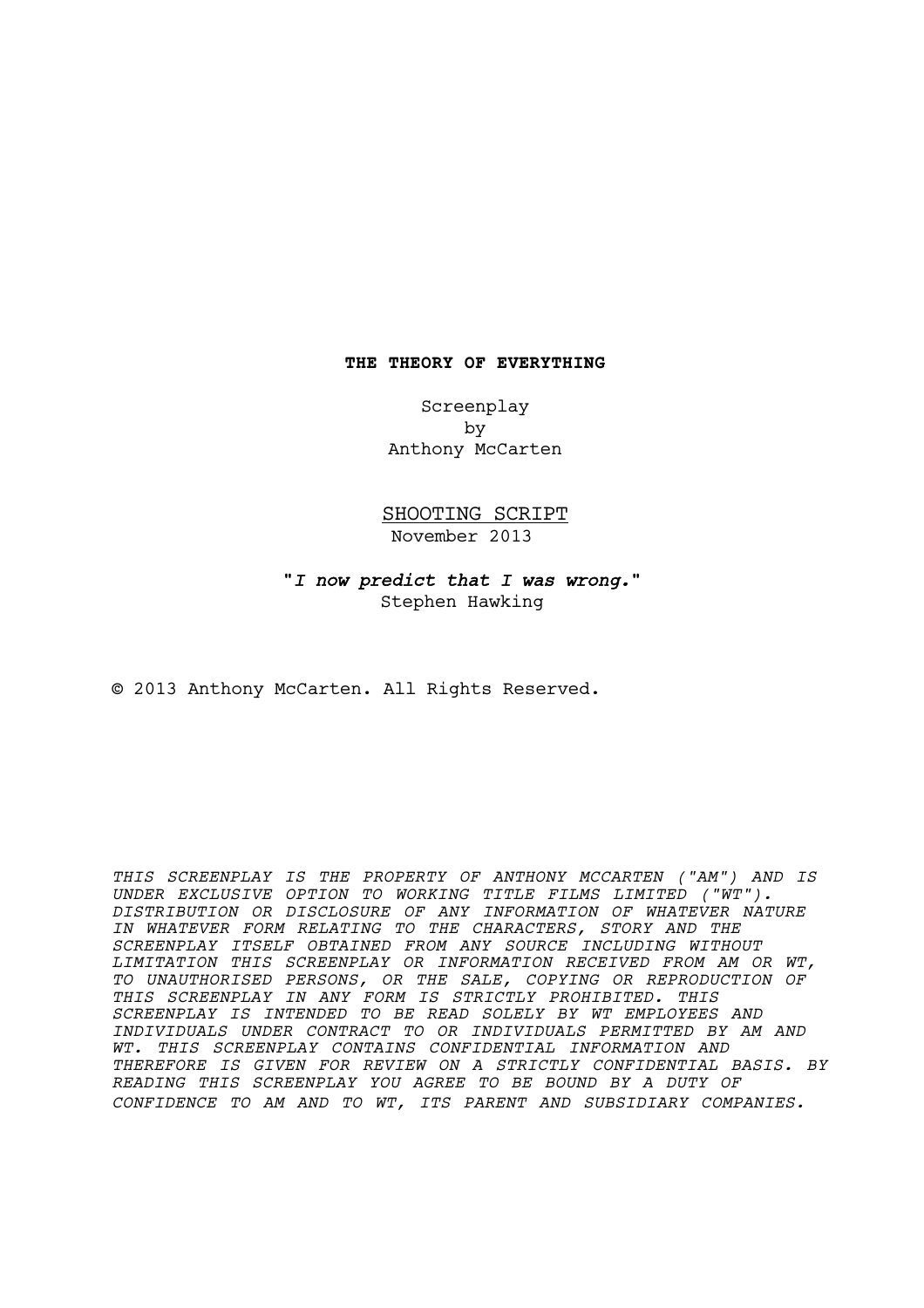RUN OPENING TITLES OVER:

# **INT. EMPIRE ROOM, BUCKINGHAM PALACE - DAY (LATE 1980'S)**

TWO BESPECTACLED EYES. Blinking. Alert. Male. Middle-aged. Reflected in his shiny GLASSES - a WOMAN, middle-aged, (JANE HAWKING) removing the glasses from his nose.

CUT TO:

The MAN's POV, as -

- his vision goes from FOCUSED to BLURRY as the GLASSES are removed.

- his BLURRY POV of the WOMAN's hands POLISHING his glasses with a cloth.

- his BLURRY POV then shifts (as she steps aside) onto a SMALL PERSON in the distance jumping up and down.

- his BLURRY POV of the GLASSES then being replaced on his nose, and -

- with this, his VISION comes abruptly into FOCUS, and the SMALL PERSON is revealed to be -- a BOY (10) playing HOPSCOTCH in the RED-CARPETED CORRIDOR.

- Beyond the BOY, TWO RED-COATED EQUERRIES begin (unceremoniously) to prepare the HALLWAY for a ceremony. They lay out potted-plants and drape velvet ropes. One blows his nose.

TIGHT ON: The eyes behind the glasses watching, his eyes finally looking downward...as we hear a metallic CLICKING sound - "CLICK, CLICK, CLICK..."

- ANGLE ON: HIS HAND, which is clicking a CLICKER-PLATE...

- then on a COMPUTER MONITOR (mounted to the CHAIR), words form out of a streaming alphabet with each 'CLICK'. The man is at work, selecting LETTERS, then WHOLE WORDS from a MENU ... making sentences by these means.

- OTHER PARTIAL VIEWS (ECUs) of this MAN in his WHEELCHAIR.

We see...a TUFT of BROWN HAIR...his HAND on chair arm-rest ...his FEET on a wheelchair's foot-rests...JANE's HANDS arrange the BROWN HAIR...adjust his THIN ARMS...but never do we see the full man, as -

- the TWO EQUERRIES open TWO LARGE ORNATE DOORS and motion the PARTY forward.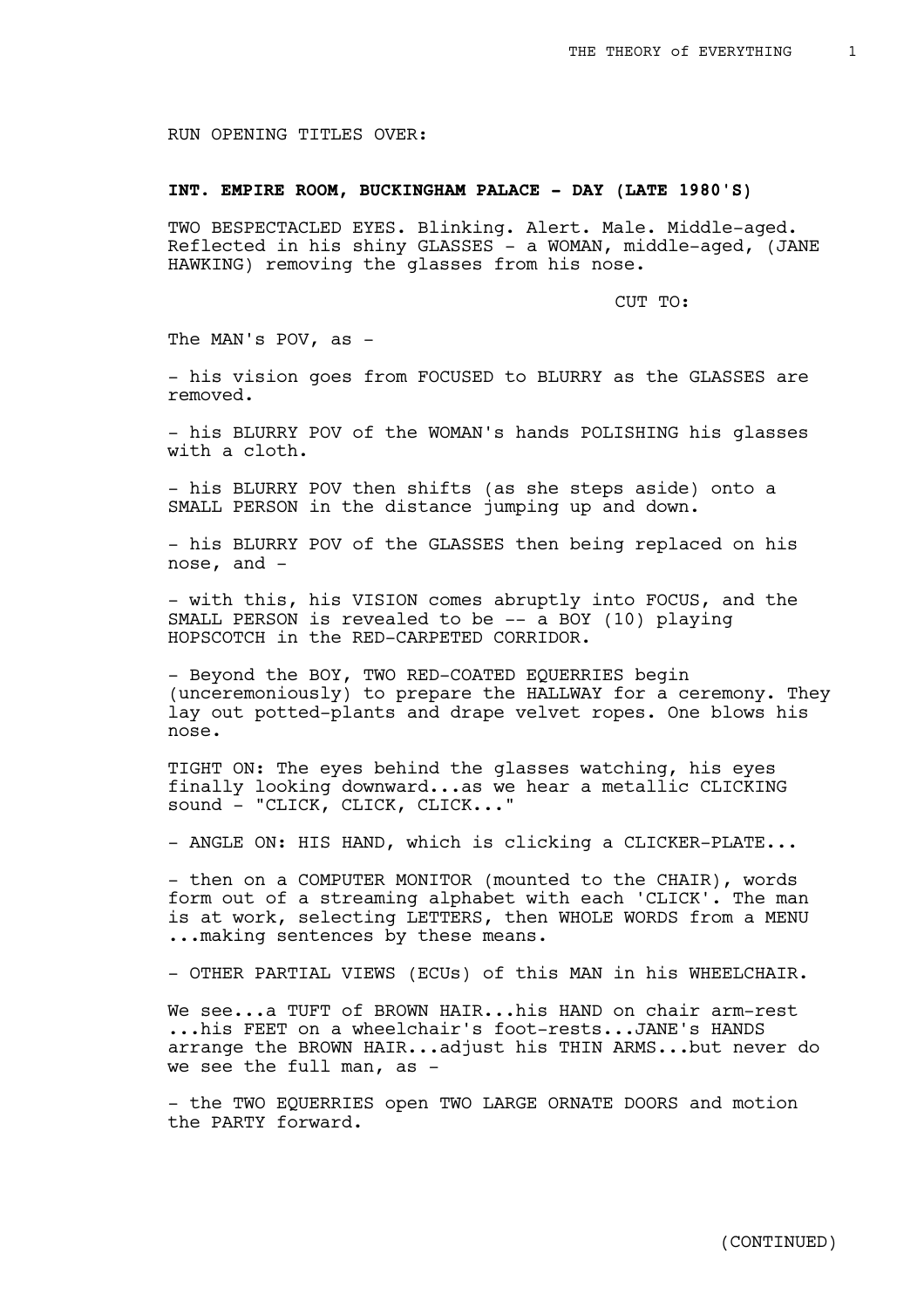TIGHT ON: the MAN's HAND, pushing a TOGGLE-STICK CONTROLLER, putting the CHAIR in motion, to the sound of a small electric motor.

### **END OPENING TITLES -**

TIGHT ON: The WHEELS of the WHEELCHAIR, turning...

MATCH CUT TO:

**EXT. CAMBRIDGE STREETS - DAY** (EARLY-MID 1960's)

...the FRONT WHEEL of STEPHEN's BICYCLE, SPINNING VERY VERY FAST...

STEPHEN HAWKING (in his early 20s) and his friend, BRIAN (same age), race each other recklessly through the NARROW, WINDING LANES. It looks VERY DANGEROUS. They are neck and neck. And they are loving it.

STEPHEN HAWKING, his face almost entirely covered with spectacles and floppy hair, slight of frame, a velvet jacket and velvet bow tie, eccentric-looking. STEPHEN is a funloving, playful, active, young student.

BRIAN, STEPHEN's best friend. More interested in life than studies, as we shall see.

#### **EXT. STUDENT PARTY,CAMBRIDGE - DUSK**

STEPHEN and BRIAN arrive at the party, dismount at speed and, running to a walk, crash their BIKES into a HEDGE. BRIAN wins the race, raises arms aloft as - they enter the PARTY. We follow them in...(CONTINUOUS SHOT)

### **INT. STUDENT PARTY,CAMBRIDGE - NIGHT - CONTINUOUS**

...STEPHEN and BRIAN enter, and the CAMERA finally follows them into the main room of the PARTY.

STEPHEN and BRIAN come to a halt in the doorway as they observe -

- a CROWDED ROOM engaged in lively bubbly conversation. In the background suitably elegant music plays.

> BRIAN First to find a drink.

STEPHEN and BRIAN make their way through the GUESTS, looking for the BAR. BRIAN eyes the PRETTY GIRLS he passes...

(CONTINUED)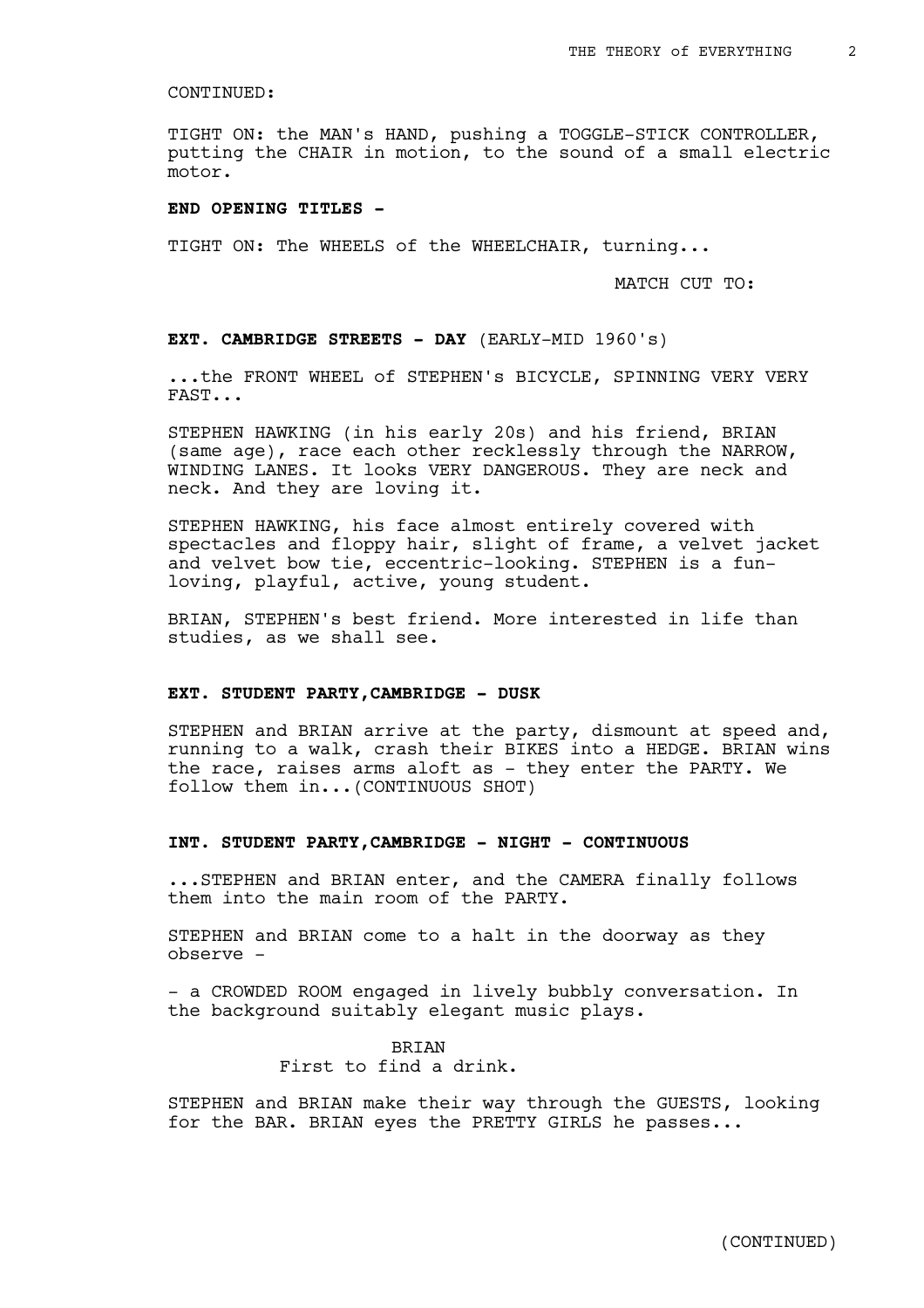BRIAN (CONT'D)

I'm sure the secret of the universe has something to do with sex. There you go--why don't you do your doctorate on that? The physics of love.

STEPHEN More your field, I think.

**BRIAN** You'd better decide on your subject. I'm serious--they'll boot you out.

They reach the PUNCH-BOWL. BRIAN tastes the PUNCH with his finger, and UNIMPRESSED, fills TWO GLASSES.

CUT TO:

A YOUNG WOMAN, JANE WILDE, (18) arrives at the door with her friend DIANA. DIANA is unimpressed by the party.

JANE, shy, has her hair up in a fashionable bouffant roll. DIANA is more vivacious, and touches up her lipstick.

> DIANA Scientists! Don't worry. We don't have to stay long. Looks mortifyingly dull. *(seeing a boy)* Oh, hang on-- *(waves to the boy)* Be right back, okay? Okay?

JANE nods, as DIANA goes over to GREET the boy and then walk off together with him into the crowd.

ANGLE ON: JANE, marooned.

CUT TO:

At the PUNCH-BOWL, drinking punch.

STEPHEN I applied for a job.

BRIAN

Did you?

**STEPHEN** Civil Service.

BRIAN Well, it's a back-up plan--in your case not a bad idea. Did they accept you?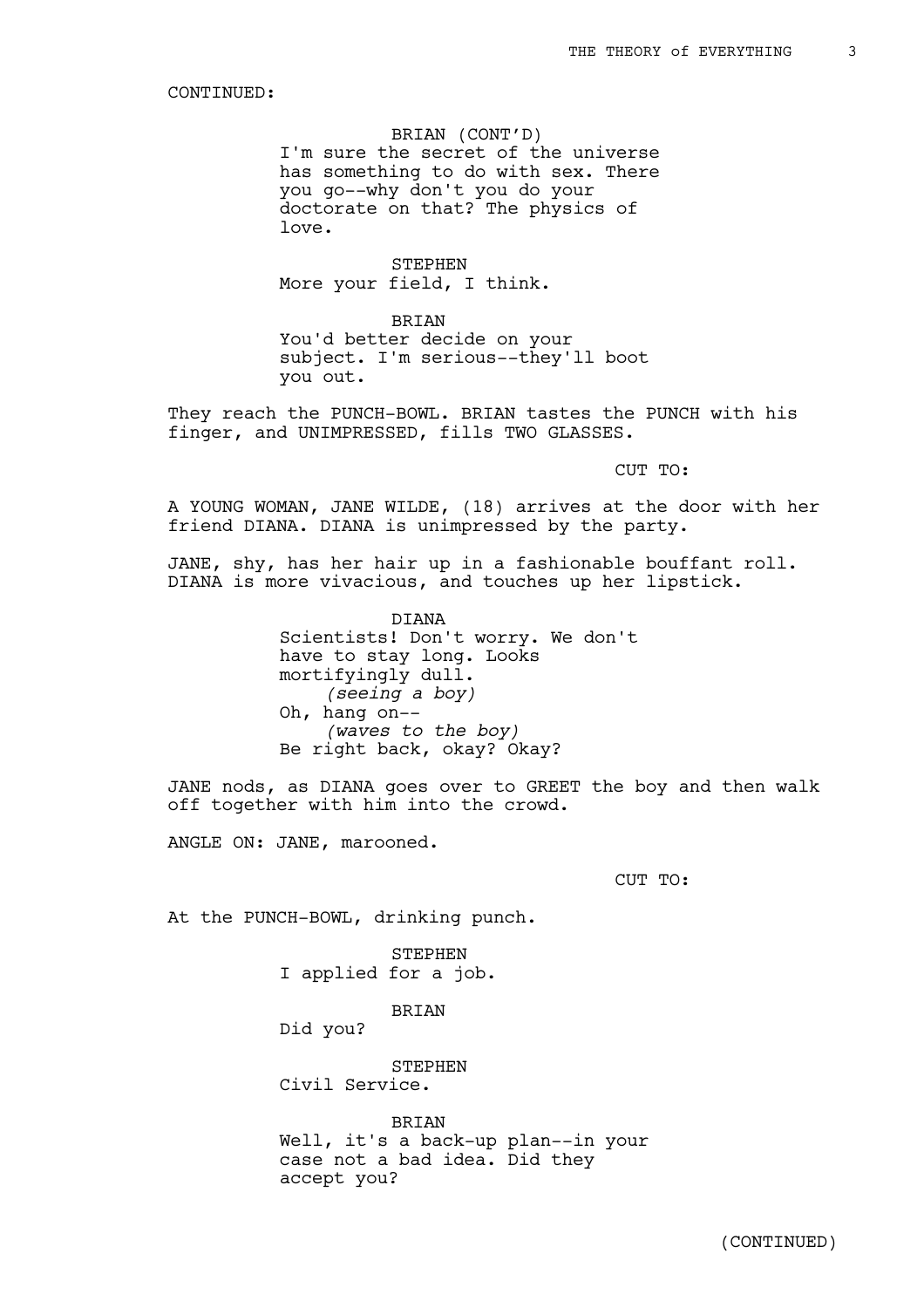#### CONTINUED: (2)

ANGLE ON: STEPHEN's POV of JANE, standing across the room, now holding a WINE-GLASS.

> STEPHEN Unfortunately, *that* I'll never know. Morning of their exam, I...*(smiles)*

BRIAN - slept in. Well, thank Christ, the world has lost a promising payclerk.

BRIAN holds out a FULL PUNCH GLASS for STEPHEN but STEPHEN still has his eye on JANE. BRIAN follows STEPHEN's GAZE as -

- STEPHEN and JANE's eyes meet. They hold this look, until she shyly looks away.

BRIAN has observed this exchange.

BRIAN (CONT'D) *(LATIN)* Quo est femella?

STEPHEN I was going to ask you.

BRIAN

Actually--I think she's--yes-- Basil's sister. Wilde--Jane Wilde. *(Russian accent*) "So. You like for me I introduce?"

STEPHEN contemplates this, as we -

CUT TO:

DIANA changes the RECORD - to BOP JAZZ. GUESTS immediately take the DANCE-FLOOR and start DANCING.

DIANA returns to JANE.

DIANA That's better.

JANE Who is that guy?

**DIANA** *(looking at Stephen)* Oh. He's strange, clever, goes on Ban The Bomb marches. *(spying another boy)* Oh, there's David. Come on.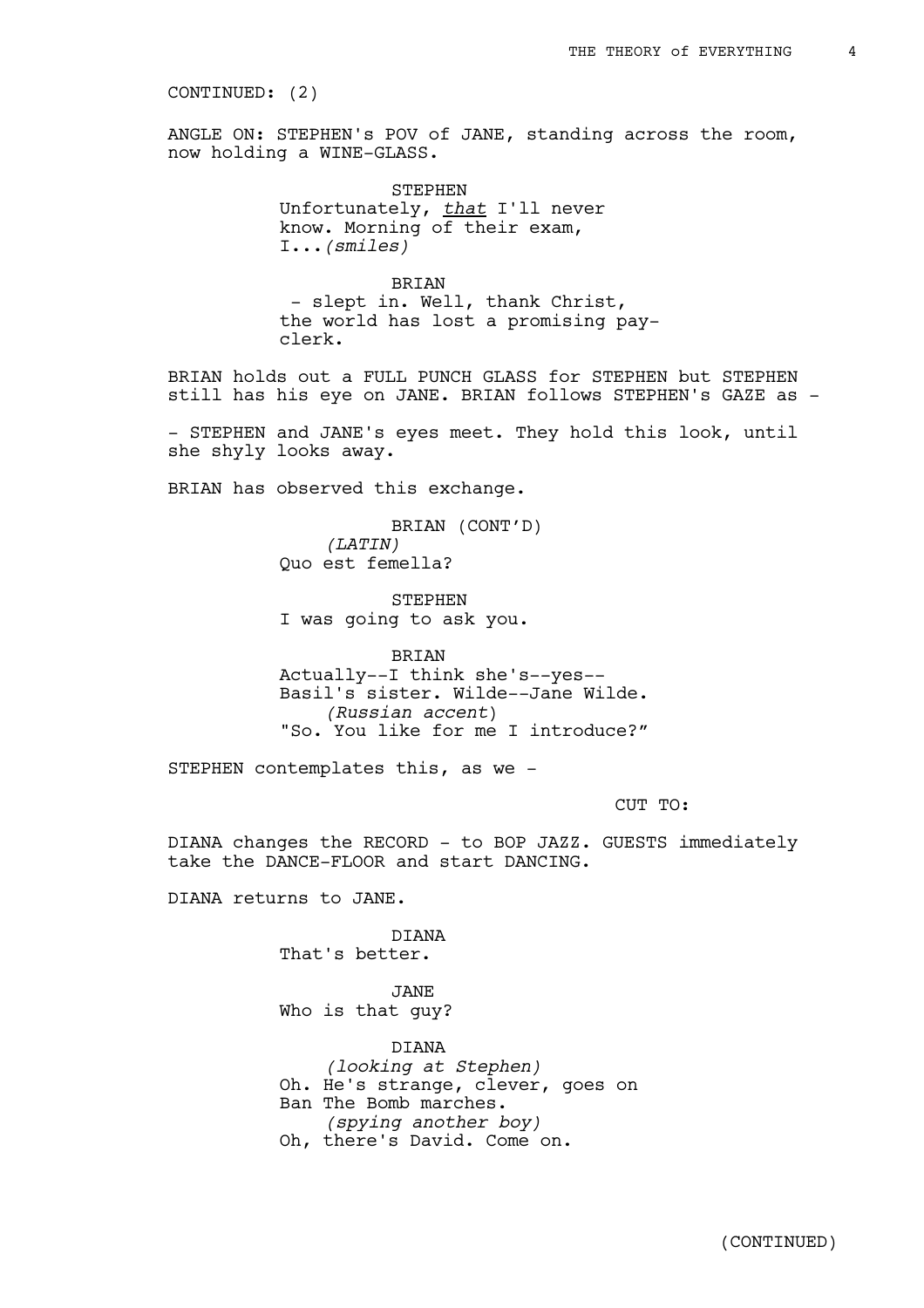CONTINUED: (3)

DIANA goes over to DAVID, but JANE stays where she is.

CUT TO:

BRIAN walks off to talk to another GIRL, while -

- STEPHEN, left alone, decides to slowly approach JANE. JANE has hardly touched her wine. STEPHEN has a beer.

They look around the room together, and then -

STEPHEN

Hello.

JANE

Hello.

STEPHEN

Science?

JANE

Arts.

More silence. They look elsewhere.

JANE (CONT'D) So what do you-?

STEPHEN Cosmologist. I'm a cosmologist.

JANE What's a cosmologist?

STEPHEN It's a kind of religion--for intelligent atheists. *(suspiciously)* You're not religious, are you?

JANE

C of E. Church of England.

STEPHEN *(simultaneously)* - England. *(smiles cheekily)* I suppose someone has to be.

JANE is not sure whether to take offence.

JANE So--what do cosmologists worship then?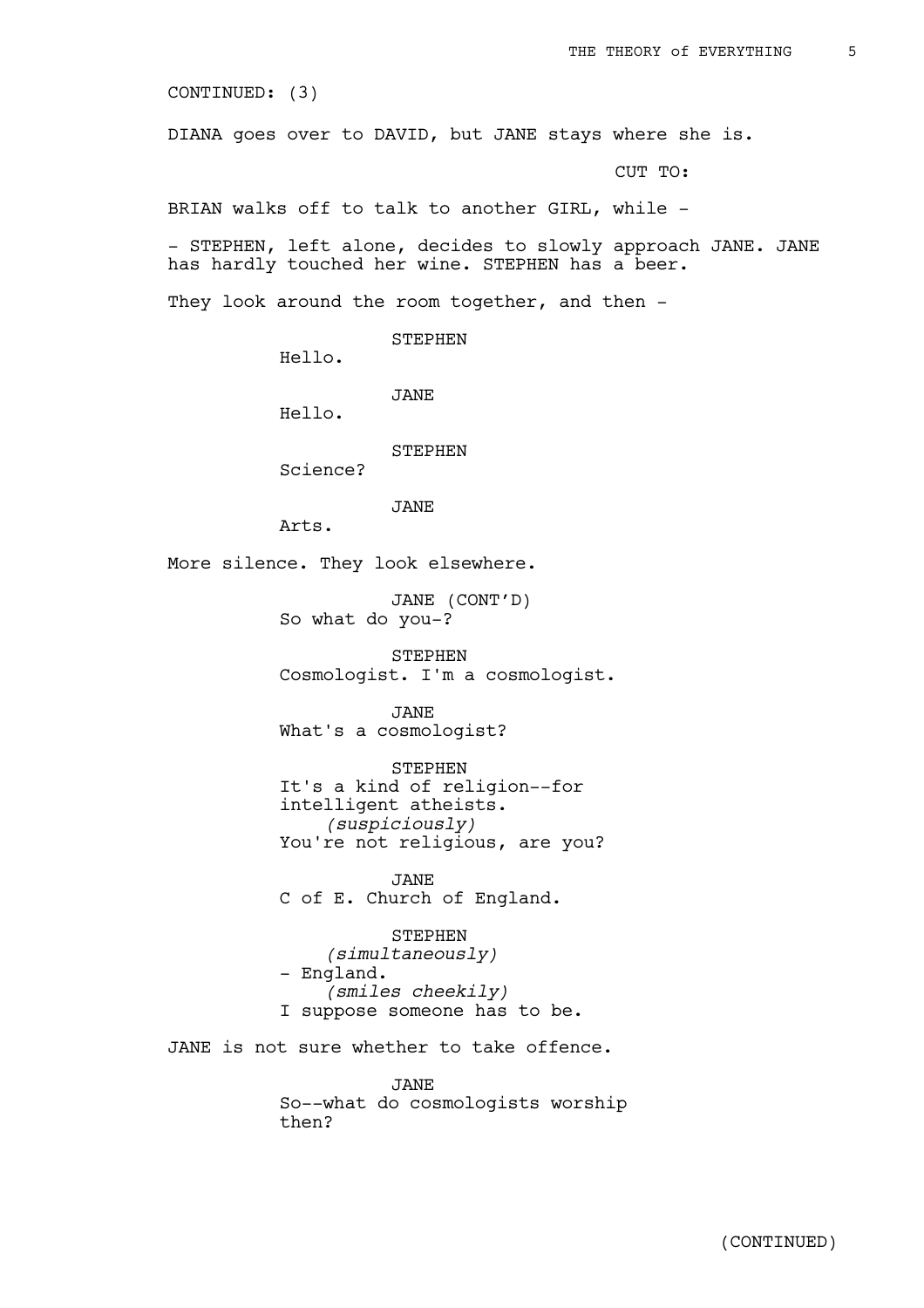CONTINUED: (4)

STEPHEN *(grins)* A single unifying equation that explains everything in the universe.

JANE *(amused)* Really? So what's the equation?

STEPHEN smiles.

STEPHEN That is the question.

CUT TO:

The NEEDLE on the RECORD PLAYER now drops onto a ROLLING STONES record - **"TIME IS ON OUR SIDE"** 

Few people remain at the party now. The tables are empty the food is gone. The punch bowl is drained dry.

DIANA is still talking to DAVID, laughing.

ANGLE ON: JANE, now listening intently to STEPHEN.

JANE Why didn't you stay at Oxford?

STEPHEN My finals papers were such a shambles the examiners called me in for a 'Viva' and I told them -

JANE

What's a viva?

STEPHEN A mildly terrifying face-to-face thingy. An interrogation. So I told them that if they gave me a 2nd class degree I'd stay with them and do my research at Oxford, but if they gave me the 1st I needed to get into Cambridge, then they'd never have to see me again.

JANE They gave you the 1st.

**STEPHEN** They gave me the 1st.

JANE laughs. STEPHEN grins - it's a GREAT GRIN, as -

- DIANA approaches.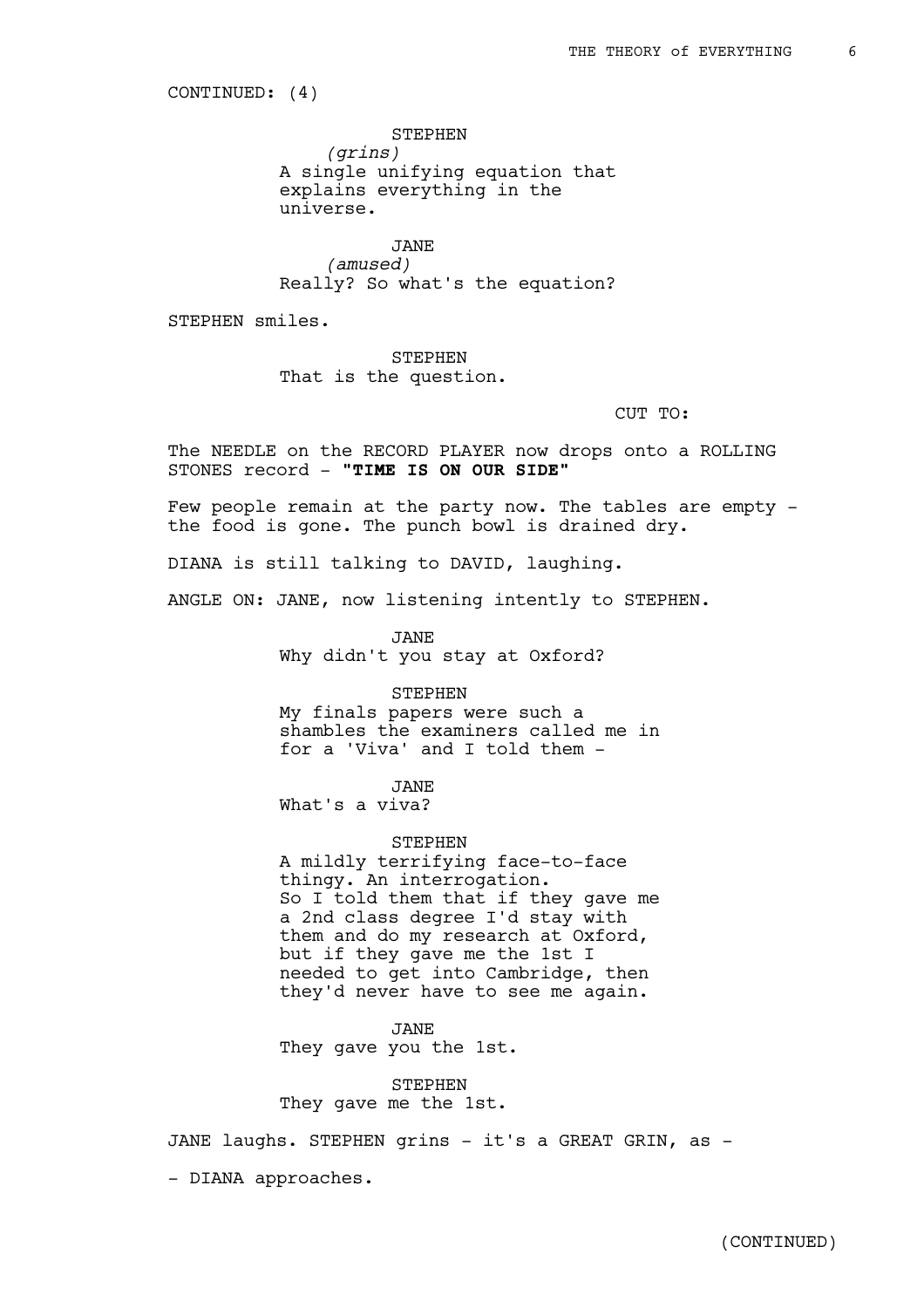CONTINUED: (5)

DIANA This party is officially deceased! Come on--I've fixed you up a ride home.

DAVID and DAVID's HANDSOME FRIEND wait by the door. JANE barely has time to speak before she is dragged away by DIANA.

> JANE Well, I hope you find your equation.

STEPHEN stands there, forlorn. But then JANE returns, stuffs something in his hand, and then runs away.

It's a NAPKIN. On it - a PHONE NUMBER. He stares at it, delighted, so much so that he taps one foot.

### **INT. SEMINAR ROOM/TRINITY HALL/CAMBRIDGE - DAY**

STEPHEN reads a CHESS BOOK that lies on his LAP out of sight under the table, while the professor, DR. DENNIS SCIAMA, (LATE 30s), with a wicked smirk on his face, passes out a set of mathematical problems to BRIAN, CARTER, ELLIS, REES and several other YOUNG PHYSICISTS.

> SCIAMA A little challenge for you all, as you embark on your separate doctoral journeys - *(handing paper to STEPHEN)* - whatever they may be, Mr Hawking -

STEPHEN looks up, winces, knowing he's way behind schedule.

SCIAMA (CONT'D) Something to sort--the men from the boys--the wheat from the chaff- the mesons from the pi-mesons--the quarks from the quacks--ten questions--each more impregnable than the last. Good luck. You'll need it. Shall we say, Friday 3 o'clock?

**BRIAN** *(aside, gloomy,to STEPHEN)* This is going to hospitalize me.

STEPHEN crumples the paper in his pocket and continues to read the CHESS BOOK as he shuffles out of the tutorial.

# **EXT. QUAD/ TRINITY HALL / CAMBRIDGE UNI. - DAY**

BRIAN runs across the QUAD.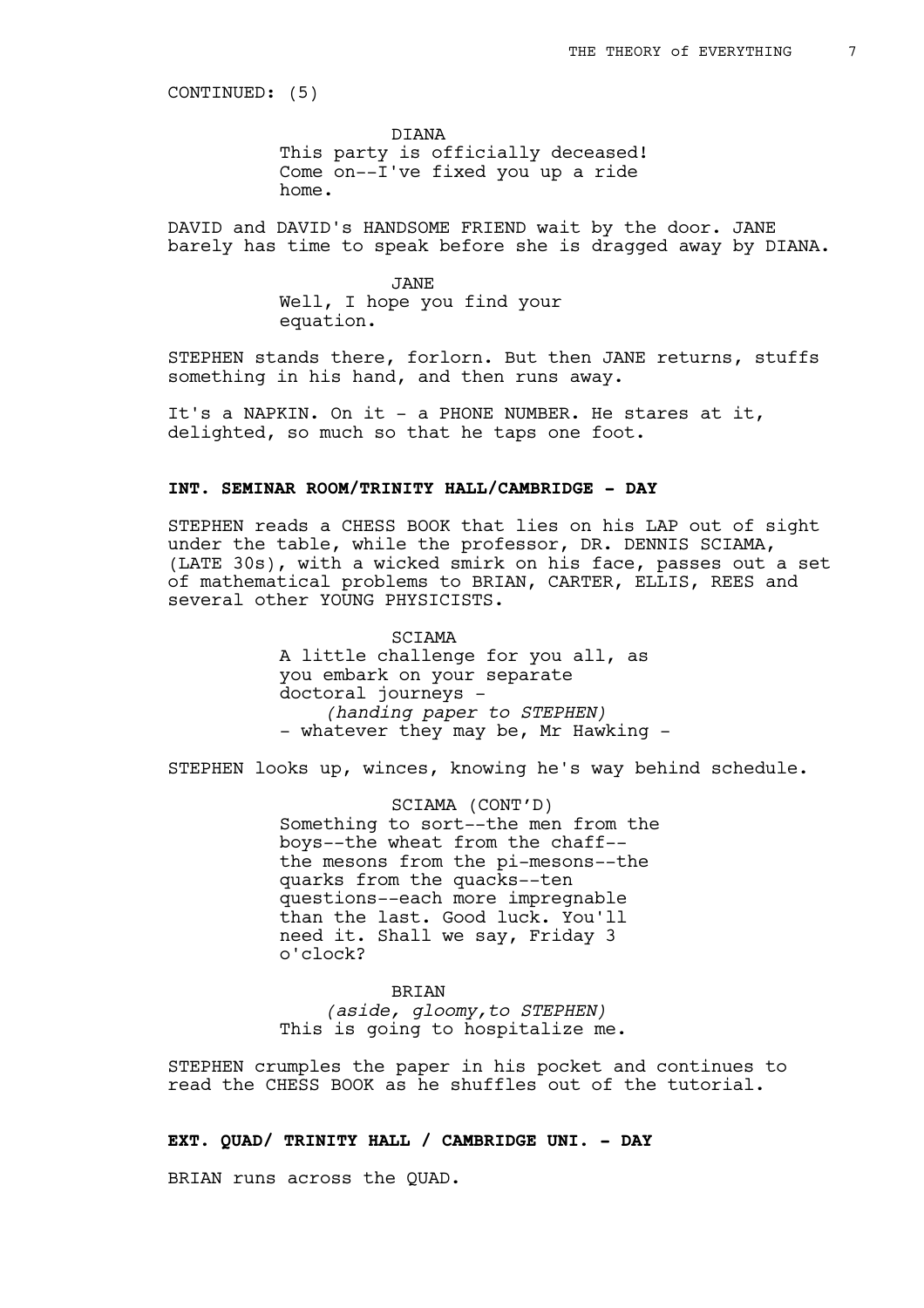### **INT. STEPHEN'S ROOM/DORM, CAMBRIDGE UNIVERSITY - DAY** (1963)

BRIAN knocks, enters, finds STEPHEN asleep in bed.

BRIAN Oh come on, get up. How many have you got?

BRIAN goes to STEPHEN's desk, looking through papers to find his answers. How many have you done?

> STEPHEN Morning, Brian.

BRIAN Afternoon, Stephen. Where are they? Where are you hiding them? Your answers.

STEPHEN Brian, I have no idea what you're talking about.

BRIAN How many of Sciama's questions have you done?

STEPHEN

None.

BRIAN

You liar!

STEPHEN I was going do them later.

BRIAN Later? You mean you haven't even started?

Beat.

# BRIAN (CONT'D)

Stephen, are you aware you have voluntarily embarked on a PHD in physics at one of the most prestigious colleges in England?

#### STEPHEN

Yes.

BRIAN Oh, good. Thought maybe you'd slept through the induction or something.

BRIAN starts to leave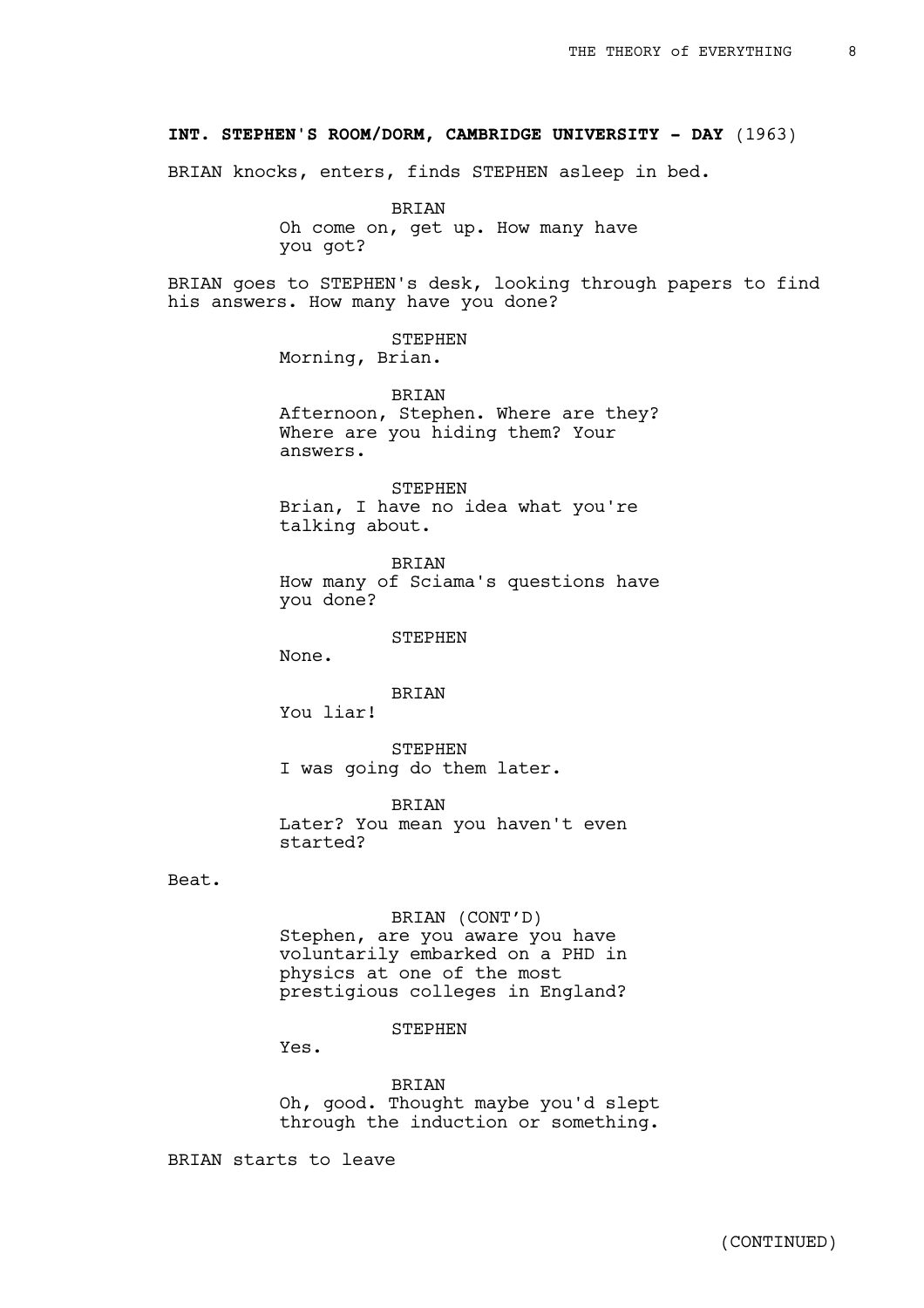STEPHEN *(to Brian at the door)*  $Bri-2$ 

BRIAN

What?

STEPHEN Can you whip on some Wagner?

**BRIAN** 

Sod off.

BRIAN exits, giving up on his pal. STEPHEN, hung-over, sits on his bed and yawns.

He gets out of bed and turns on his ANCIENT TAPE-MACHINE. WAGNER starts to play, loudly.

Later. Pouring milk into a cup of TEA, while listening to a TAPED RECORDING of "THE RING CYCLE" by Wagner, and still in his pyjamas, the dishevelled STEPHEN digs out the QUESTIONS from a pile of TRASH on his desk. First he finds all manner of chocolate wrappers, concert tickets, etc, until he finally settles down with a clean pad and a pencil. He looks at the clock. It reads -- **1:00PM.** He sighs and looks out his window at teeming university life, as he ponders.

He then starts to WRITE on a PAD, rapidly, effortlessly, the CALCULATIONS pouring out of him, his writing hand adroit and swift.

Distracted, he then reaches for his TEA and clumsily KNOCKS THE CUP OVER. The tea washes over his only pad.

He hurriedly wipes it off, but it's too late. He looks around for another pad, but to no avail.

### **INT. SEMINAR ROOM, TRINITY COLLEGE - DAY**

The PhD STUDENTS are gathered, minus STEPHEN as SCIAMA hands back the classes answers.

> SCIAMA *(passing paper)* John, this so illegible I'm not quite sure how wrong it is--I suspect *very*--and Brian... *(tossing papers)* ...that's just--baffling.

STEPHEN arrives late -

SCIAMA (CONT'D) Stephen, glad you could join us.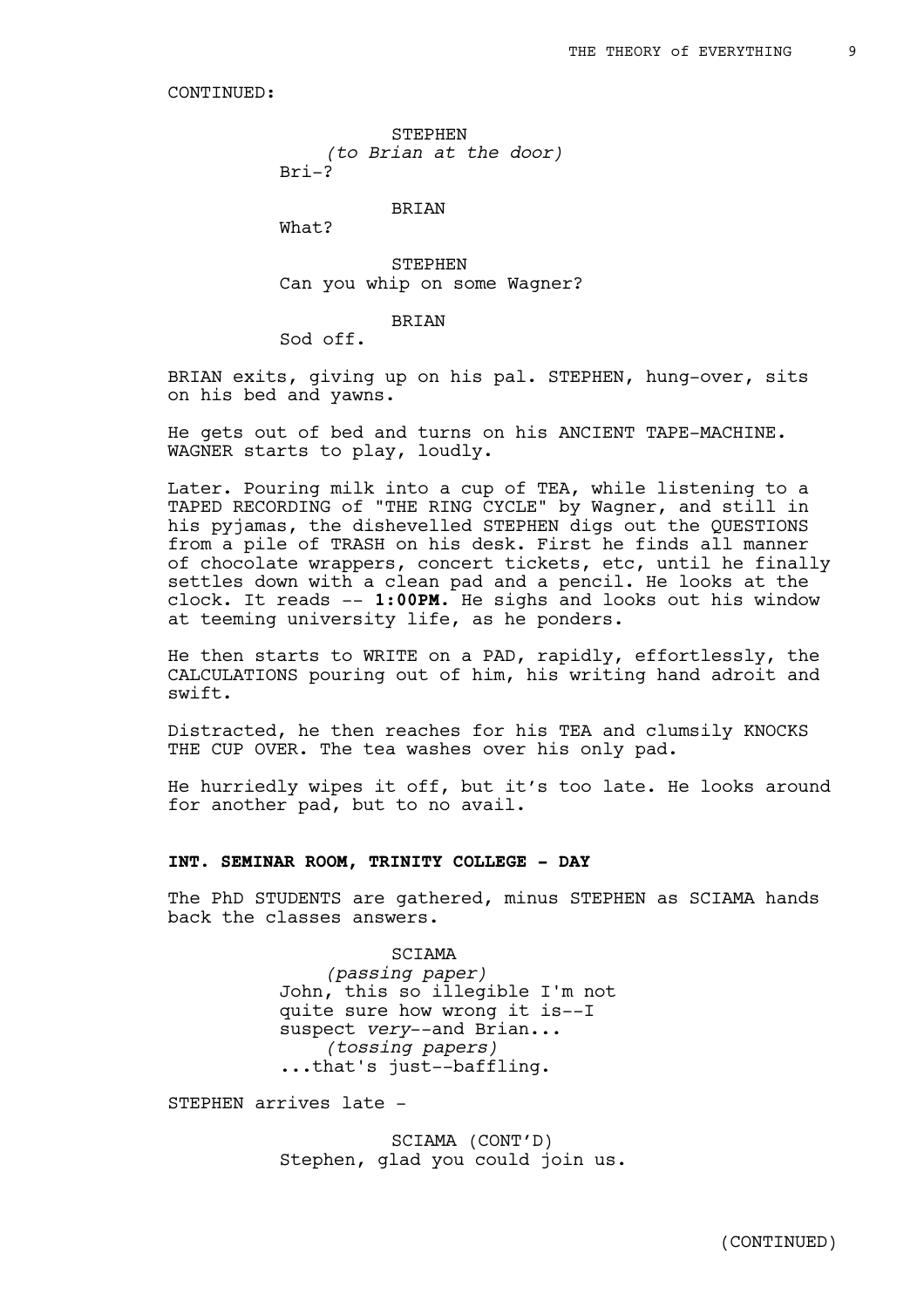#### STEPHEN

Sorry.

STEPHEN sets TWO TRAIN TIMETABLES on the table. Others push the TIME-TABLES down the desk to SCIAMA, who picks them up.

> SCIAMA Train timetables? Stephen, these are totally unacceptable--they expired a month ago.

Laughter.

STEPHEN Sorry. It's on the back. Had a little accident.

SCIAMA turns them over and looks at them.

TIGHT ON: the TIMETABLES, then are filled with tiny formulas and calculations.

SCIAMA registers growing amazement, then looks up at STEPHEN -

STEPHEN (CONT'D) I could only do nine.

End on SCIAMA and fellow students reaction - startled, speechless, everyone staring at STEPHEN.

> SCIAMA Well...I see...well thank God. Well done Stephen.

BRIAN *(silently mouths)* Nine?

### **EXT. RIVER - DAY**

OARS powerfully cut the WATER as a **TWO-BOAT** PRACTICE RACE unfolds. The TWO CREWS are from the same CLUB.

PAN DOWN one BOAT: EIGHT LARGE POWERFUL ROWERS, culminating in PETE, DAN, RAFF, BRIAN and finally the thin, boyish, STEPHEN, in the role of COX, facing the rowers, calling out the stroke-rate using a coxswain's loud-hailer.

> STEPHEN Full, *give me twenty* - One, *drive*! - Two, *drive*! - Three, *big legs*! - Four, *press*! - Five, *boom*! - Hook, *send*! - Catch, *big send*! - Hold at 32! - Big legs, Brian! - Big legs! (MORE)

> > (CONTINUED)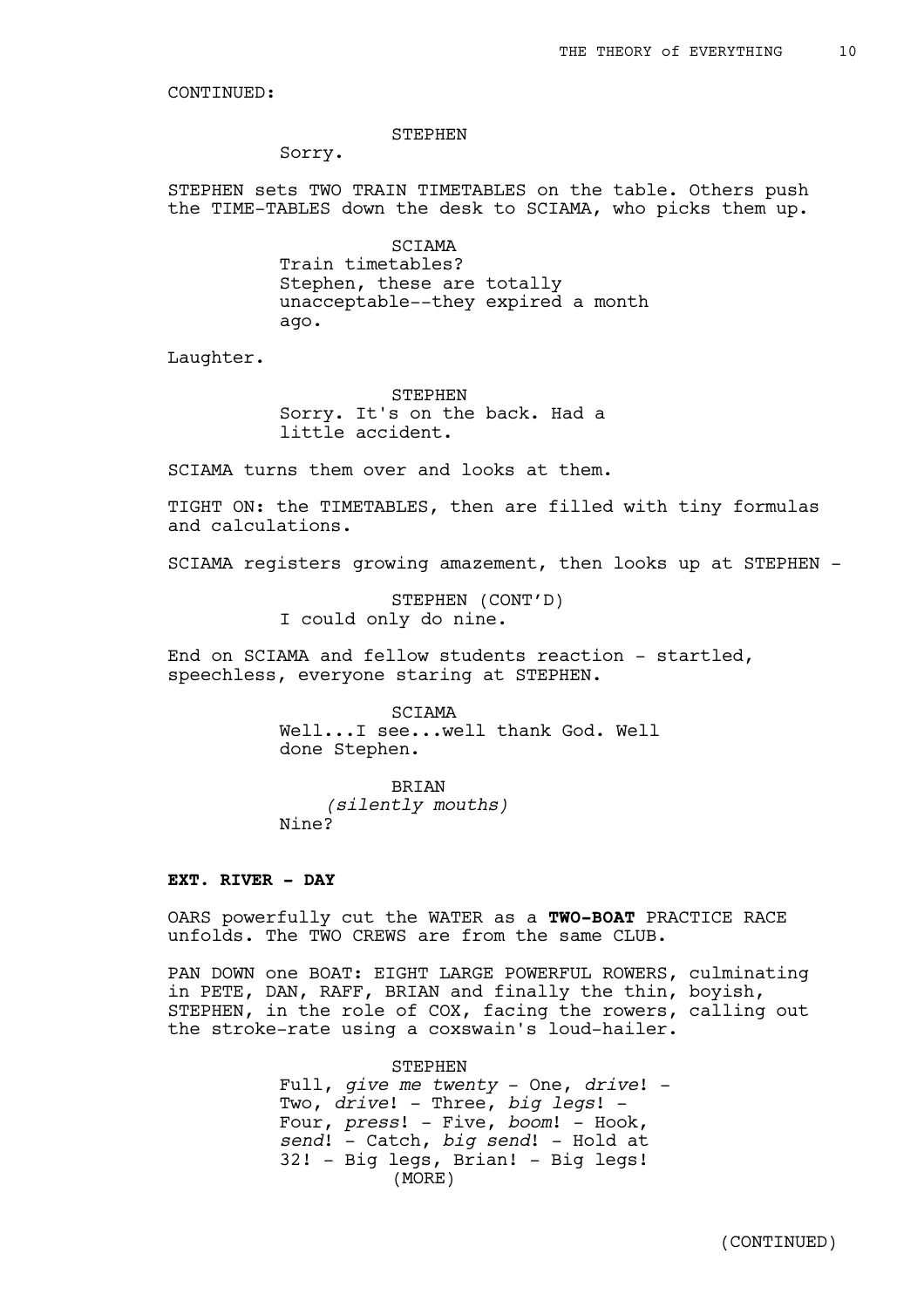- Stay long, Brian! - Stay long Brian!!!... STEPHEN (CONT'D)

BRIAN *(exhausted, speaks one word on each stroke)* You! - complete! - and! - utter! bastard!

# **INT. PUB ON RIVER - DAY**

Rowdy tables of graduates and undergraduates and rowers, males and females. Beer flows.

Playing PINBALL are BRIAN, REES, ELLIS and CARTER. STEPHEN watches, drinking a beer, distracted.

> CARTER No, no, listen, listen, pay attention. A man enters a lift, wanting to go to the fiftieth floor but only gets as far as the 46th. Why?

BRIAN *(exhausted)* Erm - there was a naked girl in the lift.

Collective groan. BRIAN is clipped around the ears.

BRIAN (CONT'D) Hey--it's the closest I'll get to a unifying theory, leave me alone.

ALL then silently ponder the RIDDLE. BRIAN, deep in thought himself, finally notices STEPHEN, bursting to provide the answer. BRIAN acts to SILENCE STEPHEN -

> BRIAN (CONT'D) *(raising a finger)*  $Uh$ !!!

> ELLIS No--we give up. No idea.

STEPHEN He was too short to reach the button for the fiftieth floor.

STEPHEN rises, triumphant, as the others groan.

BRIAN

Okay, I've got one. Okay, okay-- A naked girl enters a lift -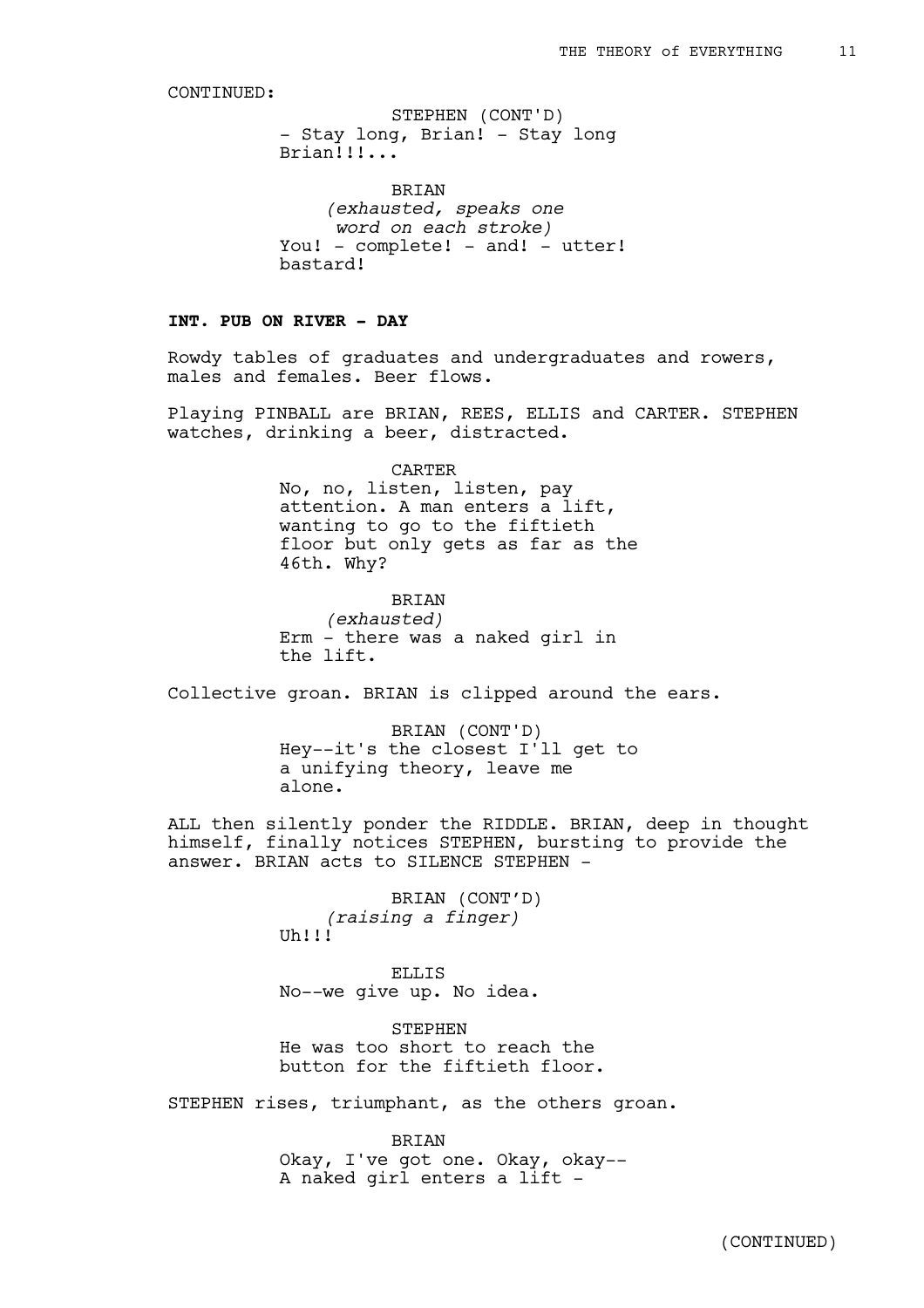STEPHEN, at the bar, opens JANE's NAPKIN. Looks at the number.

> STEPHEN *(to BARMAN)* Do you have change for the payphone?

#### BARMAN

Sure.

The BARMAN takes STEPHEN's POUND and glances at the NAPKIN.

BARMAN (CONT'D) I'd commit that number to memory if I were you.

STEPHEN smiles - then glances at the mirror-backed bar. Reflected - a WOMAN who looks like JANE. Is he imagining this?

TIGHT ON: STEPHEN's face: we see JANE's reflection appear and disappear in the glass of his glasses as she crosses the room.

The BARMAN's voice is distant...

BARMAN (CONT'D)

Here you go...

STEPHEN snaps out of it - stares at the BARMAN holding out CHANGE - a smile DAWNING.

> BARMAN (CONT'D) Sir? Are you okay?

STEPHEN Uh - my napkin just walked in.

### CUT TO:

JANE and DIANA and two other FRIENDS sit with TWO OTHER YOUNG MEN at a table. She looks reluctant and unhappy to be with them. As one YOUNG MAN pours them beers she hands her beer to someone else. And then -

STEPHEN (CONT'D)

Hi.

STEPHEN is not afraid to stand in front of this crowd of Girls and Jocks and stare straight at JANE. The others fall silent and stare at STEPHEN, but JANE's eyes light up.

JANE

Hello.

REACTION: DIANA: Not impressed.

(CONTINUED)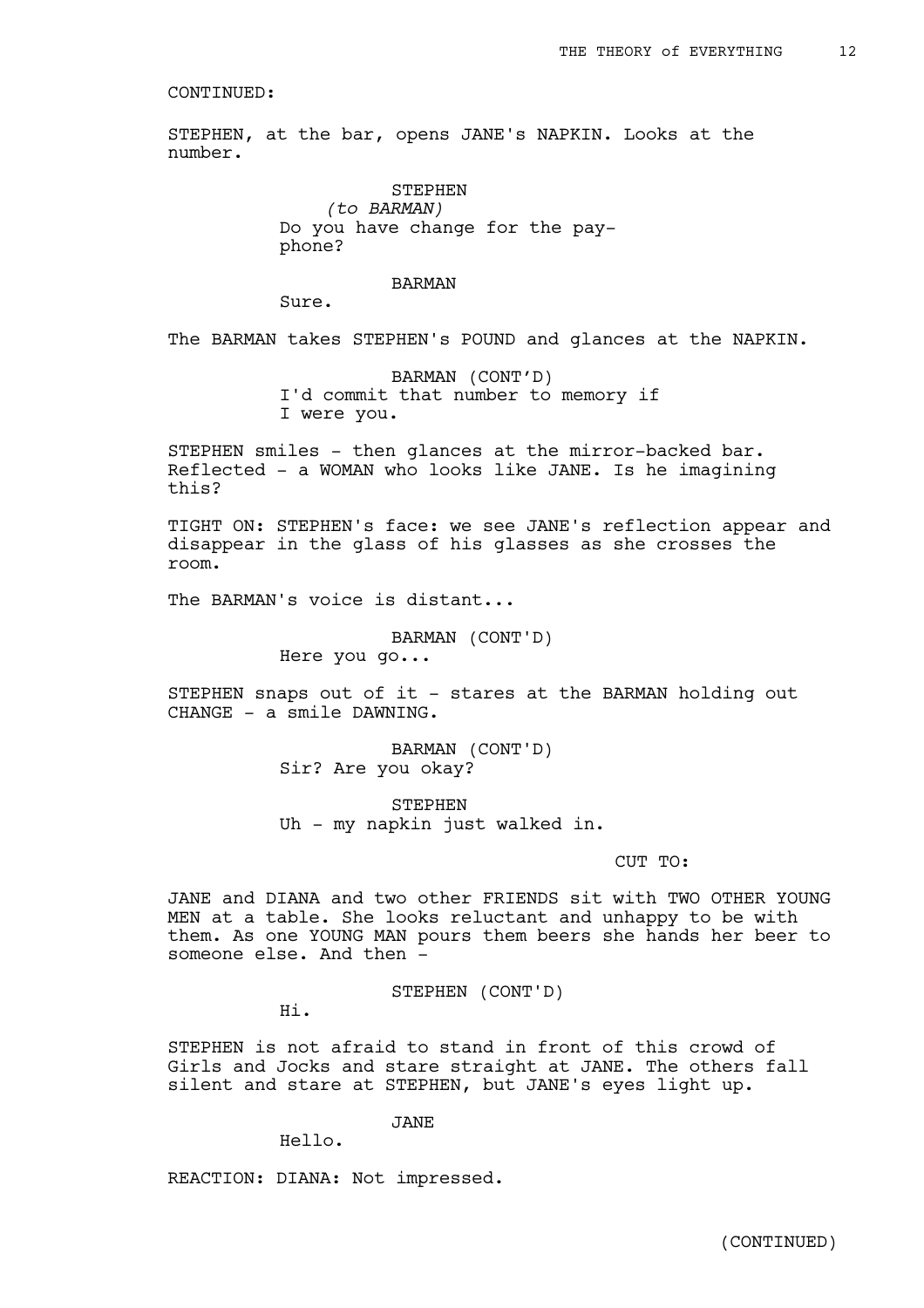CONTINUED: (2)

STEPHEN What's the probability?

JANE Reasonably low. *(to others)* Uh - this is - Stephen.

He smiles at her. The OTHERS look back and forth between JANE and STEPHEN. JANE perks up, interested.

> STEPHEN Croquet. Do you play croquet?

JANE *(interested)* Um. Not recently.

STEPHEN Sunday morning?

JANE I'm actually busy Sunday mornings.

STEPHEN Oh. Of course. *(pointing heaven-ward) Him*.

STEPHEN turns and just walks away. JANE is perplexed, disappointed - stares at him, as do the others.

# **INT. CORRIDOR/DEPARTMENT OF APPLIED MATHEMATICS AND THEORETICAL PHYSICS (DAMTP), CAMBRIDGE - DAY**

STEPHEN approaches SCIAMA's office, plucks up his courage, and knocks -

# **INT. SCIAMA'S OFFICE/DEPARTMENT OF APPLIED MATHEMATICS AND THEORETICAL PHYSICS (DAMTP), CAMBRIDGE - DAY**

SCIAMA Stephen, come in. Sit down. Now- we're all rather concerned--about your choice of subject. What it's going to be.

**STEPHEN** I can't decide.

SCIAMA

Any ideas?

One of SCIAMA's PENS sits precariously on the edge of the desk, and in shuffling papers, knocks it off.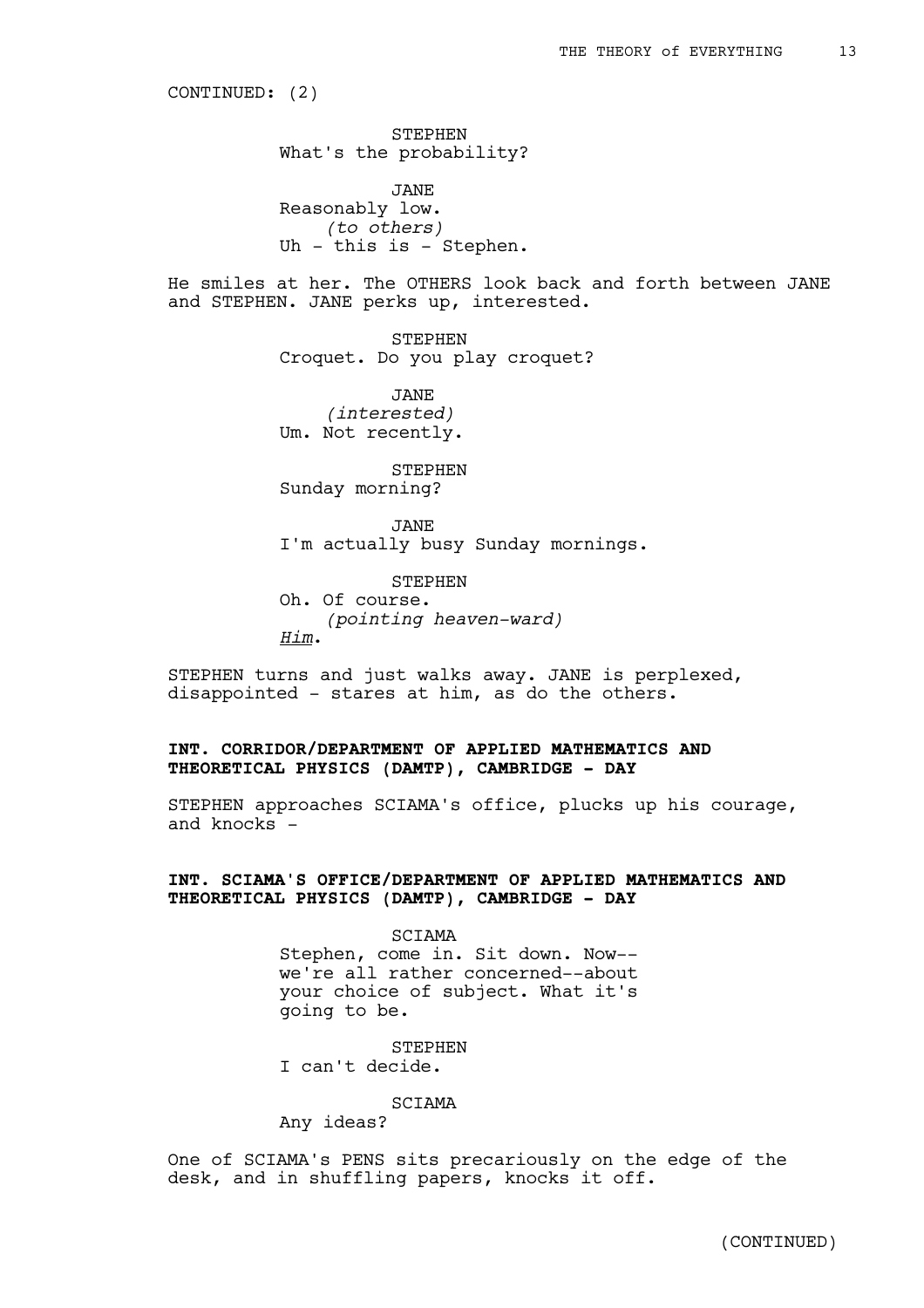The PEN rolls off the DESK and falls on the FLOOR in front of STEPHEN. STEPHEN stares at the PEN as it comes to a STOP.

STEPHEN

Umm-- No.

SCIAMA studies him, rises, take a BIG OLD KEY from the desk drawer.

> **SCTAMA** Come with me.

#### **INT. CAVENDISH LAB, CAMBRIDGE UNIVERSITY - DAY**

SCIAMA shows STEPHEN the famous lab.

#### SCIAMA

This lab is where JJ Thomson discovered the electron, where Rutherford split the atom. One of the great rewards of this job is that you never know from where the next great leap forward is going to come, or from whom.

SCIAMA takes out a pen and writes on a pad, tears it off and gives it to STEPHEN.

> SCIAMA (CONT'D) Next Friday. I'm taking a few graduates of merit to London, to attend a talk by the mathematician Roger Penrose. Come along if you're interested. *(exiting)* Oh, and close the door as you leave.

SCIAMA exits. STEPHEN looks around at the empty LAB. He goes to the BLACKBOARD, picks up a piece of CHALK, looks at the BLANK BOARD, but then puts the CHALK back down and then begins to study, with RAPT AWE, the ancient LABORATORY EQUIPMENT.

#### **EXT. ANGLICAN CHURCH STEPS - DAY**

STEPHEN is now sitting on a STONE WALL, waiting as -

- the WILDES emerge, in the SUNDAY FINERY. JANE peels off from her family to talk to STEPHEN. She is pleased to see him.

> JANE So I gather you've never been to church?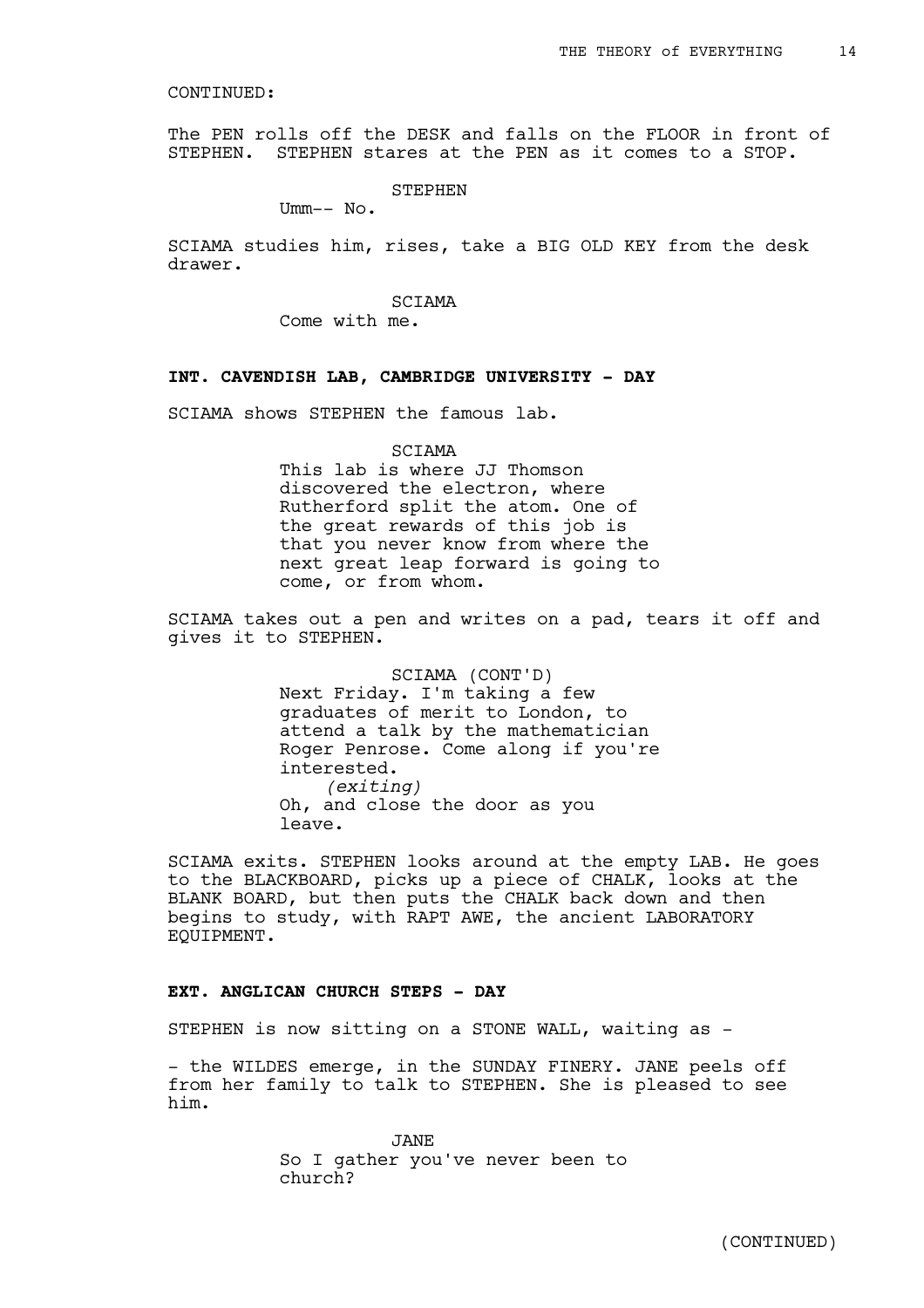### STEPHEN Once upon a time.

He smiles wryly at this Fairy Tale reference.

JANE

Tempted to convert?

He thinks about this.

STEPHEN I have a problem with the whole Celestial Dictator premise. What are you doing for lunch? Ma makes a cracking roast.

### **INT. DINING ROOM, HAWKING FAMILY HOME - DAY**

Sunday family lunch. A noisy, eccentric, bohemian atmosphere. STEPHEN's father, FRANK opens his HOME-MADE WINE. His sister PHILIPPA (17) passes the plates. MARY (20) reads a BOOK.

> FRANK HAWKING And Jane? What are you studying?

JANE Arts. Languages, poetry. I'm thinking of doing a PhD eventually.

FRANK HAWKING Oh? What in?

The HAWKINGS, impressed, nod approvingly at STEPHEN.

JANE *(encouraged)* Medieval poetry of the Iberian Peninsula.

PHILIPPA snorts back laughter, whilst the other HAWKINGS stare blankly at JANE for a moment, before silently returning to setting the table. FRANK rescues the mood

> FRANK HAWKING Arts. So, what painters do you like?

JANE Well, I like--Turner...

FRANK HAWKING Really? *Turner*? To me they all look as if they've been left out in the rain.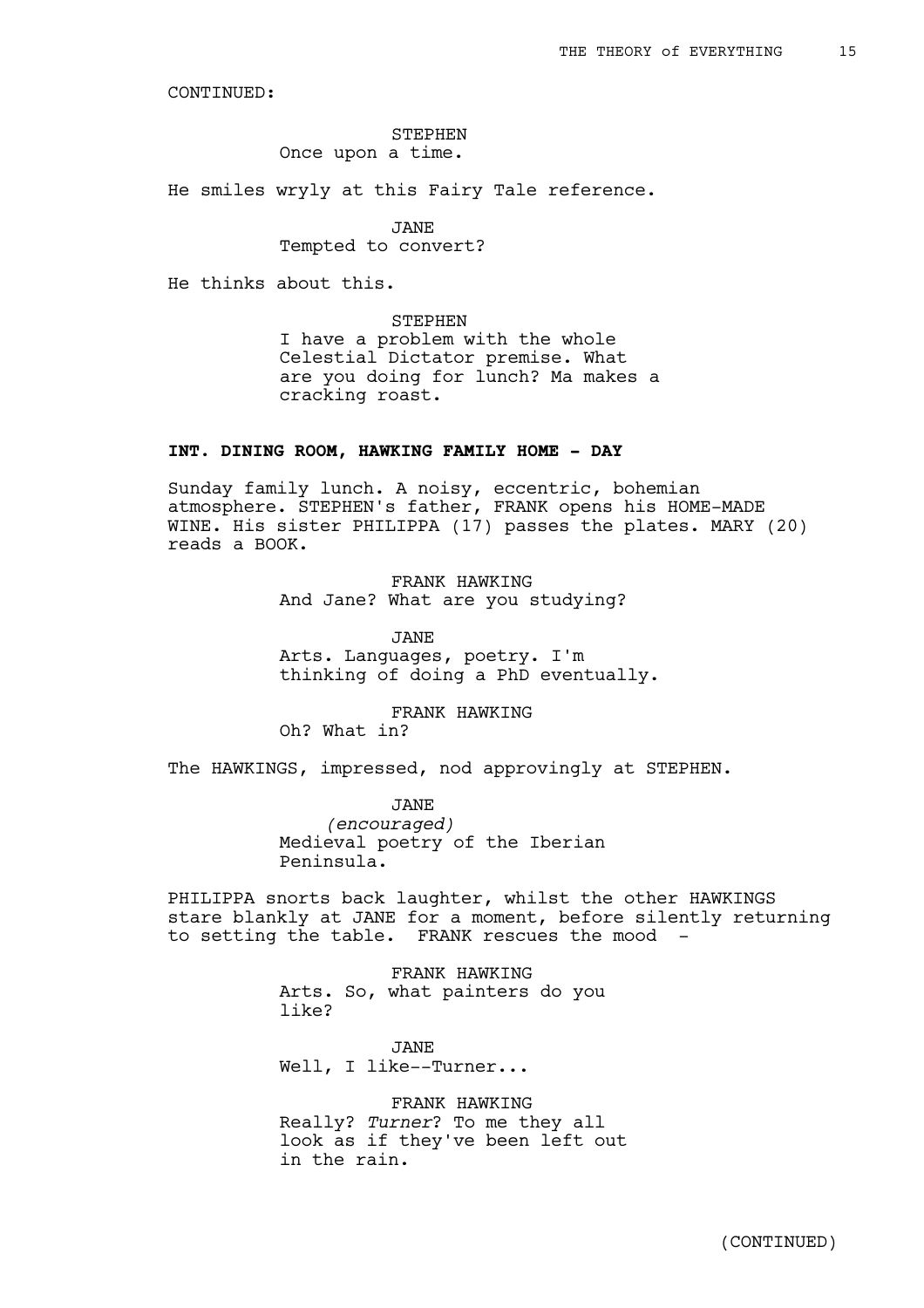STEPHEN laughs. JANE shoots him a surprised look, as FRANK pours a glass of wine.

> JANE And...William Blake.

PHILLIPA Good heavens. Surely not!

FRANK HAWKING *(to JANE)* Will you try my elderflower wine?

JANE

Yes, please.

STEPHEN *(to JANE)* Don't touch it, don't touch it Jane.

Enter ISOBEL, STEPHEN's mother, with a ROAST CHICKEN.

As FRANK passes wine, JANE looks nervously at STEPHEN, who smiles at her. FRANK picks up the CARVING KNIFE and starts to SHARPEN it.

> FRANK HAWKING Stephen doesn't like my homemade wine. Philistine. *(to STEPHEN)* If you don't watch out I'll send you back with a couple of bottles.

> PHILLIPA So Stephen, you've been to church with a good woman. Are you feeling holier than thou?

STEPHEN Positively saintly, thank you.

JANE

*(to STEPHEN)* You've never said why you don't believe in God.

STEPHEN

A physicist can't allow his calculations to be muddled by a belief in a supernatural creator.

STEPHEN smiles, pleased with himself, and his mother and father seem pleased with it too. JANE notices -

(CONTINUED)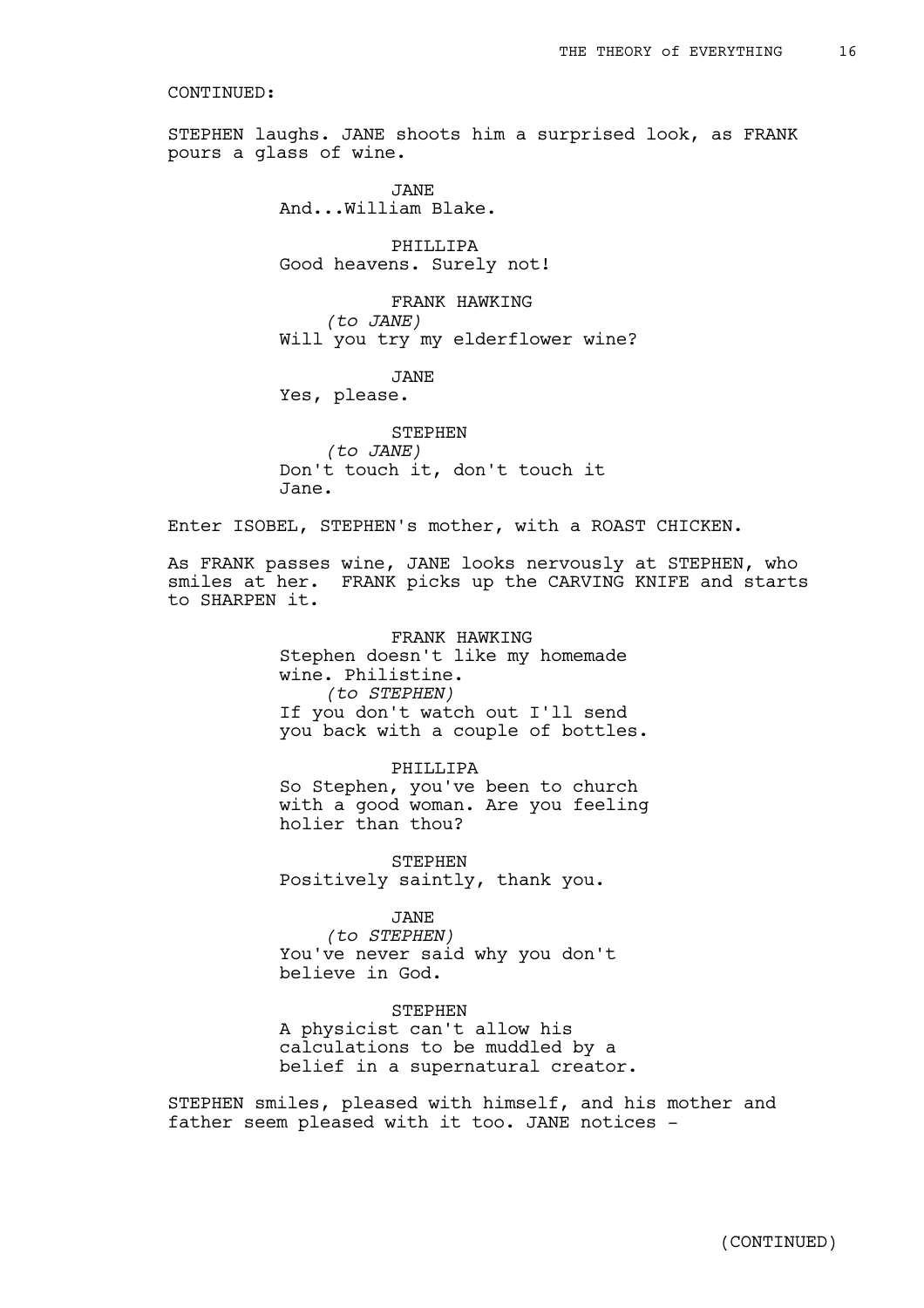CONTINUED: (2)

JANE Sounds less of an argument against God than against physicists.

JANE 1, STEPHEN O. She eats her food.

FRANK HAWKING *(impressed)* Light or dark? *(Re: the chicken*) Jane? Light meat or dark?

JANE

Er - light, please.

STEPHEN I'll wing it. As usual.

The old family PUNNING game has begun.

PHILLIPA

Boooo.

FRANK HAWKING How plucky of you.

PHILLIPA Ohh, fowl play! Fowl play.

STEPHEN Stop egging him on!

FRANK HAWKING It's so nicely cocked.

Hawking laughter. Ha! Ha! JANE is bemused.

ISOBEL *(sympathetic, to JANE)* Don't worry about them. They're pun mad.

FRANK is about to place a slice of CHICKEN BREAST on JANE's PLATE -

> JANE That's okay - *(tentatively)* - the <u>breast</u> is yet to come.

FRANK guffaws, as he plates her chicken.

FRANK HAWKING HA! Marvelous! Very good. "The breast is yet to come!" Indeed it is! Well done.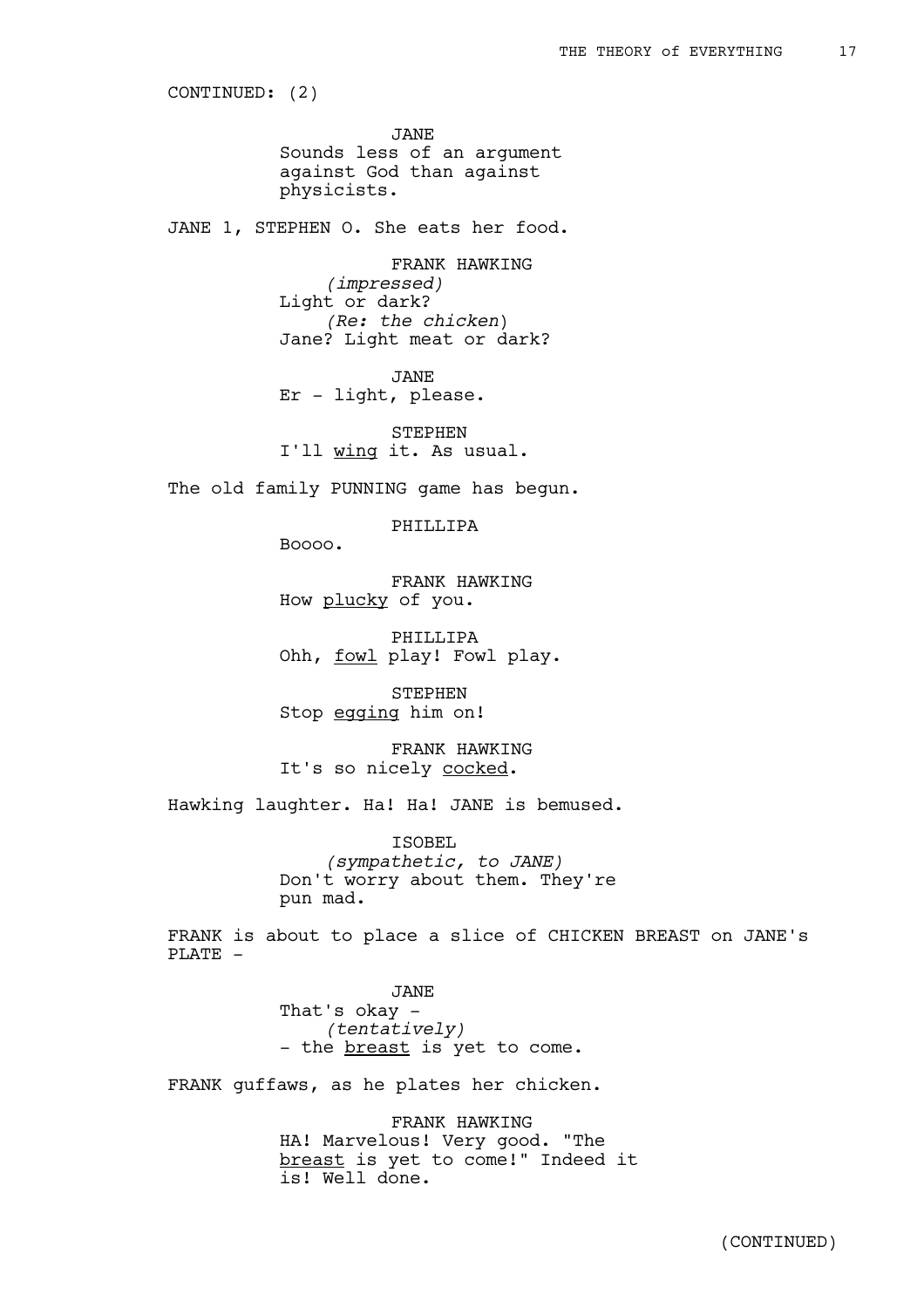CONTINUED: (3)

STEPHEN Oh! - I'm inviting Jane to be my partner for the May Ball.

It's news to JANE: shocked - but then pleased as he shoots her a quick look and mouths...

> STEPHEN (CONT'D) *(silently mouthing) Will you?*

She SMILES and NODS, delighted.

### **EXT. WILDE HOUSE - NIGHT**

Standing by his PARENT's CAR, STEPHEN watches (SMITTEN) as -

- JANE, in a GORGEOUS GOWN, walks down the path toward him.

### **EXT. COUNTRY ROADS - NIGHT**

To the blaring strains of WAGNER, the HAWKING car careens across the countryside.

### **EXT. GONVILLE & CAIUS COLLEGE/MAY BALL - NIGHT**

On the GRAND FRONT LAWN of the COLLEGE, a fairy-tale party - LIGHTS IN THE TREES, a throng of GOWNED YOUNG WOMEN, and YOUNG MEN IN BLACK TIE and TAILS, all sip CHAMPAGNE on the sequestered CROQUET LAWNS, as if from a by-gone age. A BATHTUB is full of CHAMPAGNE BOTTLES ON ICE. Through this STEPHEN and JANE drift.

### **INT. GONVILLE & CAIUS COLLEGE/ MAY BALL - NIGHT**

STEPHEN and JANE stand and watch the swirling couples on the dance-floor, sipping PUNCH.

The MAY BALL is now in full and magical swing, as couples float across the lawns before the great facade of the college.

> JANE Should we dance, do you think?

**STEPHEN** Oh, no, no. Happy to observe the phenomenon--but I can't possibly imagine participating.

JANE I absolutely agree. I mean, who would want to dance?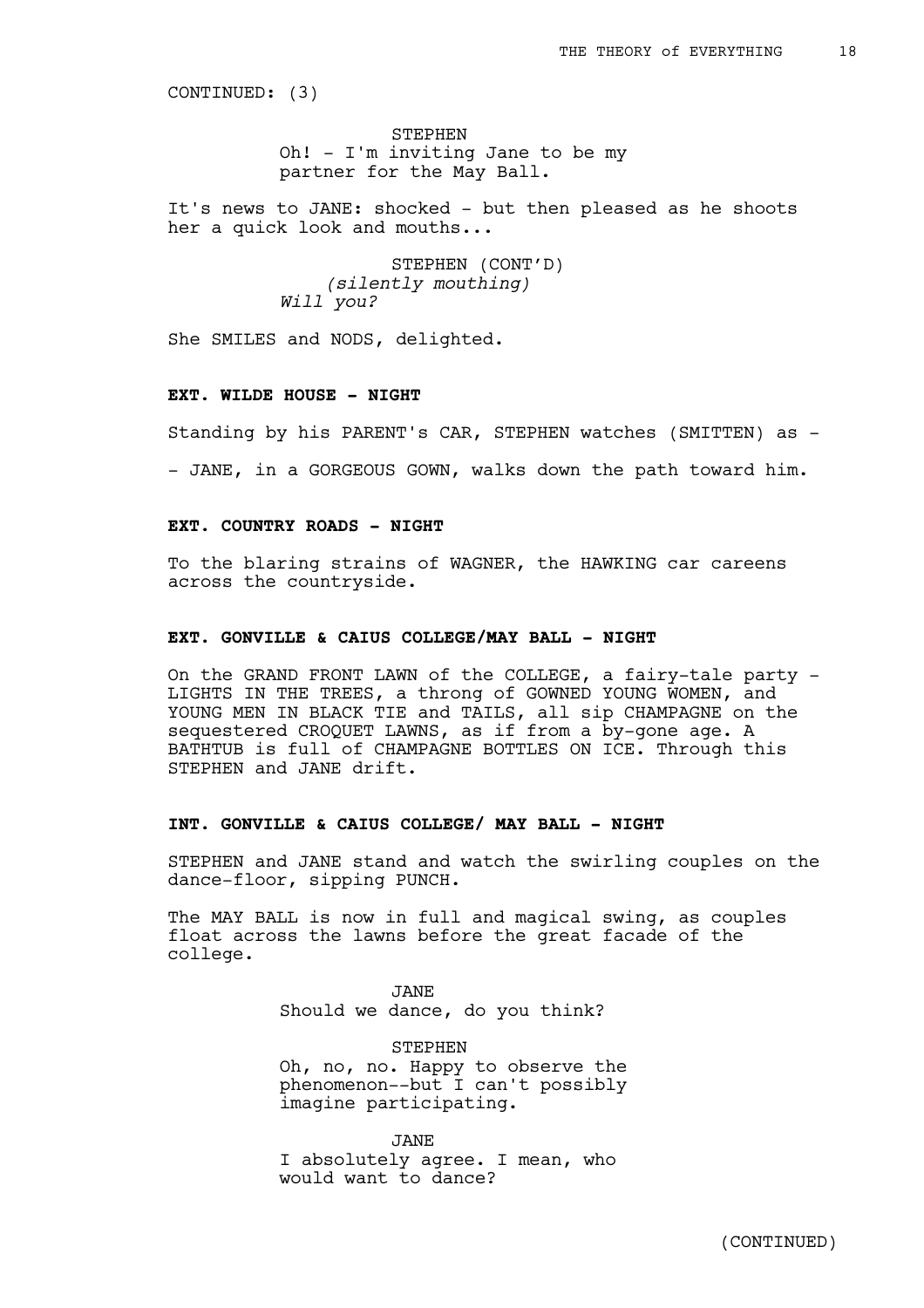STEPHEN No, I'm quite serious. I don't dance.

JANE has a wistful look of disappointment. AWKWARD SILENCE.

Just then - A BLUE UV LIGHT comes on. This causes great excitement on the dance-floor. All the other couples "ooh" and "ahh" and even more people take to the floor  $-$  not so, STEPHEN and JANE.

> STEPHEN (CONT'D) *(softly)* Do you see how the men's cuffs and shirt-fronts, how they glow more than the dresses?

JANE *(smiles, expectant)* Yes...

STEPHEN Do you know why?

JANE

Why?

STEPHEN

**"TIDE."**

JANE The washing powder?

STEPHEN The fluorescence in the washing powder is caught by the UV light.

JANE Why do you know that?

#### STEPHEN

*(grins)* When stars are born and when they die, they emit UV radiation. So if we could see the night sky in ultraviolet light, almost all the stars would disappear--and all we'd see would be these spectacular births and deaths. And I reckon- it would look a little -

JANE stares at the glowing swirling people with STEPHEN's eyes.

> JANE - like that.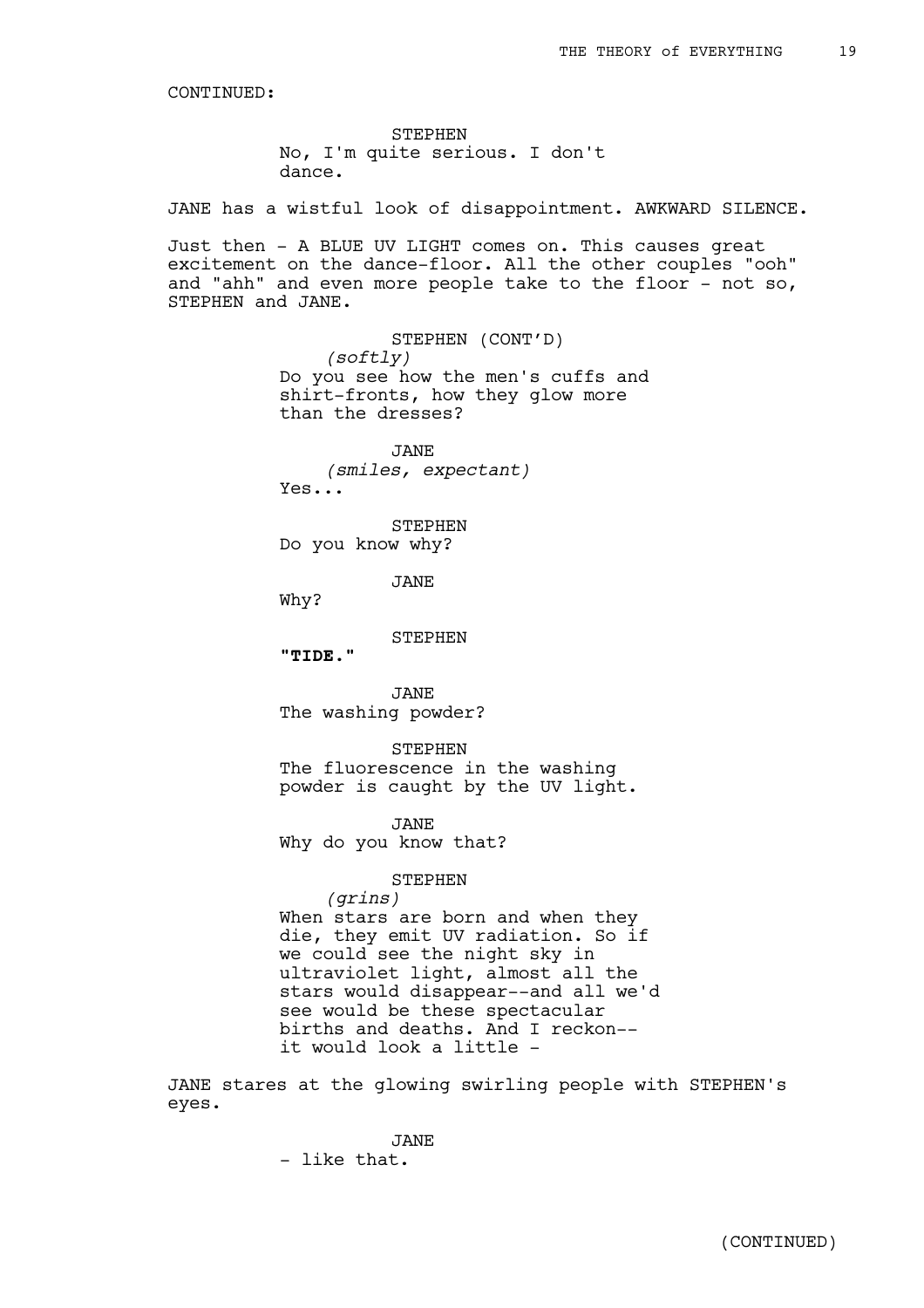CONTINUED: (2)

They watch, impressed, as - FIREWORKS are suddenly heard, EXPLODING LOUDLY.

**EXT. TERRACE/LAWNS/RIVERBANK - G&C COLLEGE - NIGHT** (1963)

### **MONTAGE:**

A) A **FIRE-WORK DISPLAY** - STEPHEN and JANE watch as SKY-ROCKETS light up the sky.

B) A **CAROUSEL** - JANE and STEPHEN ride the CAROUSEL. STEPHEN watches JANE, captivated by her happiness in this moment.

C) A **CHAMPAGNE TENT** - JANE selects a FLUTE OF CHAMPAGNE and takes a BIG SIP, to the sound of a NEARBY 1920's CHICAGO JAZZ SWING band. The GATSBY-THEMED BAR-STAFF are dressed in 1920's TUXEDOS and FLAPPER-DRESSES.

> **STEPHEN** So why... *(passing champagne)* ...why...

> > JANE

Why?

STEPHEN Why medieval Spanish poetry?

JANE surveys the gay party, sipping her champagne -

JANE *(happily)* I suppose I like to time travel.

STEPHEN And what particular time periods do you visit?

JANE takes the CHAMPAGNE STEPHEN has just chosen and pours half of his into her glass.

> JANE The Twenties is always fun.

STEPHEN The roaring twenties! Cheers!

They CLINK GLASSES and sip their champagne, laughing.

STEPHEN (CONT'D) So--The 1920's. A good time for poetry was it?

(CONTINUED)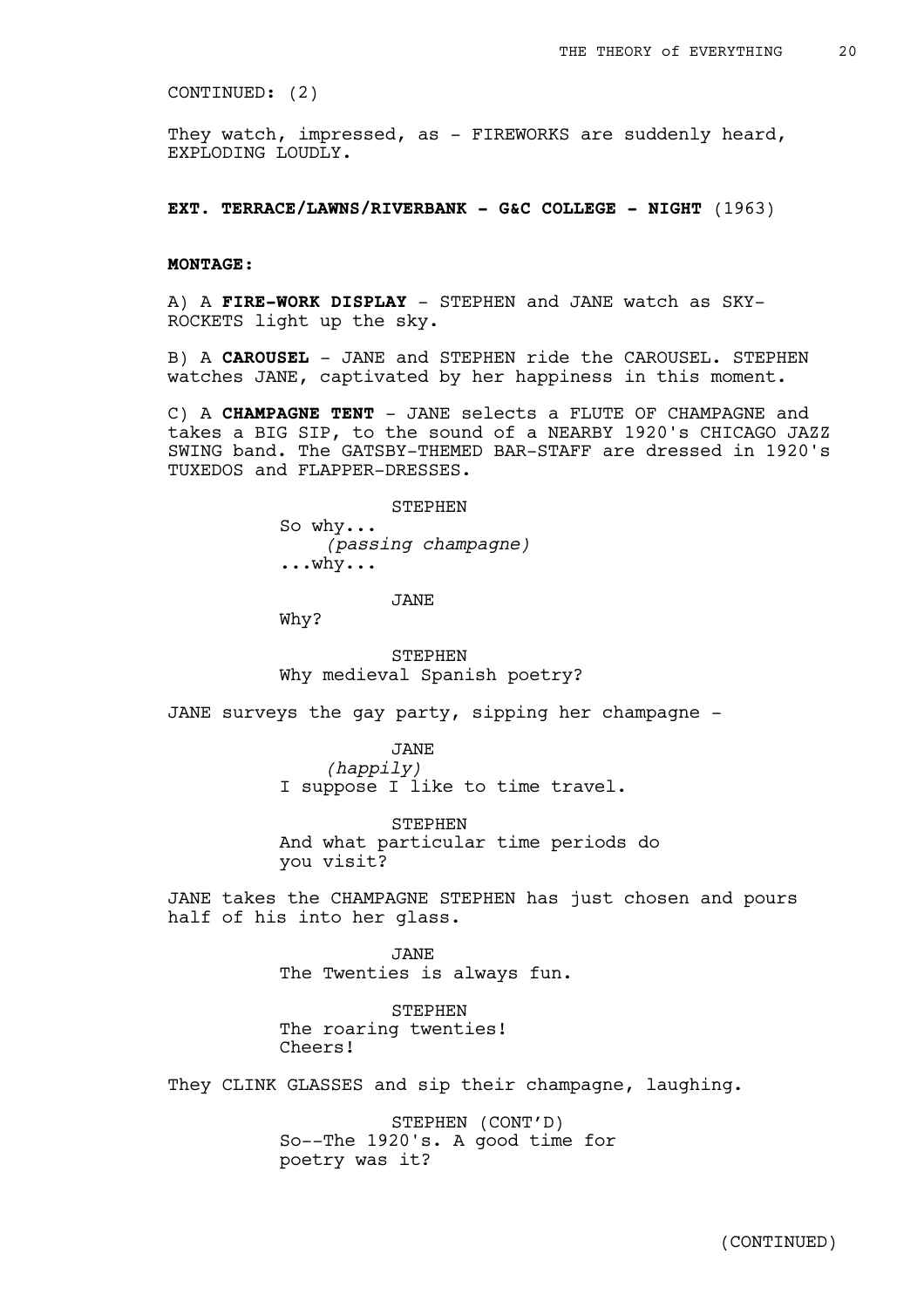JANE

"Seek then/ No learning/ from Starry Men!/ Who follow with Optic Glass/ The Whirling Ways of Stars that Pass."

**STEPHEN** 

Ouch.

JANE

Was it -

They move off across the NEARBY DANCE-FLOOR, and PASS the JAZZ BAND en route to the LIGHTED FOOT-BRIDGE spanning a river under which LIGHTED PUNTS drift by.

> JANE (CONT'D) - was it a good time for science?

STEPHEN A smashing time actually. Spacetime was born.

JANE

Spacetime...

#### STEPHEN

Space and Time finally got together. People always thought they were too dissimilar, couldn't possibly work out. But then along comes Einstein, the ultimate matchmaker, and decided that space and time, not only had a future, but had been married all along.

JANE

The perfect couple!

They arrive at the FOOT-BRIDGE, with its view of the BRIDGE OF SIGHS. PUNTS with CATHERINE WHEELS are moored nearby.

### **D) FOOT-BRIDGE.**

JANE and STEPHEN stop in the middle of the bridge. STEPHEN looks up at the STARS, bright, sparkling. JANE does the same.

> **STEPHEN** Well that's astonishing, isn't it?

Silence, then -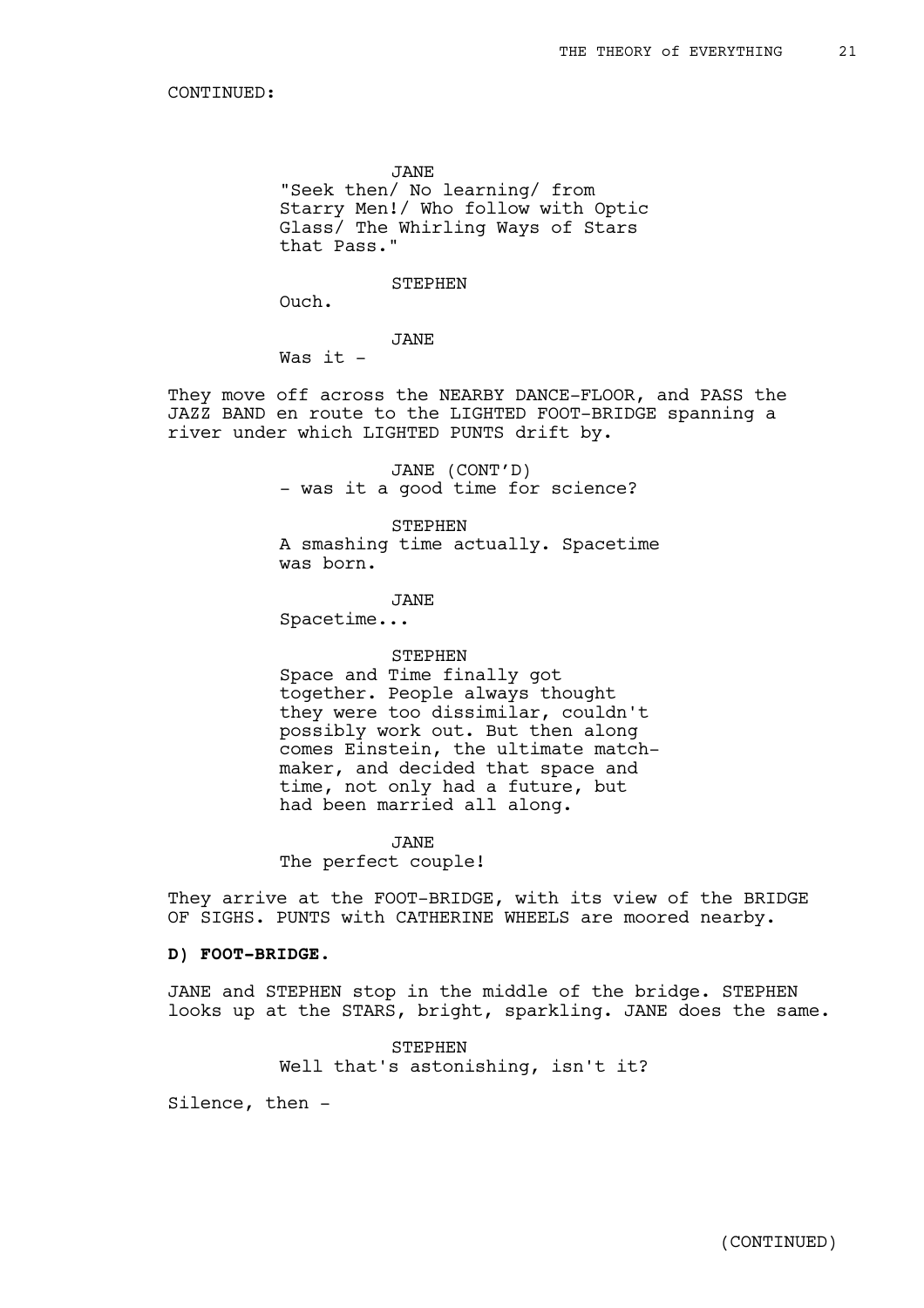CONTINUED: (2)

JANE *(seriously) "In the beginning was the heaven and the earth, and the earth was without form, and darkness- darkness was upon the face of the deep."*

STEPHEN, moved, looks at her.

STEPHEN Would you dance with me?

He takes her hand and starts to DANCE with her to the music, and then tilts his head and KISSES her.

CAMERA pulls back to reveal the couple kissing on the FOOTBRIDGE, the punts floating underneath, the night magical, the lovely slow jazz drifting over the scene.

### **EXT. FRONT DOOR / WILDE FAMILY HOUSE - DAY**

MORNING LIGHT on the WILDE FRONT DOOR. JANE, in bathrobe, opens the door to get the MILK. Looks down. PAN down to - a BOX of "TIDE" WASHING POWDER. She picks it up - looks around for STEPHEN - smiles, delighted - IN LOVE.

#### **EXT. PLATFORM, CAMBRIDGE TRAIN STATION - DAY**

SCIAMA and STEPHEN and PHYSICISTS 1,2 and 3 arrive late on the platform. The train is already pulling in. SCIAMA, and the OTHER THREE all run for it. But STEPHEN is making his way up the steps, not running - putting on a brave face. When STEPHEN arrives, just in time, the PHYSICISTS 1,2,3, pull STEPHEN on to the train.

# **INT. MOVING TRAIN COMPARTMENT - DAY**

As they whistle along, English countryside in the background.

SCIAMA studies STEPHEN then returns his attention to his newspaper when he meets his eyes.

# **INT. KING'S COLLEGE CLASSROOM - LONDON - DAY**

ROGER PENROSE, MATHEMATICIAN, gives a passionate talk before a small audience in a small room. The blackboard is crammed with calculations and diagrams.

> ROGER PENROSE So what do we know? Let me rephrase that--what do the equations tell us, finally?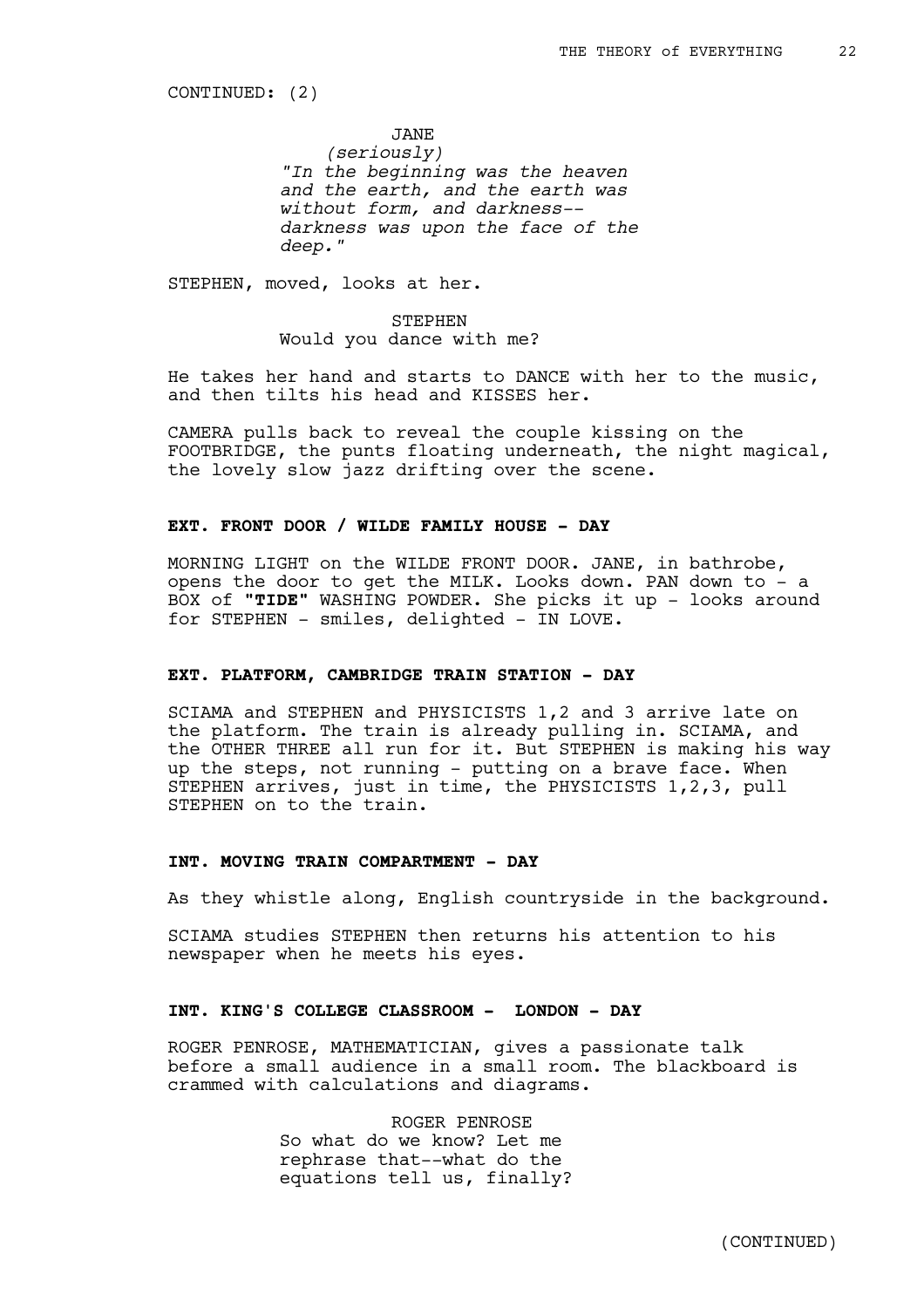He turns the blackboard over. A blank board.

ROGER PENROSE (CONT'D) How about a simple diagram?

Smiles, small laughter from the audience. STEPHEN looks especially relieved.

> ROGER PENROSE (CONT'D) A star, more than three times the size of our sun...

He draws a circle on the board.

ROGER PENROSE (CONT'D) ...ought to end its life, how? With a collapse, the gravitational forces of the entire mass overcoming the electromagnetic forces of individual atoms, and so collapsing inwards. If the star is massive enough, it will continue this collapse, creating a black hole - where the warping of spacetime is so great that nothing can escape... not even light. It gets...

He draws a smaller circle, inside the first.

ROGER PENROSE (CONT'D) Smaller, smaller...

An even smaller circle.

ROGER PENROSE (CONT'D) The star, in fact, gets denser as atoms--even subatomic particles- get literally crushed, smashed into smaller and smaller space. And at its end point what are we left with?

He draws a point.

ROGER PENROSE (CONT'D) A point. A spacetime singularity...

STEPHEN is captivated.

ROGER PENROSE (CONT'D) With extraordinary properties! *Infinite* density. Space and time come to a stop. All of the known laws of science--they just stop working.

(MORE)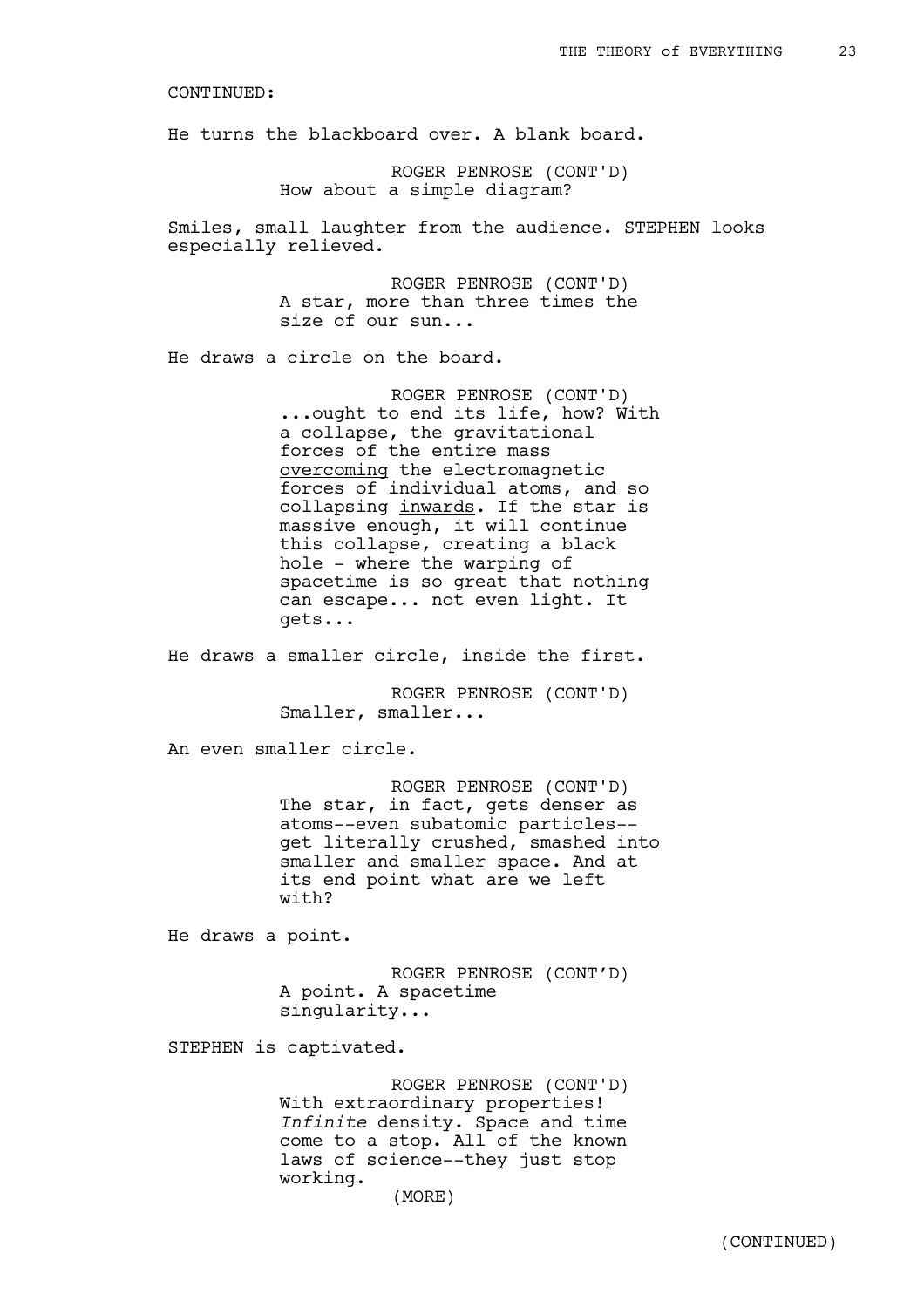CONTINUED: (2)

What I've just shown is that this happens in every black hole. Its really happening, out there. To real stars--and its happening right now! ROGER PENROSE (CONT'D)

STEPHEN smiles - seeing his future revealed.

# **INT. MOVING TRAIN COMPARTMENT - NIGHT**

SCIAMA and his students, returning home.

As his friends talk excitedly, STEPHEN is silently staring down at the CIRCULATING COFFEE in front of him, into which he pours CREAM...

SLOWLY, **CLOCKWISE** - the cream is spread outward by the circulating coffee until it looks like a SPIRAL GALAXY.

As he stares, deep in thought, the SPIRAL of CREAM pulses with LIGHT - he is having an epiphany here - a major insight...

...and then TIME GOES INTO REVERSE. As it does so, the CREAM CHANGES DIRECTION, goes **ANTI-CLOCKWISE** now, the SPIRAL once more returning to its original central dollop, and then vanishing. The coffee creamless. STEPHEN looks up...

#### STEPHEN

*(to SCIAMA)* I wonder what would happen--if--I wonder what would happen--

Sensing his protege is on to something, perhaps even a small smile.

SCIAMA

Go on. If?

STEPHEN If you applied Penrose's theory about black holes to--the entire universe?

SCIAMA stares at him.

### **EXT. RIVERBANK, CAMBRIDGE - SUNSET**

STEPHEN excitedly expands on his new idea to a DELIGHTED, SMILING JANE as they WALK side by side.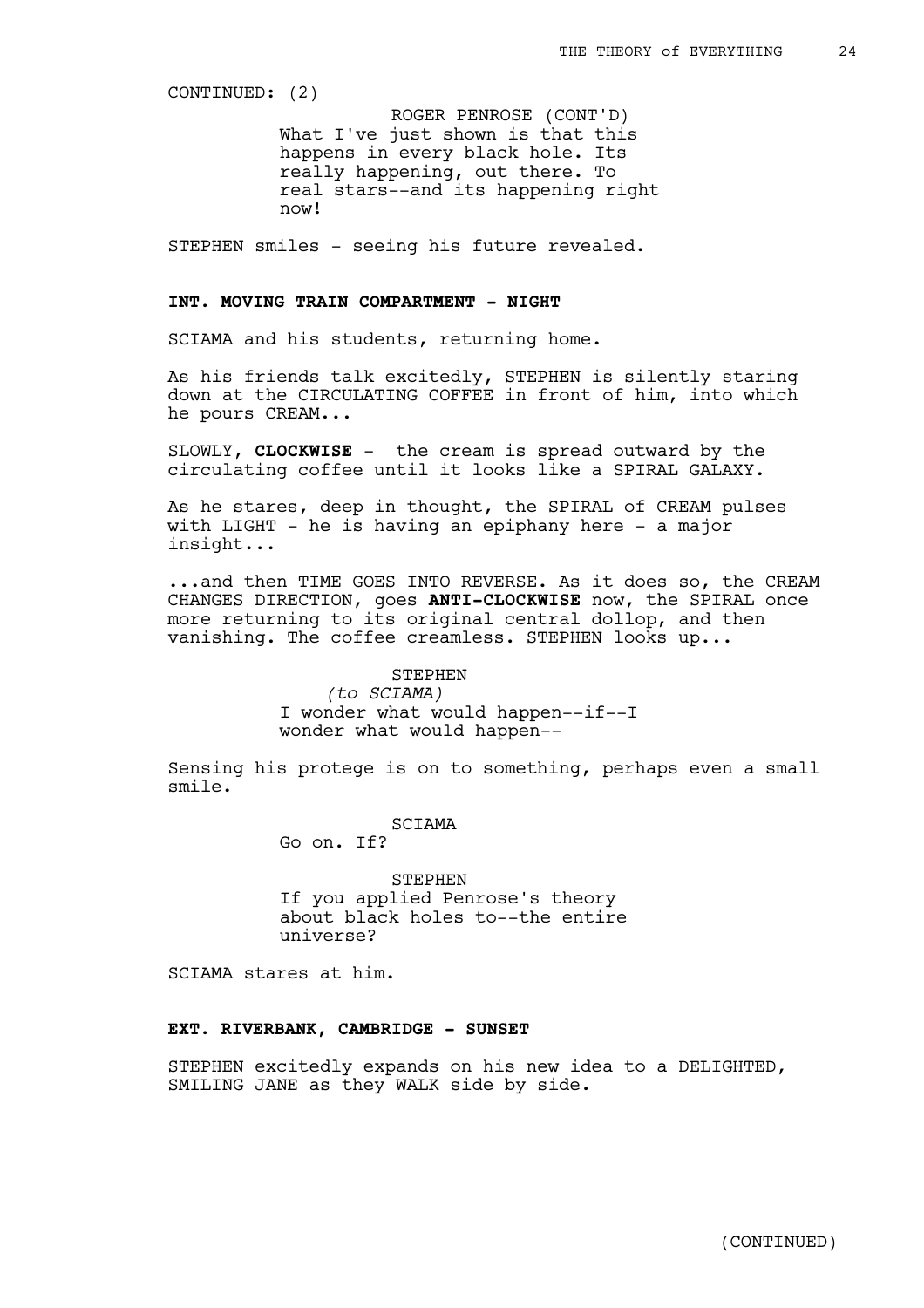STEPHEN If--if--so--If--Einstein is right, if--general relativity is correct, then the universe is *expanding*, yes? -

JANE - Alright -

### STEPHEN

- which means - that--if you reverse time, the universe would get smaller and smaller. So what if--if I reverse the process all the way to see what happened at the beginning of Time itself? The universe, smaller and smaller, denser and denser, hotter and hotter as we approach its birth. Wind back the clock...

JANE grabs his hands and begins to SWIRL him around.

STEPHEN (CONT'D) What are you doing?

JANE Winding back the clock!

STEPHEN (laughing) Is that what you're doing?

JANE That's what I'm doing.

STEPHEN Well keep winding! You've got quite a way to go. Keep winding, Jane! Keep winding...back to the beginning of Time...Keep winding...

They SPIN faster and faster until they almost trip and only save themselves by clasping each other closely...

> STEPHEN (CONT'D) *(suddenly serious)* ...until you get -

### **INT. SCIAMA'S OFFICE/DAMTP, CAMBRIDGE - DAY**

STEPHEN at the blackboard makes a DOT on the blackboard.

SCIAMA A singularity.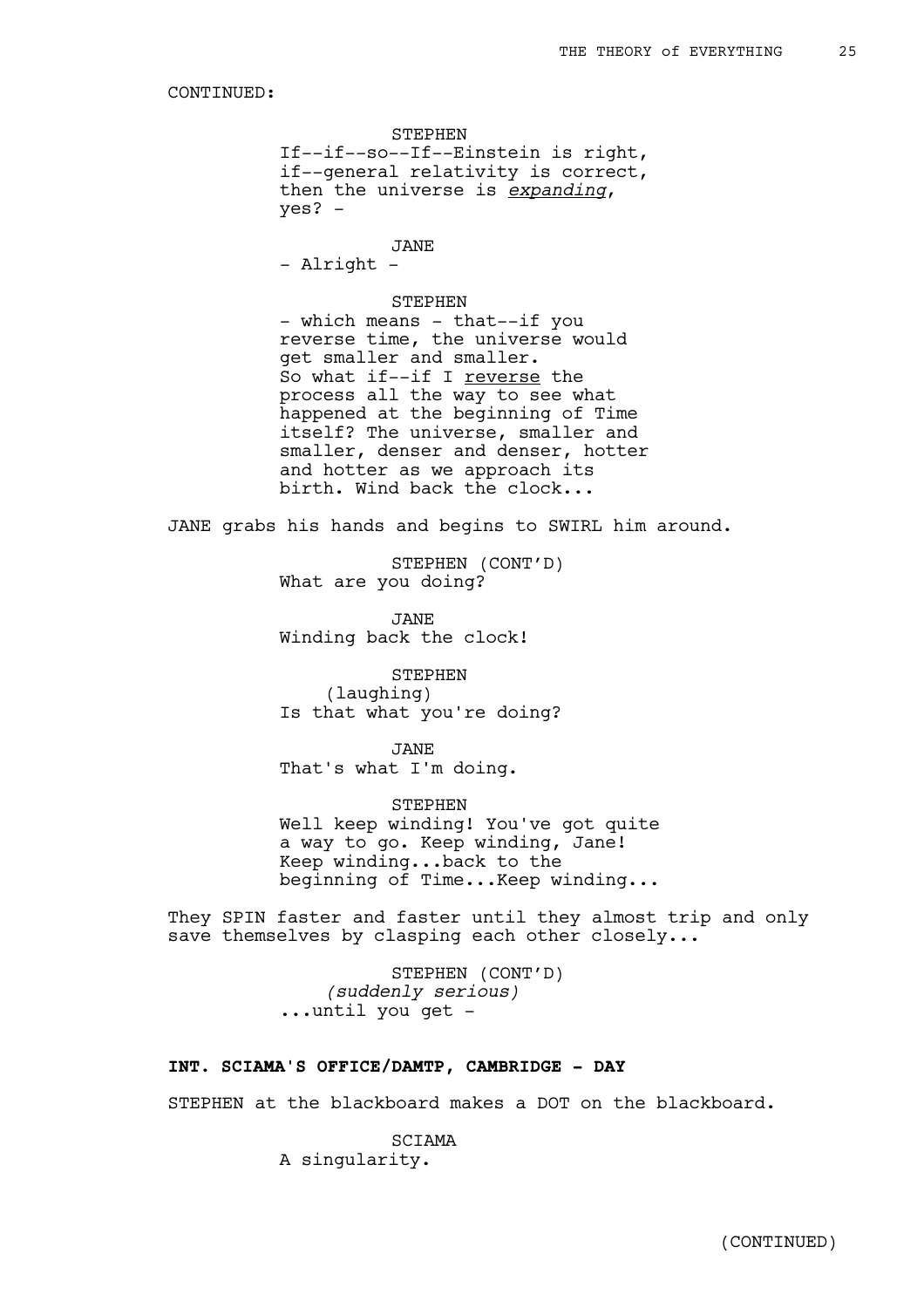STEPHEN A spacetime singularity. At the beginning of time.

SCIAMA stares at him. STEPHEN smiles.

STEPHEN (CONT'D) The universe born from a black hole exploding.

SCIAMA (finally) Keep going.

STEPHEN Keep going? You mean go further back, Professor? Before the universe began?

SCIAMA Keep going. Develop the mathematics.

STEPHEN I don't know how.

SCIAMA takes the KEY for the RUTHERFORD LAB out of the drawer and hands it to him.

### **INT. RUTHERFORD LAB LECTURE HALL**

STEPHEN writes, inspired, formula on the famous blackboard. He stops, thinks, continues, then deletes a bit, and writes again, faster, faster, his mind racing, even as his fingers begin to betray him, growing weaker, weaker...

# **EXT. TRINITY HALL, CAMBRIDGE UNIVERSITY - DAY**

The swirl of CAMBRIDGE UNIVERSITY life. Dons on bicycles. Purposeful students. Every building looking like a STATELY HOME.

STEPHEN walks quickly and excitedly, with still CHALKY FINGERS, across campus but then suddenly, trips - FALLS falls hard. His head smashing onto the hard paving stones. His GLASSES fly off his face. He is unconscious immediately.

STUDENTS rush to his aid.

#### **MONTAGE:**

A) X-RAY DEPARTMENT. STEPHEN, his face GRAZED and BRUISED, lies on a tilting bed as X-rays are taken.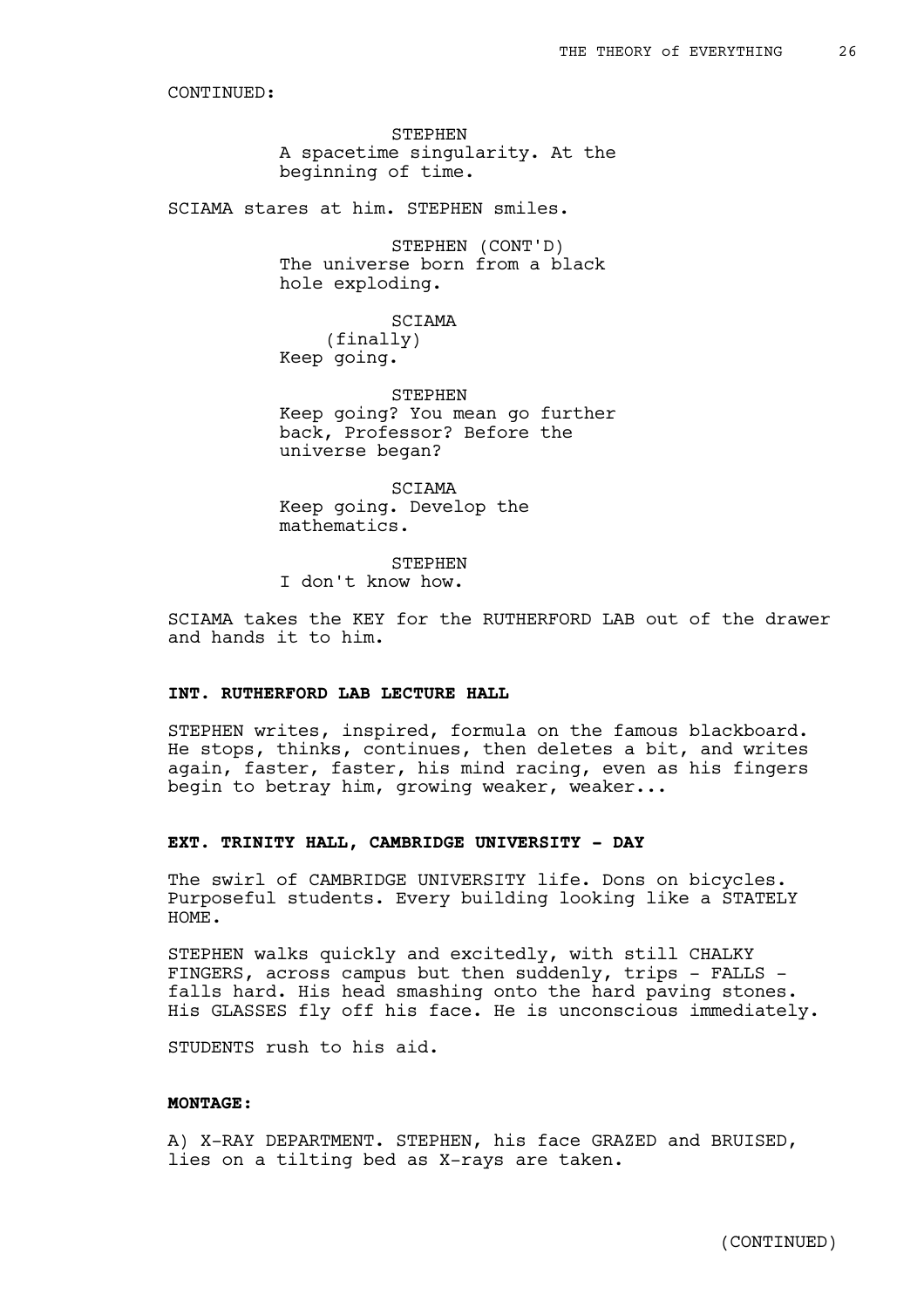B) Blood is taken from his arm.

C) In a PUBLIC WARD, STEPHEN, sitting on the edge of a bed in a HOSPITAL SMOCK, turns and looks at a SICK YOUNG MAN in the next bed, who looks GRAVELY ILL.

D) Dexterity Test - Stephen struggles to bring his little finger to meet his thumb. Stephen, lying down, as the doctor violently jerks his knee up. Stephen lying prone in foetal postion as a doctor performs a lumbar puncture and extracts fluid from his spine.

> STEPHEN What is it? What's wrong with me?

E) STEPHEN lies in the PUBLIC WARD while the SICK YOUNG MAN in the next bed is discovered DEAD. Nurses rush the SICK YOUNG MAN away, as STEPHEN watches. He is very moved by this.

#### **F) INT. WARD/ HOSPITAL - DAY**

The DOCTOR is dismissive and unsentimental.

SENIOR DOCTOR It's called motor neuron disease.

STEPHEN

What's that?

The DOCTOR, despite his unsentimental nature, draws a deep breath. This is not the speech he wants to make...

> SENIOR DOCTOR It's a progressive neurological disorder that destroys the cells in the brain that control essential muscle activity such as speaking, walking--breathing- swallowing. The signals that muscles must receive in order to move are disrupted, cut off. The result is--gradual muscle decay, a wasting away. Eventually, the ability to control voluntary movement is--lost--entirely.

SHOCK sets in as STEPHEN watches other patients taking EXERCISE, stretching - walking.

> **STEPHEN** Is--is--is there a cure? Some--? Is--can you--?

SENIOR DOCTOR Improvement should not be expected. (MORE)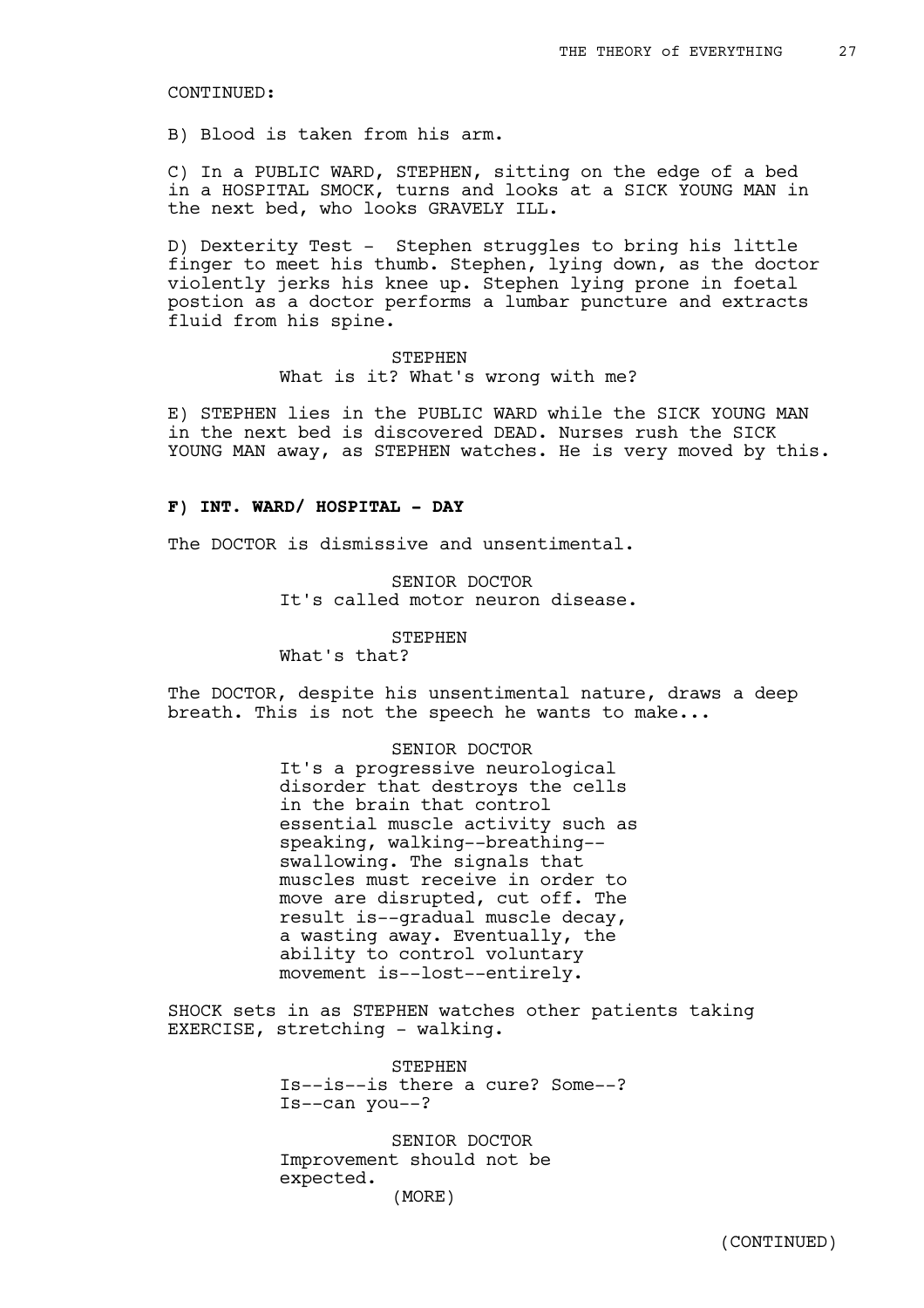*(pause)* I'm afraid average life expectancy is two years. SENIOR DOCTOR (CONT'D)

STEPHEN is rocked to the core by this news -

SENIOR DOCTOR (CONT'D) There's nothing I can do for you, I'm terribly sorry.

Silence. The SENIOR DOCTOR rises to go -

STEPHEN Wait! What about--what about the brain?

SENIOR DOCTOR The brain isn't affected. Your thoughts won't change--it's just-

STEPHEN

What?

SENIOR DOCTOR Eventually--no-one will know what they are. *(beat)* Ever so sorry.

The DOCTOR walks away.

REACTION: STEPHEN, devastated. Frozen. People walk past him and he doesn't move, doesn't react.

#### **INT. BATHROOM, TRINITY HALL - DAY**

WATER drips in SLOW MO from an old TAP.

STEPHEN lies in a bath, in a TRANCE, knees drawn up, hair wet, not moving, in a STATE OF SHOCK, as he stares at the DRIPPING TAP, until -

- his eyes are drawn to his ARM where he sees a weird PHENOMENON - it's called FASCICULATION - a visible throbbing that travels underneath the skin.

# **INT. COLLEGE STAIR-WELL - DAY**

BRIAN rushes up the SPIRAL STAIRS, past the "BEDDER" - a woman who looks after the STUDENTS domestic needs.

> **BRIAN** *(to BEDDER)* Is he up yet?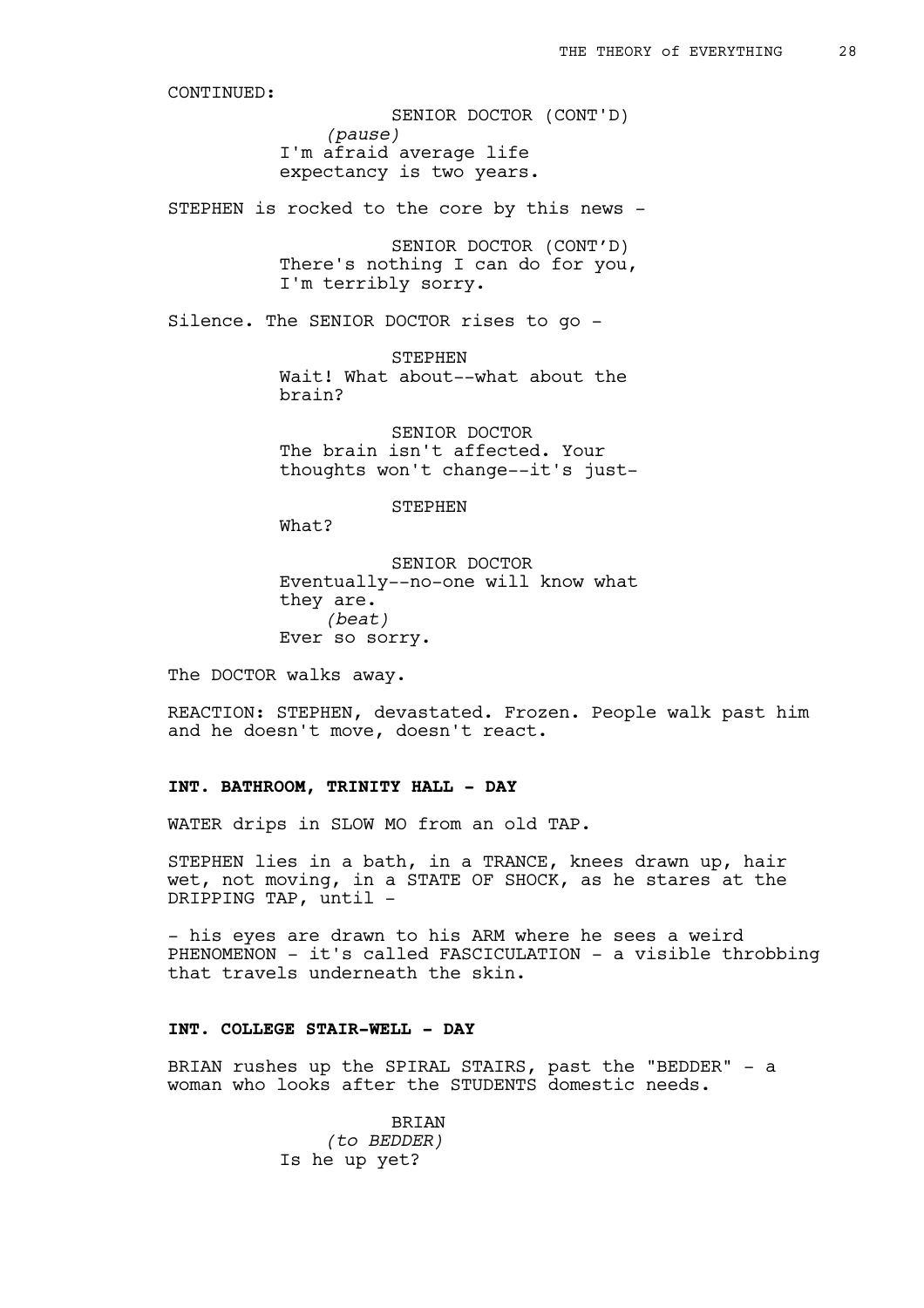#### **INT. STEPHEN'S DORM ROOM/CAMBRIDGE UNI - DAY (EM60'S**)

Suddenly, a pounding on his door, and then BRIAN enters STEPHEN's room.

WAGNER is playing INCREDIBLY LOUDLY on an old TAPE-DECK. BRIAN shuts it off and looks at -

- STEPHEN, in the corner, in his pyjamas, his MATRESS now on the floor (rather than on the HIGH BUNK as before) legs drawn up, reading a book of CHESS.

> BRIAN "Welcome--to this week's episode of The Natural World, where we explain the extraordinary hibernation patterns of the rare Cambridge Physicist--seen here in his wonderful plumage..."

Silence. BRIAN waits for STEPHEN to speak.

BRIAN (CONT'D) So? What did they say? Your wrist. What did they say?

STEPHEN I have a disease, Bri.

### BRIAN

*(whispers)* Is it--venereal, Stephen?

#### STEPHEN

No. Motor neuron disease. Lou Gehrig's Disease. He was a baseball player.

### BRIAN

Motor what? Sorry, I'm lagging behind in my pioneering work on rare automotive and baseball diseases. Come on, let's go to the pub.

BRIAN tries to pull STEPHEN to his feet.

STEPHEN *(impassively)* I have two years to live. *(Pause)* Sounds strange, doesn't it, when you say it out loud.

BRIAN What? I--I don't understand. It's not possible! It's ridiculous! (MORE)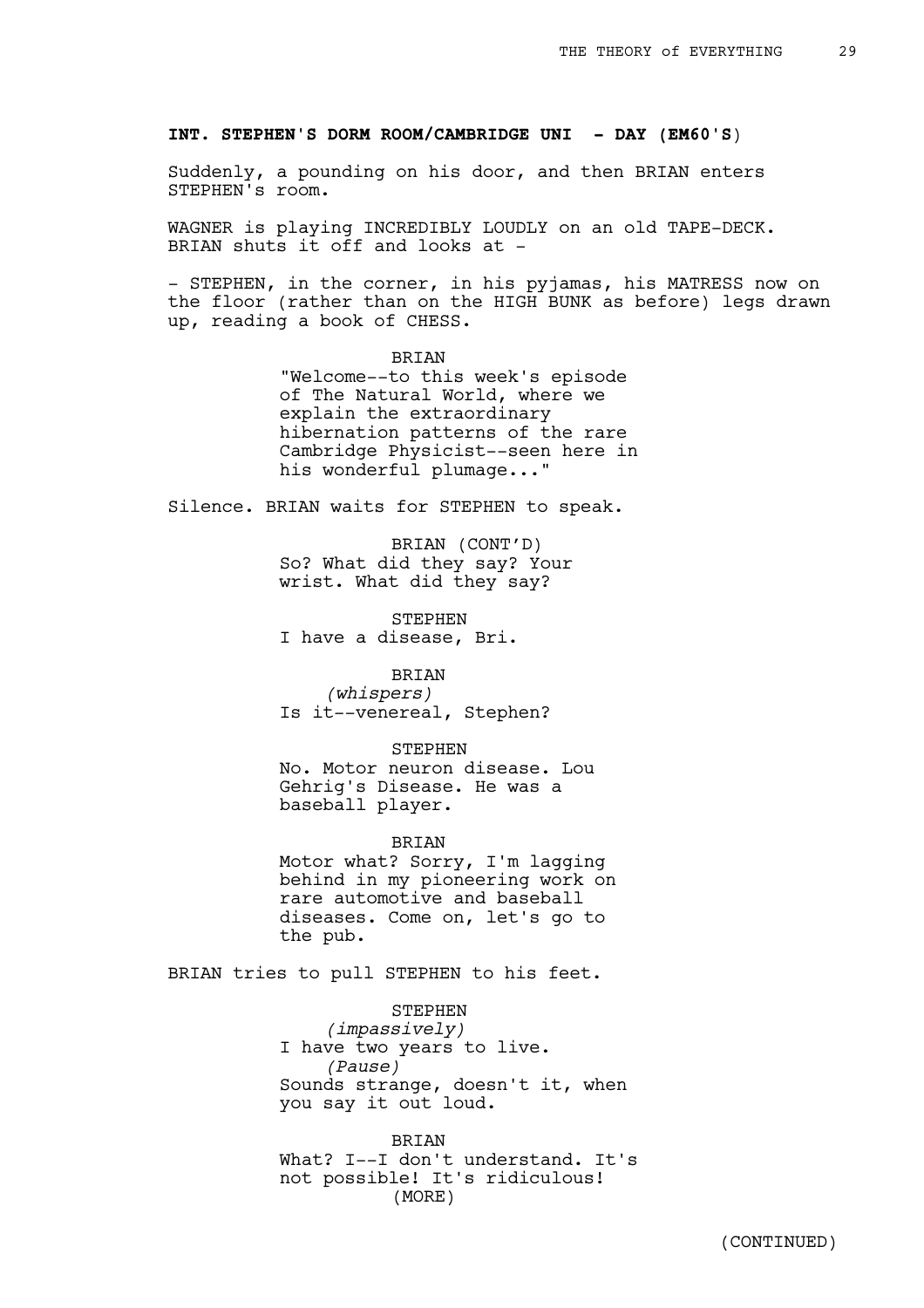You were fine a couple of days ago. *(silence)* Steve? You're fine. What did they say...? BRIAN (CONT'D)

STEPHEN Will you leave me Brian?

BRIAN I'm sorry, look, I was just being a berk...I'm so...

The BEDDER knocks and enters.

BEDDER Stephen! Phone for you! It's a girl.

BRIAN has no choice. He is badly shaken by the news.

BRIAN Right. OK. So--see you soon, yeah?

STEPHEN does his best to smile. Brian exits.

BEDDER (to STEPHEN) She's waiting.

# **INT. HALLWAY, WILDE FAMILY HOME - DAY**

JANE on phone.

JANE Stephen? Hi. It's me. *(CLICK!)* Stephen?

She holds the DEAD RECEIVER in her hand.

### **EXT. TRINITY HALL, CAMBRIDGE UNIVERSITY - DAY**

Through the swirl of UNIVERSITY life comes - JANE WILDE.

# **INT. HALLWAY/STEPHEN'S DORM ROOM - DAY**

JANE knocks - gets no answer.

JANE STEPHEN?! (knocks) STEPHEN!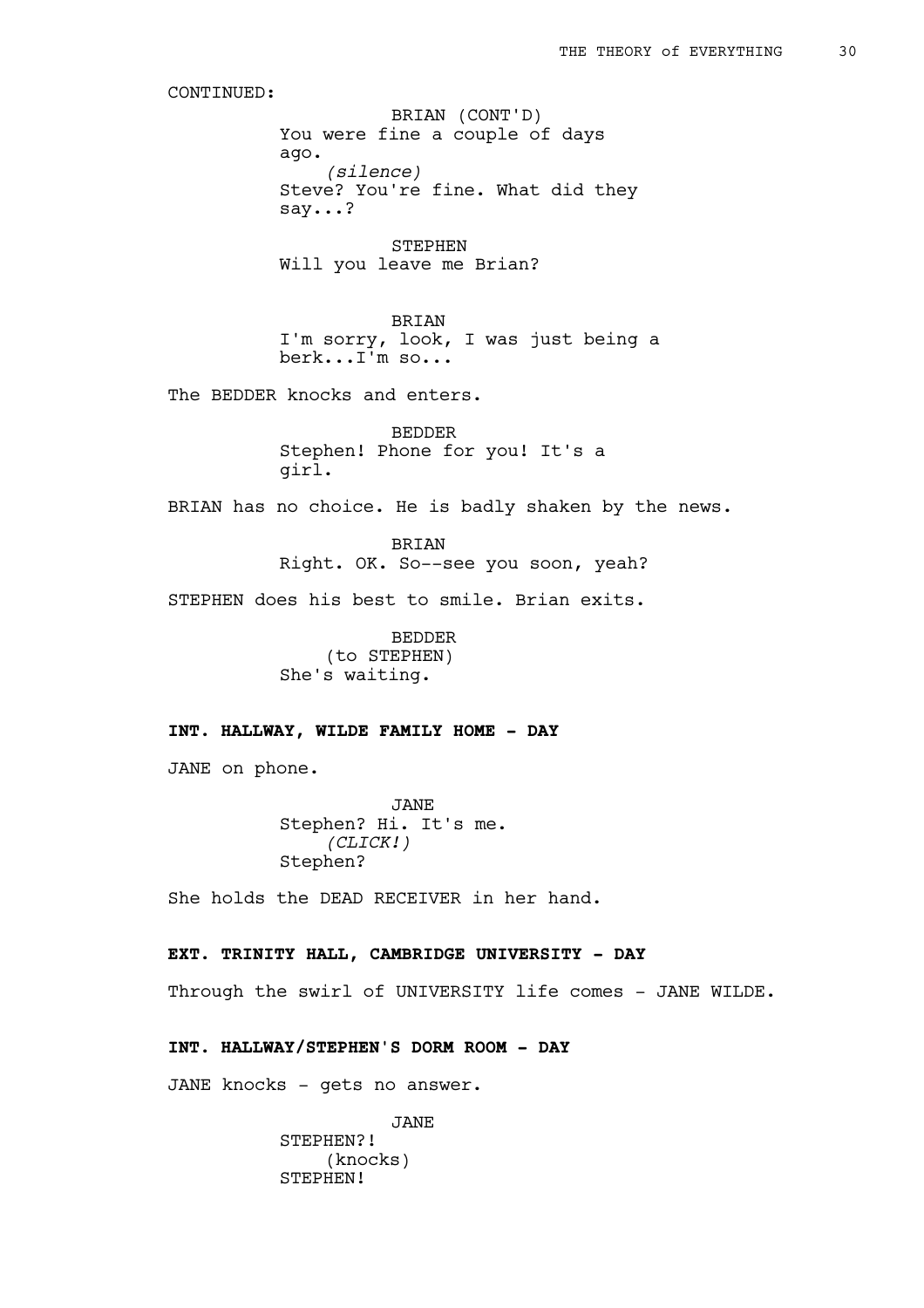# **INT. STEPHEN'S ROOM / OXFORD UNIVERSITY - DAY**

STEPHEN, huddled against the door, refused to answer it.

#### **EXT. CROQUET LAWN, CAMBRIDGE - DAY**

JANE walks past the empty lawn.

### **INT. PUB ON THE RIVER, CAMBRIDGE - DAY**

Full of undergraduates.

JANE enters, looks around for STEPHEN. Can't see him.

BRIAN, seated with the other YOUNG PHYSICISTS, spots her.

BRIAN

Jane!

JANE comes up the young men.

JANE Brian--have you seen Stephen?

BRIAN Jane, have a seat.

JANE sits.

JANE What is it?

BRIAN I understand you saw him. You know he was in hospital...

JANE nods, as the CAMERA pulls back from the scene, leaving BRIAN (sensitively) to pass the terrible news to JANE.

### **INT. COMBINATION ROOM/TRINITY HALL/CAMBRIDGE - DAY**

JANE walks in, sees STEPHEN, slumped in an armchair watching TV in the common room.

At a distance, JANE stops, shocked. He looks woebegone, depressed, physically reduced already. She summons up a cheerful demeanor, however, and advances.

> JANE Something educational?

STEPHEN *(without looking at her)* Very. (MORE)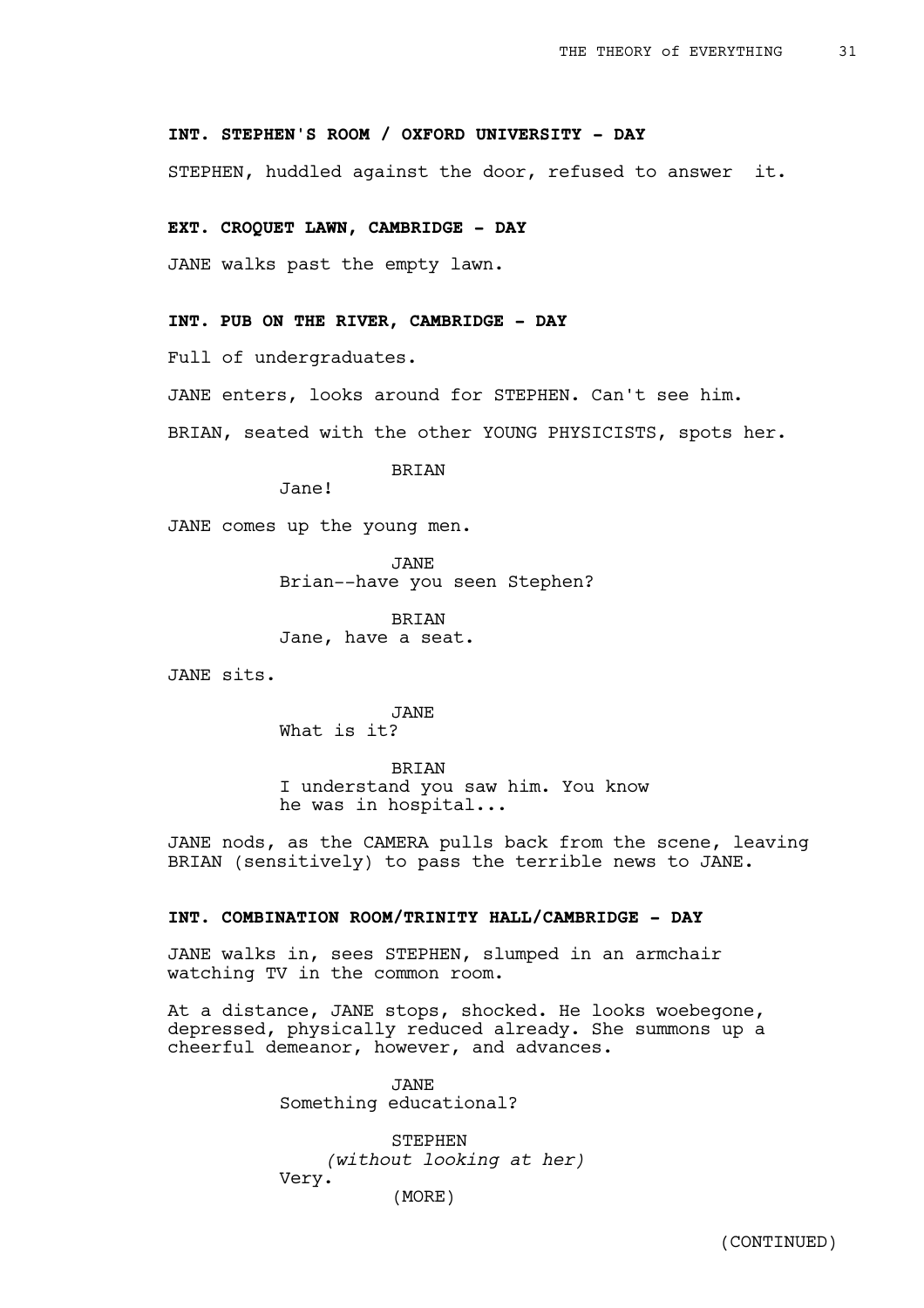John is having an affair with Martha. But Martha is in love with Alan. And I think Alan is homosexual by the look of his shirts. I'm trying to work out the mathematical probability of happiness. STEPHEN (CONT'D)

# JANE

Are you close?

STEPHEN It's some integer of zero, but I'm not there yet.

JANE

STEPHEN?

STEPHEN You just missed him. He was here earlier.

JANE Don't do this.

STEPHEN

What?

JANE Cut me off.

STEPHEN

Go.

JANE Teach me croquet. *(pause)* Come on. Teach me. *(pause)* What is this?

STEPHEN I believe you poetry undergraduate types call it..."a slough of despond."

JANE If you don't get up and play a game with me I won't come back here again. Ever.

Silence. He finally looks at her. ANGRILY he rises. And walks off ahead of her. She watches him.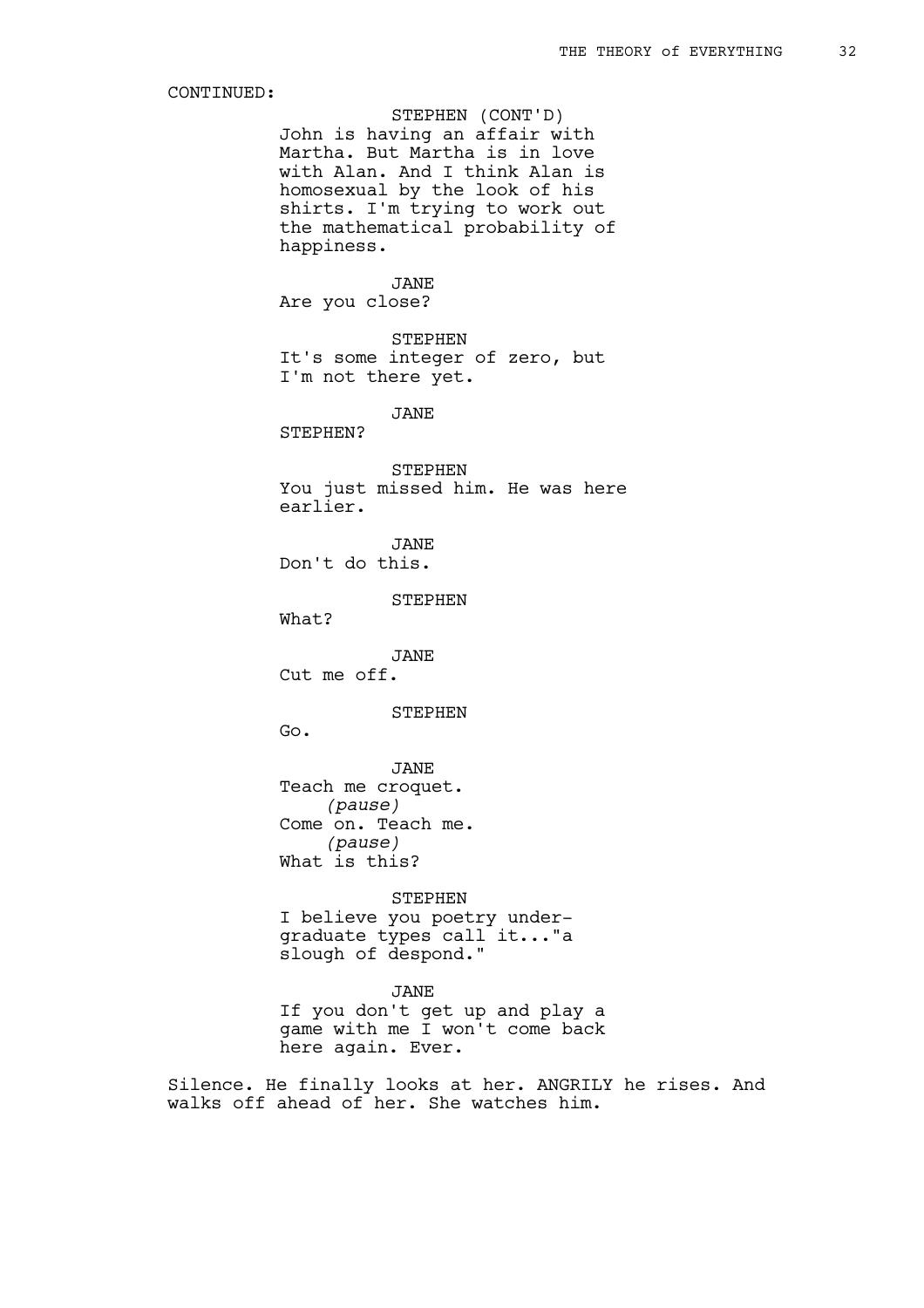#### **EXT. CROQUET LAWN -**

JANE AIMS, STRIKES, hits a FEEBLE SHOT.

#### STEPHEN

My turn.

STEPHEN AIMS, HITS his BALL through the FIRST HOOP, then walks, as best he can, off toward his BALL, using his MALLET as a WALKING STICK. With his second shot he hits her BALL. He then picks up his BALL, places it beside hers so that it touches, puts his foot on his ball, then smacks his BALL HARD with his MALLET, blasting her ball down to the next hoop.

He proceeds to play a MASTER GAME that will not allow JANE another shot, enlisting her ball to advance his own from HOOP to HOOP, until -

- he knocks his ball and hits the finishing peg.

JANE has been watching all this, her eyes FLOODING WITH TEARS, until she can bear it no longer, and walks up to him and picks up his ball, stopping the game. They stare into each others eyes, until he can bear it no longer and he walks off (as best he can) back to his room.

She watches him, then follows determinedly.

#### **INT. STEPHEN'S DORM ROOM/CAMBRIDGE UNI - DAY**

He enters ANGRILY, SLAMS the door behind him, then tries to break a CHAIR by throwing it against the wall - just as JANE enters.

STEPHEN

Go away.

More knocks.

JANE (O.S.) STEPHEN? Let me in. Please. Please let me in.

### **INT. HALLWAY/STEPHEN'S DORM/CAMBRIDGE UNI - DAY**

STEPHEN (O.S.)

Go away!

JANE Are you going to talk about this or not?

Silence.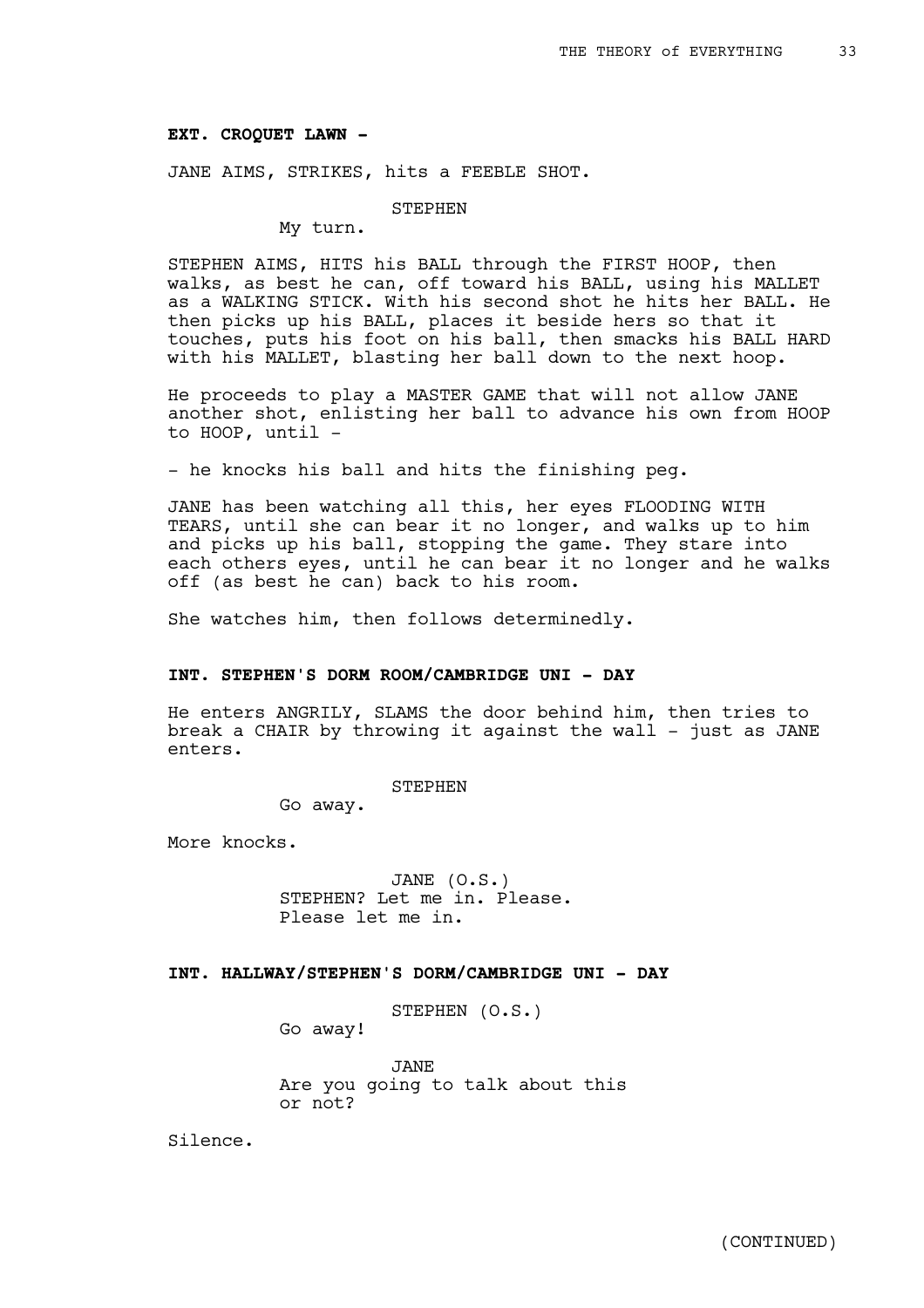STEPHEN There's nothing to say- just...(go)

JANE Is that what you want?

STEPHEN That's what I want. I haven't got time for you. So - if you care about me at all -  $qo$ .

JANE moves closer and closer to STEPHEN during this whole interchange - almost trapping STEPHEN, who is gallantly trying to resist being taken into her life.

JANE

I can't.

STEPHEN I've got two years. I need to work.

JANE

I can't.

His eyes widen. He can't believe his ears. He looks at her.

JANE (CONT'D) I think--I've fallen in love with you.

He can't speak now. This STUNS him.

JANE (CONT'D) I know. Strange. Inexplicable.

STEPHEN You've--you've leapt to--a false conclusion...

JANE My chances are probably - *(shrugs*) - well, some "integer of zero", but I think we can make a go of this. I want us to be together, for as long as we've got. And if that's not very long then - well, that's just how it is. It will have to do.

**STEPHEN** You don't realise what's coming. It'll affect everything.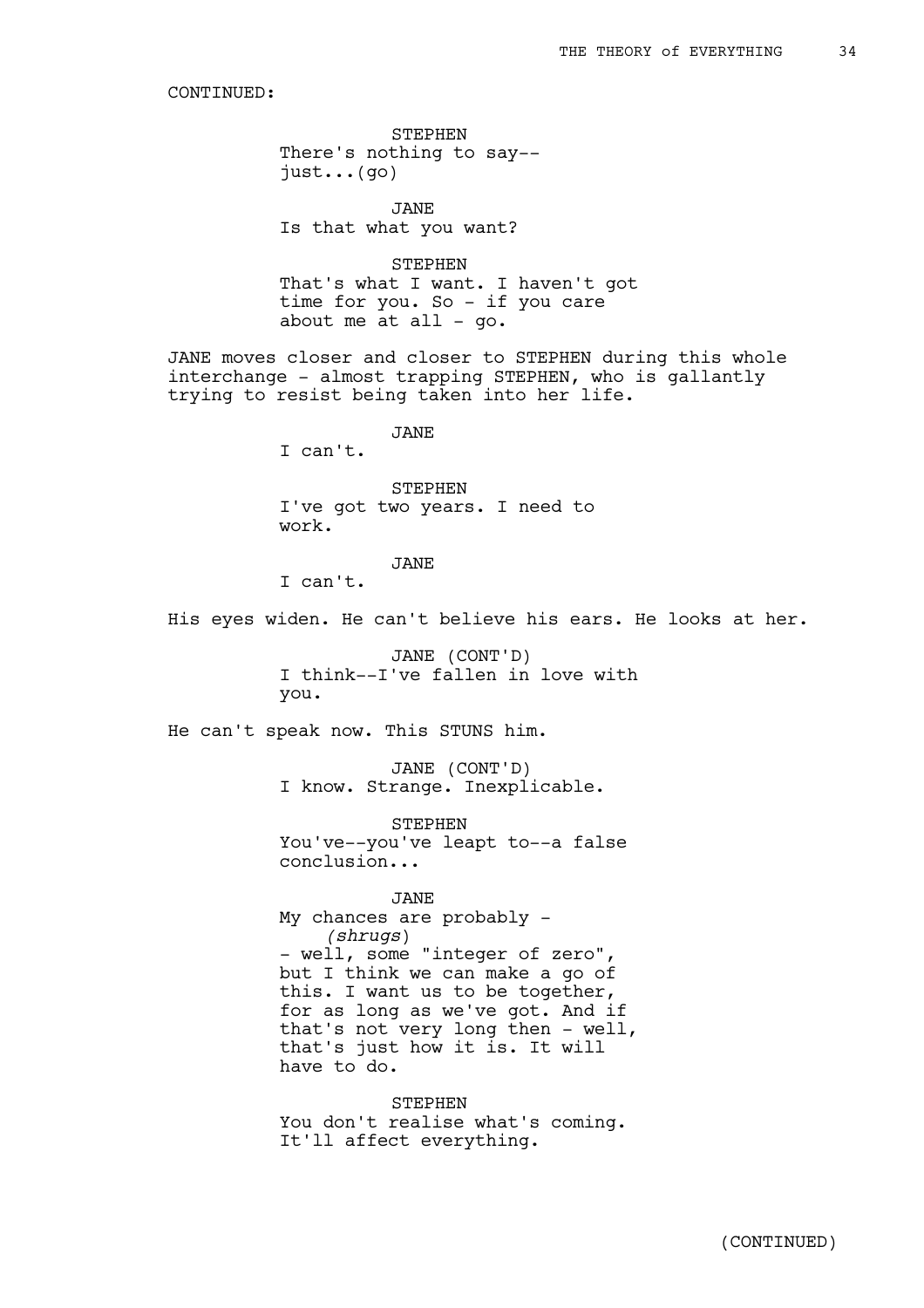CONTINUED: (2)

She advances, and kisses him on the lips. He is still speechless. She stares into his eyes, with love --

> JANE Your glasses are always dirty.

She takes them off, cleans them on her dress. His heart is exploding with joy and hope. She slips his GLASSES gently back on his nose.

> JANE (CONT'D) There. That's better. Isn't it?

STEPHEN *(powerfully moved)* Yes. It is.

### **INT. SCIAMA'S OFFICE, DAMTP/CAMBRIDGE - DAY**

SCIAMA is giving a TUTORIAL to FOUR UNDERGRADS -

SCIAMA ...the solutions to the Schrodinger equation must vanish at the boundary of the box, so we have...

STEPHEN enters -

STEPHEN *(cutting him off)* Time!

SCIAMA Time. That's your subject? Any aspect of it, in particular?

STEPHEN

Time.

STEPHEN exits.

# **INT. KITCHEN - HAWKING FAMILY HOME - NIGHT**

JANE is seated, watching FRANK as he ominously shuts the door.

> FRANK HAWKING You don't realize what lies ahead. His life is going to be very short. So. Be careful. Science is against you. And it's not going to be a fight, Jane. It's going to be a very heavy defeat. For all of us.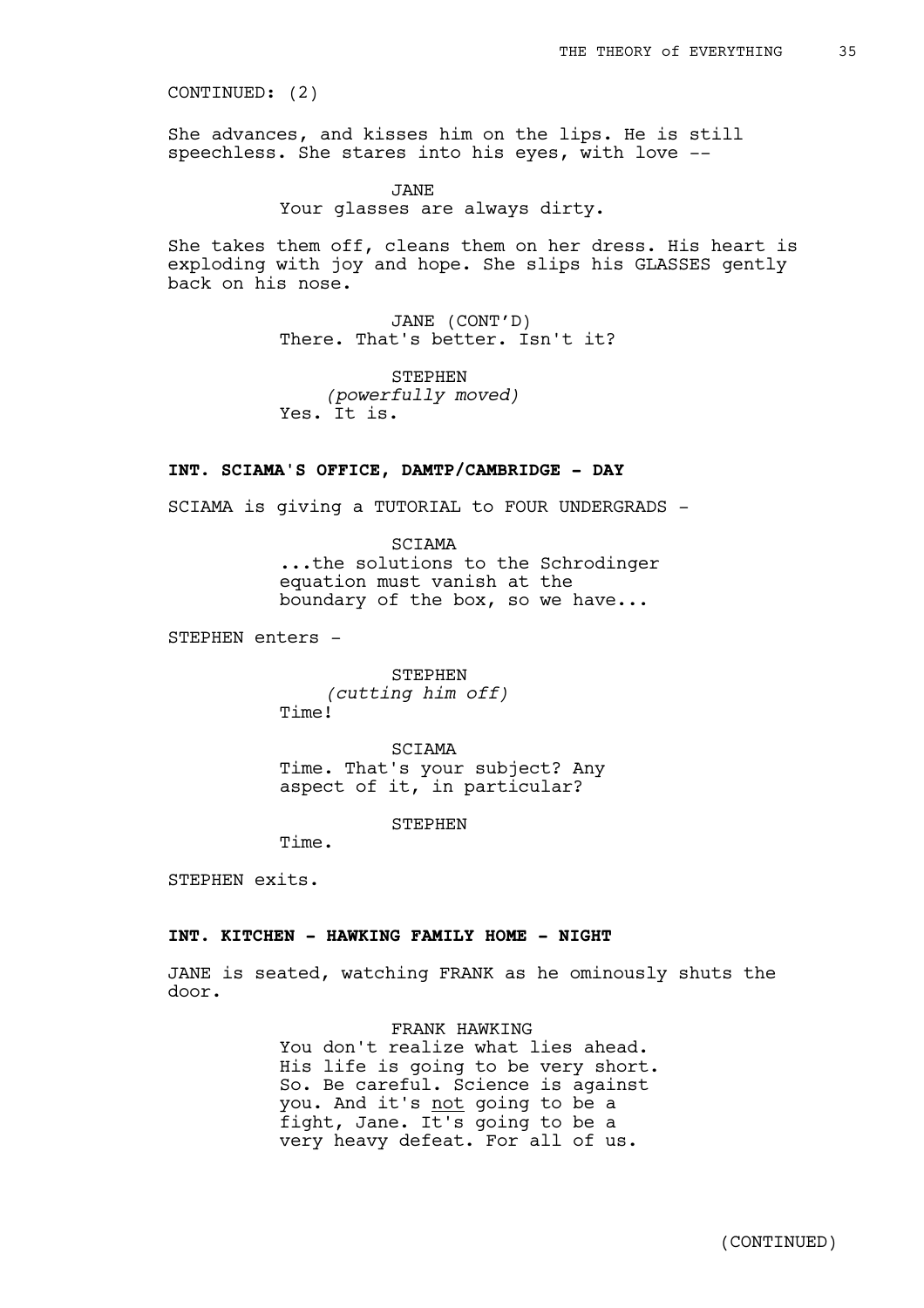JANE

I know--I know what you all think. That I don't look a terribly strong person. But I love him. And he loves me. We're going to fight this illness--all of us.

# **EXT. TRINITY HALL - CAMBRIDGE UNI- DAY**

SUPER-8 FOOTAGE (MONTAGE) of -

- STEPHEN and JANE are married. They pose for their WEDDING PHOTO, STEPHEN in black suit, tie, leaning on a SINGLE WALKING STICK; JANE in white, happy, as -

\_\_\_\_\_\_\_\_\_\_\_\_\_\_\_\_\_\_\_\_\_\_\_\_\_\_\_\_\_\_\_\_\_\_\_\_\_\_\_\_\_\_\_\_\_\_\_\_\_\_\_\_\_\_\_\_\_\_\_\_\_

- FLOWER PETALS drift down on them.

Supered on BLUE sky: **"TWO YEARS LATER"**

**EXT. STEPHEN & JANE'S HOUSE, LITTLE ST MARY'S LANE, CAMBRIDGE - DAY** 

SUPER-8 FOOTAGE (MONTAGE) of -

- a small terrace house - a MINI parked outside.

# **INT. DINING ROOM/LITTLE ST MARY'S LANE - DAY**

SUPER-8 FOOTAGE (MONTAGE) of -

- a ONE YEAR-OLD BABY (ROBERT) is set into STEPHEN's arms. He is delighted.

## **INT. LOUNGE, LITTLE ST MARY'S LANE - DAY**

STEPHEN SLIDES ON HIS BACK, down the STAIRS, dressed in a SUIT. He laughs at how ridiculous this is.

JANE is there to meet him, to help him to his feet, to straighten his bow-tie. Both look nervous. Tenderly, she touches his face.

> JANE Ready. Good luck. Are you sure I can't drive you?

STEPHEN smiles, gently shakes his head. She gives him his TWO WALKING STICKS.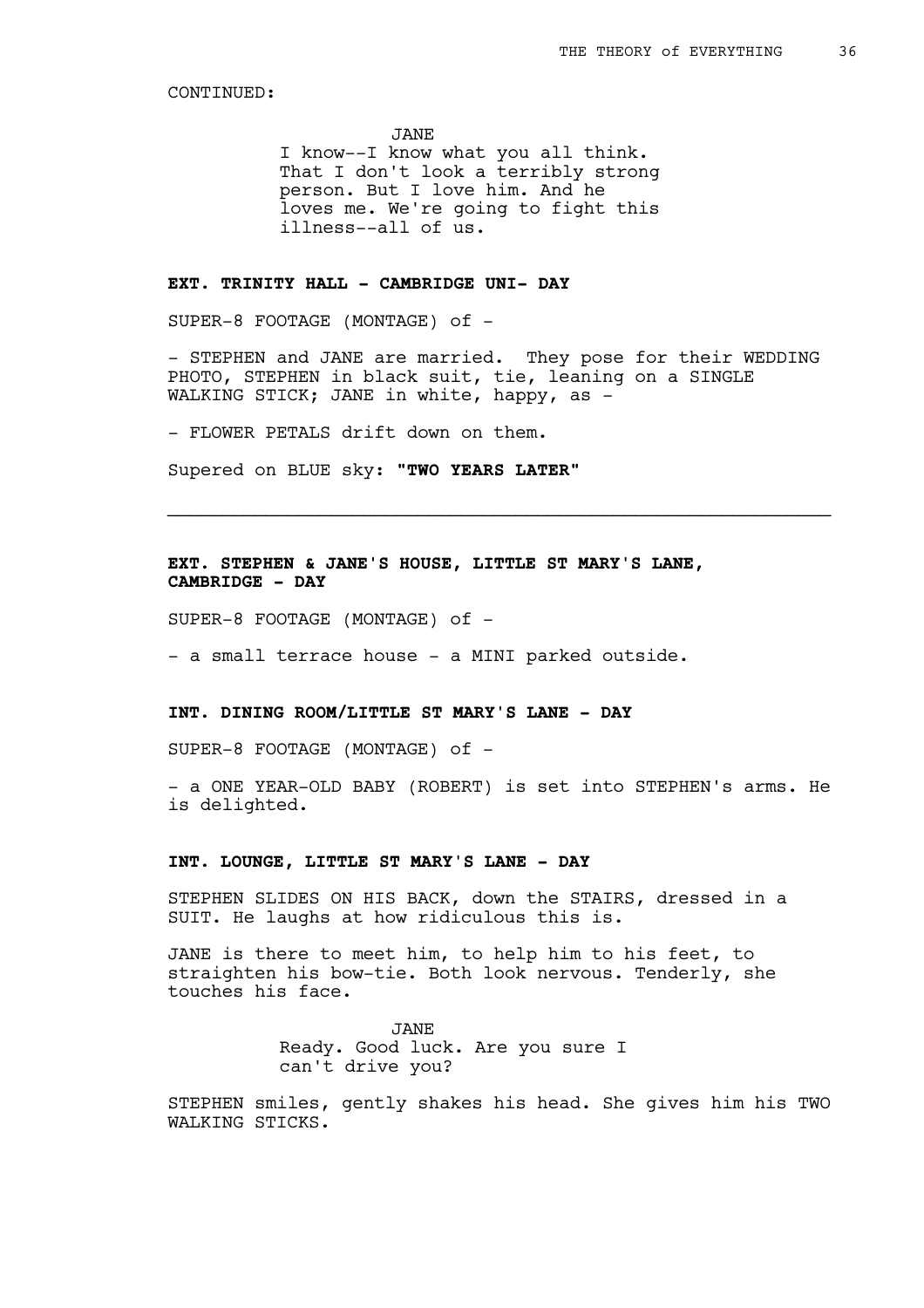### **INT. CAMBRIDGE CLOISTER - DAY**

STEPHEN walks with great difficulty up the hallway, using (for the first time) TWO WALKING STICKS.

## **INT. HALLWAY, DAMTP - DAY**

STEPHEN stops outside SCIAMA's office. Knocks with a stick.

### **INT. SEMINAR ROOM,TRINITY HALL,CAMBRIDGE - DAY**

SCIAMA and ROGER PENROSE and an American, KIP THORNE, face STEPHEN.

## SCIAMA

Come in Stephen.

STEPHEN makes his way slowly, laboriously, to stand in front of the three examiners.

> SCIAMA (CONT'D) How are you?

STEPHEN *(his speech has worsened)* Fine.

SCIAMA Would you like to sit down?

STEPHEN

No thankyou.

SCIAMA

So. Chapters One--full of holes and lacks mathematical support. *(to KIP THORNE)* Professor Thorne?

KIP THORNE Chapter Two--not really original- uses a lot of Roger's ideas.

PENROSE Well at least you run with them. Chapter Three? Too many unanswered questions.

SCIAMA

But Four?

Silence. STEPHEN waits, as the PANEL turn the pages of his thesis. STEPHEN grows WORRIED.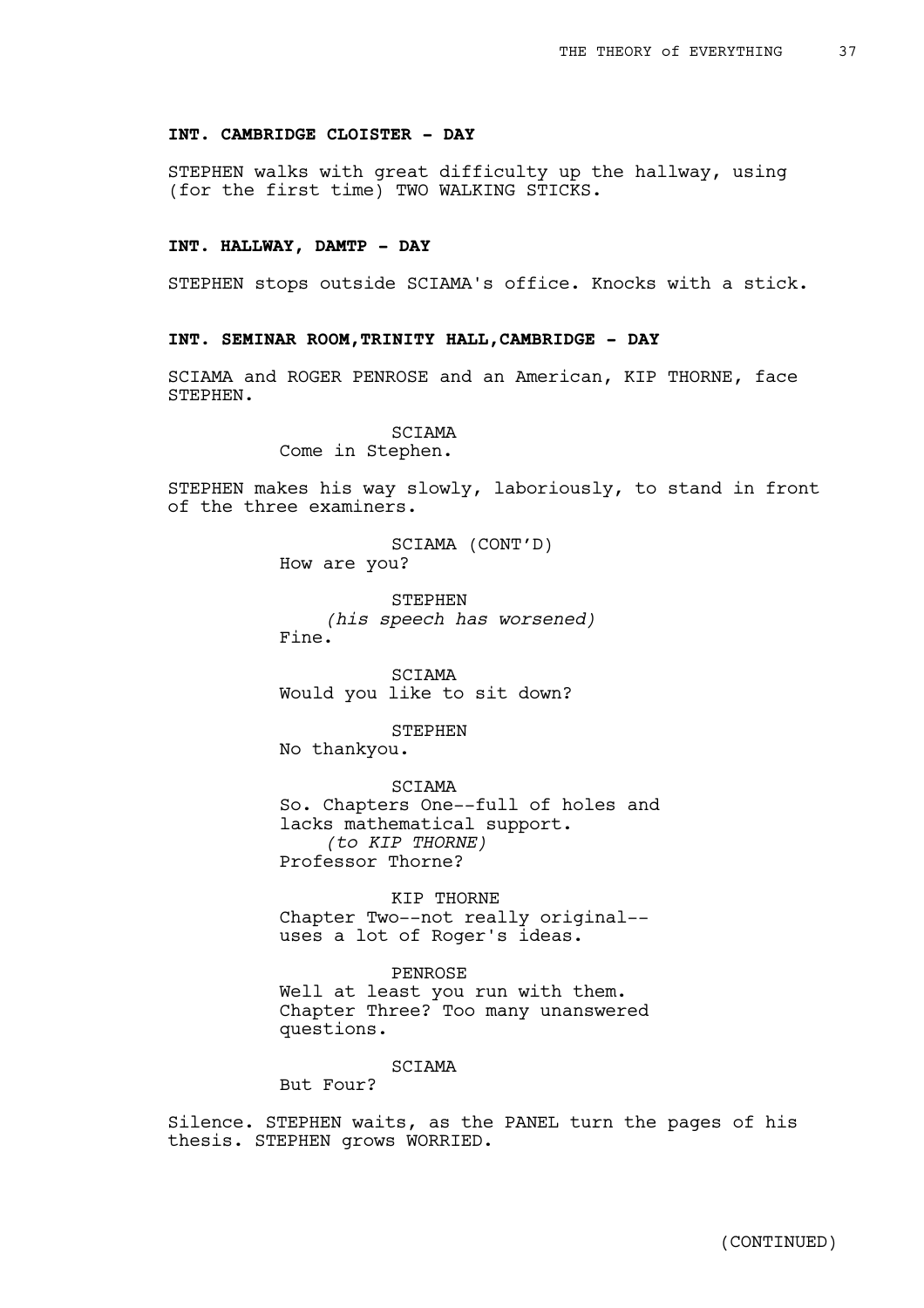SCIAMA (CONT'D) A black hole at the beginning of Time.

KIP THORNE A spacetime singularity?

SCIAMA and PENROSE and KIP THORNE look at each other. STEPHEN can't breath for the tension.

#### SCIAMA

Brilliant. It's brilliant Stephen. So all that remains to be said is...well done. Or should I say, well done **Doctor**. And extraordinary theory.

### STEPHEN

Thankyou.

STEPHEN sighs with RELIEF, and smiles.

SCIAMA

So, what now?

STEPHEN

Prove it. Prove...with a single equation, that Time has a beginning. Wouldn't that be nice Professor? One single elegant equation to explain everything?

SCIAMA Yes. It would. It would indeed.

### **INT. LOUNGE, LITTLE ST MARY'S LANE - EVENING**

CHAMPAGNE is OPENED and POURED.

A celebrational dinner party, attended by JANE, BRIAN, ELLIS, REES, CARTER and two of their GIRLFRIENDS. JANE rises to give a TOAST.

> JANE To Doctor-

> > BRIAN

-Who?

Over laughter -

JANE To *Doctor* Stephen Hawking.

CUT TO:

(CONTINUED)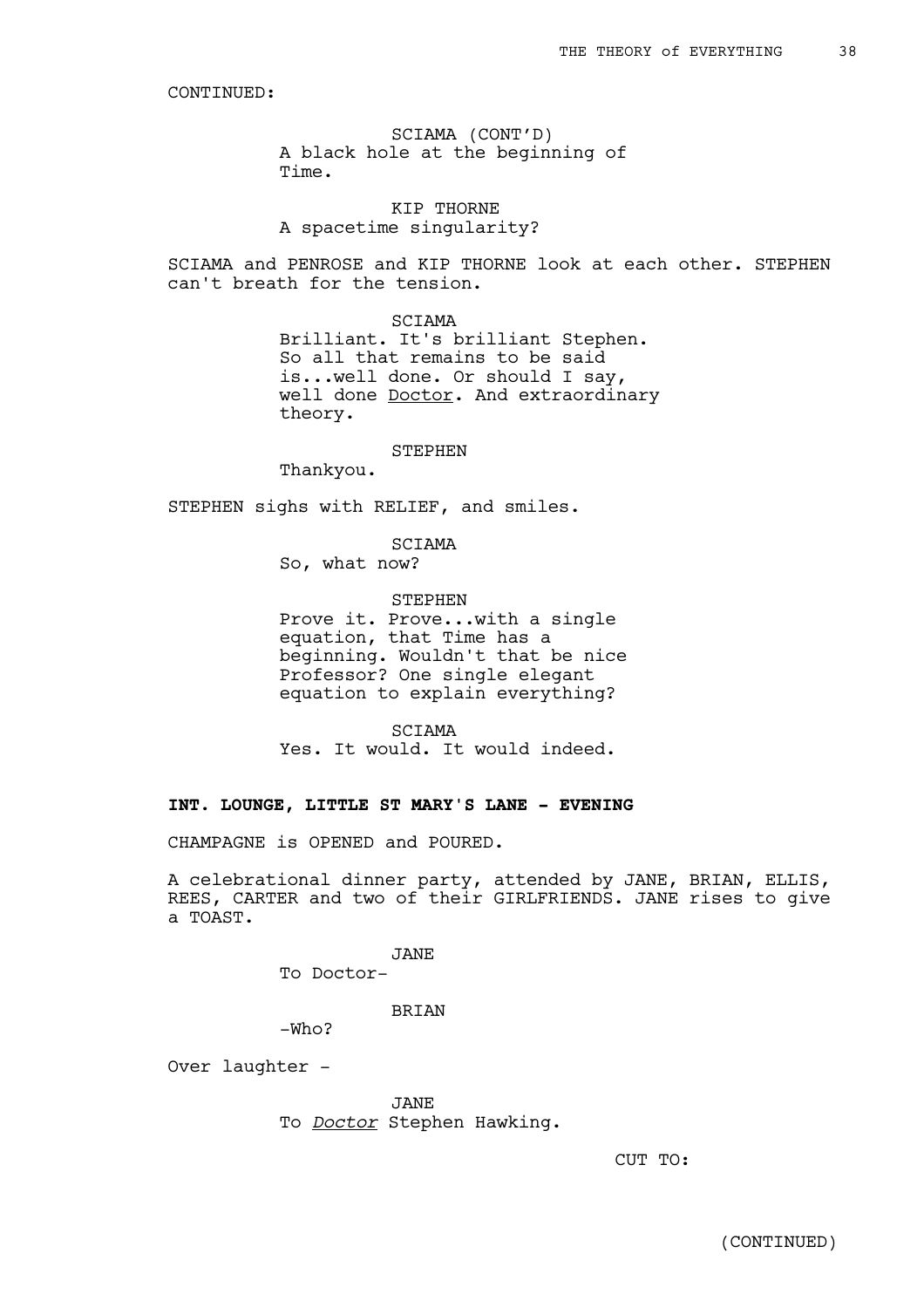BRIAN holds forth on a funny story about him and Stephen, as he uncorks a bottle of wine -

> **BRTAN** What's astonishing is that for Stephen and I, "work" was *the worst* four-letter word, the worst. *(laughter)* Stephen probably averaged, what was it?--an hour a day your entire university career? *(laughter)* Unbelievable levels of sloth!

As the conversation turns into a HUBBUB of chatter, STEPHEN, smiling, drops his FORK. JANE, in conversation now with one of the GIRLFRIENDS, picks up the fork without barely looking at STEPHEN and put it back in front of him.

STEPHEN watches everybody talking, eating, drinking, being wonderfully, effortlessly dextrous. FRUSTRATED, ENVIOUS, and saddened, STEPHEN watches closely then, before emotion breaks through, rises, grabs his TWO WALKING STICKS and starts to leave.

> JANE *(concerned)* Stephen?

#### STEPHEN

I'm sorry.

Everyone watches him go with concern. It's a painful sight to see how hard it is for him to walk now.

When he is gone only a few seconds, the guests stop their chatter when they hear a huge THUMP. Several men are about to rise to his aid when JANE signals for everyone to remain in their place. Everyone understands and settles again.

### **INT. HALL, LITTLE ST MARY'S LANE - EVENING**

STEPHEN tries to pull himself up the stairs by the spokes of the balustrade. It takes him many seconds just to get up the first stairs but we see his determination.

# **INT. LOUNGE, LITTLE ST MARY'S LANE - EVENING**

The DINNER guests are now eating DESSERT, and talking quietly.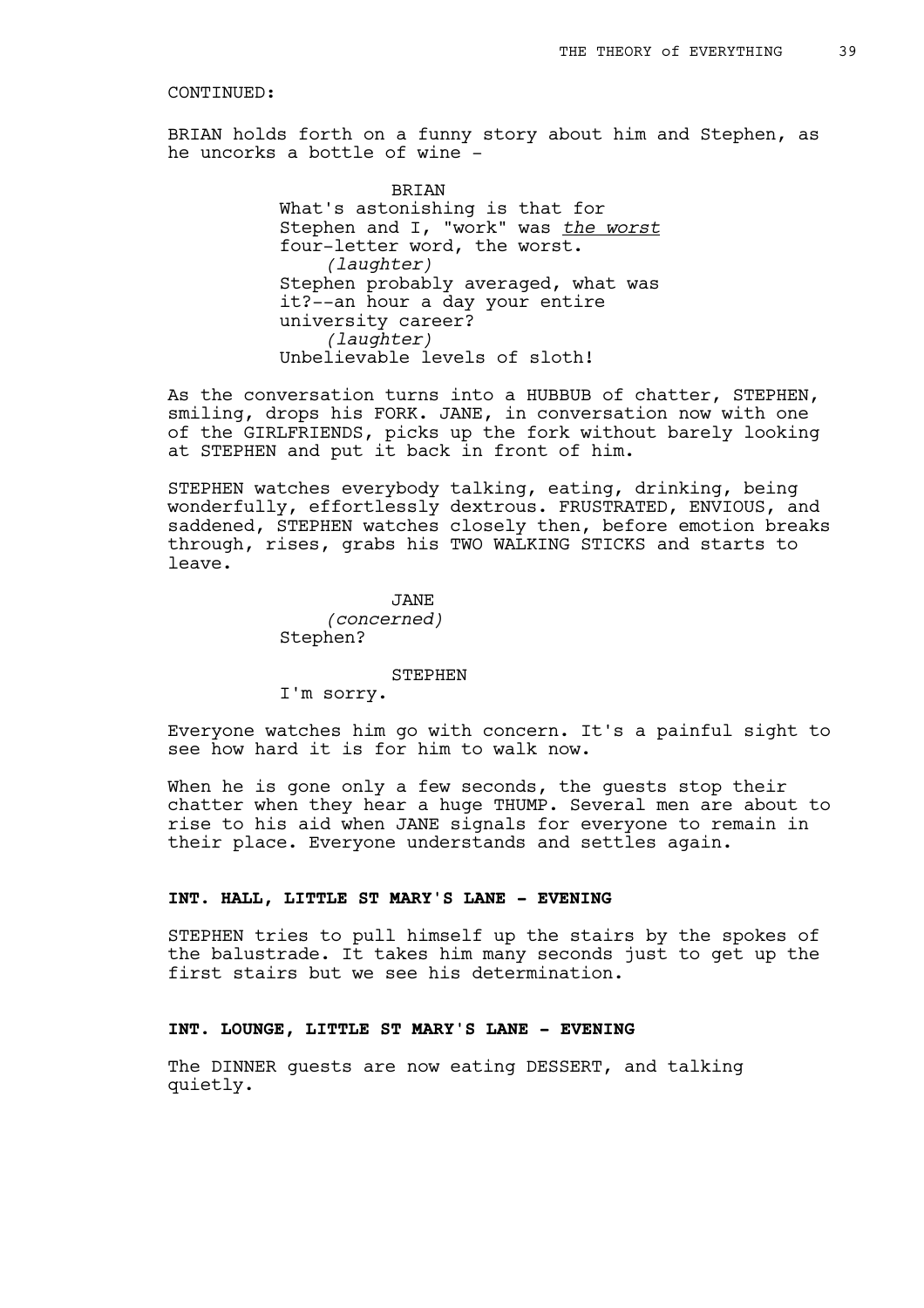### **INT. HALL, LITTLE ST MARY'S LANE - NIGHT**

STEPHEN is only halfway up the STAIRS, using his last heroic energies. Finally, he STOPS, EXHAUSTED. Hearing something, he looks up -

The TWO YEAR-OLD ROBERT has woken, and stands in his pajamas at the BABY-GATE at the top of the stairs, looking down at his father.

## STEPHEN It's okay Robert.

For the first time - with his head resting on the step, and with his eyes turning back to look through the balusters at the REFLECTION in a DINING ROOM mirror of the dinner party (his POV: tilted at 90 degrees) TEARS fall out of his eyes. A PRIVATE MOMENT of great despair.

FADE TO BLACK.

### **INT. KITCHEN, LITTLE ST MARY'S LANE - DAY**

JANE and STEPHEN sip tea. Holding a cup is extremely difficult for him. A new tension exists between them. She watches him.

Finally - she gets up, goes into the kitchen and then returns with...

A WHEELCHAIR. She sets it before him. He stares at it. Is this his future? Is it an aid, or an enemy? She returns to the kitchen to wash some dishes while he stares at the chair...eventually rising, turning, poising above it, and then falling with a CRASH into it.

JANE comes back to his side, realising the momentousness of this moment.

> STEPHEN This--is--temporary.

#### JANE

Of course.

## **INT. DINING ROOM,LITTLE ST MARY'S LANE - NIGHT**

JANE comes down the stairs, in her NIGHTIE, dressed for bed, carrying pillows.

The MASTER BED now is erected in the little DINING ROOM, and STEPHEN is propped up in it, smiling, waiting...(STEPHEN can no longer manage the stair-climb.)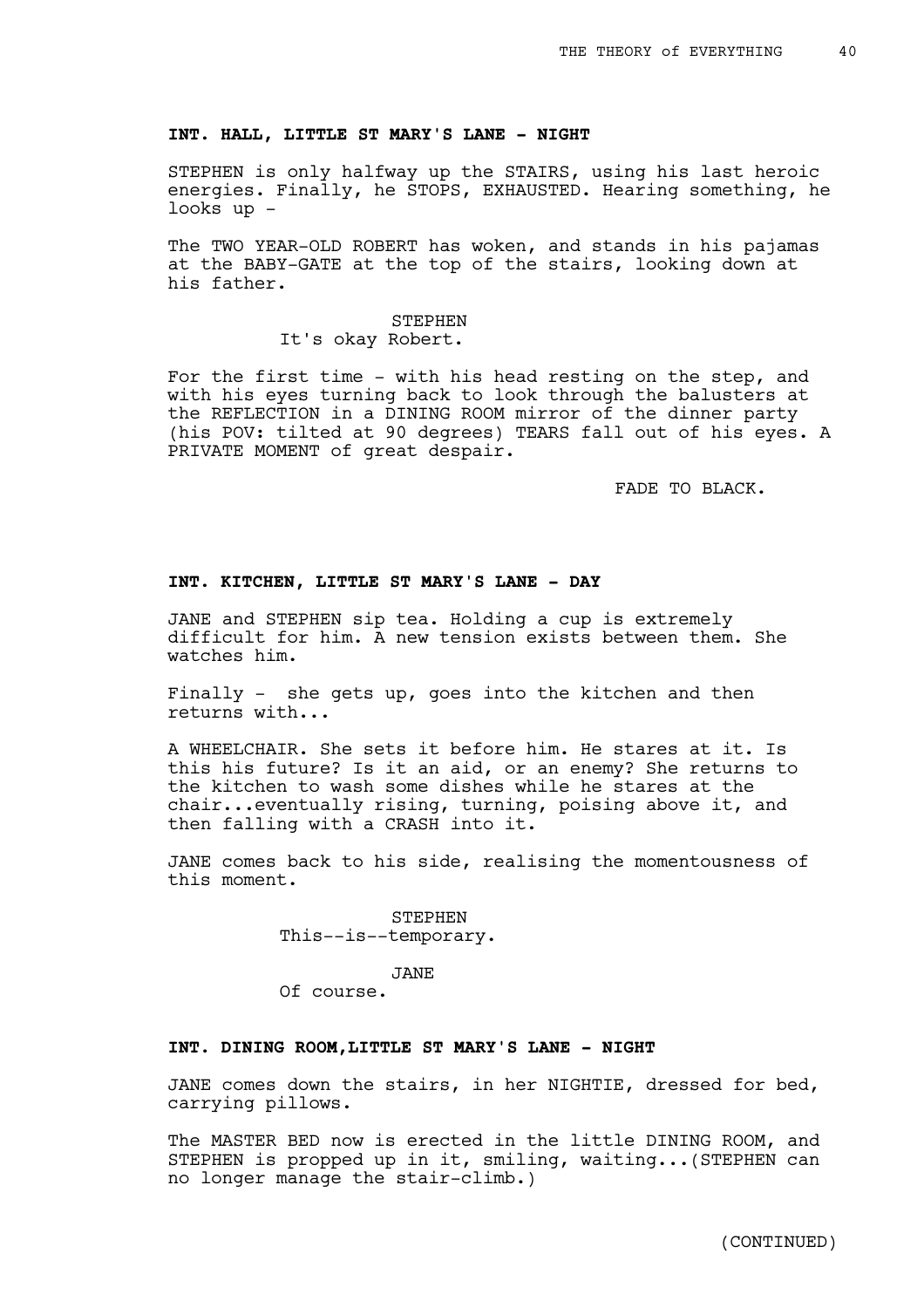STEPHEN Well, it's convenient for breakfast!

She puts an extra pillow behind him, then they look into each other's faces.

> STEPHEN (CONT'D) Thank you.

JANE (*playfully)* Excuse me, did you say something?

STEPHEN I said--thankyou.

They smile at each other. They kiss...

## **INT. POST-NATAL WARD - DAY**

A NEW-BORN BABY is put into STEPHEN's LAP for him to hold.

### **INT. DINING ROOM,LITTLE ST MARY'S LANE - NIGHT**

The NEW BABY'S CRIES carry (from UPSTAIRS) as JANE helps STEPHEN on with his PYJAMA TOP. She struggles to pull it down over his head when the BABY's cries grow too urgent.

**STEPHEN** 

Go Jane.

JANE

One second.

JANE runs out to go to the baby, runs up the stairs.

STEPHEN struggles to pull on the PYJAMA himself.

CUT TO:

INSIDE HIS PYJAMA. It's dark. STEPHEN, helpless. His eyes are wide open, looking through the grain in the fabric at the OPEN FIRE, burning in the FIREPLACE.

## STEPHEN

JANE?

Silence. He waits...

The pin points of fire-light through the fabric, SLOWLY MORPH into STARS and a NIGHT SKY. This is what STEPHEN is visualizing. We see what he sees --

(CONTINUED)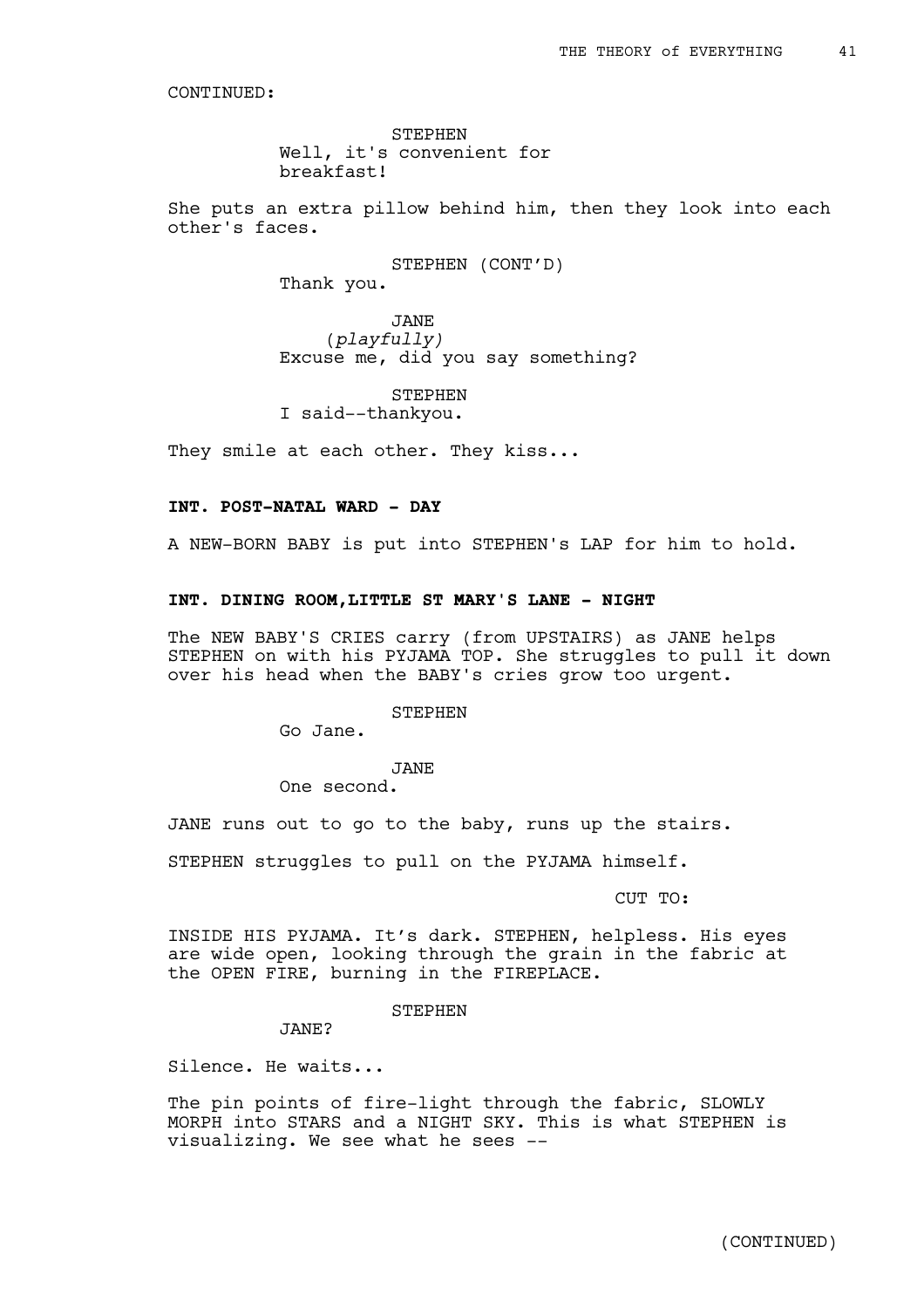The LIFE OF THE UNIVERSE IN REVERSE...STARS being pulled back together, toward a single POINT, a SINGULARITY. As the SINGULARITY takes SHAPE, a DARK CIRCLE FORMS AROUND IT, rimmed by a GLOWING CIRCULAR HORIZON.

FINALLY - A BLACK HOLE has FORMED. A POINT IN SPACE, GOBBLING STARS, ILLUMINATED ONLY AT ITS EDGES (EVENT HORIZON) BY AN AMBIENT GLOW - A RING of LIGHT.

The REVERIE ends as JANE eases the PYJAMA down over his head, returning STEPHEN back into the real world. He stares at his wife, AWESTRUCK.

> JANE Are you alright?

STEPHEN *(breathless, stunned)* I've got an idea. I've got an idea Jane!

### **INT. DAMTP, STAIRS/TUTORIAL ROOM - DAY**

SCIAMA runs, in great excitement, past KIP THORNE.

SCIAMA Kip! He's done it, Kip! He's -

KIP THORNE What is it?

SCIAMA Stephen! He's changed everything!

SCIAMA runs on, informing a mopping JANITOR -

SCIAMA (CONT'D) *(to JANITOR)* Black Holes aren't black! And they explode! *(running off)* They explode!!...

REACTION: KIP THORNE, confusion.

## **INT. LOBBY, RUTHERFORD LAB - DAY**

STEPHEN is about to present his ideas to the conference. He is SURROUNDED by his PEERS.

**SCTAMA** 

All set?

STEPHEN nods - nervous.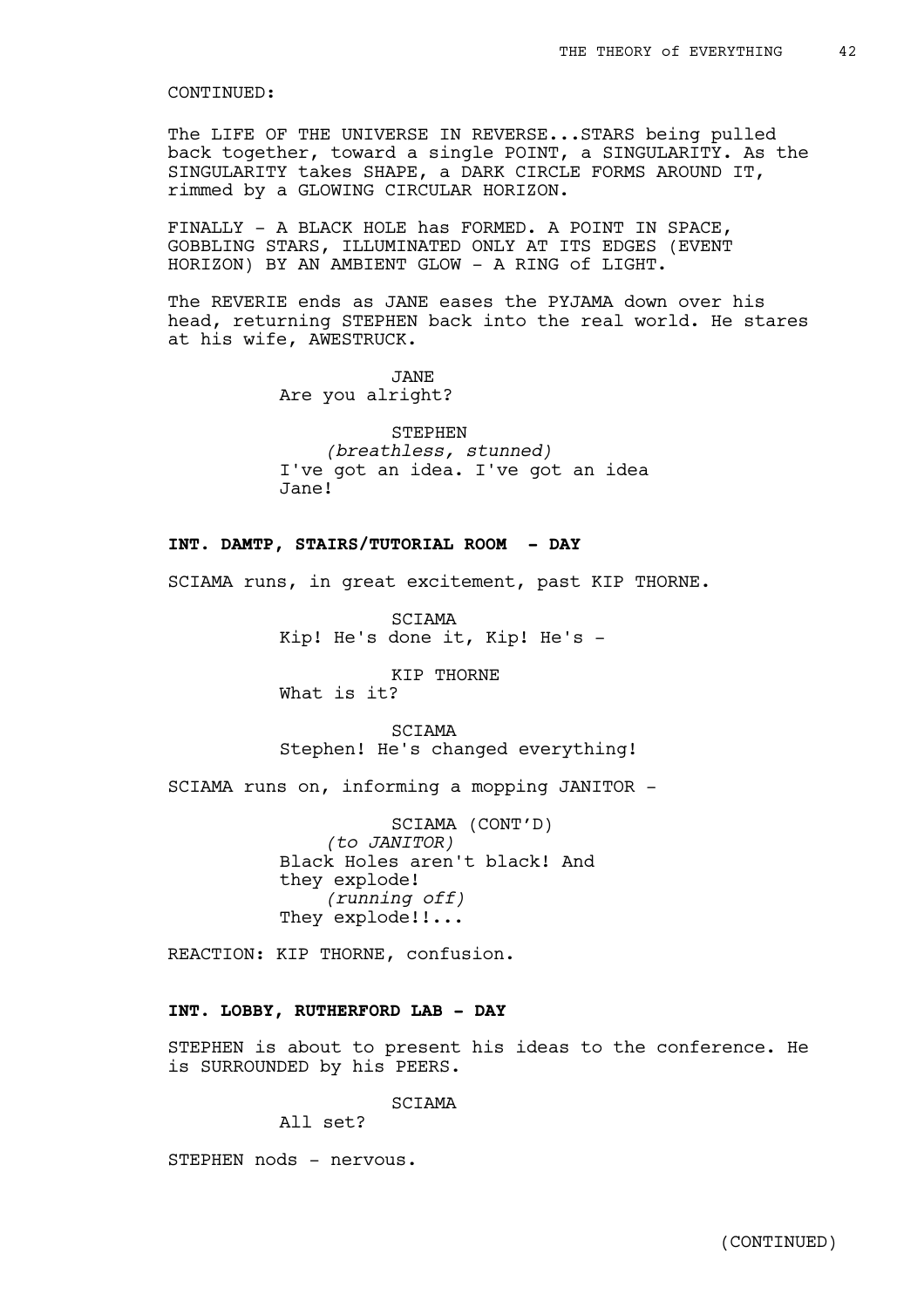## SCIAMA (CONT'D) You'll do fine.

AT A DISTANCE - at a TEA TABLE - excluded, and looking EXHAUSTED after a LONG NIGHT - JANE sits near TWO CLEANERS IN WHITE, and overhears the female gossip about STEPHEN's condition.

> CHAR 1 Look at him. It's awful, in't it? He's falling apart at the seams.

JANE reacts, says nothing but bites her lips and frowns indignantly, as the CLEANERS walk away.

JANE then approaches STEPHEN, nervously. But when he looks up at her, his EYES are BLAZING WITH LIGHT and passion - this pulls her out of her SADNESS.

JANE

*(lovingly)* Good luck!

He SMILES back at her, as the ENTRY DOORS to the HALL open, and REVEAL a PACKED EXPECTANT ROOM. It's daunting!

SCIAMA

Ready or not.

SCIAMA PUSHES STEPHEN into the HALL, as -

- JANE hurries to gather STEPHEN's NOTES, his WATER-BOTTLE, his BLANKET and her HANDBAG, only just slipping through the CLOSING DOORS.

## **INT. LECTURE HALL/RUTHERFORD LAB/CAMBRIDGE - DAY**

Before his peers, STEPHEN finishes his address. SCIAMA sits with JOHN TAYLOR in the front row. JANE sits toward the BACK.

> STEPHEN *(slurring slightly)* ...allowing us to predict that some particles can in fact *escape* a black hole. Black holes aren't black at all, but glow with heat radiation.

Stony, sceptical faces greet this outrageous idea. As STEPHEN continues his speech, ANGLE ON SCIAMA and TAYLOR.

> SCIAMA *(aside, to TAYLOR)* He's unifying Relativity--plus Quantum Mechanics *and* Thermodynamics. For the first time.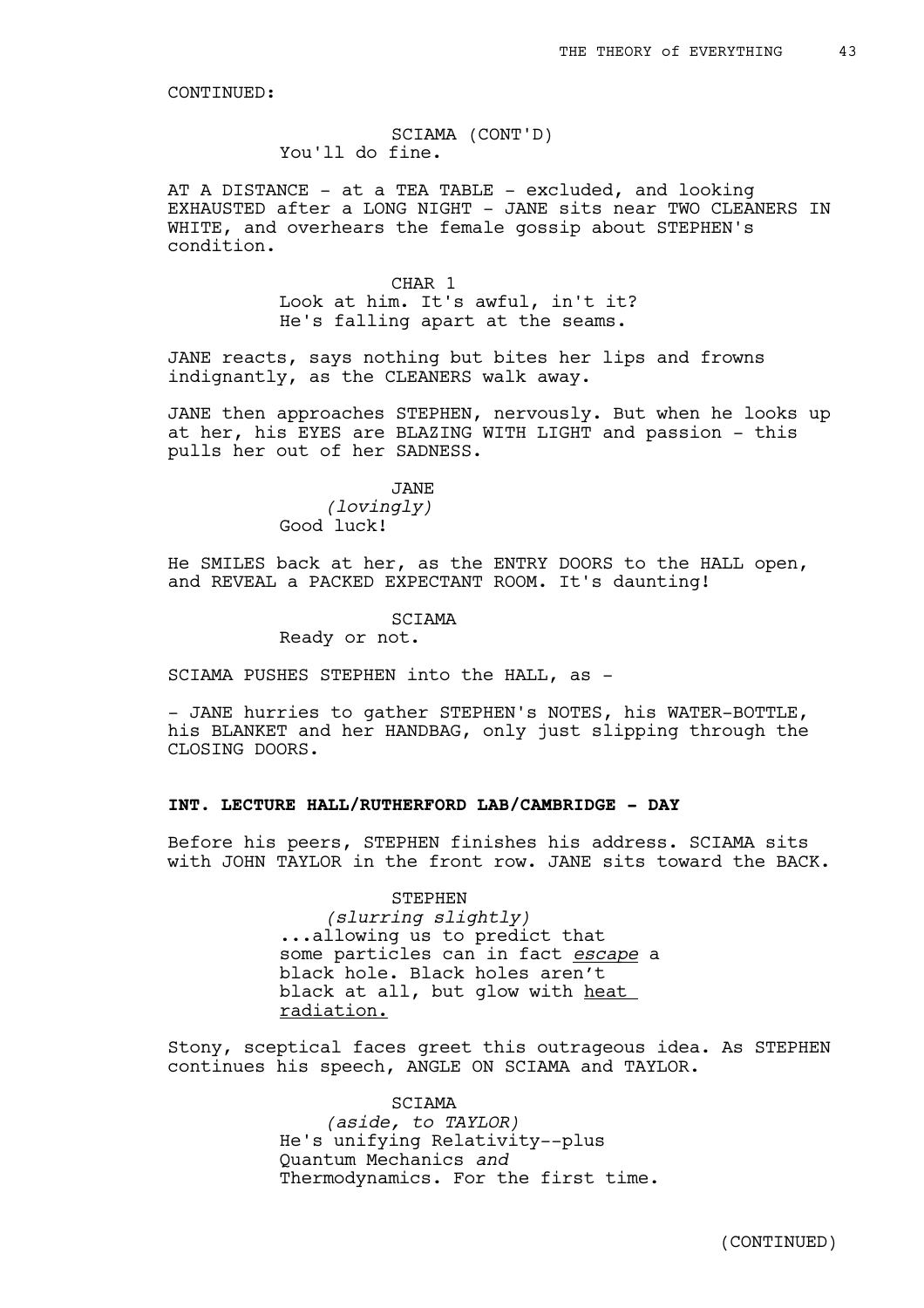JOHN TAYLOR *(shakes head, to SCIAMA)* Thermodynamics? Last used to describe the steam engine.

During this exchange (O.S) STEPHEN has been saying:

STEPHEN In other words--the steady emission of heat energy causes black holes to slowly lose mass, they evaporate, eventually disappearing in a spectacular explosion. So...

# *INTERCUT THIS LECTURE SCENE (as necessary) with the FOLLOWING SCENE:*

### **INT. PUB ON RIVER, CAMBRIDGE - NIGHT**

BRIAN and REES, CARTER and ELLIS discuss STEPHEN's theory.

BRIAN No,no! What he's *saying* is--just as a hot body loses heat--right? -

REES Second law of thermodynamics.

BRIAN - that *a black hole* -

BRIAN dips a finger in the FROTH of REES's BEER and draws a CIRCLE on the TABLETOP.

REES

- thanks -

**BRIAN** - that if it is *losing particles*, then, then over time -

## **INT. LECTURE HALL/RUTHERFORD LAB/CAMBRIDGE - DAY**

**STEPHEN** - it must eventually disappear.

No applause at all as STEPHEN shuffles his notes. JANE looks nervous. SCIAMA also. The general reaction is guarded.

> STEPHEN (CONT'D) First a star vanishes into a black hole, but then the black hole must itself--vanish.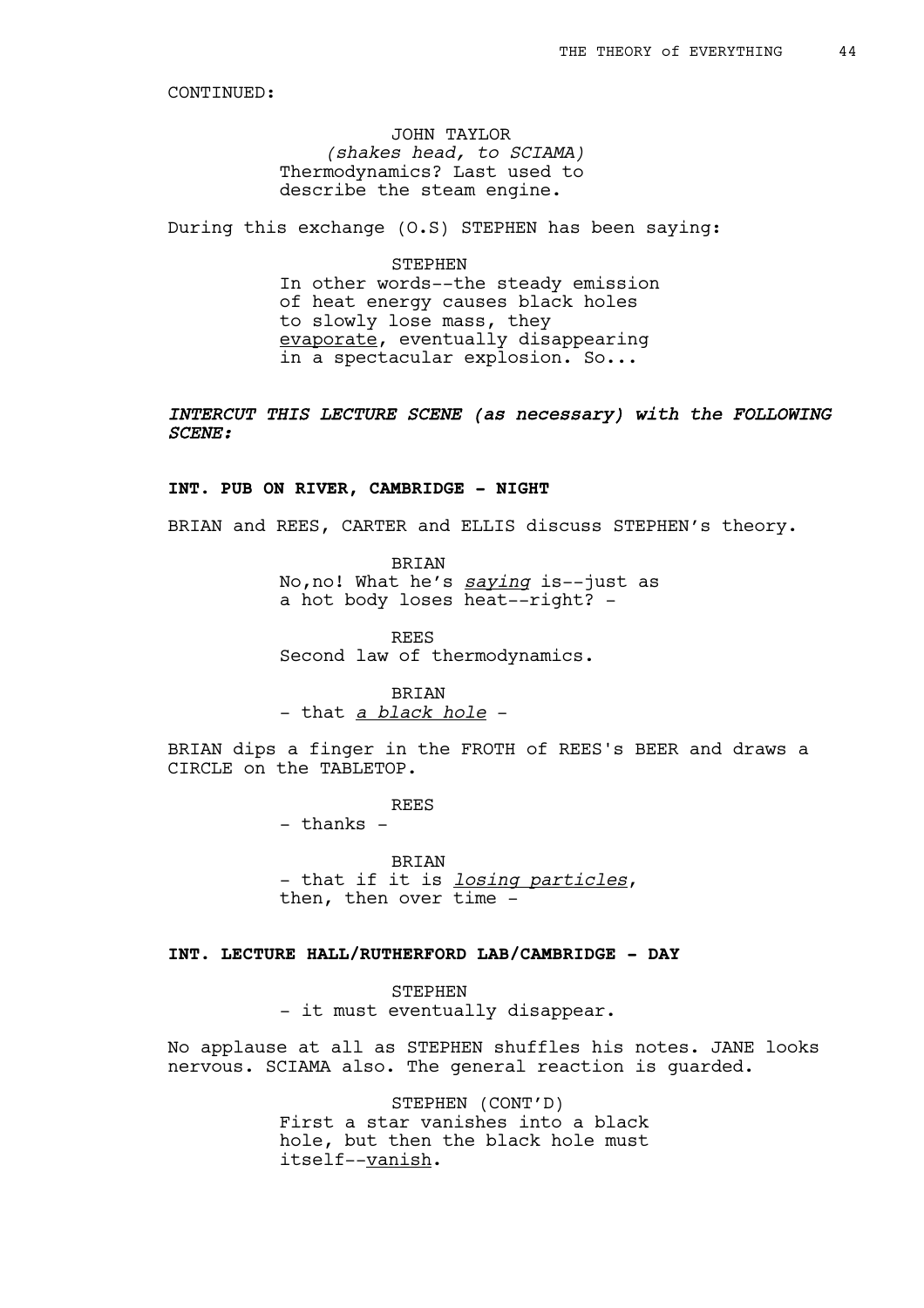### **INT. PUB ON RIVER - CAMBRIDGE - NIGHT**

BRIAN

Gone! From nothing--into nothing.

REES

You owe me another beer.

CARTER

Me too.

BRIAN He's just told us that -*(eating REES's CRISPS)* - Time! Had a beginning! He shown us how -

ELLIS *(getting it)* - the universe was born *and* how it will end.

REES

Bang.

BRIAN crushes the precious bag of crisps.

BRIAN Crunch! *(entraptured)* It's beautiful! It's racy! It's totally, totally -

SMASHCUT TO:

## **INT. LECTURE HALL/RUTHERFORD LAB/CAMBRIDGE - DAY**

CLOSE ON: The stoney faces of the ACADEMIC AUDIENCE, all silent and unconvinced.

STEPHEN on stage - looks at these blank faces.

JANE and SCIAMA appear as nervous as JOHN TAYLOR, who rises then to his feet...

> JOHN TAYLOR I'm afraid--this is complete nonsense. It's preposterous.

TAYLOR drags a fellow colleague to his feet and WALKS OUT.

**STEPHEN** Was it something I said?

SCIAMA rises to his feet, to defend STEPHEN -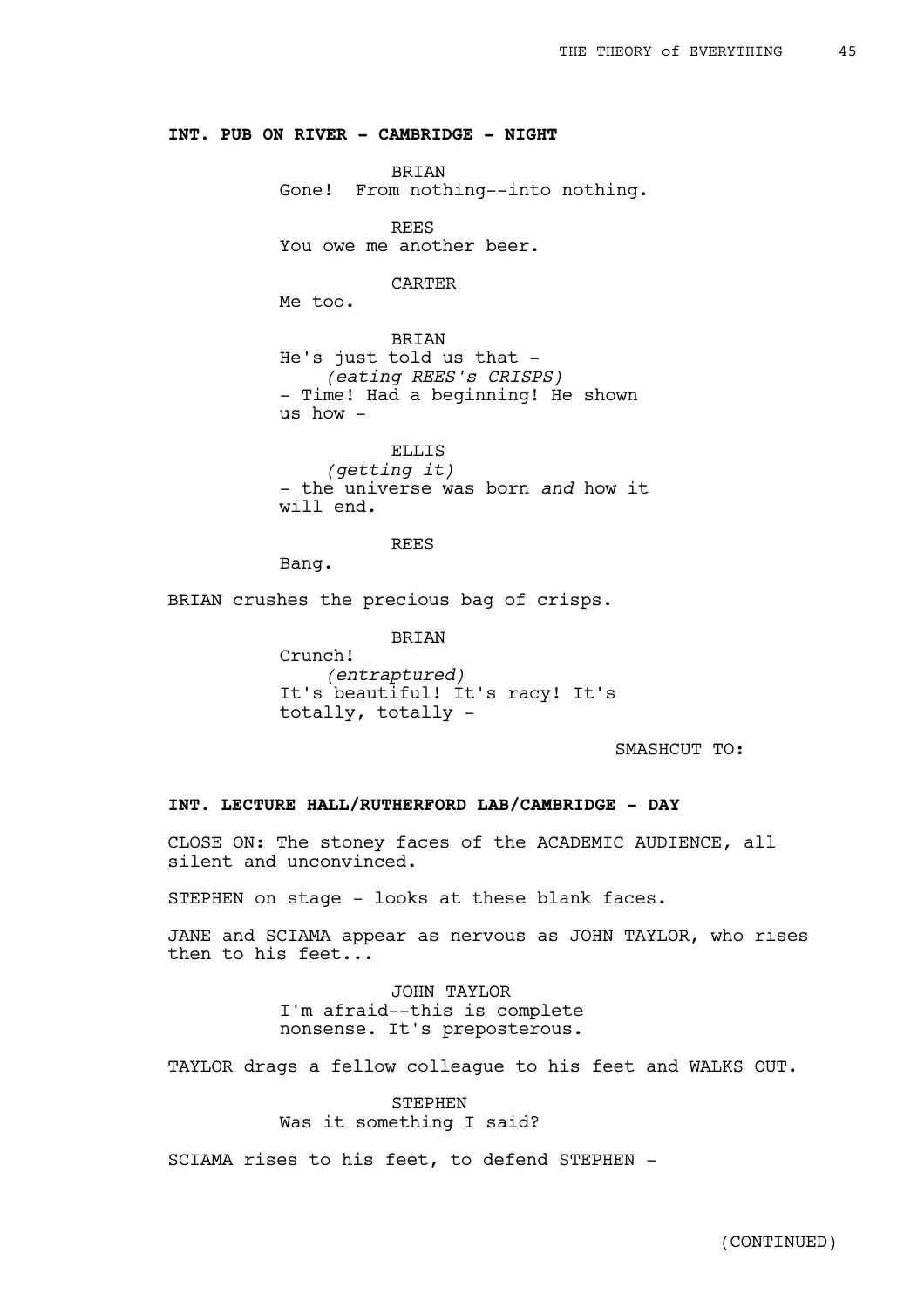SCIAMA

 $T -$ 

But then a BIG VOICE booms out - and stops TAYLOR and co in their tracks.

> KHALATNIKOV STOP! Please.

KHALATNIKOV makes his way to the STAGE, stopping beside STEPHEN. He addresses the audience gravely...

> KHALATNIKOV (CONT'D) My name--is Professor Khalatnikov, from Soviet Academy of Sciences. My field is evolution of the hot universe--the properties of microwave background radiation, and theory of the black holes. To be honest, I came here today *expecting* to hear a lot of nonsense. I go home disappointed. *(pause, points)* The little one here, has done it. *(he smiles)* He has done it!

Applause finally begins, small, then grows large.

KHALATNIKOV (CONT'D) HE!- HAS DONE IT! Ha! Ha! Ha! Ya Ya! He has done it! *(Shakes Stephen's hand.)* He has done it!

REACTION JANE: Relief.

REACTION STEPHEN: the famous grin appearing, as -

STEPHEN is swamped by WELL-WISHERS. The AUDITORIUM empties on to the stage, where STEPHEN is SURROUNDED.

ANGLE ON: JANE, alone suddenly in the AUDITORIUM, trying to see STEPHEN, as he is borne out of the room on a tide of fame.

### **EXT. CAMBRIDGE STREETS - NIGHT**

STEPHEN is being pushed by BRIAN over the cobbled streets while REES, CARTER and ELLIS cavort around them. They are in a PARTY/CELEBRATORY MOOD, singing as they go. GREAT FUN.

CUT TO:

At the base of a large flight of STEPS, the YOUNG PHYSICISTS all RACE EACH OTHER up the STEPS and disappear. BRIAN is left alone with STEPHEN and the WHEELCHAIR.

(CONTINUED)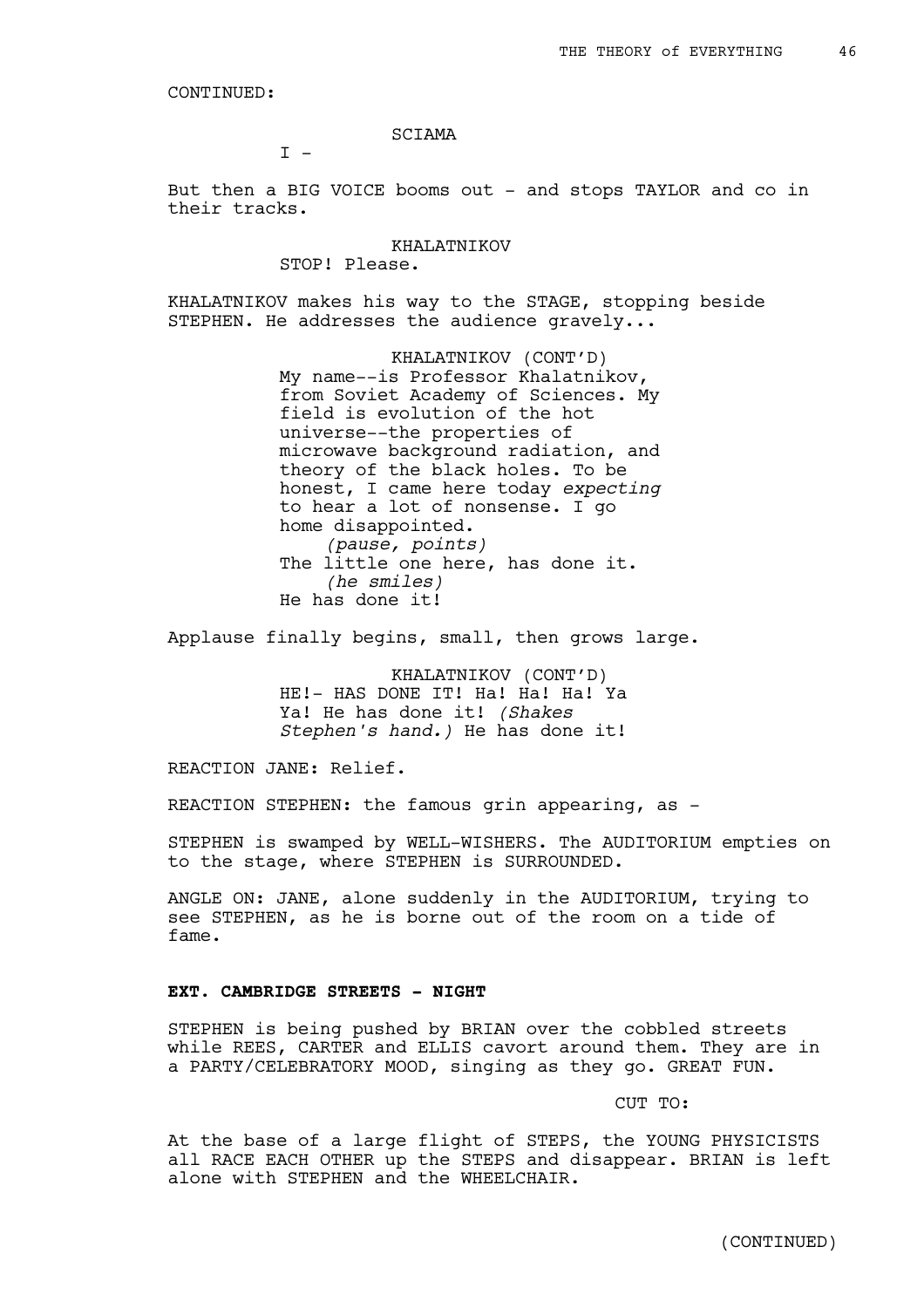# BRIAN

# BASTARDS!

BRIAN lifts STEPHEN out of his chair. He's heavy.

BRIAN (CONT'D) Jeez!--uhhhh!--how the hell does Jane manage?

He starts to carry STEPHEN up...up...up...

STEPHEN Big legs! Big legs Brian!

BRIAN So, tell me, this Motor Neuron Disease, does it effect, y'know...

STEPHEN

What?

BRIAN Everything..?

BRIAN indicates 'down there'.

STEPHEN Different system. Automatic.

BRIAN That's kinda wonderful, actually. And it explains a great deal about

men.

BRIAN and STEPHEN then disappears over the top of the STEPS. After a few beats BRIAN reappears and runs down the steps to reclaim the wheelchair. He picks it up and starts up the steps with it.

## CUT TO:

STEPHEN, cradled in the giant arms of a seated MARBLE STATUE!!! (maybe Queen Victoria) - cradled like a baby, waiting for BRIAN to return.

## **INT. UNIVERSITY BOOKSHOP - DAY**

The SHELVES are being restocked. The latest issue of **"NATURE"** MAGAZINE is set on the stand by a STOCKIST. The COVER reads:

 $\mathcal{L}_\text{max}$  , and the contribution of the contribution of the contribution of the contribution of the contribution of the contribution of the contribution of the contribution of the contribution of the contribution of t

## **"HAWKING RADIATION"**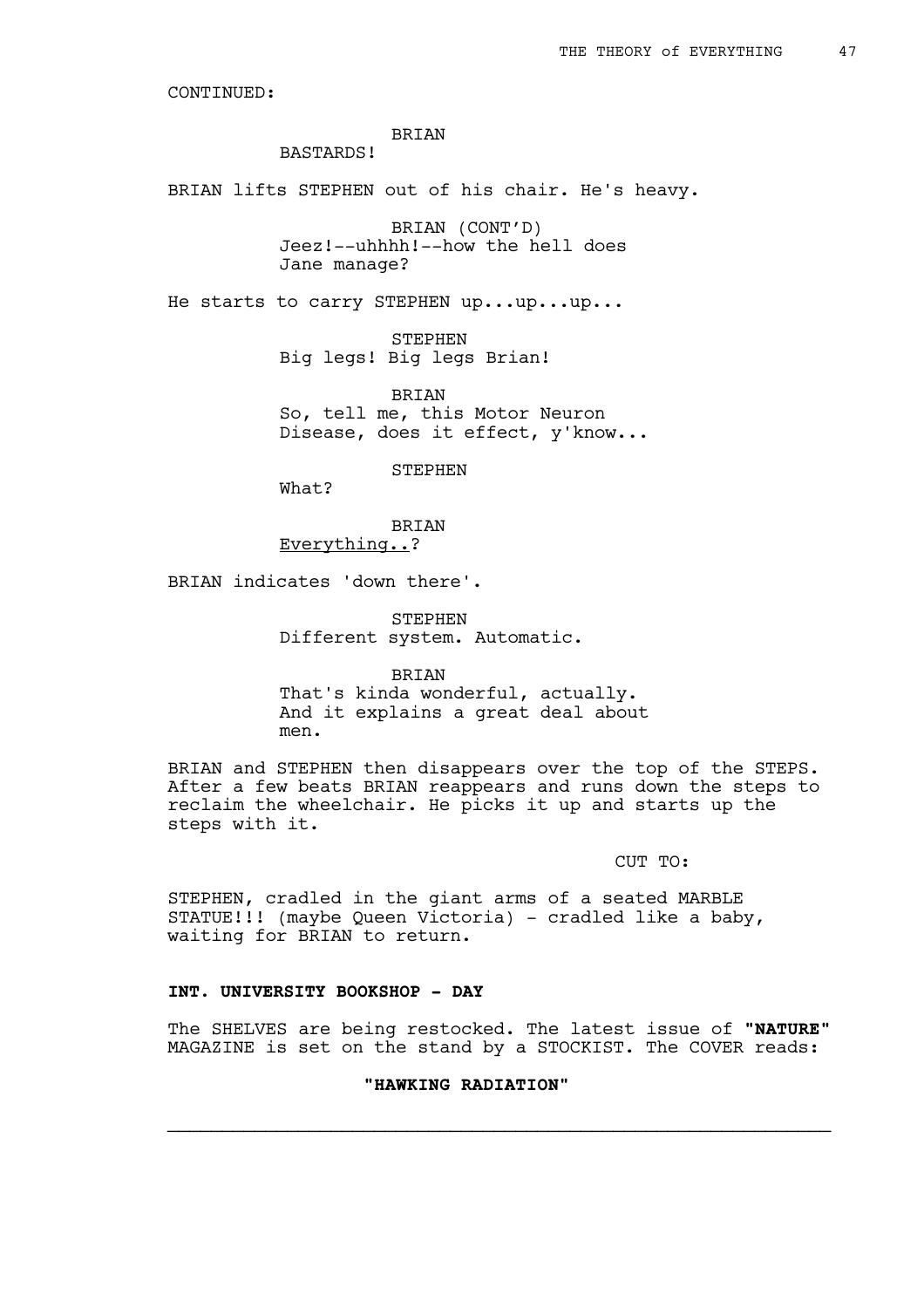### **EXT. WEST ROAD FLAT, CAMBRIDGE - DAY**

CLOSE ON: STEPHEN. Waiting in his WHEELCHAIR on the front LAWN. About 8 YEARS have passed since we last saw him. His physical deterioration is marked. His body is thinner and powerless. His legs are bent and his face is slightly asymmetric.

WIDE: Beside him is STACKED a mountain of FAMILY HOLIDAY LUGGAGE (umbrellas, beach balls, plastic cricket set, tent etc.)

In the Background, the NEW WEST ROAD FLAT - a LARGE VICTORIAN HOUSE. The sign in front reads *"GONVILLE and CAIUS COLLEGE"*.

On the LAWN the children (ROBERT, now  $9$  - and LUCY, now 5) PLAY with BEACH TOYS, until -

- JANE (with a new haircut and fashion befitting the LATE 1970's) yells -

> JANE Get in the car! Get! In! The Car! Come on! Let's go see Gran and Grandad!

The CHILDREN obey, and jump into the now OLD MINI parked at the kerb, as -

- JANE confronts the MOUNTAIN OF STUFF, including STEPHEN, that must somehow be stowed. No way.

LATER - back and forth JANE goes between LUGGAGE and MINI. STEPHEN can only watch her load the stuff into the car and onto the ROOF-RACK. Finally - REVEAL the LOADED MINI - it looks ridiculously burdened!

JANE takes a deep, exhausted, breath, then turns back for STEPHEN. He sits there in his wheelchair, looking at her...

ROBERT and JANE together, with GREAT DIFFICULTY, get STEPHEN into the front seat and shut the door. ROBERT struggles to COLLAPSE the WHEELCHAIR, until JANE comes and together they muscle it onto the ROOF-RACK.

### **EXT. WELSH COTTAGE - WALES - DAY**

FRANK & ISOBEL HAWKING's tumble-down WELSH COTTAGE high above on a STEEP HILLSIDE, only reached by an ENORMOUS FLIGHT of STEPS.

REACTION JANE: Exasperation!

ISOBEL descends to greet them, followed by FRANK.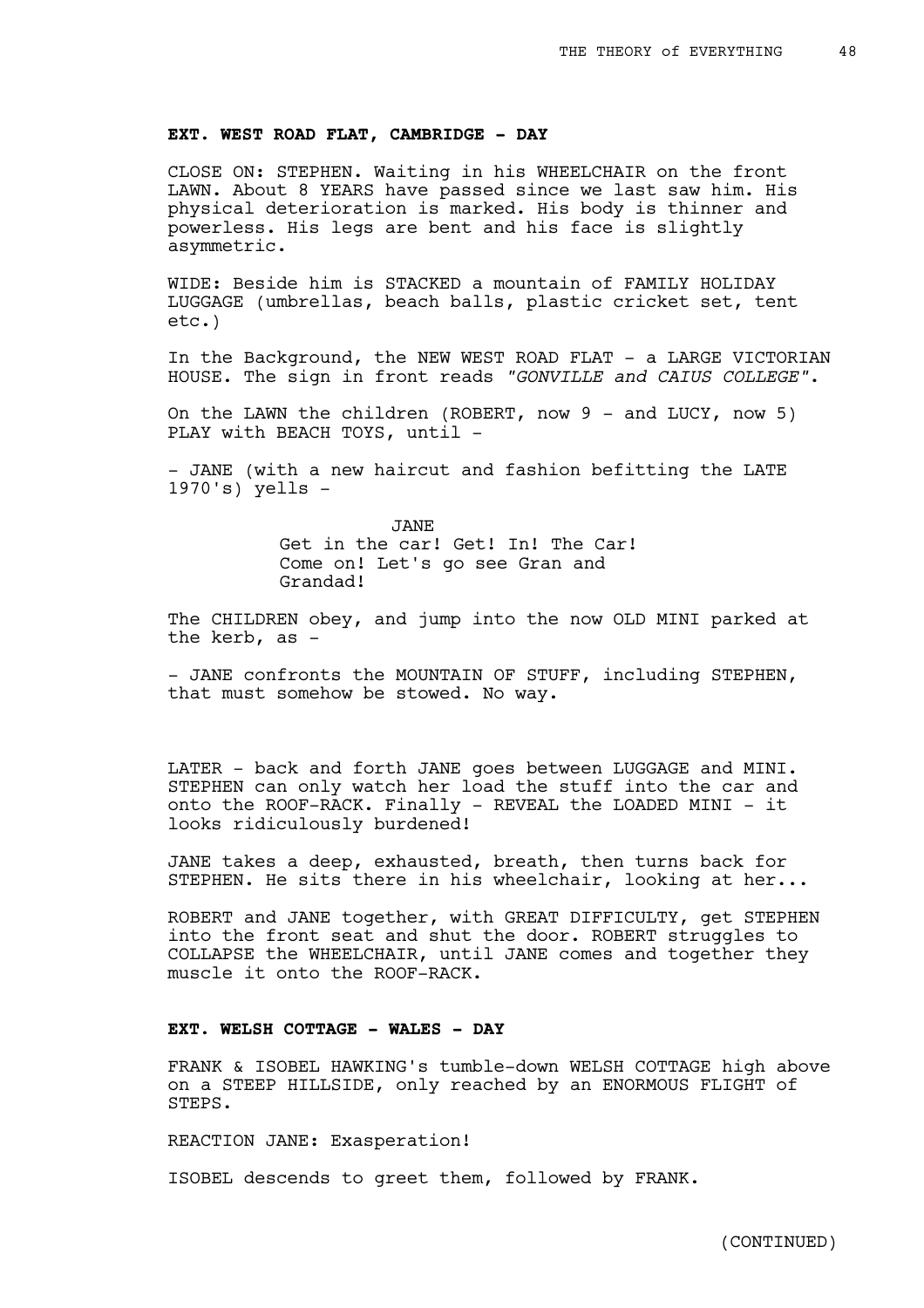ISOBEL Isn't it marvellous? We can rent it every year!

JANE Yes. I see. But what about all the steps, Frank?

FRANK HAWKING Oh, it's nothing. The climb is absolutely worth it. You get the luggage.

FRANK backs STEPHEN (in his wheelchair) up the STEPS, one at a time, while ISOBEL runs up ahead with the CHILDREN, leaving JANE, alone, with ALL THE LUGGAGE.

REACTION, JANE: Speechless in defeat, she sighs deeply. Finally, she slowly starts to unload the MINI.

## **EXT. PATIO - WELSH COTTAGE - DAY**

TEA and CAKES al fresco. The CHILDREN play CHARADES. FRANK is feeding STPHEN, but his attention is on...ROBERT, whose turn it is...ROBERT acts being cold, that it's snowing...

> FRANK HAWKING Oh--Rain?--Falling?--Rain Falling Down?--Shivering?--Uhhhrrrrr---

> > ISOBEL

Very cold...

STEPHEN suffers an horrendous CHOKING FIT, which cannot be staunched. STEPHEN's parents, and little ROBERT watch in horror, as JANE tries in vain to subdue it, banging his back roughly, loosening his tie.

> JANE He needs to see a doctor. This keeps happening!

> > STEPHEN

No doctors!

FRANK HAWKING Very well, no doctors.

JANE, stressed, looks ready to break-down, and turns away, hiding her frailty, a little angry also at the lack of support.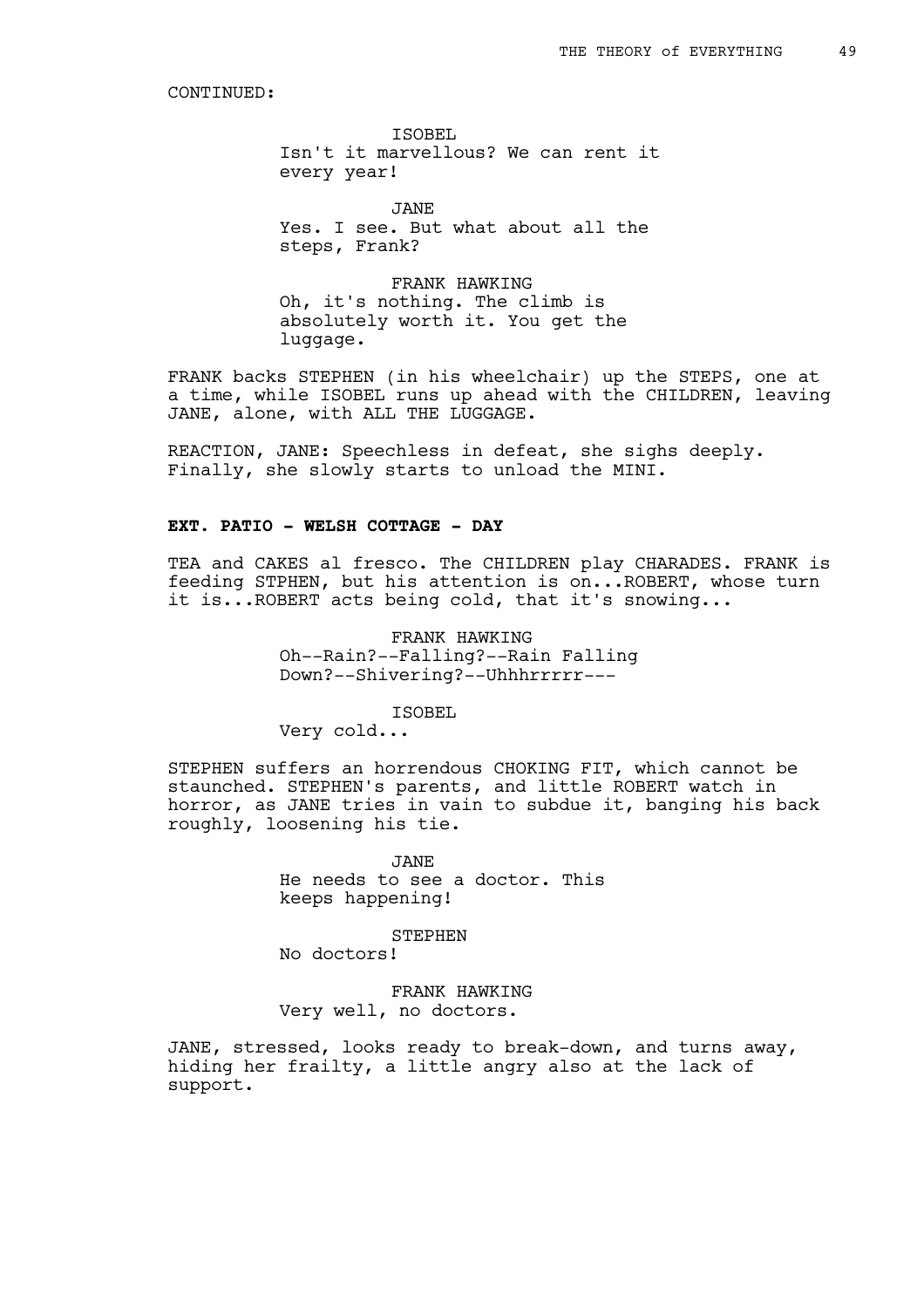### **EXT. COUNTRYSIDE - DAY**

JANE walks slowly along path to the WOOD and sits down on a STONE. Head in hands. She WEEPS.

# **INT. MINI - TRAVELLING - DAY**

JANE is driving them home.

JANE I need help. I keep--I keep looking for a way- to make this work--but I can't find it.

STEPHEN *(forcefully, but with a slurred voice)* We're fine--we're just a normal family.

JANE *(upset)* WE'RE NOT A NORMAL FAMILY!!! We're not a normal family.

**STEPHEN** *(turns to ROBERT)* Robert--your mother's very angry at me. *(smiles)*

JANE *(tearful)* Thanks.

## **INT. MASTER BEDROOM - WEST ROAD FLAT/ CAMBRIDGE - DAY**

A worried JANE cradles and sooths STEPHEN to sleep.

## **INT. KITCHEN/HALLWAY/WEST ROAD FLAT/CAMBRIDGE - DAY**

STEPHEN in his old wheelchair is pushed from the KITCHEN by JANE up to the doors to the LIVING ROOM. She has a surprise for him.

# JANE

Ready?

The doors then burst open and it's ROBERT and LUCY aboard- **AN ELECTRIC MOTORIZED WHEELCHAIR.**

> ROBERT Surprise! Look Daddy Look!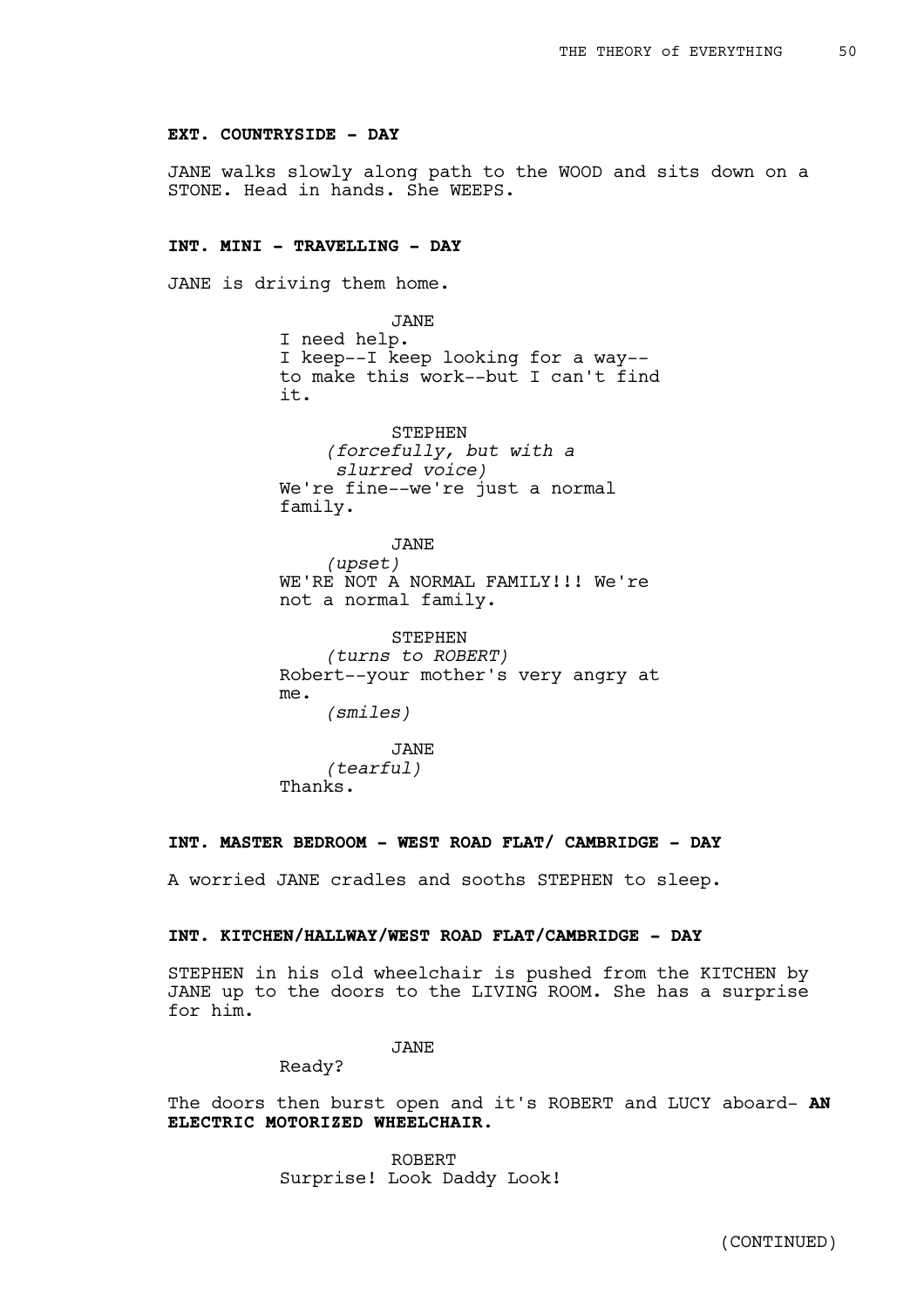STEPHEN stares as ROBERT makes the CHAIR turn by pulling and pushing a toggle.

> JANE It's an electric wheelchair. We can take it back--if you don't like it.

STEPHEN stares at it, unsure at first...

## **INT. KITCHEN - WEST ROAD FLAT/CAMBRIDGE - NIGHT**

While making dinner, JANE hears happy screams from the other end of the house. She goes through to discover --

## **INT. LIVING ROOM/WEST ROAD FLAT/CAMBRIDGE - NIGHT**

STEPHEN, in his motorized wheelchair, chasing ROBERT and LUCY from room to room at full speed! He looks extremely thrilled with the chair as he smashes into furniture.

JANE, at the table, trying to work on her THESIS, tries to smile. STEPHEN motors away, chasing the squealing children. JANE WINCES as she hears - the sound (O.S.) of a SMASHING VASE.

## **EXT. TRINITY LANE FOOT-BRIDGE - DAY**

STEPHEN happily MOTORS at speed over the FOOT-BRIDGE, grinning.

### **INT. CORRIDOR, DAMTP, CAMBRIDGE UNI - DAY (L70-M80'S)**

STEPHEN is motoring along with SCIAMA. CAMBRIDGE DONS and STUDENTS step aside to make way.

#### SCIAMA

I don't get it. You've spent years assuming Black Holes exist--you believe Cygnus X-1 will turn out to be the first black hole we can actually observe==and yet you bet Kip Thorne that it isn't a black hole?

**STEPHEN** *(slurring)* Yes, a magazine subscription.

SCIAMA Why would you bet against yourself? *(Pause)* (MORE)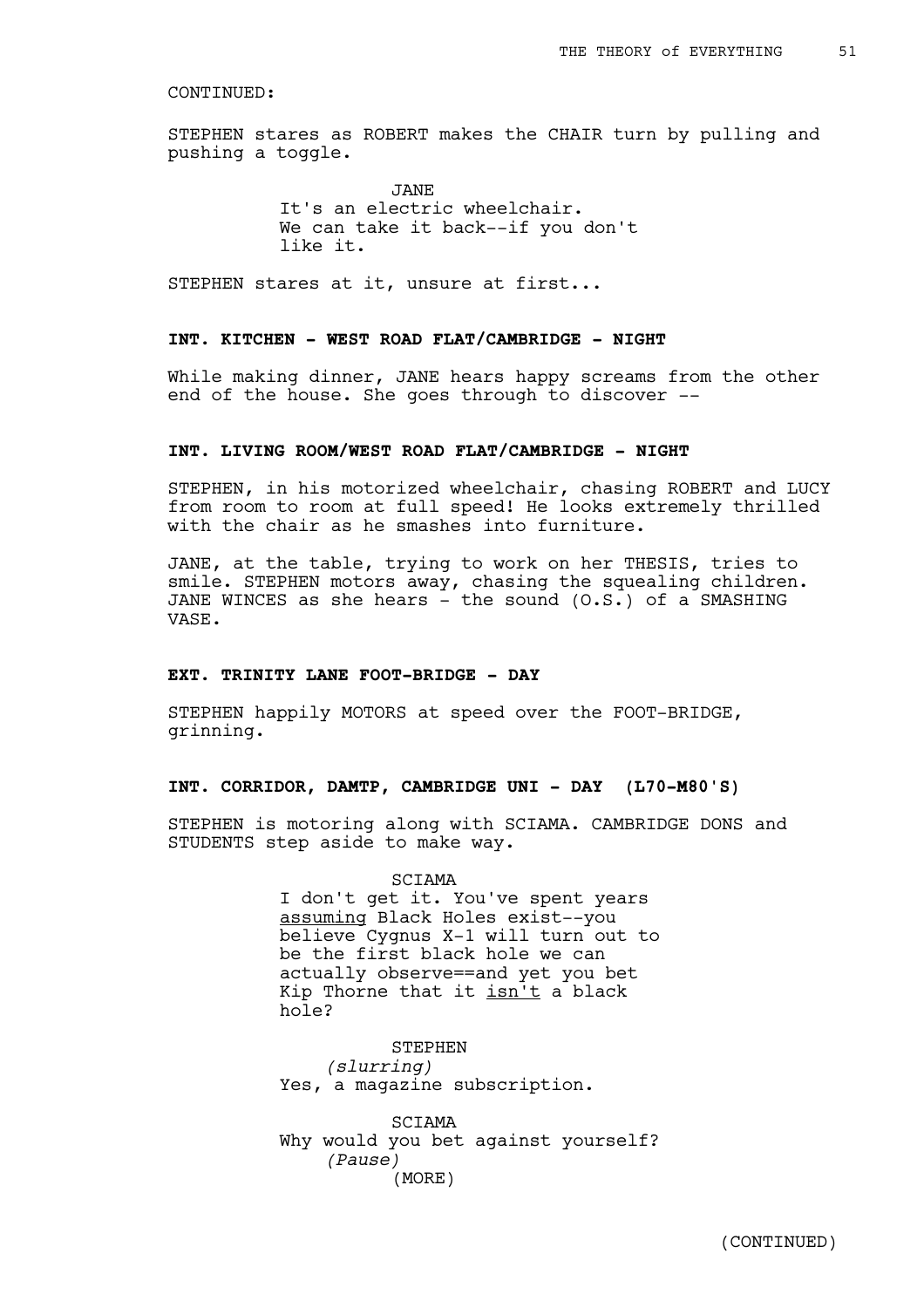A subscription to what? Nature magazine? SCIAMA (CONT'D)

STEPHEN Pent-house. That way even if I'm wrong, I still win!

SCIAMA laughs heartily as -

- STEPHEN grins, at the same time SPYING - up ahead, TWO ATTRACTIVE UNDER-GRADUATE GIRLS about to enter the LIFT.

STEPHEN hits the GAS! - and SPEEDS toward the LIFT...

SCIAMA

Penthouse?

STEPHEN SPEEDS toward the LIFT, whose DOORS ARE READY TO CLOSE.

SCIAMA winces in expectation of a horrible accident.

WIDE: it looks suicidal but the chair just flies through the GAP in the last split second before the DOORS CLOSE - the doors shaving the wheels, with a small spark.

## **INT. LIFT, DAMTP, G&C COLLEGE - DAY**

STEPHEN, in there with the TWO UNDERGRADUATE GIRLS, SMILES at them.

### **INT. LIVING ROOM,WEST ROAD FLAT/CAMBRIDGE - DAY**

JANE picks up pieces of a BROKEN POTTED PLANT, dirt spilled over the carpet, then violently VACUUMES as BERYL comes in with a tea-tray.

> BERYL Jane--Jane? Jane? Jane! STOP!

JANE keeps VACUUMING. BERYL pulls the PLUG on the VACUUM CLEANER. JANE stares at her Mum.

> BERYL (CONT'D) Sit down. Sit.

BERYL pours TEA for the exhausted JANE. JANE sits.

BERYL (CONT'D) Now--I'd like to make a suggestion- it might sound unusual--but I've seen it work wonders. I think--you should consider - *(beat)* - joining the church choir.

(CONTINUED)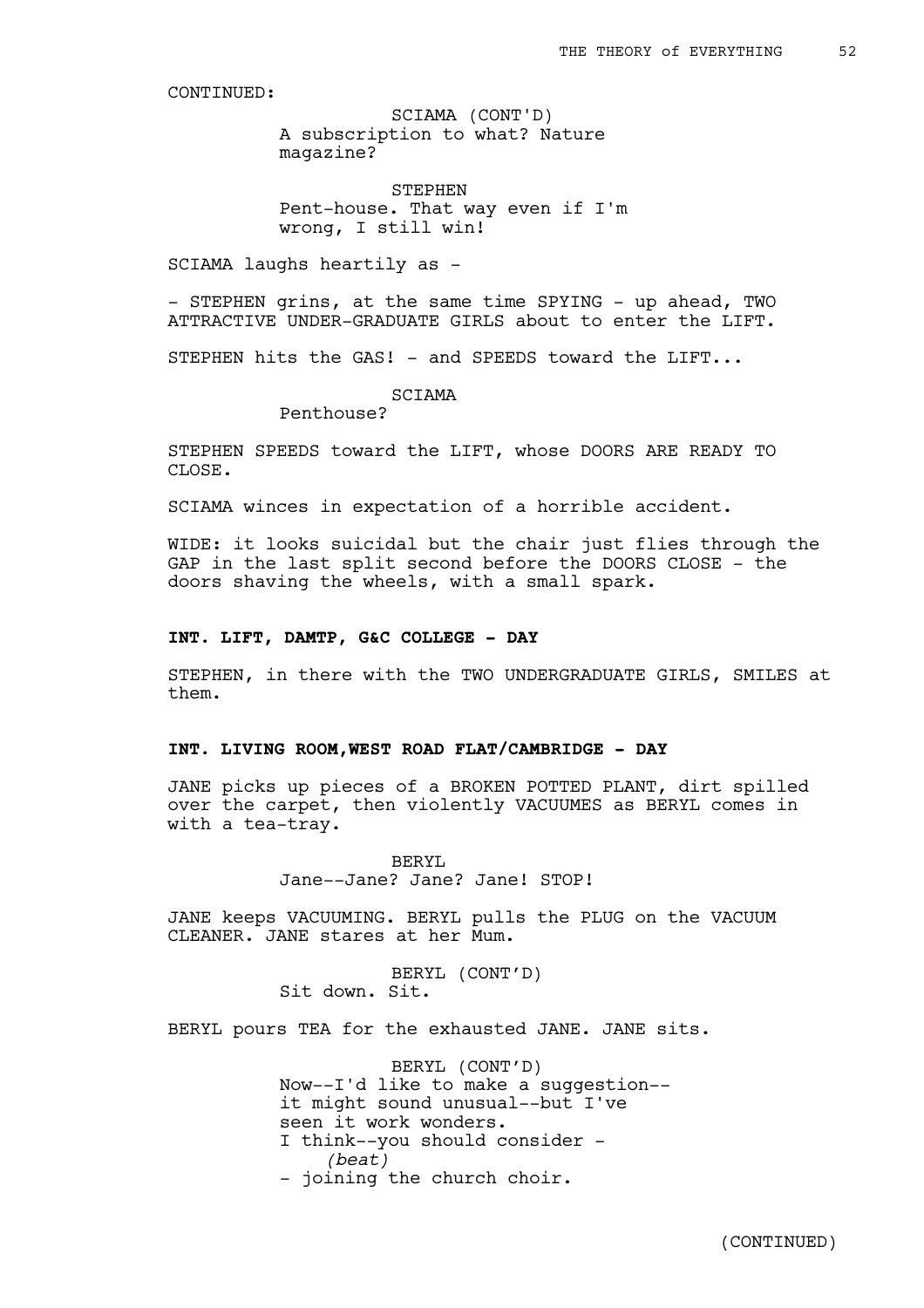REACTION JANE: Momentarily SPEECHLESS -

JANE Mum--I think that is possibly the most English thing anyone has ever said.

BERYL

Maybe so.

JANE I used to love singing.

BERYL You're very good at it.

JANE I don't know about that.

BERYL Go. *(pause)* It's one hour a week.

They sip tea in silence.

### **INT. CHURCH - EVENING (LATE 70'S-M80'S)**

JANE walks in - and up the AISLE - as we hear CHORAL MUSIC.

JANE takes a pew, and then her eyes widen slightly as she recognizes the CHOIR MASTER. It's the BEARDED MAN from the supermarket car-park. She studies him, as he gently instructs and then conducts the CHOIR.

CUT TO:

After the rehearsal, the CHOIR file past JANE. JONATHAN recognizes her at once.

> JONATHAN Oh, hello.

> > JANE

Hello.

JONATHAN Are you here to sing?

JANE I um--I just came to--

JONATHAN Soprano? Soprano.

JANE

I wish.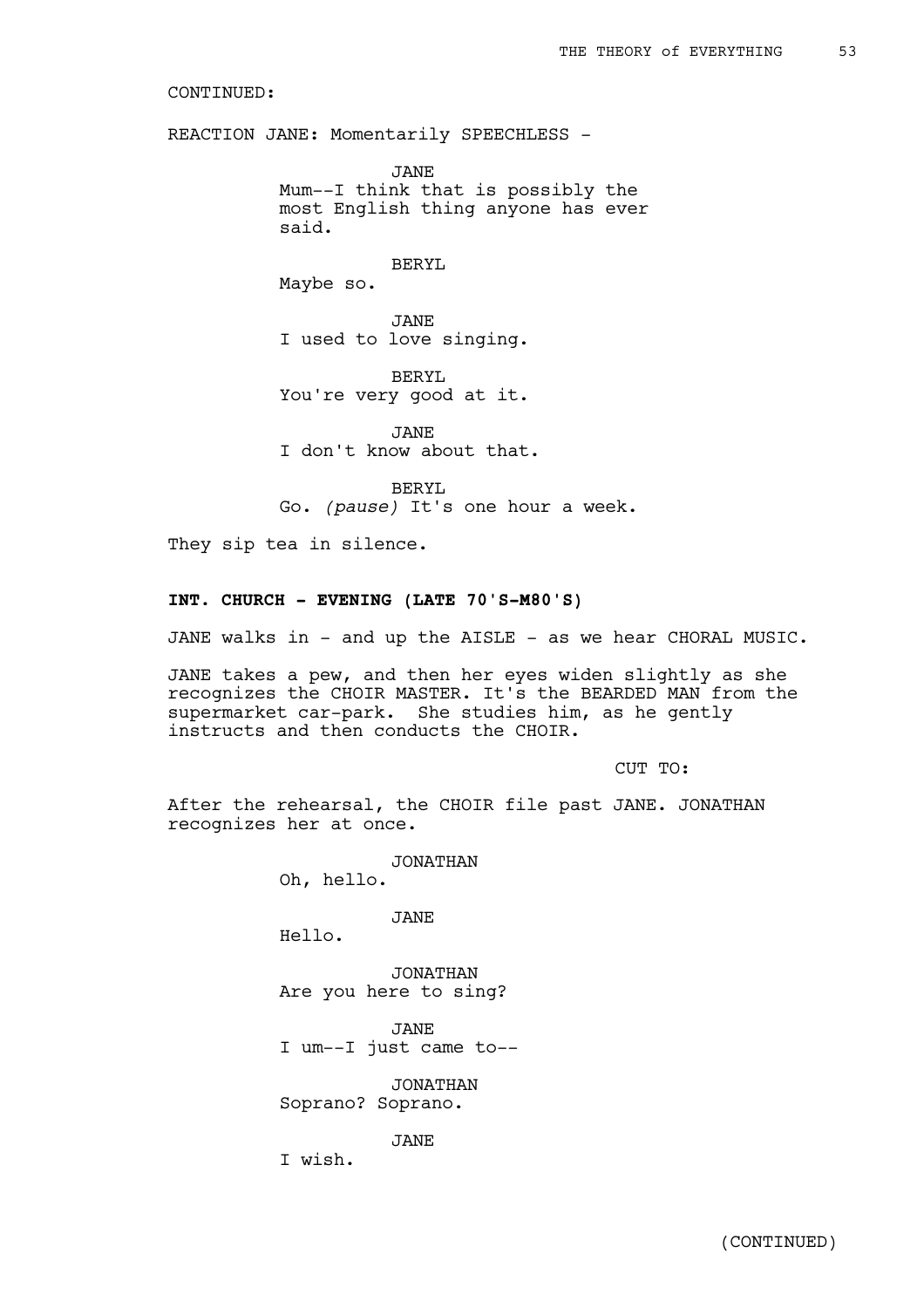JONATHAN Mezzo? JANE *(pointing downwards)* Alto. JONATHAN Well--Just what we need. *(to last departing chorister*) 'Bye, Kate. *(to JANE*) Where have you been hiding? JANE Good question. JONATHAN Well, you're here now. And just in time. JANE *(smiles)* Am I? JONATHAN Yes. So tell me. *(squints, thinking)* Chopin! Yes? Your repertoire. JANE I wouldn't call it a repertoire. Brahms--I know a little-JONATHAN Brahms! Wonderful. Perfect. We - JONATHAN gets an idea, he moves then stops... JONATHAN (CONT'D) Okay. Which...? JANE Well, I *have* sung--"*Immer leiser.*" JONATHAN Ah! "*My sleep grows evermore peaceful*." Come on. Follow me. Come on. Let me hear you. Come on. He sets off up to the front of the church. She turns, smiling, as he WAVES for her to follow him. She follows.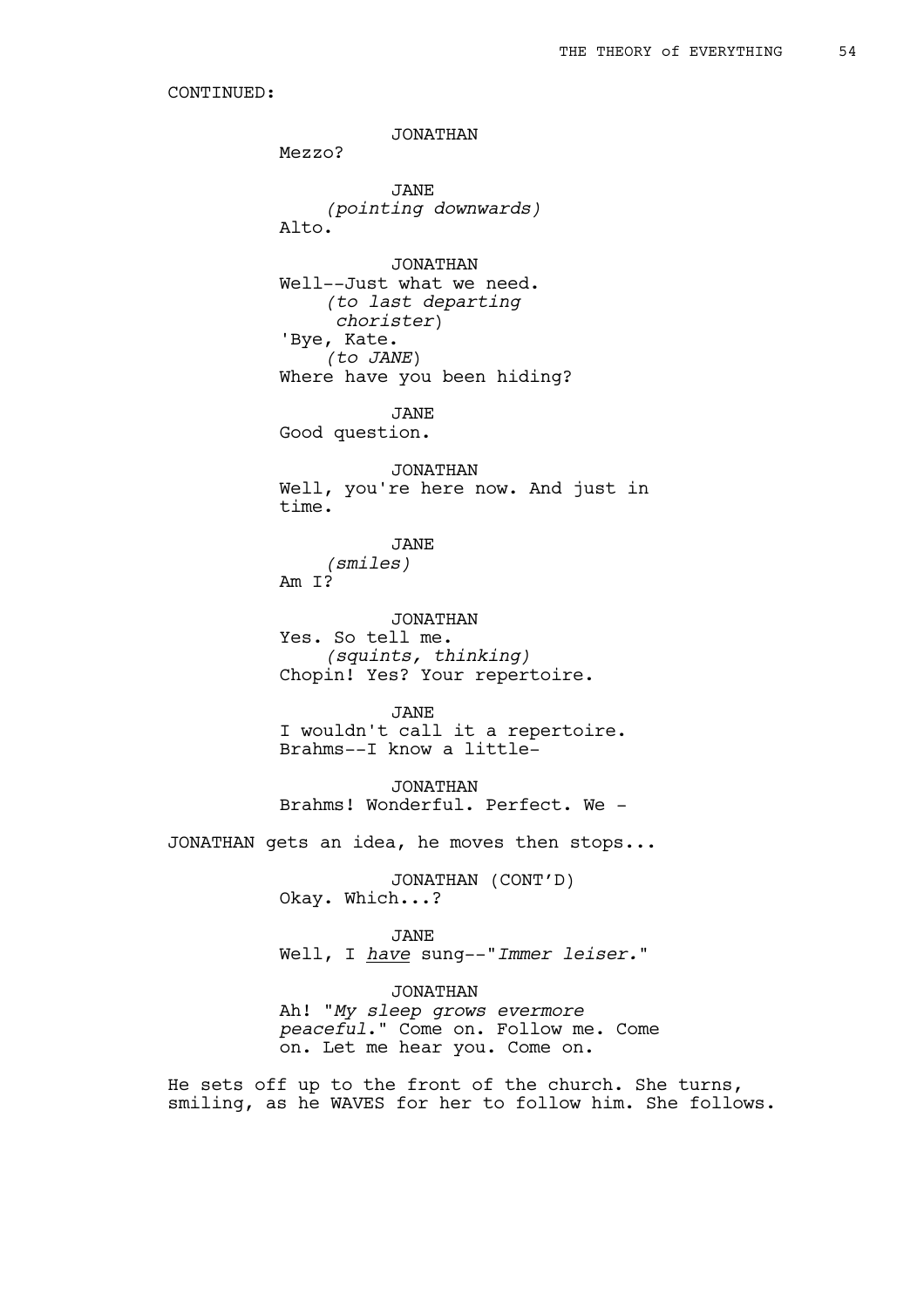## **INT. FRONT AREA, CHURCH - EVENING**

At the front of the church she sees that he is already sitting at the piano. Without sheet music he begins to play "*Immer leiser wird mein Schlummer*"...

> JONATHAN *(over the music)* Jonathan. Jonathan Hellyer Jones.

She gingerly approaches.

JANE Jane. Jane Hawking.

JONATHAN In C-sharp minor? The introduction, so lovely. From the top?

JANE

Now?

JONATHAN "Living on the edge." *(smiles)* Ready? *(beat)* If you're not in the mood we could absolutely forget -

JANE No, no. No, no. Just let me remember the lyrics. In English.

JONATHAN

Fabulous.

JANE

Okay.

JONATHAN

Okay? *(beat)* Two, three...

JANE

*(sings) My sleep grows ever quieter only my grief, like a veil, lies trembling over me. I often hear you in my dreams calling outside my door...*(etc)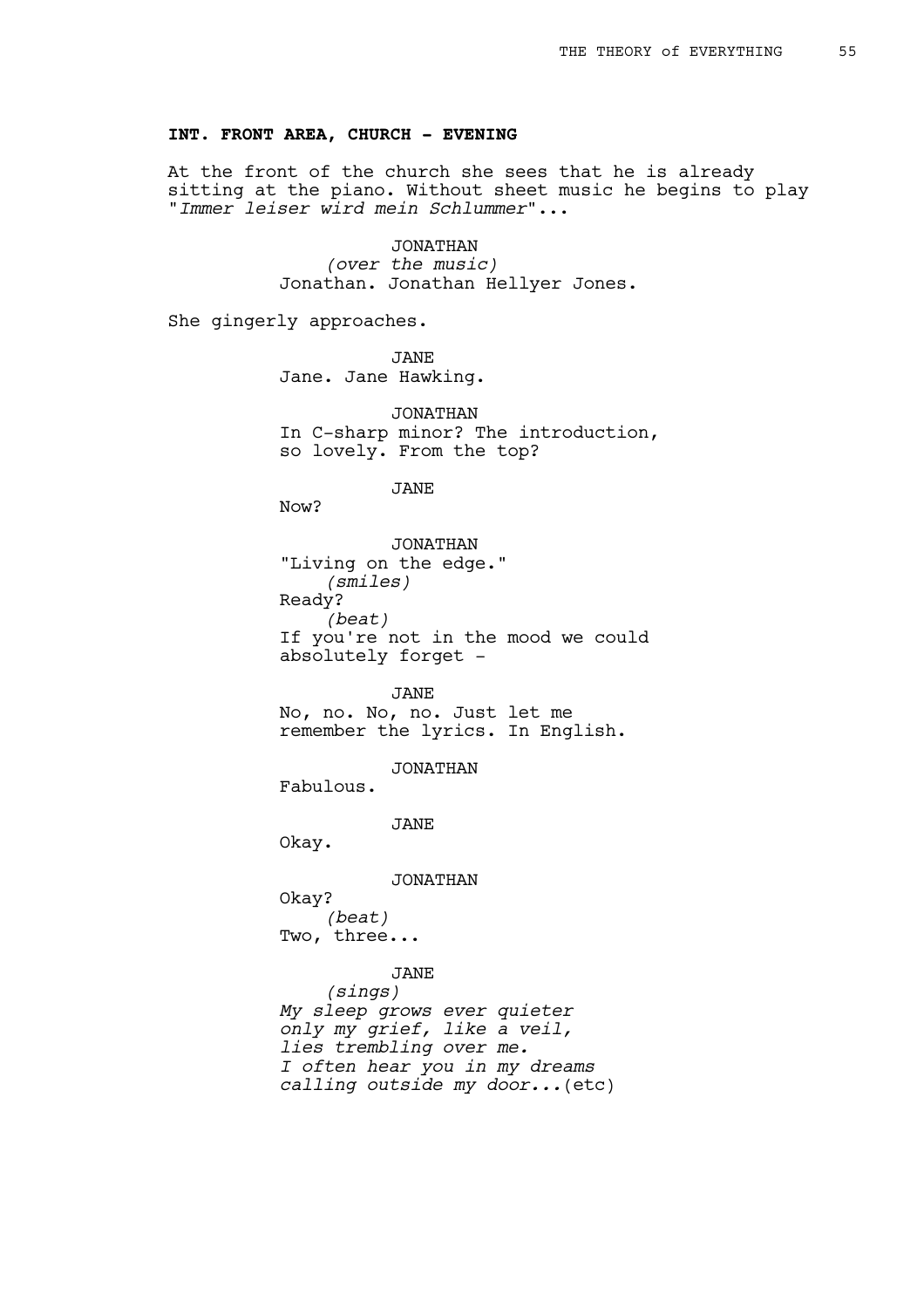### **EXT. CHURCH - NIGHT**

JANE and JONATHAN emerge from the church - JONATHAN locks the doors.

> JONATHAN Actually, no, I go for the Gospel of St. Mark.

JANE None of that wishy-washy do-gooder stuff--Matthew, Luke.

JONATHAN Exactly. With Mark you roll up your sleeves and get stuck in. No standing on the sidelines.

They shake hands. JANE stares into his face - realizing she has found a friend.

> JANE Well I should be going.

JONATHAN Well met. Oh, and if your daughter would like those piano lessons.

JANE Absolutely. My husband loves music too.

JONATHAN I could teach him as well.

JANE

Well, that's a long story. 'Night.

## **EXT. WEST ROAD FLAT, CAMBRIDGE - DAY**

STEPHEN motors down the street, fast, and swings up the ramp in front of the door. He BANGS into the front door.

Then waits. He hears PIANO music - a lesson in progress.

## **INT. LIVING ROOM/WEST ROAD FLAT/CAMBRIDGE - DAY**

As STEPHEN and JANE watch - JONATHAN gives ROBERT (11) a piano lesson.

JANE smiles at STEPHEN, who remains cautious.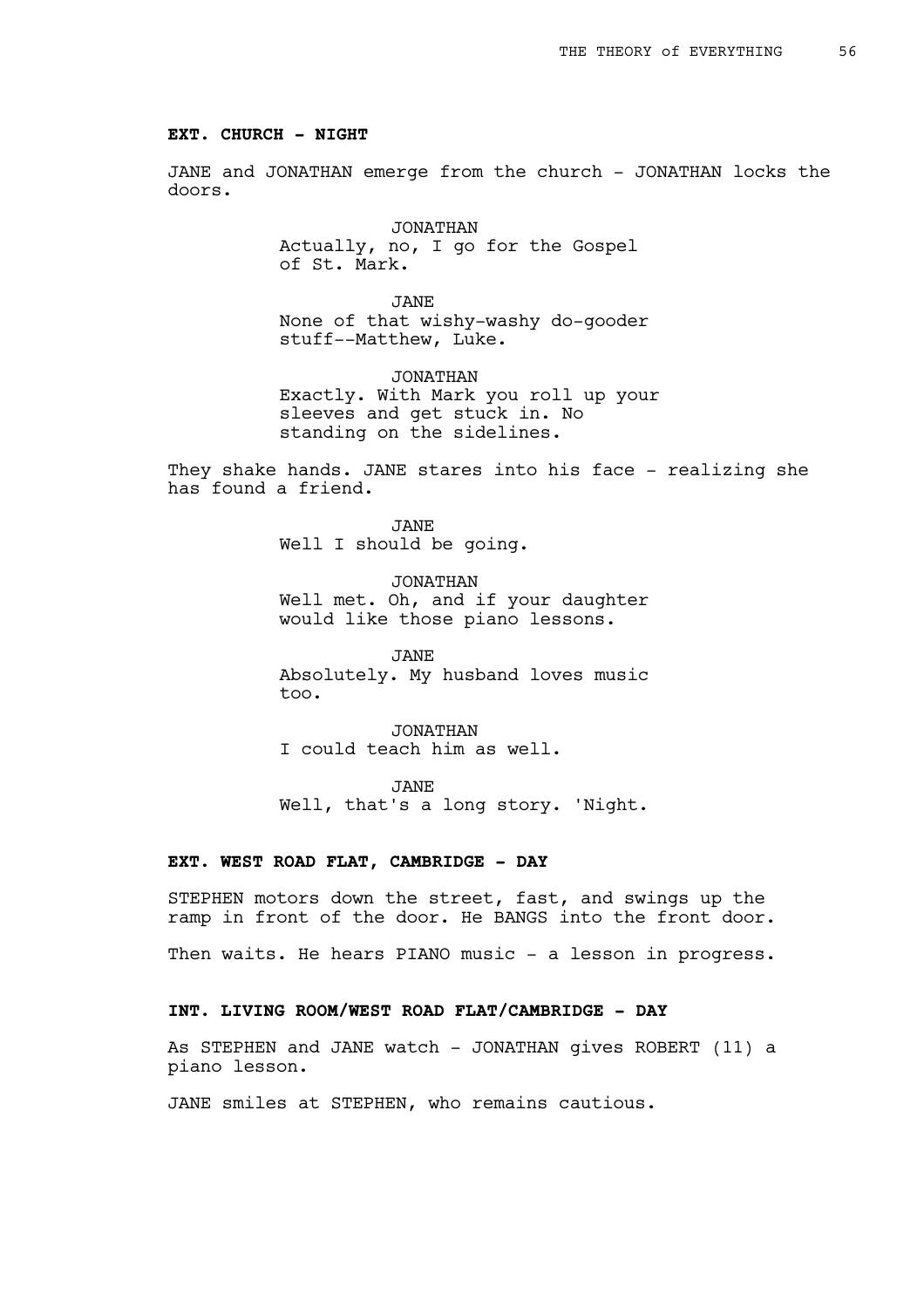## **INT. LIVING ROOM/WEST ROAD FLAT/CAMBRIDGE - NIGHT**

JONATHAN is eating dinner with JANE and STEPHEN. JANE feeds STEPHEN a forkful of food. STEPHEN chews slowly.

STEPHEN sneaks glances at JONATHAN.

JONATHAN shoots a SMILE at JANE. She smiles back in return. STEPHEN catches sight of both these smiles, and sees the GROWING INTIMACY.

## JANE

Water.

She exits. JONATHAN smiles at STEPHEN who is staring back at him.

> JONATHAN *(to STEPHEN)* So - Stephen. Er - Jane tells me...

JONATHAN picks up STEPHEN's fork, spears a cube of steak.

JONATHAN (CONT'D) ...you have a beautiful theorem that proves that...

JONATHAN offers up the steak, but STEPHEN's glare makes him aware this isn't welcome. He lowers the fork again.

> JONATHAN (CONT'D) ...that--that the universe had a beginning?

JANE returns with the a JUG OF WATER and GLASSES on a TRAY.

STEPHEN *(testily, his slurring not easily understood)* That was  $my - PhD$  thesis.

JONATHAN looks to JANE for a translation.

JONATHAN

Your...?

JANE PhD thesis.

**STEPHEN** My new project - disproves it.

JONATHAN Disproves it? Really? *(as JANE nods)* (MORE)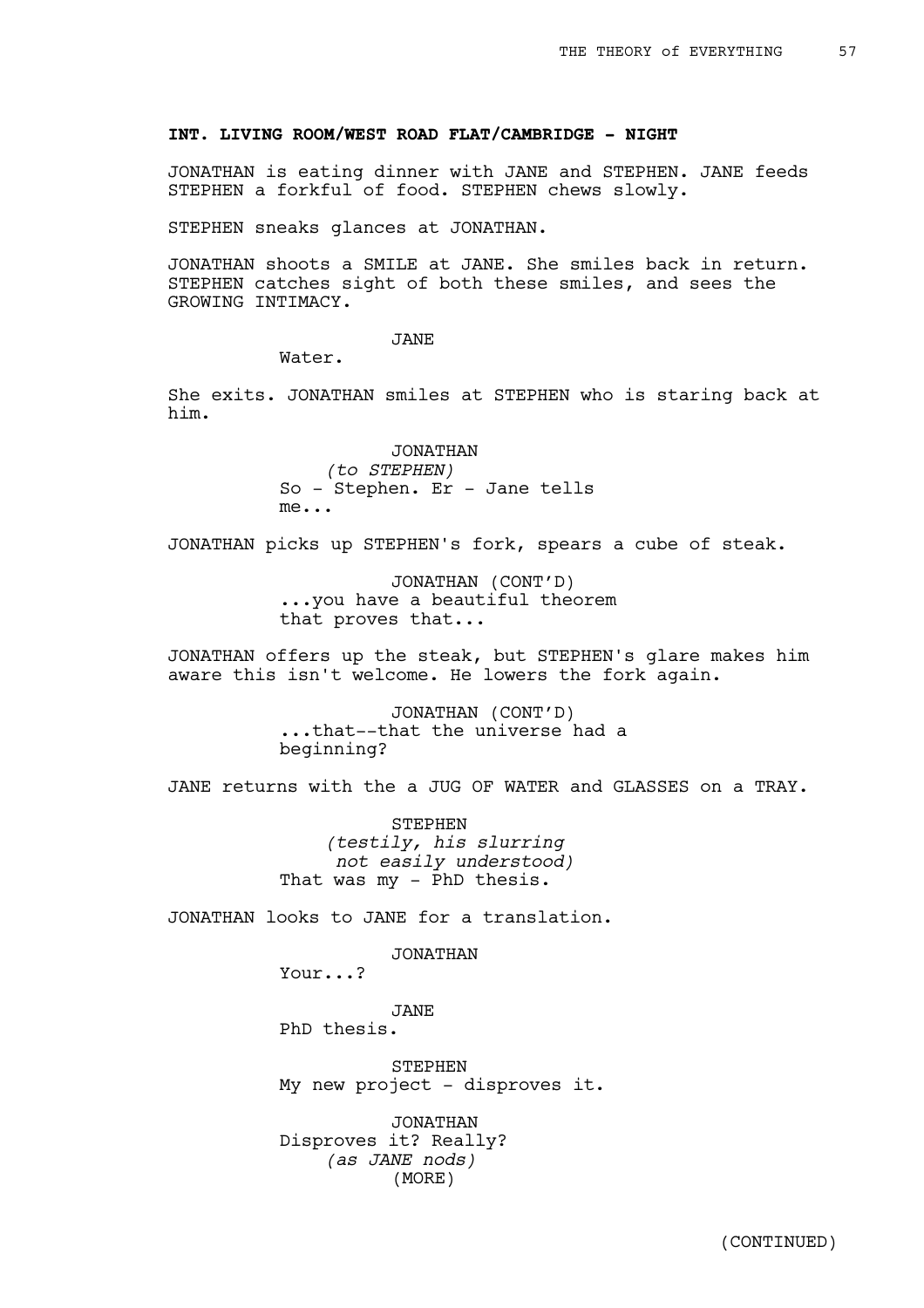You no longer believe in the Creation? JONATHAN (CONT'D)

STEPHEN What one believes -- is irrelevant--in physics.

JANE

JONATHAN

...is irrelevant

...is irrelevant

JANE ...in physics.

JONATHAN looks to JANE, hoping he has not caused offence.

JONATHAN Oh, is that so?

# JANE

*(annoyance showing)* Stephen's done a U-turn. The big new idea is that the universe has no boundaries at all. No boundaries, no beginning. No beginning -

### JONATHAN

- no God? Really? *(to STEPHEN)* Fascinating. Because I'd understood you'd proven the need for a Creator. My mistake.

#### STEPHEN

No. Mine.

JONATHAN *(understanding this)* Yours. Your mistake?

JONATHAN is surprised by this sharp reply. (He also sees that this matter is a CAUSE OF DIVISION between JANE and STEPHEN.)

JANE

Stephen is looking for a single law that governs all the forces in the universe. So God must die.

JONATHAN Why must God die? I don't see.

STEPHEN doesn't react, so JANE spears a PEA on her FORK, then picks up a SECOND FORK and spears a LARGE BOILED POTATO with the other.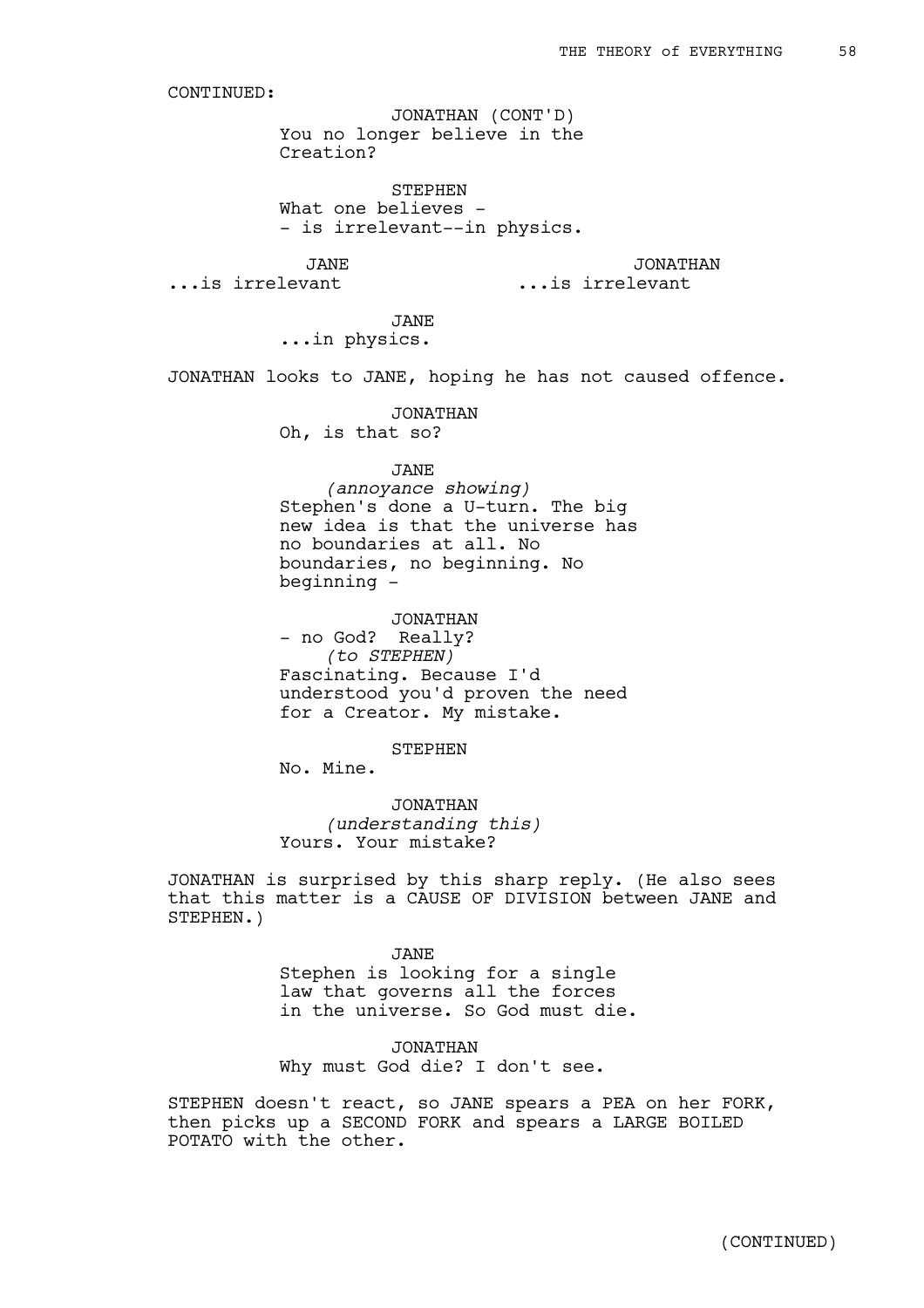CONTINUED: (2)

JANE The two great pillars of physics are - (*the PEA*) - Quantum Theory, the laws that govern the very small--electrons, particles so on--and General Relativity... JONATHAN Oh, yes - Einstein.

JANE ...Einstein's theory. *(the POTATO)* Which governs the very large, planets and such--but Quantum - *(raises the PEA*) and - (*raises the POTATO*) Relativity...

JONATHAN They're--different?

JANE They don't remotely play by the same rules. Peas are chaotic, and don't behave predictably at all -

With her 'pea' fork she stirs some more peas on her plate creates 'chaos'.

> JONATHAN Unlike--potatoes -

JANE Which you can set your watch by.

STEPHEN *(smiling)* Very good.

Even STEPHEN has begun to begrudgingly enjoy this, even as he starts COUGHING.

JANE gets up and goes to pat STEPHEN's back over the following:

> JANE If the world were all potatoes, easy--you could trace a precise beginning, as Stephen once did, a moment of Creation. Hallelujah, God lives. (MORE)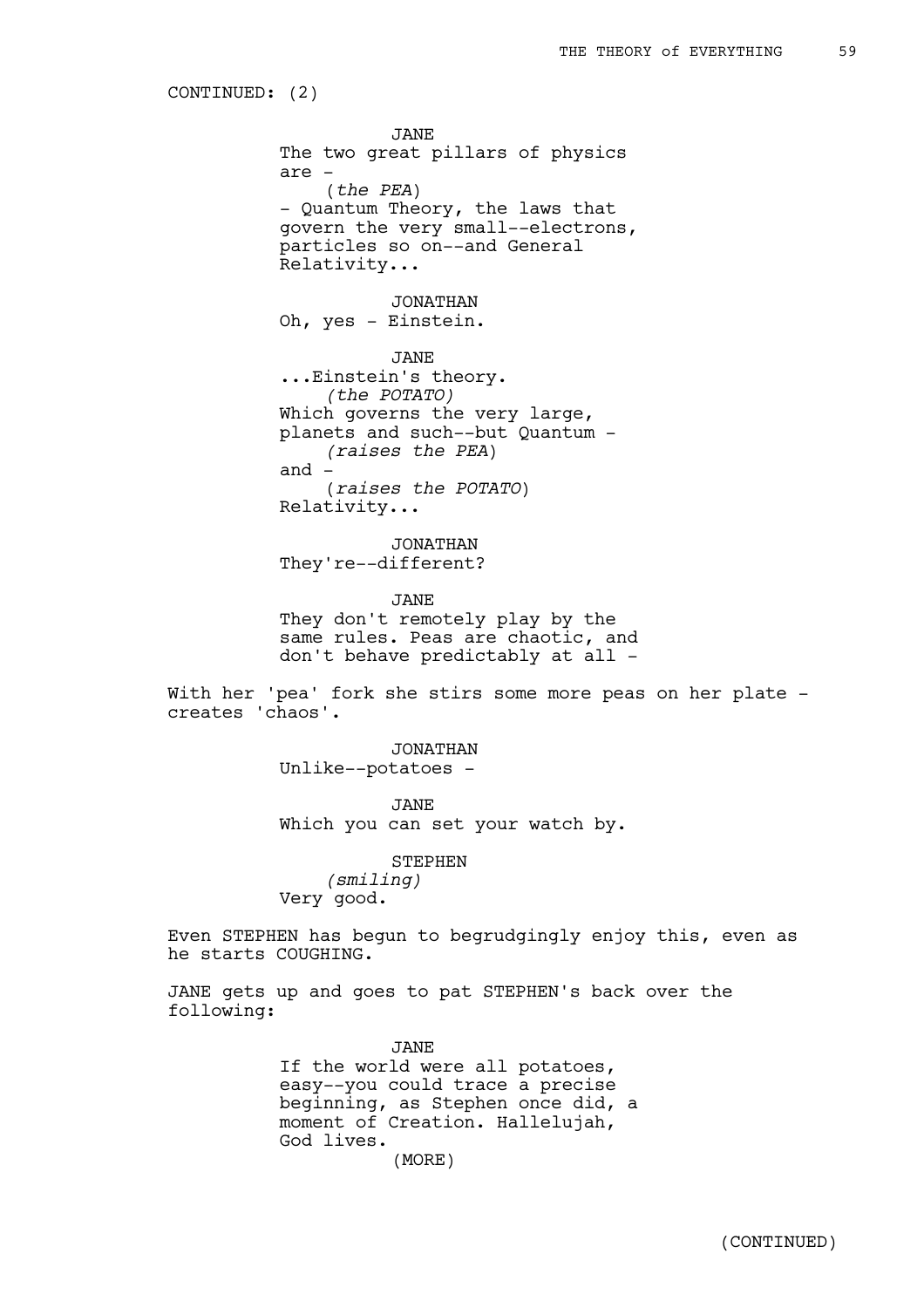But if you want to incorporate peas into the menu, which Stephen now wants to do, then it all goes - STEPHEN Tits up. JONATHAN looks to JANE for translation again - JANE Tits up. Haywire. Becomes a Godless mess. JONATHAN Oh, dear. JANE Einstein hated peas, Quantum Theory. "God doesn't play dice with the universe", he said. STEPHEN Seems he not only plays dice - JANE Seems he not only plays dice - STEPHEN - he throws them - where we can't find them. *(smiles)* JANE - he throws them -JONATHAN - where we can't find them. How inconvenient! JANE Stephen's swapped his telescope *(un-spears the spud*) - for a microscope. *(eats the pea) O*rder for chaos*--*hoping to find a law to cover both. JONATHAN, impressed, looks at STEPHEN. JONATHAN CONTINUED: (3) JANE (CONT'D)

Looking for "the world in a grain of sand."

JANE God is back on the endangered species list.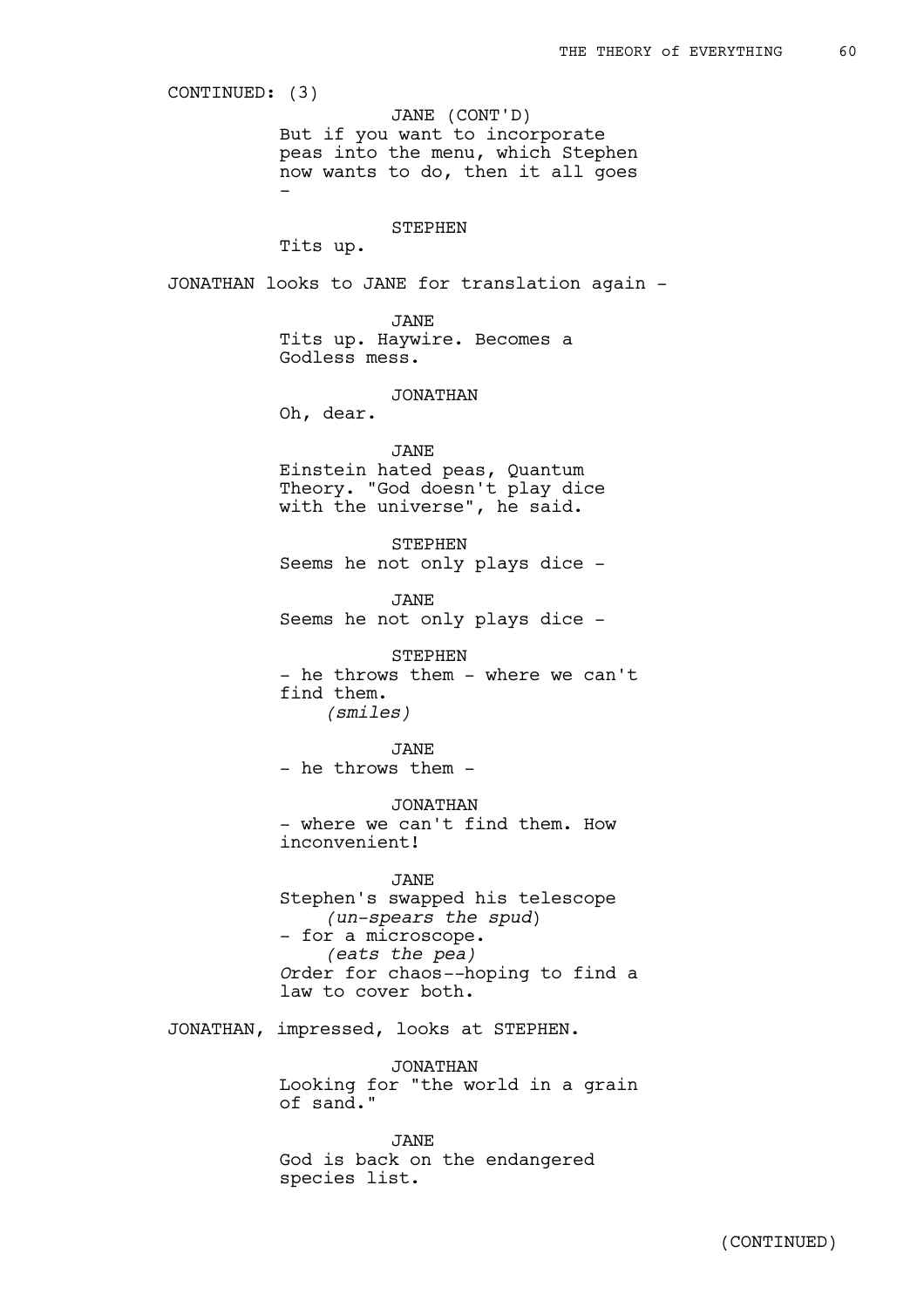CONTINUED: (4)

JONATHAN I expect he'll cope.

STEPHEN But physics--is back in business.

JANE Physics is back in business. Stephen thinks it a fair exchange.

STEPHEN *(to JANE)* It's the final--challenge. We'll know everything.

JONATHAN The final challenge?

JANE *(to JONATHAN, ignoring STEPHEN)* More wine?

JONATHAN declines, troubled by the tension between the couple.

> JONATHAN No, thank you.

JANE *(resigned)* We'll know everything.

# **EXT. GARDEN/WEST ROAD FLAT/CAMBRIDGE - NIGHT**

Under a STARRY sky - JONATHAN helps STEPHEN sip his coffee. STEPHEN accepts this now.

## JONATHAN

It was leukaemia. Coming up on a year ago. She fought it, I nursed her, but in the end... Music is my salvation. Teaching and playing. I've struggled with loneliness, of course. Tyranny of the empty room, all that. Music is a consolation, although my career... Well, I'm not very ambitious. *(smiles)* Is that a sin?

STEPHEN Wrong guy to ask.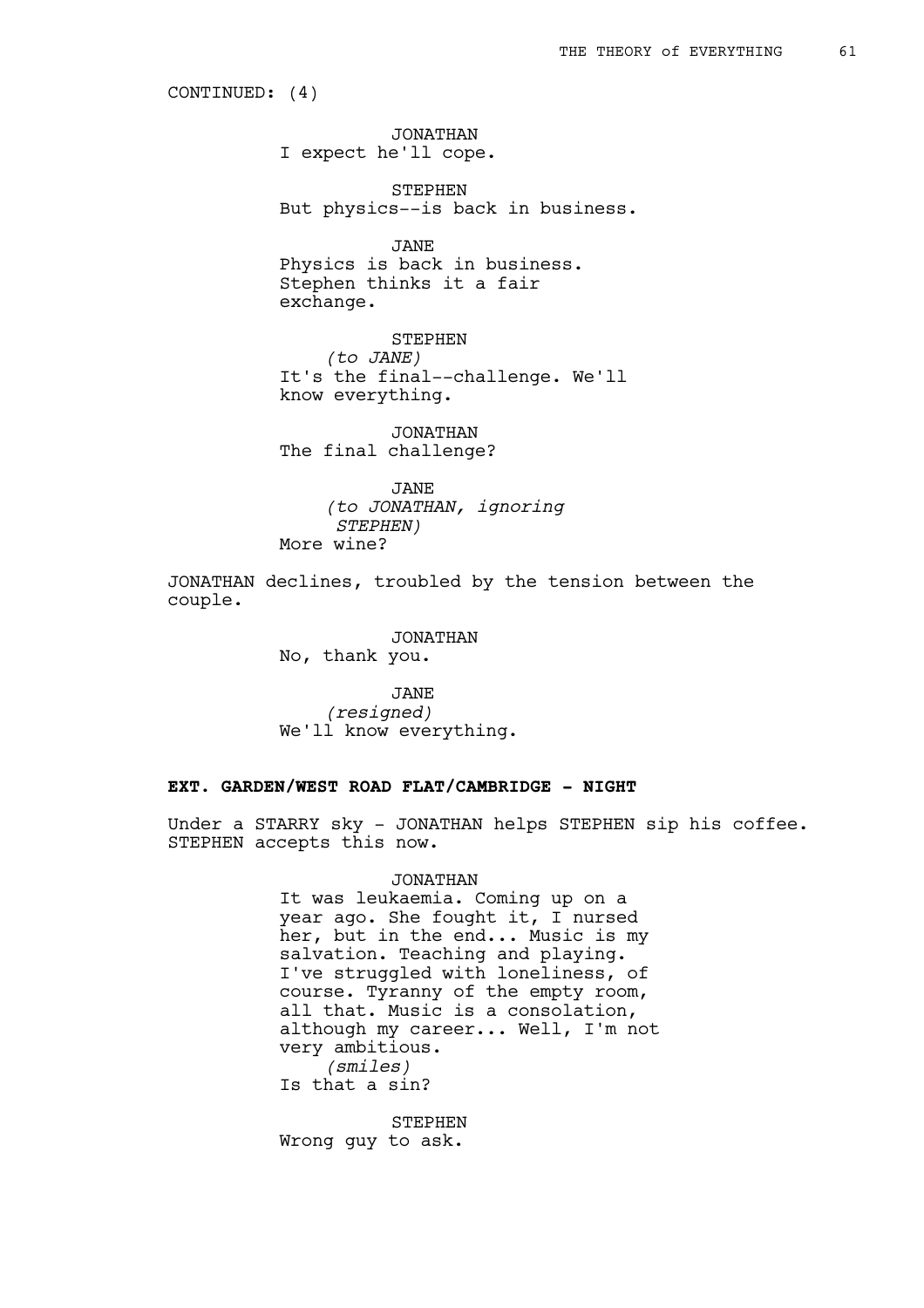### **INT. HALLWAY, WEST ROAD FLAT, CAMBRIDGE - NIGHT**

JONATHAN puts on his JACKET to go - JANE and STEPHEN see him off.

> JANE Thank you for coming.

JONATHAN No. Thank you. It was wonderful. *(starts to go, then stops)* And if--if there was anything I can do. To be of service. To you, your family. I have no children, no commitments. If I could help you, I believe I would find a purpose that would alleviate my own situation. It would be a privilege.

STEPHEN looks to JANE for her reaction. JANE senses EMOTIONAL DANGER and, frightened, merely smiles.

JONATHAN (CONT'D)

Night then.

He exits. JANE shuts the door.

## **INT. MASTER BED./WEST ROAD FLAT/CAMBRIDGE - NIGHT**

JANE puts PILLOWS behind STEPHEN, who now sleeps almost upright in bed. She then takes off her BATHROBE and gets into bed herself.

> STEPHEN I understand you need more help. And if there is - someone - who is prepared to offer it - I won't object, as long - as long as you continue to love me.

JANE Of course. For infinity.

Beside him in bed, she kisses his cheek and then lays her head on his frail chest.

MUSIC UP: BACH PRELUDE, as played by JONATHAN on PIANO, over -

## **MONTAGE:**

A) (MOVED TO: POSITION "G" in MONTAGE)

A1) The CAM RIVER. A PUNT on a SUNNY DAY drifts under the BRIDGE OF SIGHS - in the front of the PUNT, JANE cradles STEPHEN and ROBERT and LUCY. JANE smiles at -

(CONTINUED)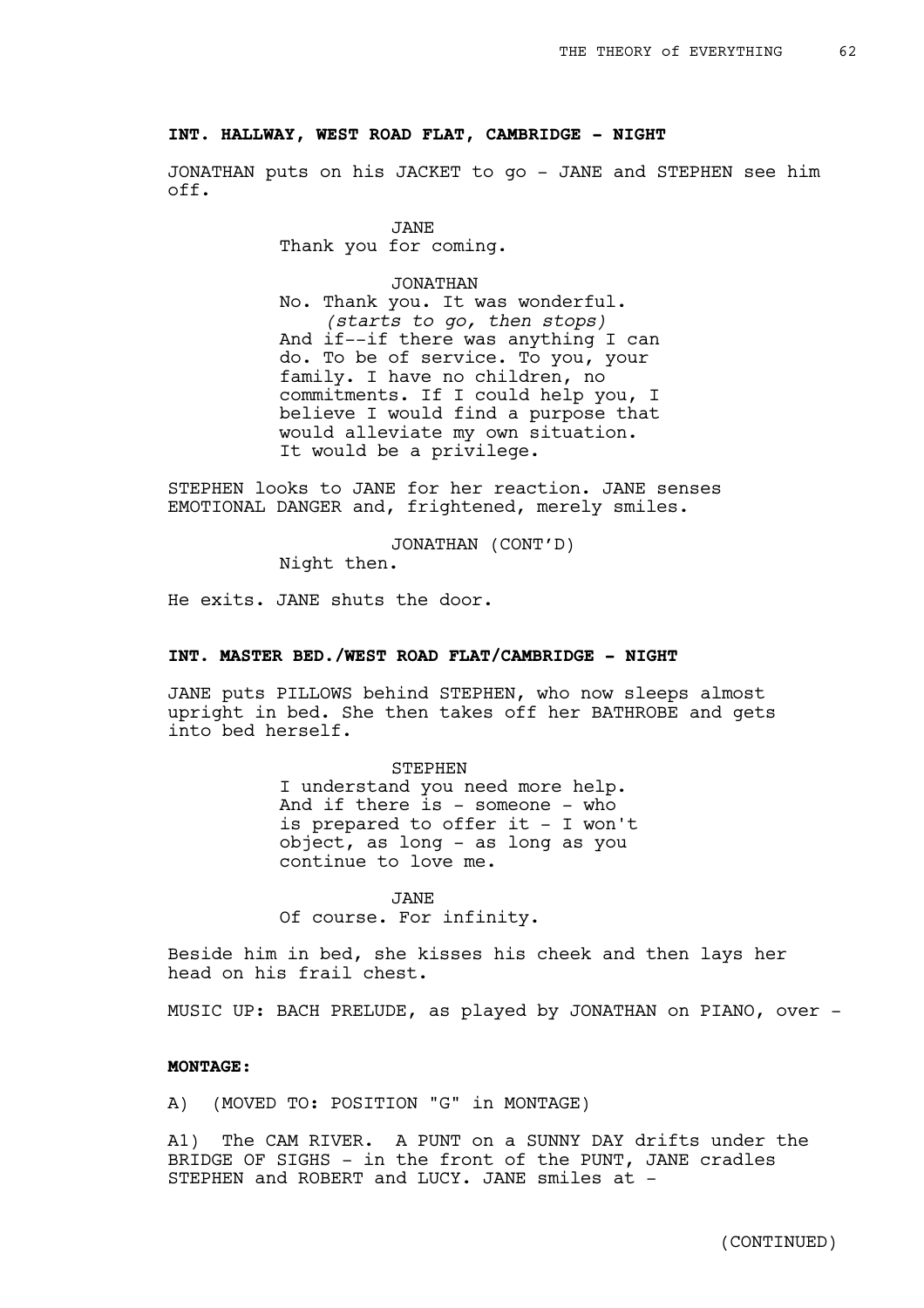- JONATHAN, who is POLING them. He smiles back at her.

B) HAWKING FRONT ROOM. JONATHAN plays the BACH PRELUDE divinely on JANE's PIANO, as - JANE, BESIDE HIM on the piano stool, turns the pages. STEPHEN watches without jealousy and with enjoyment.

C) HAWKING BATHROOM. JONATHAN takes STEPHEN to the TOILET.

D) When JONATHAN and JANE pass each other in the KITCHEN, and JONATHAN quite naturally takes her hand. JANE, surprised, looks at him. He SMILES at her. Their FIRST TOUCH!

We can see that the temptation to act further on their feelings is now HUGE for both of them, but they do nothing. JANE forces herself to break away, hurries into the next room to be with STEPHEN, the kids and a train set. JONATHAN is left to deal with his feelings. He sighs, sublimates them, then returns to his domestics.

E) BRANCASTER BEACH. *SUPER-8 FOOTAGE* of their day at the beach...

STEPHEN's wheelchair sits on the sand at the water's edge, his trousers rolled up, water lapping his naked feet. STEPHEN helplessly watches from his wheelchair as JONATHAN engages in some playful rough and tumble with ROBERT and LUCY, kicking a FOOTBALL back and forth. JANE watches on.

JONATHAN cradles STEPHEN as they sit there and look out to sea, both men carefree and happy, STEPHEN accepting of JONATHAN's care now. They appear as FRIENDS now.

### **INT. CHURCH - NIGHT**

The CHOIR sings a beautiful CAROL. The CAMERA finds JANE singing nervously - the only SINGER NOT LOOKING at JONATHAN her eyes are glued on her hymn sheet. In DENIAL.

CUT TO:

After the Rehearsal, the CHOIR leaves. JANE and JONATHAN clear up the hymn sheets. She passes her pile to him. He puts his hand on hers. She withdraws her hand.

> JANE I have to tell you something.

JONATHAN Is anything the matter?

She looks at him for the first time that evening -

JANE I'm um--I'm pregnant.

(CONTINUED)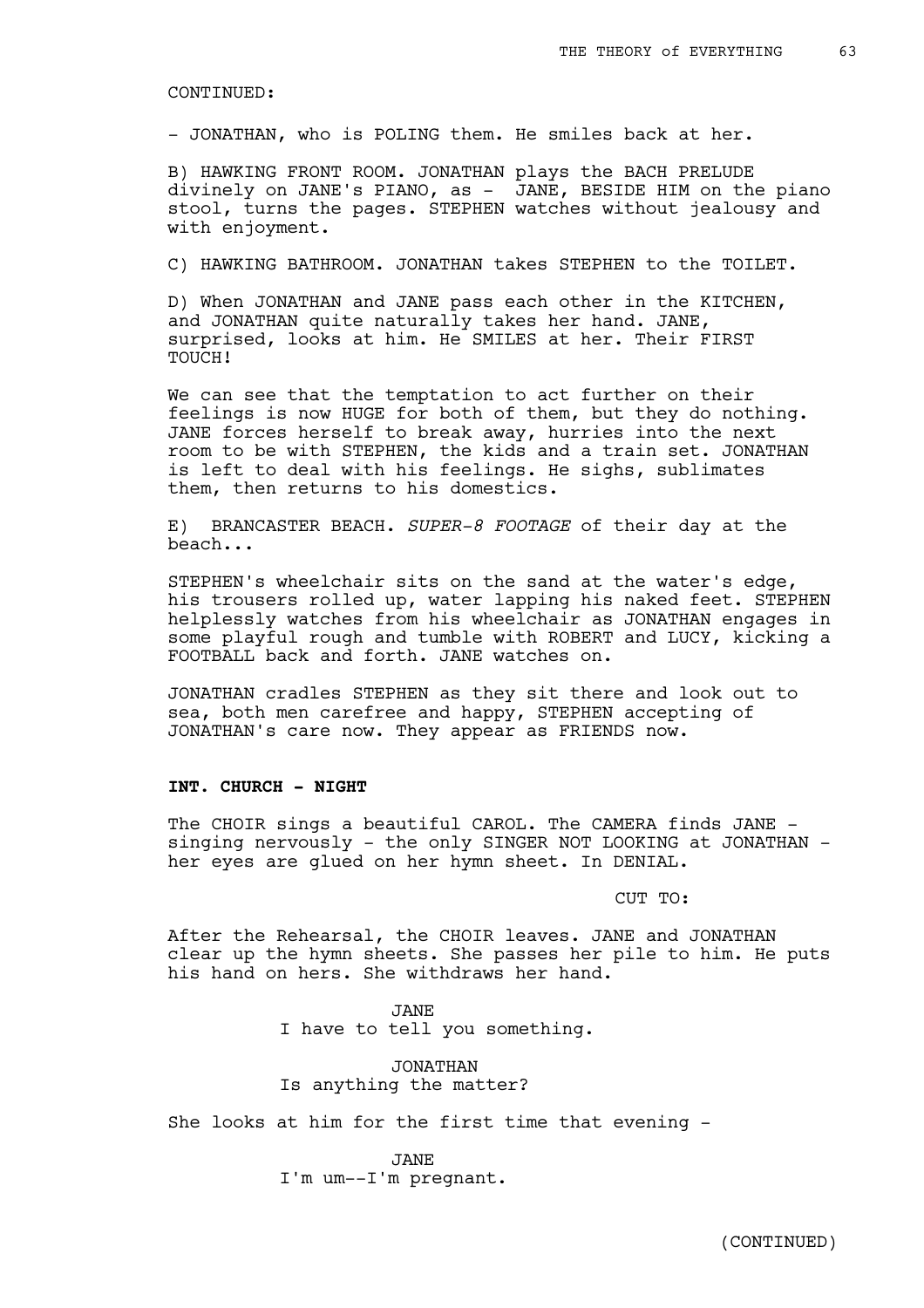JONATHAN

Oh. *(wounded)* I see. I presumed--stupid really- that you and Stephen... *(courageously)* Well, then... *(awkwardly)* Congratulations are in order.

JANE Does it make a difference?

JONATHAN *(nobly)* Of course not.

He takes her by the arm, and leads her out of the church.

## **EXT. GARDEN - WEST ROAD FLAT - CAMBRIDGE - DAY**

Everyone is gathered for the CHRISTENING PARTY - STEPHEN, JANE, their PARENTS, ROBERT, LUCY. BRIAN takes PHOTOS of EVERYONE.

JANE places the new BABY (TIMOTHY) into STEPHEN's LAP (and carefully holds TIM there as STEPHEN can no longer hold a baby) as -

- JONATHAN takes a PHOTO of the MOMENT.

ANGLE ON: FRANK HAWKING, scowling at JONATHAN.

## **EXT. GARDEN - WEST ROAD FLAT - CAMBRIDGE - DAY**

LATER. As the party continues, FRANK sits with STEPHEN. FRANK glances at JONATHAN, who brings drinks for the ladies. He turns to his son.

### FRANK HAWKING

I've always supported you in your choice not to have home help, but now, you need a permanent solution. This--this current 'situation' can't go on. You need a proper livein nurse immediately.

**STEPHEN** 

We have help.

FRANK HAWKING You know what I'm talking about.

STEPHEN glances at JONATHAN.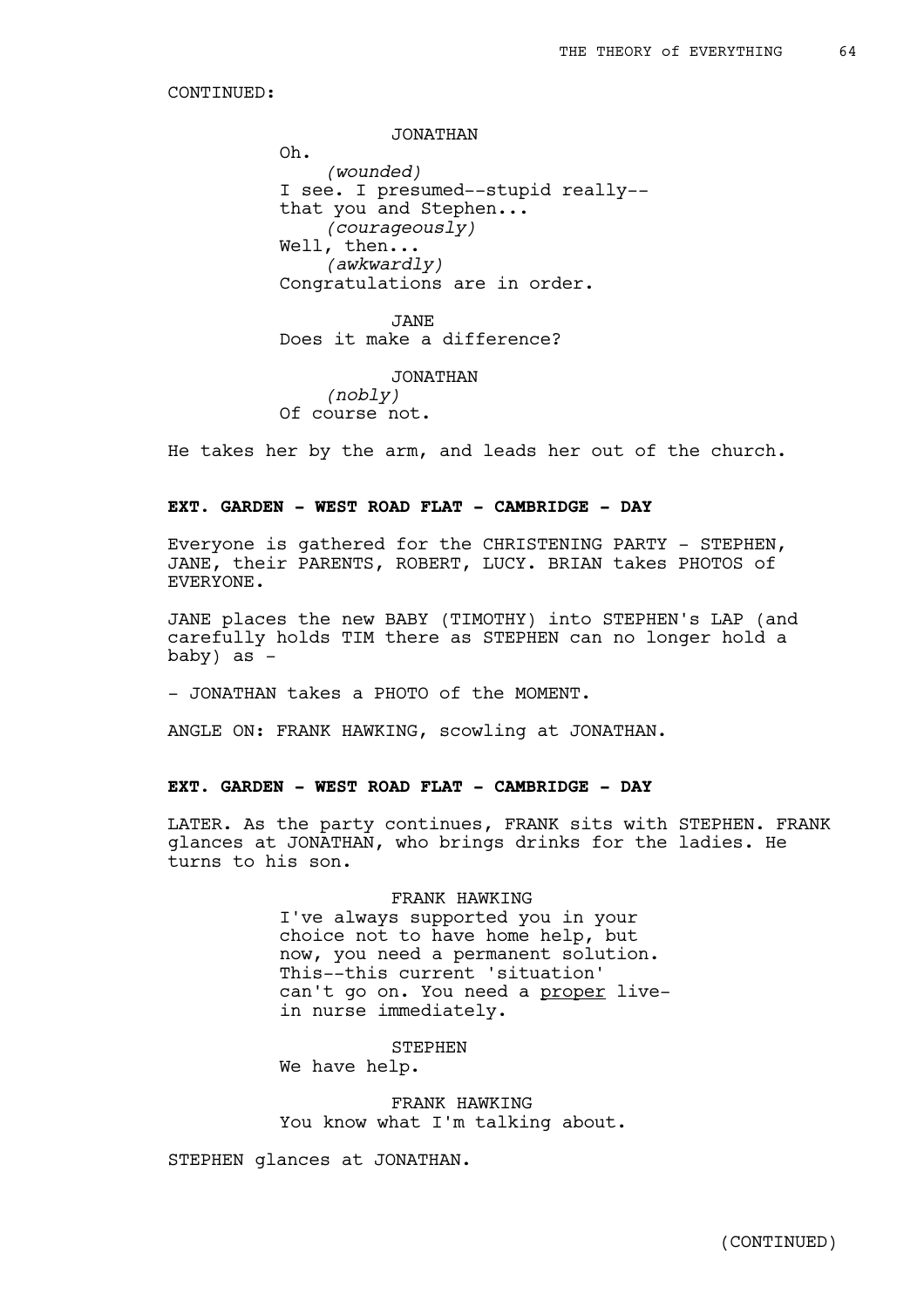STEPHEN *(slurred speech)* Can't afford--live-in nurse.

FRANK HAWKING You can't afford to-- *(stops himself)* There must be a way. You need to find a way. For your family's sake. You're world famous -

STEPHEN For black holes--not rock concerts.

FRANK HAWKING I believe it's urgent.

# **INT. KITCHEN/WEST ROAD FLAT/CAMBRIDGE - DAY**

ISOBEL HAWKING follows JANE into the kitchen.

ISOBEL You know very well what I'm talking about.

JANE No. I don't.

ISOBEL We do have a right to know. We

have a right to know, Jane.

JANE

Know what?!

ISOBEL Whose child Timothy is. Stephen's, or Jonathan's?

JANE, turning, wheeling on ISOBEL, shocked.

JANE That's what you think of me?

ANGLE ON JONATHAN, appearing at the door, unseen by the WOMEN. He overhears the following.

> JANE (CONT'D) There is no way that Timothy could have any other father than Stephen. None. And for the record--I will never leave Stephen.

JANE turns - sees that JONATHAN is standing in the DOORWAY. JONATHAN exits...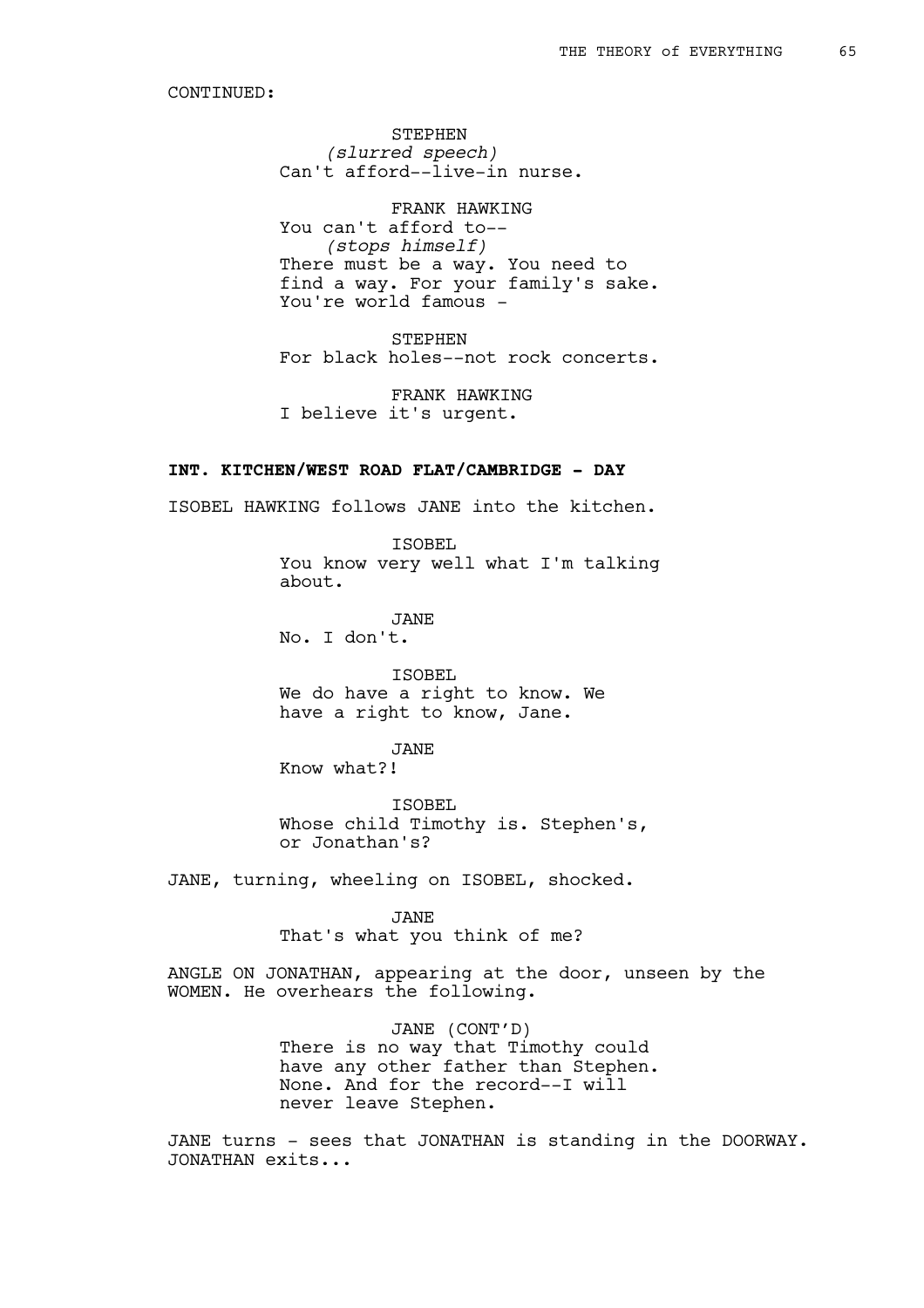### **EXT. WEST ROAD FLAT - CAMBRIDGE - DAY**

JANE chases JONATHAN - stops him.

JONATHAN I need to go. I can't...

JANE Please don't go.

JONATHAN Everyone's talking. It's -

JANE So. What does it matter?

JONATHAN Well, there are other things too. I  $-$  I - just -*(beat)* I have feelings for you.

JANE I have feelings for you, too.

JONATHAN It's - it's difficult for me! I know, I know. JANE

JONATHAN You have no - JANE It's so wonderful, for me, for the children.

JONATHAN I have to go. I don't think I Please, please can - JANE

> JONATHAN Perhaps the right thing is for me to just--step back.

He walks off.

REACTION JANE: Distressed.

ANGLE ON: STEPHEN, at the WINDOW, watching this - CONCERNED.

## **INT. LIVING ROOM/WEST ROAD FLAT/CAMBRIDGE - DAY**

JANE does her daily NURSE chores, among these applying hand lotion quickly to STEPHEN's hands - she does this ROUTINELY. (This will contrast, later, with how Elaine applies the hand lotion.)

> STEPHEN I've just been invited -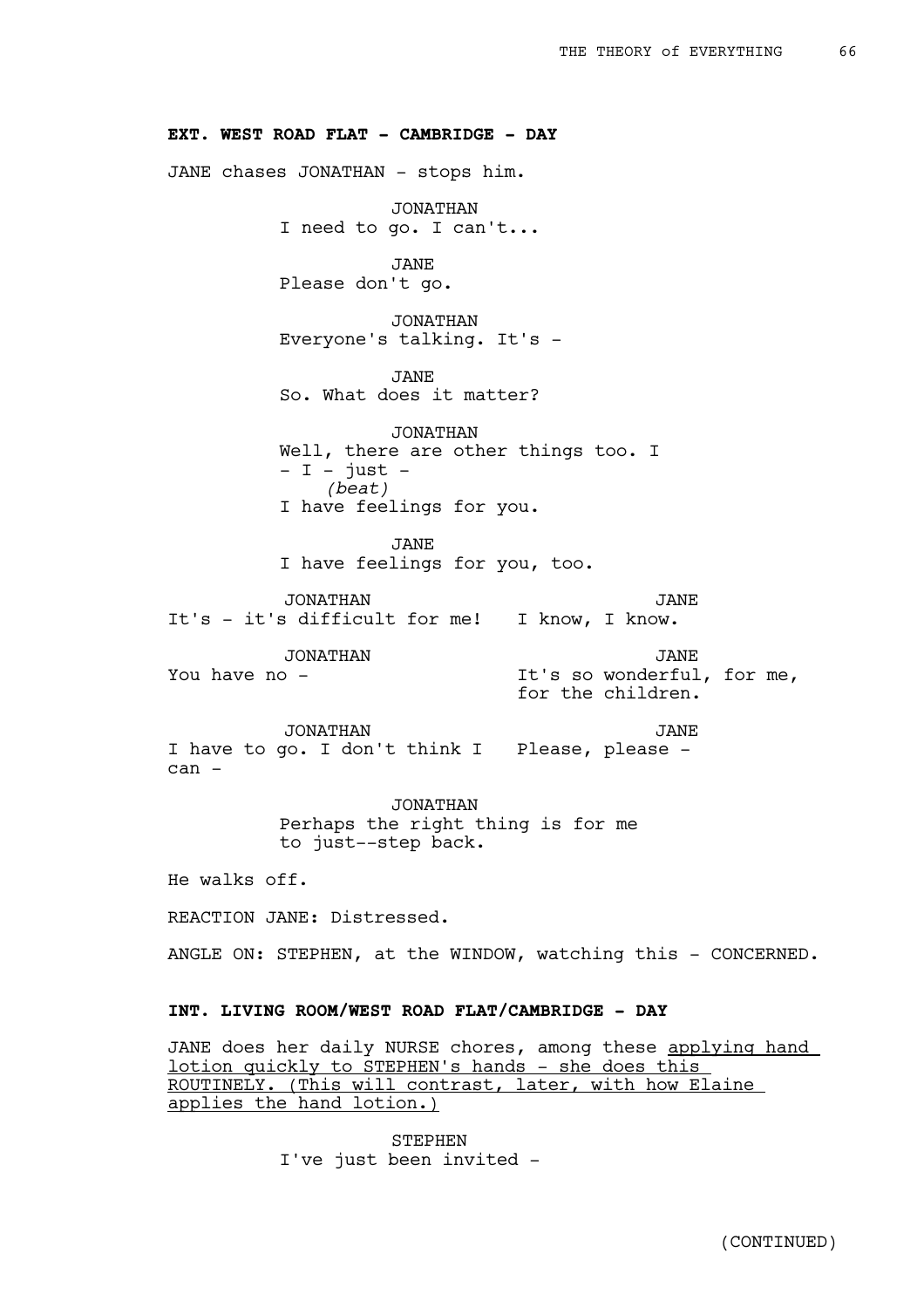JANE Invited? Where?

STEPHEN

Geneva.

JANE

Geneva?

STEPHEN Students can accompany me.

JANE What students?

STEPHEN I know how much you hate -

JANE You know how much I hate -

STEPHEN

- to fly.

JANE nods, sensing they are at a crossroads. She looks away, on the verge of tears.

> JANE To fly. Yes.

STEPHEN I was thinking - that you and the children -

JANE - Me and the children--go on?

STEPHEN could bring the car -

JANE - bring the car -

STEPHEN - meet me in Bayreuth -

JANE Bayreuth? How can I manage that? On my own?

STEPHEN Bring Jonathan.

JANE looks up at him. Her thoughts racing.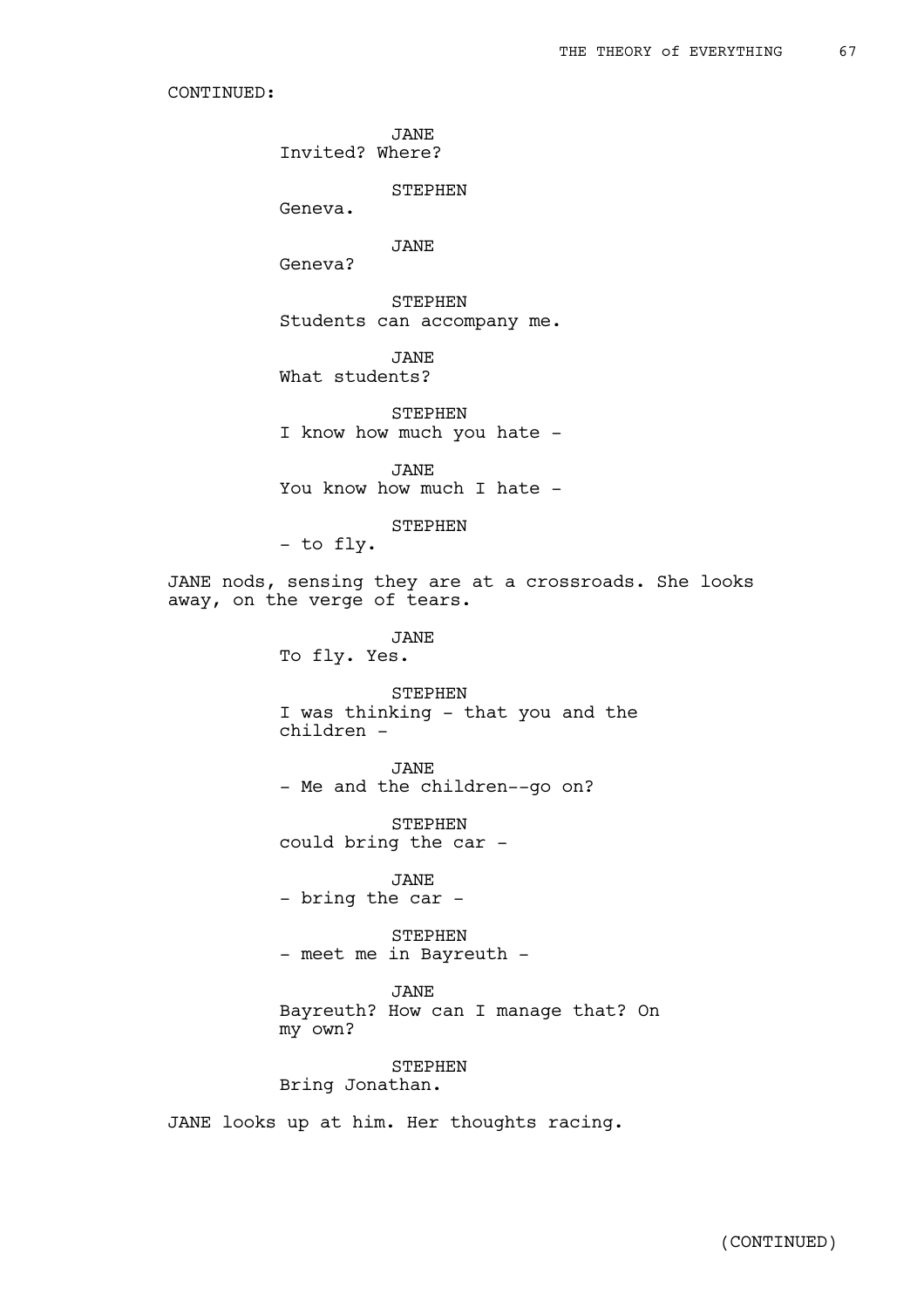CONTINUED: (2)

BOTH understand the significance of this. She looks into his eyes to establish if he is sure. The look he gives her confirms this.

JANE

I doubt he would be willing.

### **INT. CHURCH - NIGHT**

STEPHEN motors up the CHURCH AISLE with TWO BOTTLES OF BEER in a PAPER BAG at his side going *"CLINK,CLINK,CLINK".*

JONATHAN clearing up after a CHOIR PRACTICE turns - stares at STEPHEN.

CUT TO:

FRONT ROW of the PEWS. JONATHAN and STEPHEN, side-by-side, stare at the ALTAR. JONATHAN spots the BEER BOTTLES in STEPHEN's LAP.

> STEPHEN Is--this okay?

JONATHAN Well--I won't tell if you don't.

JONATHAN opens the TWO BEER BOTTLES, tucks his handkerchief under STEPHEN's chin, and then tips the beer into STEPHEN's mouth.

> JONATHON Not too much--bearing in mind you have to drive.

STEPHEN grins.

The two men stare at the ALTAR, aware of the significance of this moment. STEPHEN sneaks a glance at JONATHAN. And then -

> STEPHEN Jane--needs--help.

JONATHAN sighs deeply.

# **EXT. WEST ROAD FLAT, CAMBRIDGE - DAY**

A YOUNG MALE STUDENT CARER, loads the last of STEPHEN's LUGGAGE into a TAXI. STEPHEN is already in the back of the TAXI with SARAH, a carer. JANE supervises, worried.

> JANE And please please remember, 5 milligrams of Riluzole before and after the flight.

> > (CONTINUED)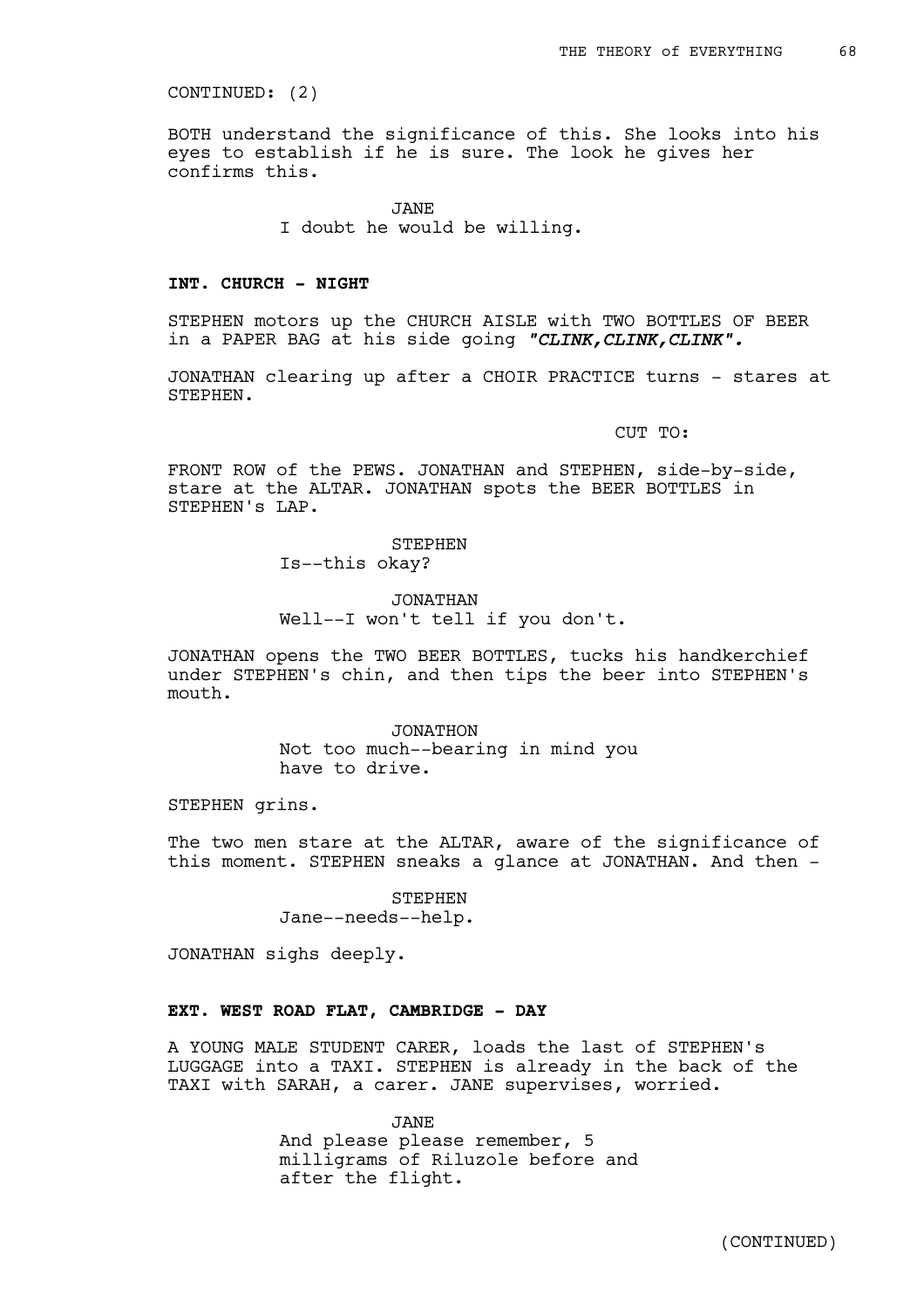She then goes to STEPHEN's open window.

STEPHEN *(jaunty)* See you - in Bayreuth.

JANE Travel safely.

She kisses his cheek. The MALE STUDENT and SARAH get in the cab, which DRIVES OFF. JANE smiles and waves till the cab has gone. She slowly turns and re-enters her home.

## **EXT. BACK GARDEN - WEST ROAD FLAT - DAY**

JANE, the two youngest CHILDREN and JONATHAN play hide-andseek in the college garden.

> JANE Forty-nine...Fifty. Coming ready or not!

JANE searches for the CHILDREN...she instead sees - through the undergrowth - MEN's SHOES!

She rises. It's JONATHAN standing there. They look into each other's eyes. What will they do now?

### **EXT. FRENCH HIGHWAY - DAY**

JONATHAN drives, ROBERT is in the PASSENGER SEAT. JANE is in the BACK SEAT with LUCY - (TIMOTHY is absent). JANE and JONATHAN make eye-contact via the rear-view mirror.

### **INT. THEATRE, BAYREUTH - DAY**

Before the show starts, STEPHEN in his WHEELCHAIR in the AISLE, happy, as we hear the ORCHESTRA tuning. He is flanked by SARAH and the MALE STUDENT.

### **EXT. GERMAN CAMP SITE - DAY**

They erect TWO TENTS. Jane and the kids one, Jonathan the other.

### **EXT. GERMAN CAMP SITE - NIGHT**

LATER - JANE creeps out of the tent in which LUCY and TIM are sleeping. There is a third sleeping bag in there - her own.

JANE then goes to the adjoining tent - JONATHAN's.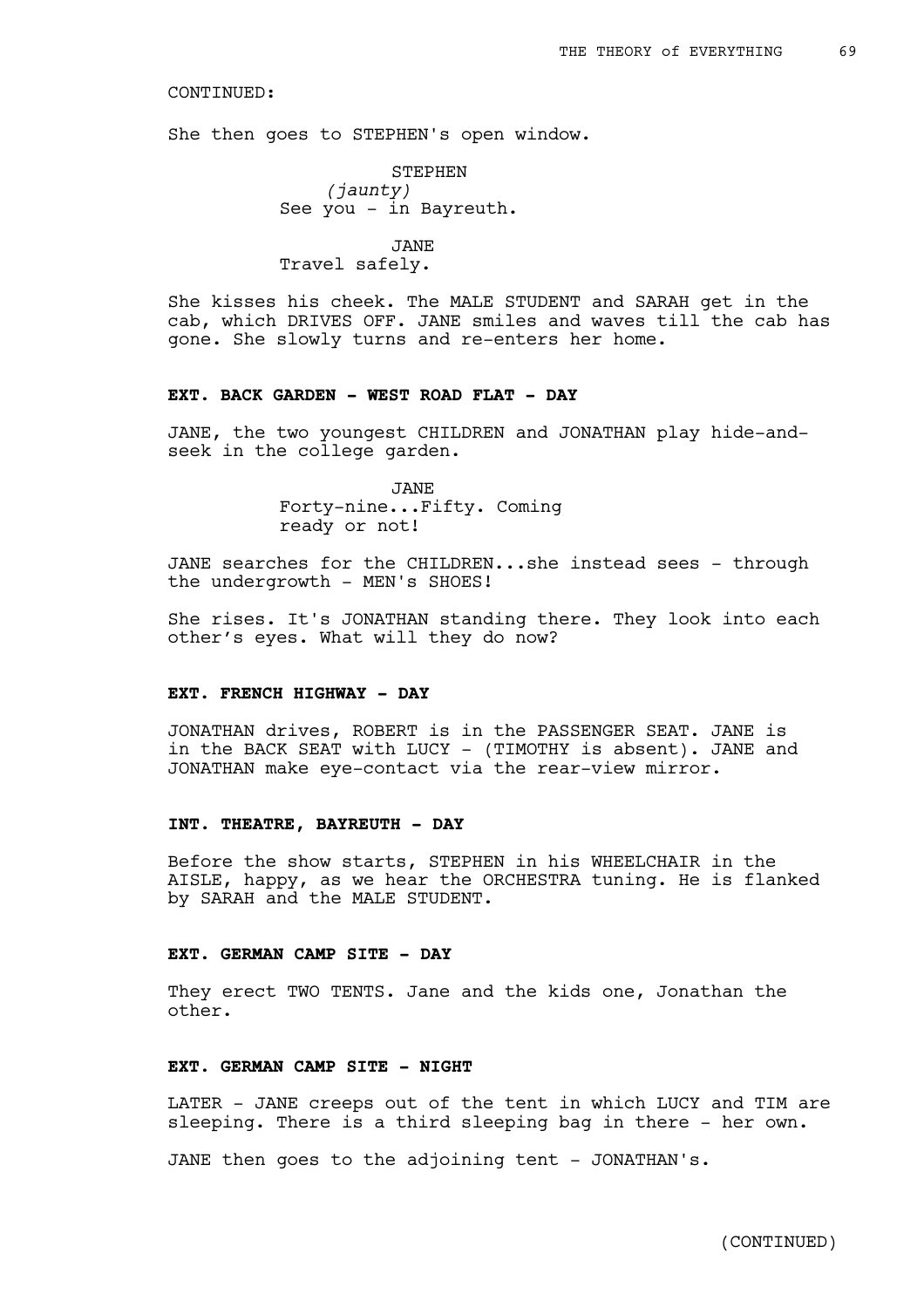JANE PAUSES for a moment, bites her lip, breathless, unable to make herself enter the TENT.

Just then, JONATHAN unzips his tent and emerges.

They LOCK EYES on each other - an incredibly charged attraction between them. He reaches for her HAND. She is shaking. TOGETHER they go into JONATHAN's tent. END ON: the zip being closed again.

### **INT. THEATRE, BAYREUTH - NIGHT**

STEPHEN coughs a few times as he listens to the PRELUDE of the RING CYCLE.

HIS POV of: The DARKENED STAGE, a black void, but for a BURNING RING at its centre.

STEPHEN begins to cough a little harder, then a little harder. The CARER, SARAH, at his side, finally takes note and holds a WHITE HANDKERCHIEF up to his MOUTH.

He SUDDENLY COUGHS BLOOD!

### **INT. THEATRE, BAYREUTH - LATER**

STEPHEN's POV of the THEATRE CEILING as he is stretchered out of there.

### **EXT. PHONEBOX - GERMAN CAMPSITE - MORNING**

JANE stands in a phonebox, then slams down the PHONE and rushes back to the CAMPSITE in panic.

## **EXT. AUTOBAHN - NIGHT**

The VOLVO drives through the night. Takes an exit marked **"GENEVA".** 

### **INT. INTENSIVE CARE UNIT/GENEVA HOSPITAL - DAY**

STEPHEN lies quiet and still, his eyes closed. JANE looks down on him. She has GUILTY tears in her eyes.

The SWISS DOCTOR enters, speaks with JANE...Tout en Francais...with ENGLISH SUBTLTLES.

> SWISS DOCTOR *(in FRENCH)* He has pneumonia. He is on a lifesupport machine. I am not certain how long he will live. (MORE)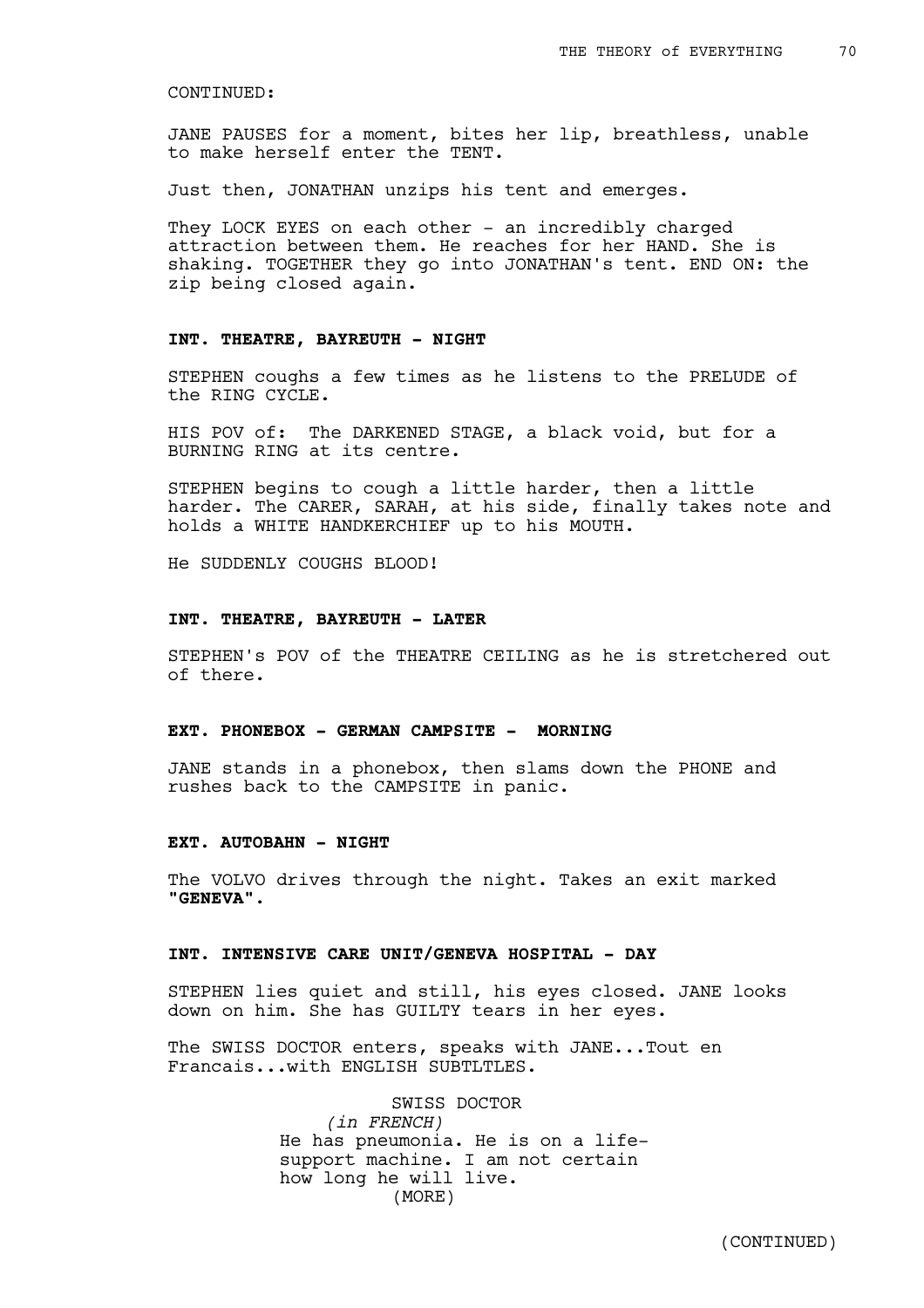I need to know whether my staff should disconnect the ventilator? SWISS DOCTOR (CONT'D)

JANE switches to ENGLISH -

JANE *(in ENGLISH)* What are you talking about?

SWISS DOCTOR *(in ENGLISH)* If we try to bring him round from the anaesthetic it is not sure he will survive resuscitation.

JANE Stephen must live! You have to bring him round from the anaesthetic!

SWISS DOCTOR Are you sure this is what you want? The only way of weaning him off the ventilator would be to give him a tracheotomy, a hole in the neck, by-passing the throat. He will never speak again.

JANE stares at him - deeply upset but finally manages to  $sav -$ 

> JANE There's no question. Stephen must live. I will see he gets everything he needs. I will have him transferred back to Cambridge.

SWISS DOCTOR He may not survive the journey.

JANE looks pale and weaker than we have ever seen her.

# **EXT. AIRPORT, GENEVA - DAY**

On the tarmac, the two HAWKING children are led toward a BA FLIGHT (in the far distance) by an AIR-HOSTESS.

Meanwhile, A small AIR-RESCUE PLANE nearby awaits JANE and STEPHEN. STEPHEN is just then being loaded on board.

JANE turns and faces JONATHAN. A private moment. Her LOOK OF SADNESS speaks volumes. He NODS - he KNOWS.

> JONATHAN I'll step back.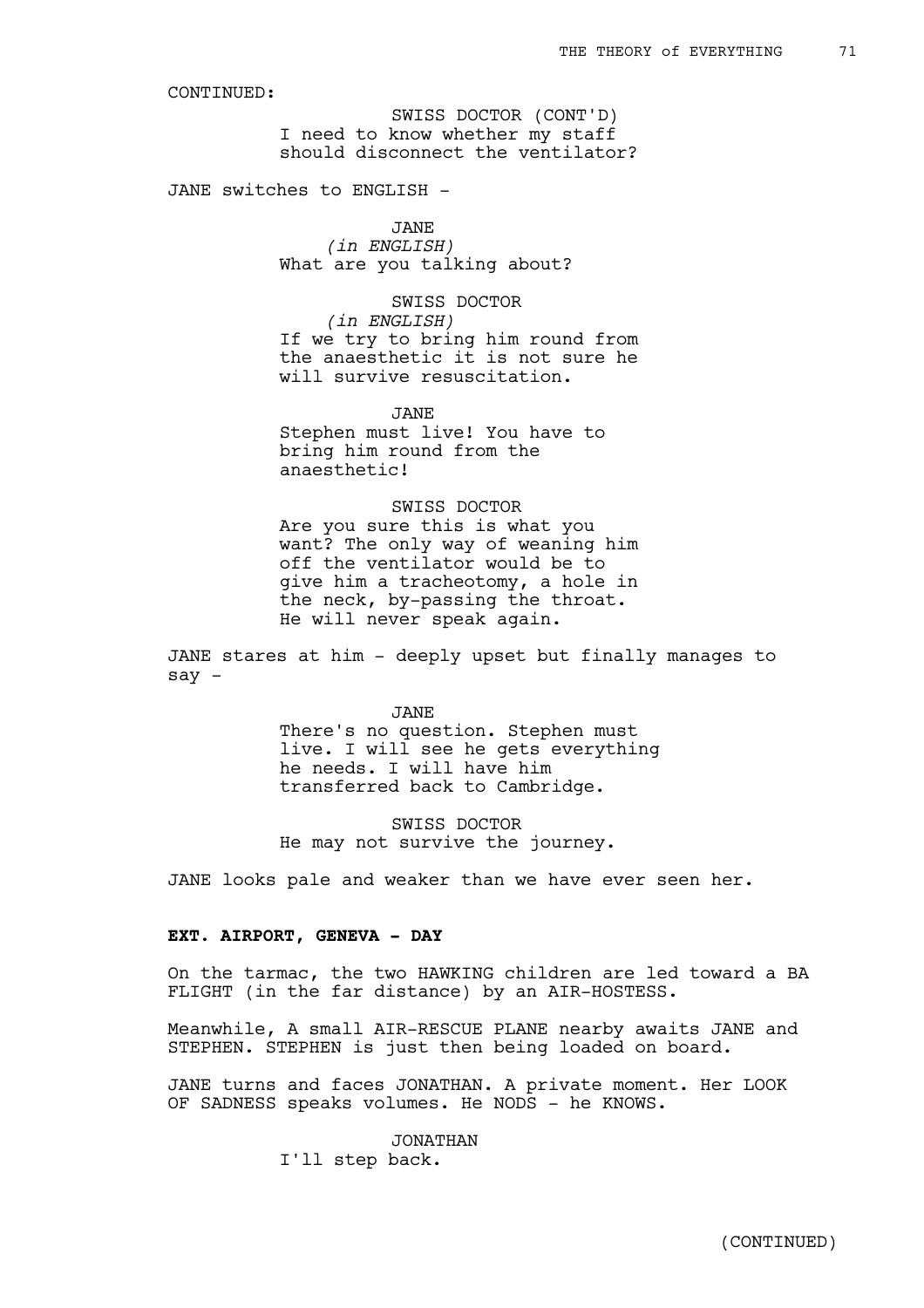She NODS, SADLY. Her eyes start to well up. His too. It's a break-up. Turning to look back to the plane...

> JANE Drive--safely, yes? Did you get everything in the car? His chair, equipment...

# JONATHAN nods.

She KISSES him on the cheek and he presses his cheek against hers. They both hold onto each other for a moment, knowing it's their final embrace, and then she hurries, tearfully, toward the WAITING PLANE, leaving him standing there.

## **INT. OBSERVATION ROOM/SURGICAL THEATRE/ADDENBROOKES - DAY**

JANE, is gowned for theatre. With an ENGLISH DOCTOR she watches the OP through a window.

> ENGLISH DOCTOR It'll take a miracle.

ANGLE ON: JANE's POV - of the surgeon picking up a MARKER-PEN...

## **INT. SURGICAL THEATRE/ADDENBROOKES HOSP. - DAY**

...A SURGEON prepares to perform a TRACHEOTOMY on STEPHEN marking the spot on his neck with the MARKER PEN, and then picks up the SCALPEL...about to make the INCISION...

### **INT. OBSERVATION ROOM/ADDENBROOKES - DAY**

REACTION JANE: as - she WINCES, then GASPS in horror.

## **INT. RECOVERY ROOM - ADDENBROOKES HOSPITAL - DAY**

STEPHEN opens his eyes, looks around him. He is alone. He opens his mouth to speak. We hear only a slow exhale of air, through the off-screen tracheotomy hole. He PANICS, and has to be soothed by a NURSE.

# **INT. RECOVERY ROOM, ADDENBROOKES HOSPITAL - DAY**

LATER. STEPHEN is turned on his side, his back to camera. JANE enters. APPROACHES.

ANGLE ON: Her POV of STEPHEN as she approaches, revealing the side of his face, and then finally, his neck with the TRACHEOTOMY HOLE.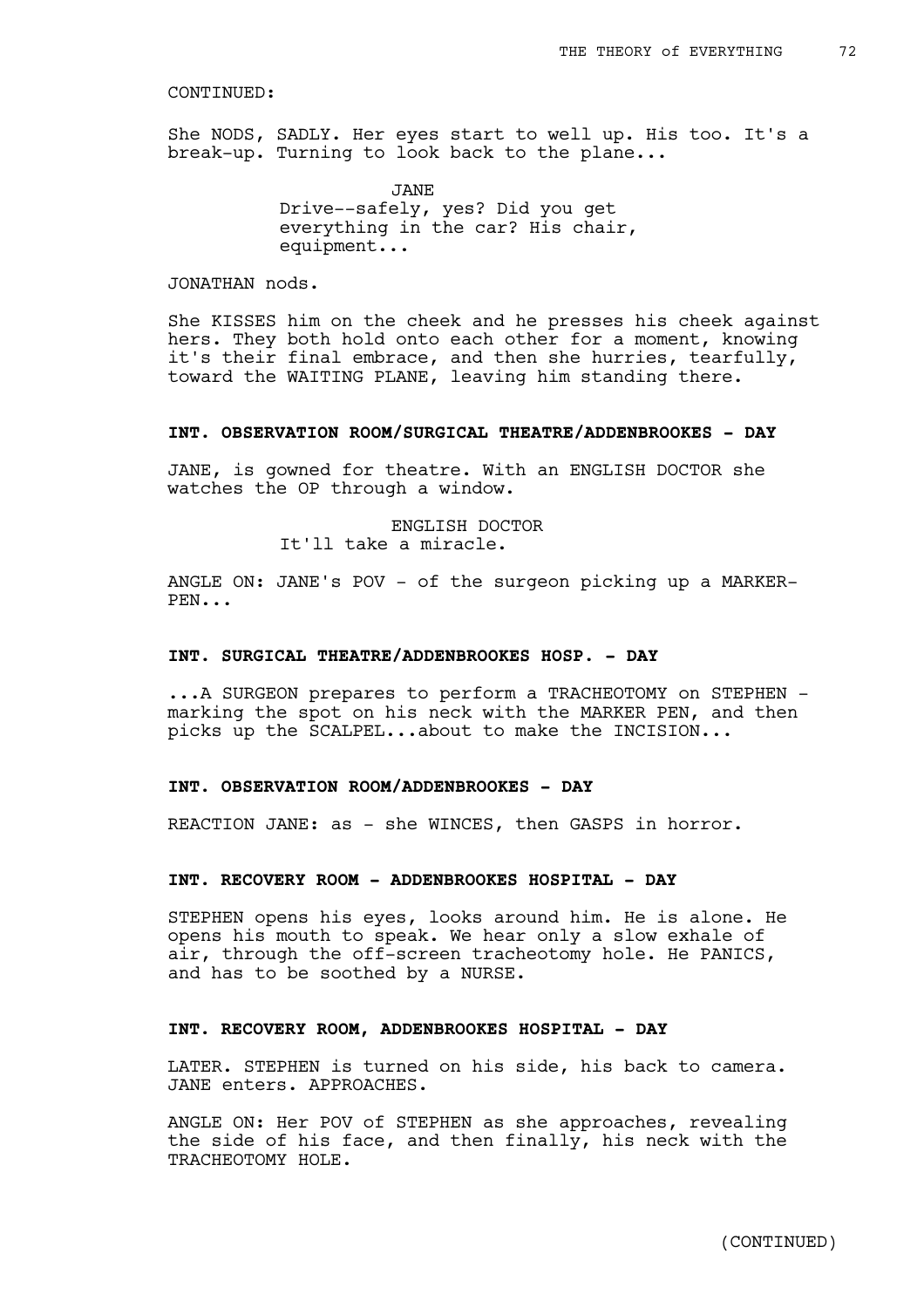She can't help it. Her hand JUMPS UP to cover her mouth as she gasps.

### **INT. DAY-ROOM - ADDENBROOKES HOSPITAL - DAY**

Recuperating in his chair in the sun, staring out of the window at - a BIRD PERCHED which alights a branch.

STEPHEN has never looked more depressed. Or alone. There is a plastic FLANGE over the TRACHEOTOMY HOLE.

ANGLE ON the FINGERS of his right hand, resting on the arm of the wheelchair. These, at least, can still move.

JANE (O.S.)

Stephen?

JANE moves into STEPHEN's limited POV - holding a CLEAR PLASTIC SCREEN - an E-TRAN "SPELLING" BOARD, on which 6 groups of characters are arranged.

## JANE (CONT'D)

This is a Spelling Board. First, you tell me what letter you want by *blinking* when I say the colour of the group that contains that letter. Once I know the group, you can choose the character *inside* that group by blinking again when I go through the colours of each *letter* in that group. *Apparently.*  Okay? Let's just try.

STEPHEN says nothing.

JANE (CONT'D) So...Green, Yellow, Blue, White, Black, Red. *(silence)* Blink to choose the *group* that contains the letter you want? Green? Yellow? Blue? White? Black? Red?

As JANE's eyes fill with TEARS...STEPHEN just keeps looking at her...then TRIES TO SPEAK. His mouth moves...but nothing nothing ever again! - will ever come out!

It's a heart-breaking moment-- for both of them--and when TEARS appear in his eyes, she can't stop her own TEARS from falling.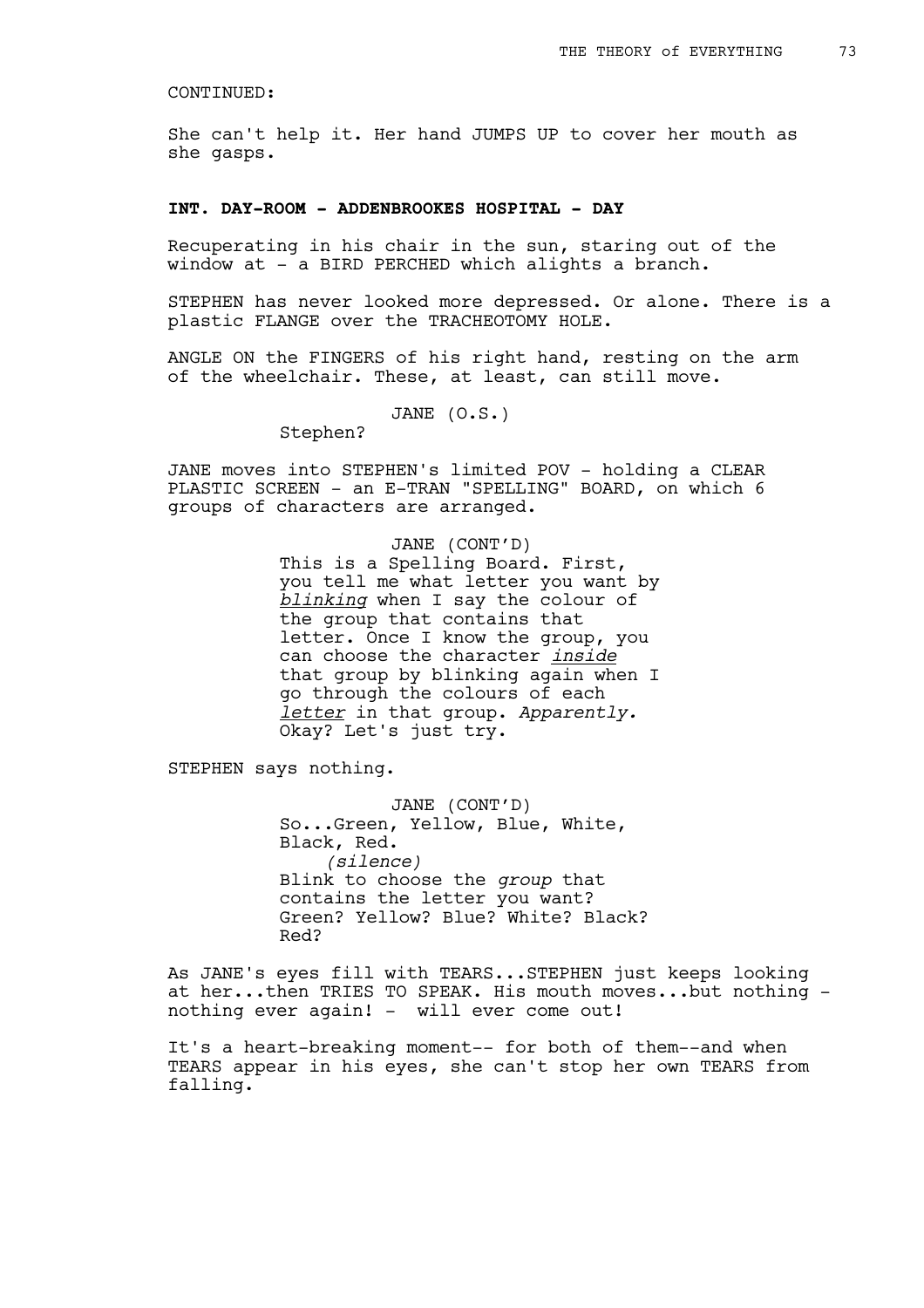## **INT. LIVING ROOM/WEST ROAD FLAT/CAMBRIDGE - DAY**

STEPHEN gloomily reads a newspaper with the help of a READING FRAME, when  $-$ 

JANE enters.

JANE She's here. Okay. Promise not to eat her alive...

Enter: ELAINE MASON. She is attractive.

Exit: JANE, touching ELAINE supportively on the shoulder.

ELAINE So then - Professor. How are you? My name is Elaine. I'm going to be your nurse, would you like that? No? Well- we'll work it out.

He stares at her, as -

- ELAINE goes and gets a CHAIR, taking an interest in her, until -

- ELAINE turns and catches him look at her.

Swiftly, STEPHEN turns his eyes back to the NEWSPAPER. ELAINE looks at him a moment longer, surprises to see that STEPHEN is not unlike any other man in this regard. A faint smile appears. She sits in front of him.

ELAINE (CONT'D)

So then...

# **INT. LIVING ROOM/WEST ROAD FLAT/CAMBRIDGE - DAY**

ELAINE holds the E-TRAN BOARD and writes down a letter, then looks up at STEPHEN - sees through the clear perspex immediately what group he is looking at. She doesn't have to call out the colours - knows them. (See her POV of him through the board so we establish the eye-line principle.) She is BRILLIANT at this.

STEPHEN's eyes FLICK from GROUP to GROUP, no BLINKING going on.

> **ELAINE** *(rapidly*) Red group--Yellow letter. **T**. Green group--Black letter. **E.** Green-- Green. **A**.**...T.E.A. Tea.**  *(smiles)* You're good. You want tea. What type of tea?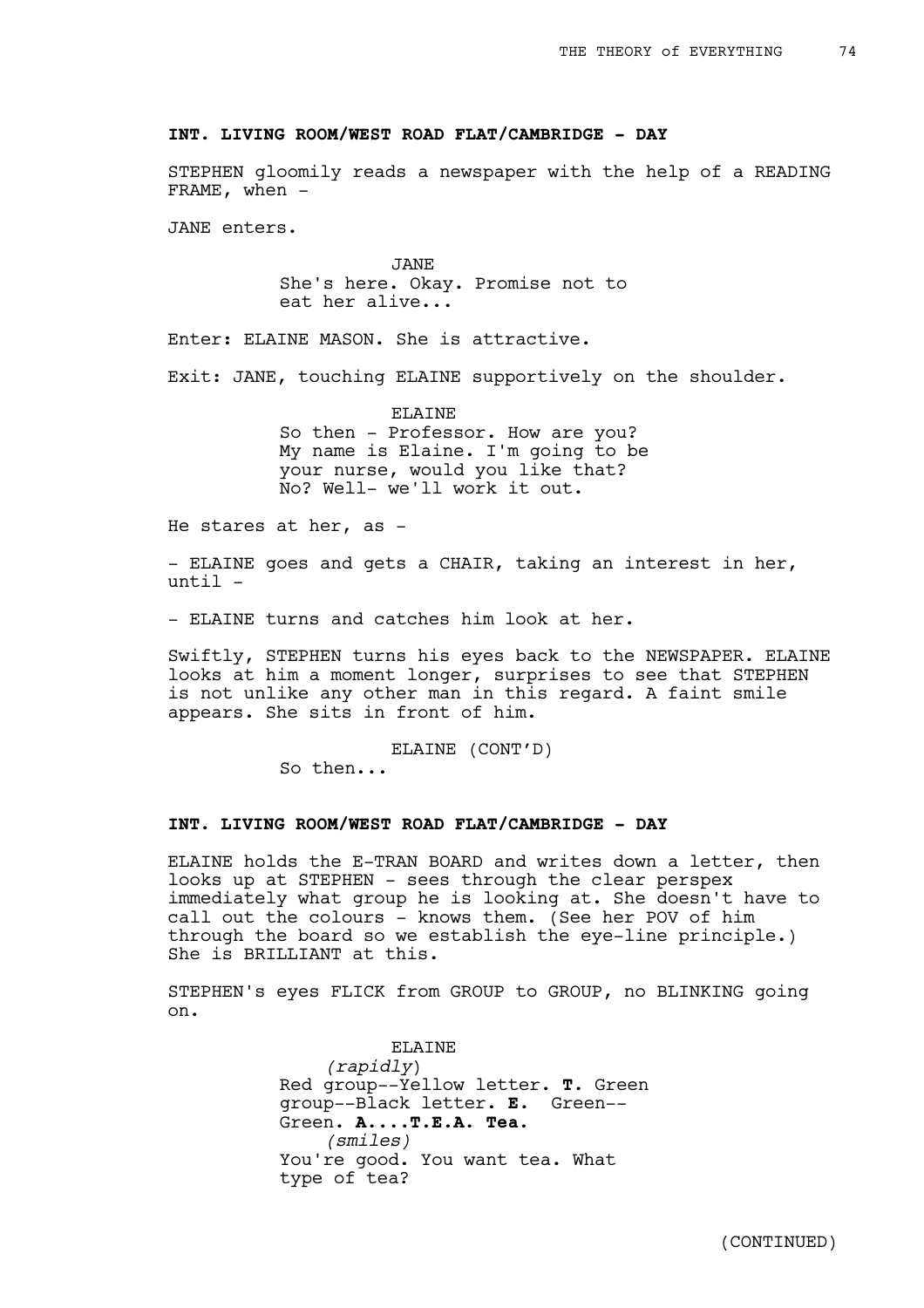They look at each other. And then she has an IDEA. She PUTS DOWN THE BOARD. They look at each other...

> ELAINE (CONT'D) You've memorised the board. Of course you have. What kind of tea? Blink when I say the group that has the letter you want. Green, Yellow, Blue, White, Black, Red... *(beat)* I haven't got all day. Green- *(He BLINKS)* Green group. And the letter in that group? You know their colours, I know you do. Green, Yellow -

He BLINKS. She has MEMORISED the BOARD too -

ELAINE (CONT'D) Yellow? Green,yellow--that's **B**.

A breakthrough. They are both EXPERT.

ELAINE (CONT'D) A tea beginning with B? Builder's tea! Right?

He GRINS. She SMILES. She goes to get him some TEA.

# **INT. HALLWAY/WEST ROAD FLAT/CAMBRIDGE - DAY**

ELAINE, smiling, enters hall (from the LIVING ROOM) and bumps into JANE, who has just arrived home with GROCERIES. They stop in front of each other.

> ELAINE *(chuckling)* I think he's the most brilliant man I've ever met. You're very lucky.

JANE Thank you.

ELAINE You must worship the ground beneath

his  $-$ 

JANE

- wheels.

JANE can't fail to see how enthralled ELAINE is.

ELAINE And he's the perfect patient. Looking after him is so much easier than other patients I've had. (MORE)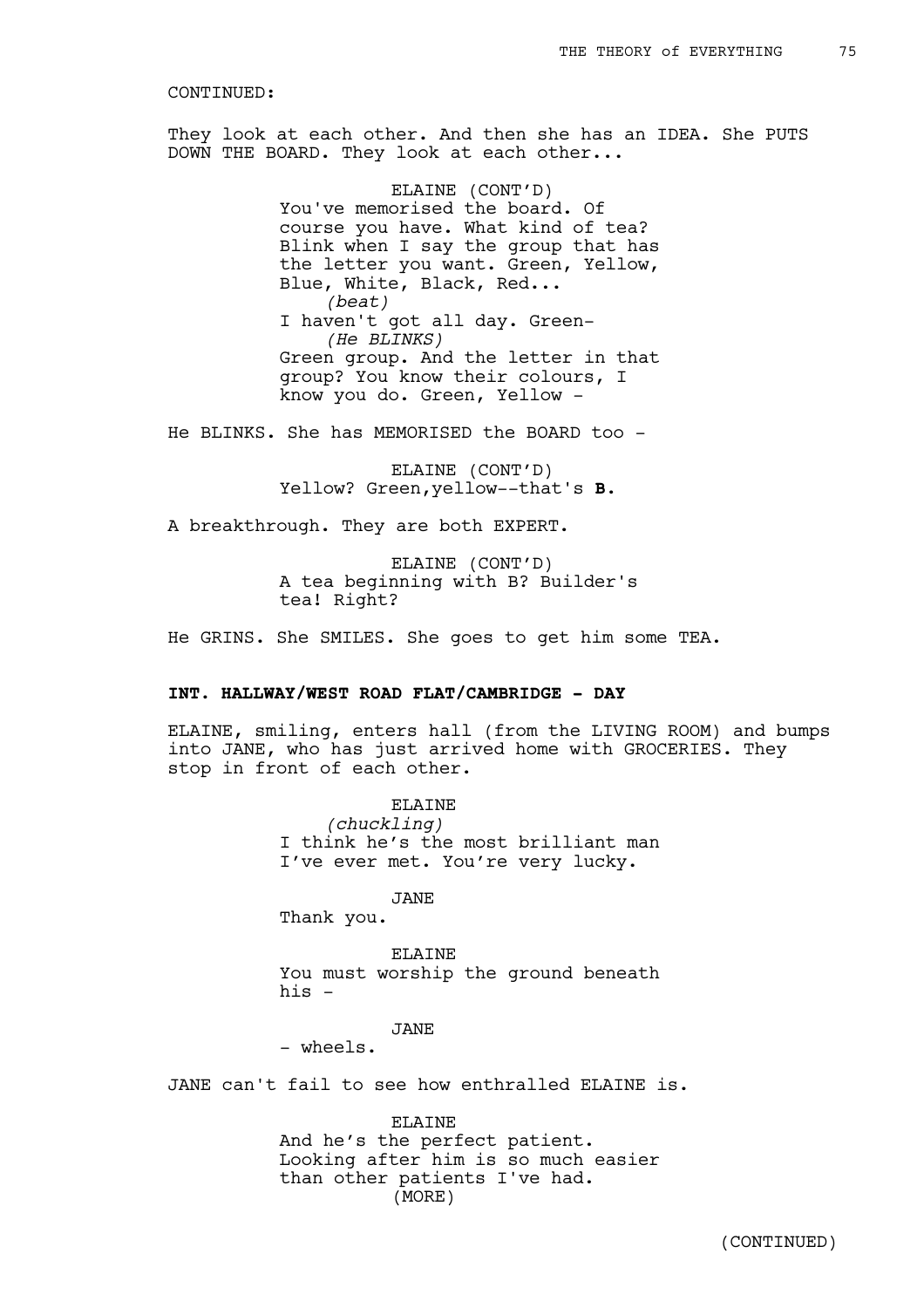And sooo funny, oh my God. When you read about him people don't tell you - ELAINE (CONT'D)

JANE *(cutting her off)* You only do two shifts a week, Elaine.

# **INT. LIVING ROOM/WEST ROAD FLAT/CAMBRIDGE - DAY**

STEPHEN sits in the armchair, propped up by cushions, while a TECHNICIAN bolts the NEW COMPUTER SCREEN onto STEPHEN's WHEELCHAIR. JANE watches.

## TECHNICIAN

Almost there!

JANE How does it work?

#### TECHNICIAN

A guy called Walt Woltosz invented the software. Uses a very simple interface that scans through the alphabet and allows each letter to be selected one by one. Using this technique, the Professor can expect to write at about *four* words per minute.

ELAINE enters -

JANE *(After initial dismay)* Better than one a minute.

### TECHNICIAN

What I've done is--use components from a telephone answering system actually-- to convert the written text into synthesized speech. The voice sounds a bit robotic, but... *(it's ready)* Okay. Shall we give it a try?

CUT TO:

JANE and ELAINE hoist STEPHEN into the new chair.

TECHNICIAN (CONT'D)

There we go. *(grandly)* Welcome to the future!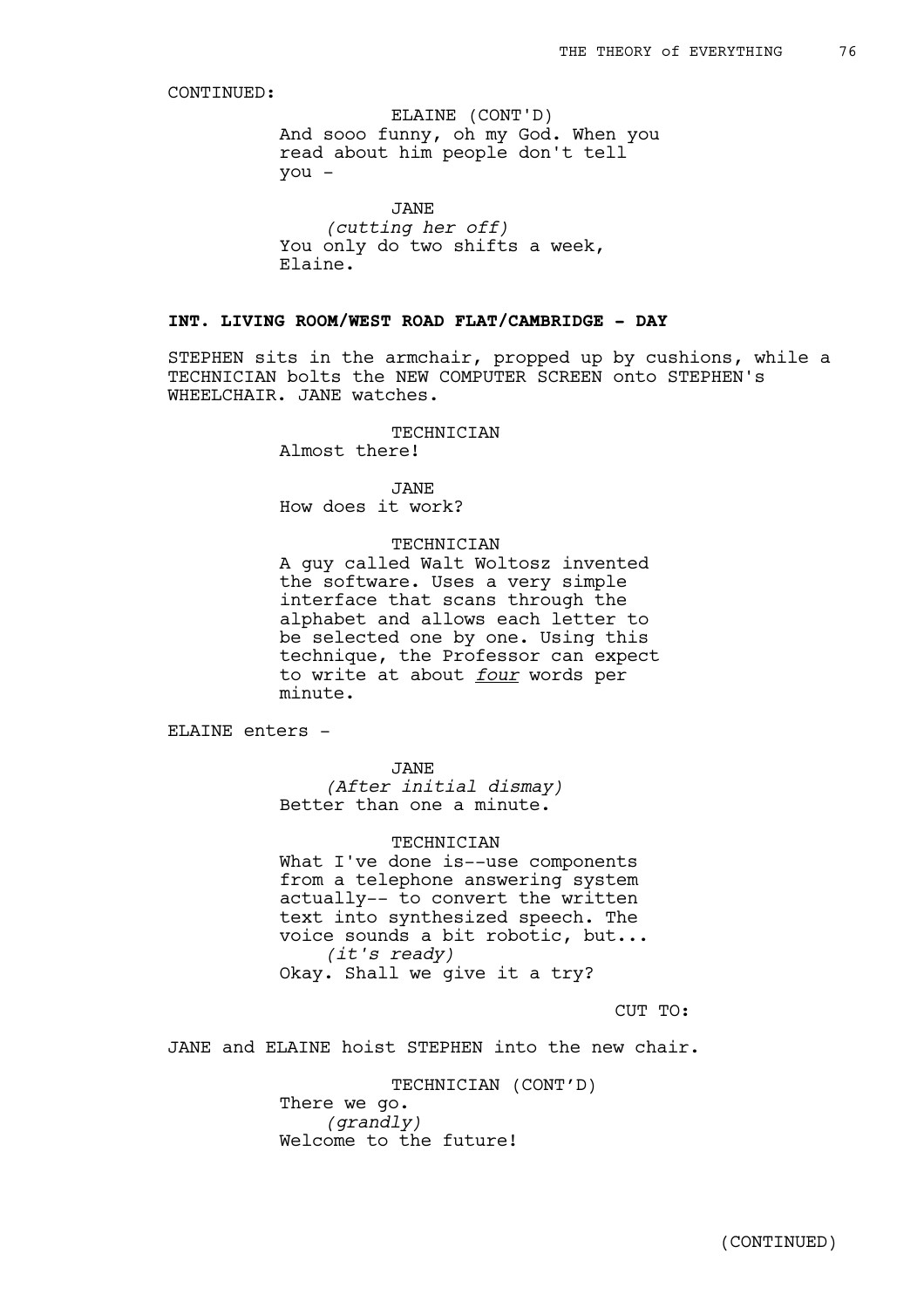The TECHNICIAN sets a pressure-sensitive 'clicker' in STEPHEN's hand. The SCREEN suddenly floods with COMPUTER CODE. REFLECTED in the glass is the WIDE-EYED FACE OF STEPHEN.

JANE and ELAINE sit on the couch together watching -

The TECHNICIAN demonstrates - builds a sentence for STEPHEN, selecting one LETTER at a time. STEPHEN is all concentration, observing how it is done.

> TECHNICIAN (CONT'D) All set. Then you just click 'PLAY', like this -

STEPHEN looks back at the screen, then CLICKS ONCE. The COMPUTER comes to life and says STEPHEN's first words in months.

> STEPHEN *(electronic voice, strong American accent) My--name--is--Stee--ven--Hawking.*

STEPHEN stares at JANE - incredulous. JANE stares back at STEPHEN - horrified.

> JANE It's American! Oh, my Goodness. *(to TECHNICIAN)* Are there any other voices?

TECHNICIAN That's all they have at the moment. Is that a problem?

ELAINE I think it's great!

STEPHEN looks bewildered.

# **INT. MASTER BED./WEST ROAD FLAT/CAMBRIDGE - NIGHT**

In a quiet moment, STEPHEN sits alone, trying out the new device. His face shows SADNESS, BLEAKNESS. His eyes move back to the COMPUTER SCREEN. His fingers CLICK-CLICK-CLICK on the monitor. And finally we hear - his sadly moving homage (to "2001: A Space Odyssey").

> STEPHEN *Daisy. Daisy. (beat) Give Me Your Answer Do.*

Finally - he SMILES. He has cheered himself up.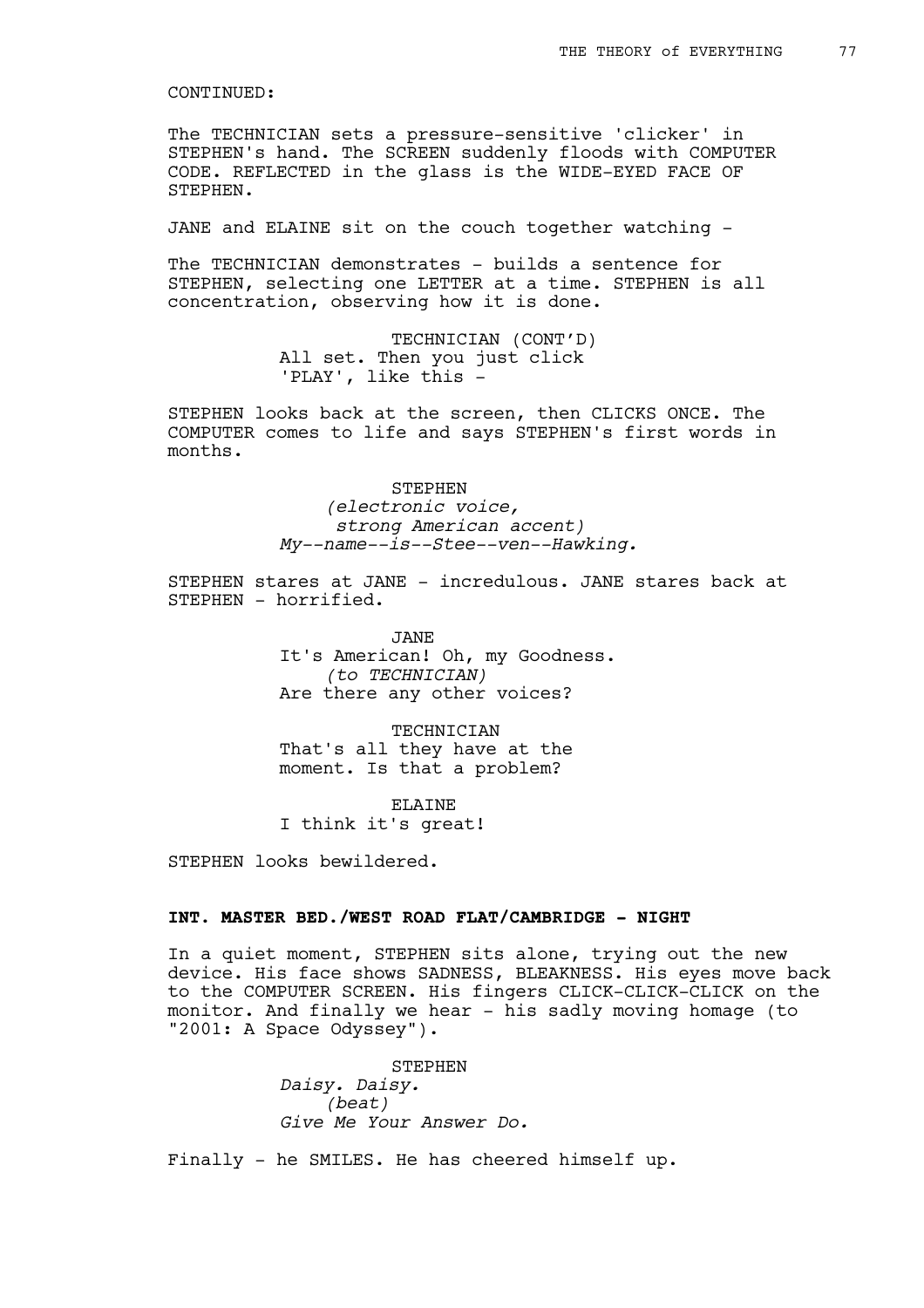# **INT. LIVING ROOM/WEST ROAD FLAT/CAMBRIDGE - DAY**

STEPHEN motors through the house, as we hear  $-$ 

STEPHEN *Frankly my dear, I don't give a damn.*

# **INT. LIVING ROOM/WEST ROAD FLAT/CAMBRIDGE - DAY**

Through the OPEN DOORS into the LIVING ROOM we hear TIMOTHY squealing with joyous delight, then see him run out -

As TIM passes out of shot we hear then see STEPHEN slowly motor out of the LIVING ROOM, chasing him, with -

- a LARGE BROWN PAPER GROCERY BAG OVER HIS HEAD (TWO EYE-HOLES cut in it, a SMILE DRAWN over the mouth) as STEPHEN's voice-synthesizer loudly proclaims the DALEK war-cry from *DOCTOR WHO* as STEPHEN chases his son around:

> STEPHEN *Ex-terminate..! Ex-terminate..! Ex-terminate..!*

# **INT. LIVING ROOM/WEST ROAD /CAMBRIDGE - NIGHT**

JANE approaches as STEPHEN writes, CLICK, CLICK, CLICK. His eyes turn to her as she hears:

STEPHEN

*I will write. A Book.* 

JANE

At four words a minute? About what?

STEPHEN clicks. She moves to look at his SCREEN.

TIGHT ON SCREEN as he selects: T I M E.

JANE (CONT'D)

TIME.

STEPHEN

*Time...*

She smiles at him.

MONTAGE:

- A) The HANDS ON A CLOCK turn very quickly, TIME running fast.
- B) STEPHEN motors down the cloisters of his college.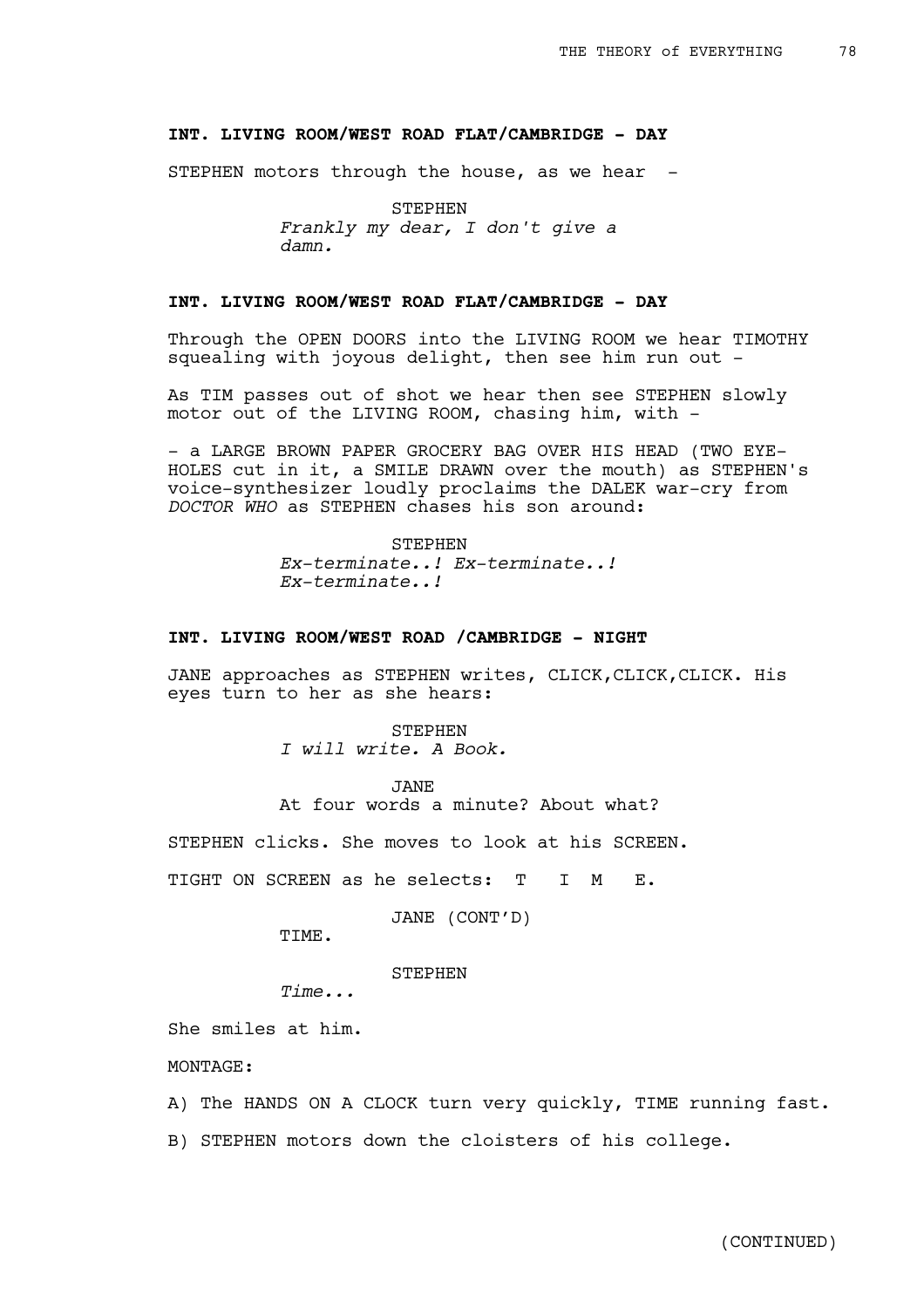## STEPHEN (V.O.) What is the nature of Time?

C) His PALSIED RIGHT HAND clicks the CLICKER, as he works at home at night.

> STEPHEN (V.O.) Will it ever come to an end?

D) A PRINTER prints out the text we hear in V/O -

STEPHEN (V.O.) Can we go back in time?

E) He works in office at DAMPTP.

STEPHEN (V.O.) Some day these answers may seem as obvious to us as the earth orbiting the sun, or perhaps as ridiculous as a tower of tortoises.

He SMILES.

F) He motors by the college at sunset.

STEPHEN Only Time, whatever that may be, will tell.

## **INT. DAMTP, CAMBRIDGE - NIGHT**

ELAINE opens his LETTERS, and looks at him.

STEPHEN works on his book - it's slow laborious work. CLICK, CLICK, CLICk...

ELAINE picks up, from the mail, a SEALED COPY of PENTHOUSE MAGAZINE (Addressed to: "**KIP THORNE c/- PROF.S.HAWKING"**).

> ELAINE *(surprised)* Professor?

STEPHEN looks over at her - sees the MAGAZINE, that ELAINE, smiling, is starting to UNWRAP. He urgently types a voice message - *click, click, click* - but he isn't fast enough she has opened it. Too late he clicks "PLAY" -

> **STEPHEN** *It is for a friend.*

ELAINE 'Course it is. That's what they all say.

(CONTINUED)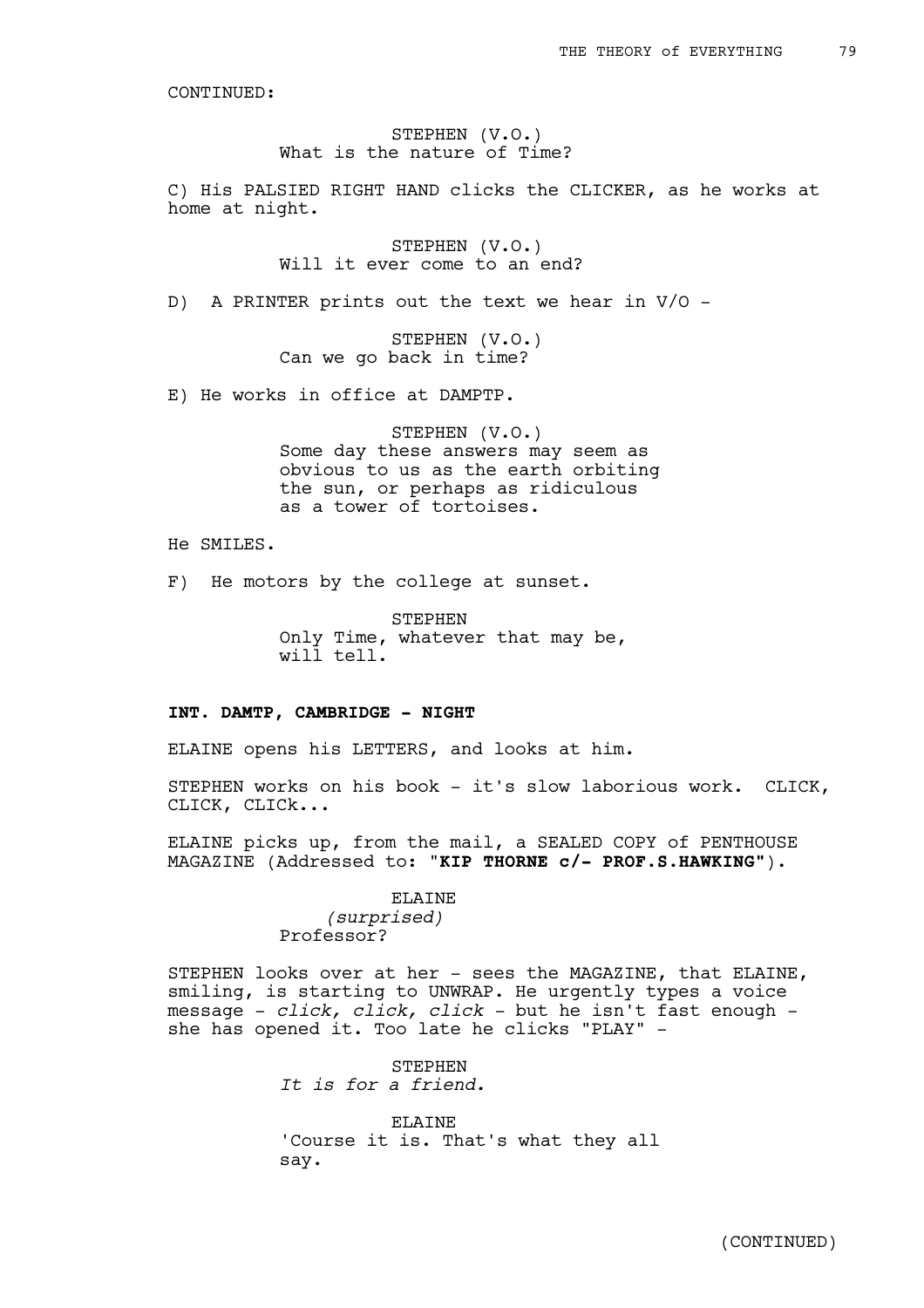She surprises him by crossing the room and opening the PAGES of the MAGAZINE for him.

> ELAINE (CONT'D) You don't have to be embarrassed around me, Professor. I know what men are like.

SURPRISED, STEPHEN finds himself with the PENTHOUSE open before him. He looks at the MAGAZINE, then at ELAINE, then at the MAGAZINE.

Just then - office DOOR OPENS. Enter, SCIAMA. He stops when he sees the MAGAZINE.

> SCIAMA Oh. I'm sorry.

He exits, blushing. STEPHEN grins. ELAINE bursts out laughing.

## ELAINE

Next one?

He SMILES at her - falling in love with her. She detects this, happily.

ELAINE (CONT'D)

What?

# **INT. WEST ROAD FLAT/ CAMBRIDGE - NIGHT**

STEPHEN, alone, continues to write, one painstaking word at a time.

## **INT. LIVING ROOM/WEST ROAD FLAT/CAMBRIDGE - DAY**

JANE, exhausted, rubbing her eyes as she PROOF-READS STEPHEN's text, like the old days. She pauses, looks up, into the next room, at -

- ELAINE laughing at something the grinning STEPHEN has said.

JANE resumes work on STEPHEN's BOOK.

# **INT. DAMTP, CAMBRIDGE - DAY**

STEPHEN still working - CLICK, CLICK, CLICK...

TIGHT ON SCREEN: "**A HISTORY OF TIME**"

He ponders this. Then has an idea. CLICK, CLICK, CLICK. He inserts "**BRIEF**" into the title. He stares at the screen.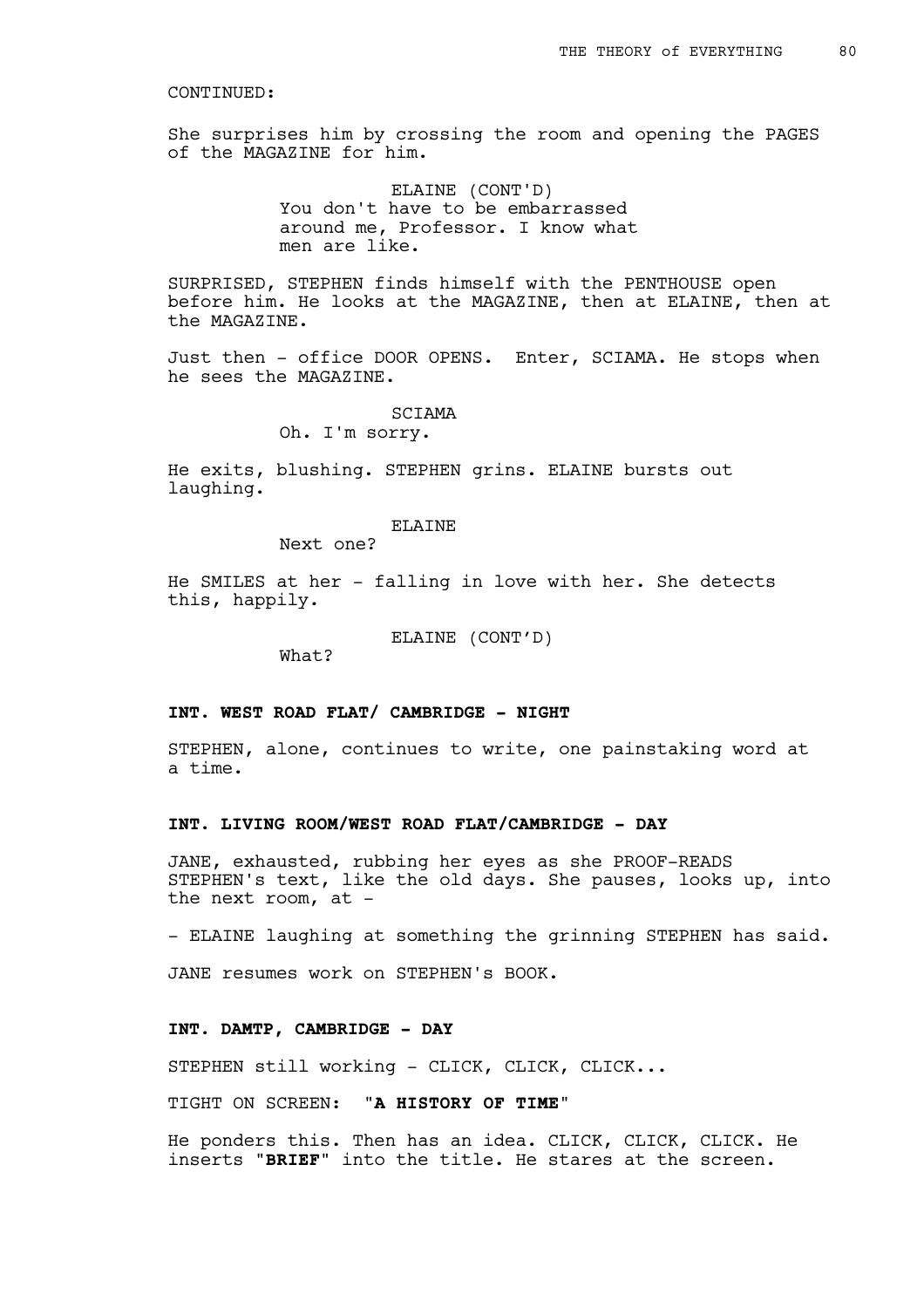## **INT. LIVING ROOM/WEST ROAD FLAT/CAMBRIDGE - DAY**

TITLE PAGE is spat out of PRINTER: "**A BRIEF HISTORY OF TIME."**

While reading the LAST PAGE manuscript for his book, JANE stops and is stunned by something she reads. She rises, and rushes - with the LAST PAGE - into the next room where -

# **INT. MASTER BED./WEST ROAD FLAT/CAMBRIDGE - DAY**

CLOSE ON: A PHOTO of STEPHEN and a MARILYN MONROE LOOK-A-LIKE, hangs on the wall.

> STEPHEN (O.S.) *So I said - I have long been looking for a model of the universe. I finally found her.*

Beside the PHOTO, ELAINE finishes SHAVING STEPHEN - then steps away to pick up some HAND LOTION. She inadvertently show him some LEG. STEPHEN notices.

ELAINE laughs, and starts to massage LOTION, almost lovingly, into his HAND. JANE announce her presence.

> JANE Elaine? Can we  $-$  ?

ELAINE comes over to JANE, still chuckling.

JANE (CONT'D) Would you mind if I spoke with Stephen alone for a moment?

ELAINE We're not quite finished--can you come back in ten minutes?

REACTION JANE: Slightly ruffled feathers. She exits.

# **INT. MASTER BED./WEST ROAD FLAT/CAMBRIDGE - DAY**

JANE walks in, holding a page from the MANUSCRIPT. STEPHEN is 'typing' a message.

> JANE *(reads)* "*Who are we? Why are we here? If we ever learn this, it would be the ultimate triumph of human reason, for then we would know the mind of God*." *(to him)* '*GOD*'? Do you really mean this?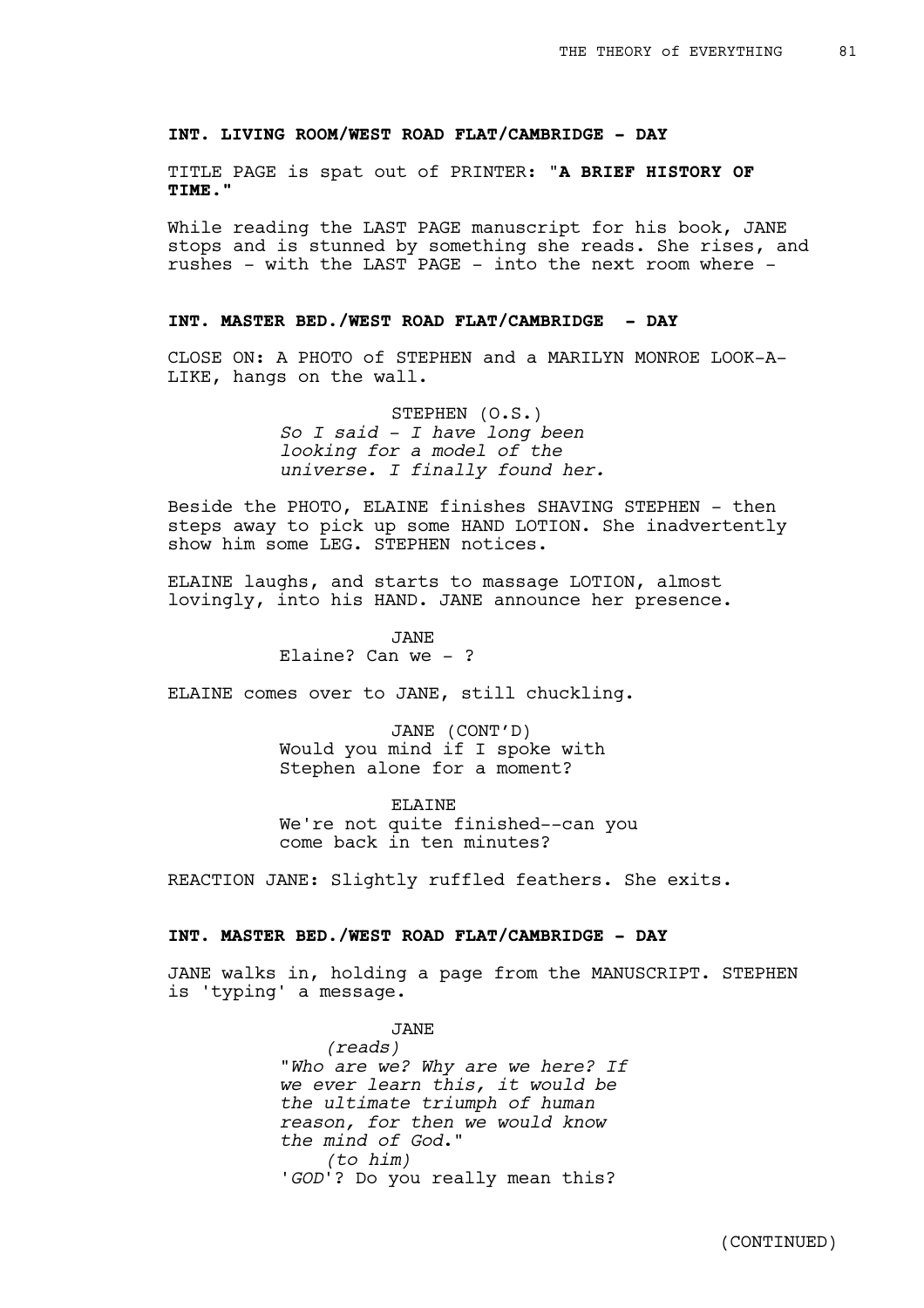STEPHEN types his reply.

#### STEPHEN

*Yes. (types) Of course.* 

# JANE So you're acknowledging him?

But as he continues to CLICK, feverishly, she excitedly exits, before he can add another word. He tries to generate the next word before she disappears but he is alone again by the time his computer belatedly spits out -

#### STEPHEN

*However --*

He sags, frustrated that he was not fast enough to set her straight - but then she comes back in -

> JANE Did you just say something?

STEPHEN decides not to respond.

JANE (CONT'D) So you're actually going to let me have this moment.

STEPHEN click-click-clicks, then -

STEPHEN *You - are - welcome.*

She smiles. She kisses him on the cheek, and then as she starts to leave -

- on his SCREEN - STEPHEN selects the message he was writing earlier...clicks "PLAY." We hear -

> STEPHEN (CONT'D) *E-laine has offered to travel with me to A-merica. She will look after me.*

JANE *(immensely hurt)* Will she?

**STEPHEN** *Don't worry.* 

He clicks "STOP".

She nods, sadly. He smiles, sweetly. Both accept what is happening, but sadly.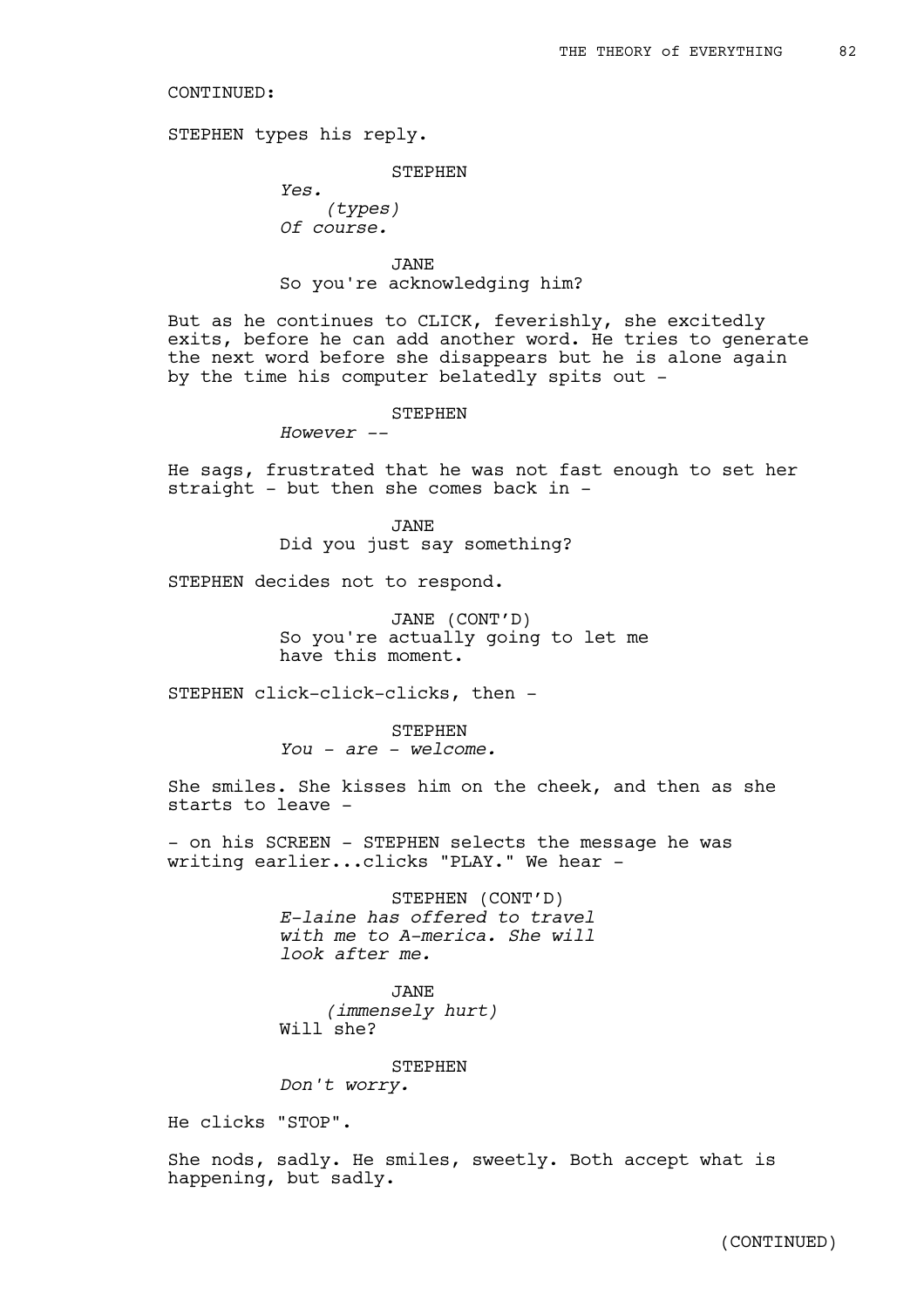CONTINUED: (2)

JANE

America? *(beat)* You always used to tell me when an invitation came in.

CLICKS 'PLAY.'

STEPHEN (the old grin) *A-nother a-ward. What can you do?*

JANE smiles, warmly. STEPHEN writes.

STEPHEN (CONT'D) *Everything will be okay.*

She tries to smile.

STEPHEN (CONT'D) *How many years?*

STEPHEN writes. She waits. His eyes flick between his screen and her.

> JANE They said - two. We've had so many.

The look in his eyes is his eloquent reply. Emotion overcomes JANE. Can this really be how it ends?

It's so sad and bizarre and they both realise it in this moment. She tries to hide her tears by walking away from him and turning her back, hiding her face.

STEPHEN watches her, as aware of the enormous significance of this moment as she - then slowly - slowly - motors toward her. He stops just behind her, then nudges her leg, ever so gently, with his own lifeless foot, the way a pony will nudge its familiar rider.

He clicks "PLAY" -

STEPHEN

*Be. Happy.*

She turns back, CROUCHES, comes down to his level - right in front of him, eye to eye -

> JANE I have loved you. *(beat)* I did my best.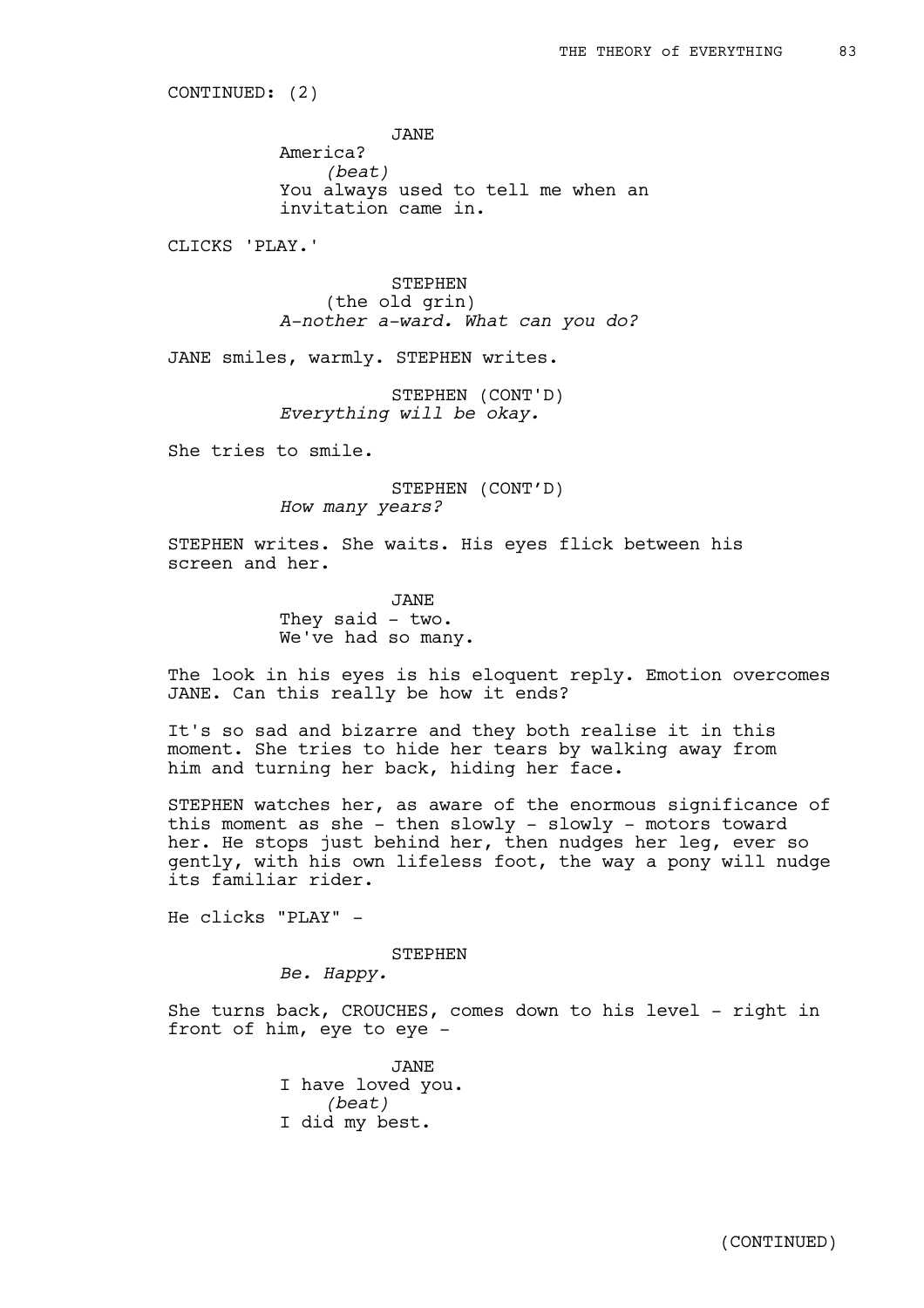CONTINUED: (3)

As TEARS form in his own eyes, he BLINKS ONCE at her - the only form of communication that feels right in that moment, and she understands all that it means.

She smiles through her tears as she SMOOTHS HIS HAIR.

Finally - words are not needed.

# **INT. WEST ROAD FLAT - DAY**

TWO MOVERS pack STEPHEN's PRIZES and MEDALS, lifting them from the SIDEBOARD, as - JANE watches, hiding her emotions.

#### **EXT. BOOKSHOP - DAY**

The window is dominated by a single display for STEPHEN's book - *A Brief History Of Time.*

# **INT. LIVING ROOM/WEST ROAD FLAT/CAMBRIDGE - DAY**

CLOSE ON: The SUNDAY TIMES NEWSPAPER. The **BEST-SELLER LIST**. ECU on: **A BRIEF HISTORY OF TIME**, at NUMBER **1**. Weeks: **8**

WIDE. JANE and her MOTHER, BERYL, at the dining table, the PAPER spread out before them.

> BERYL Remarkable. How is he?

> JANE He wants to marry her.

BERYL Don't blame yourself. We're proud of you.

JANE is touched.

JANE I'm trying hard not to think of this as a failure.

BERYL But it wasn't a failure.

JANE But it feels like it! It feels like it, Mum. *(beat)* Was it inevitable?

BERYL doesn't know what to say. Yes it was.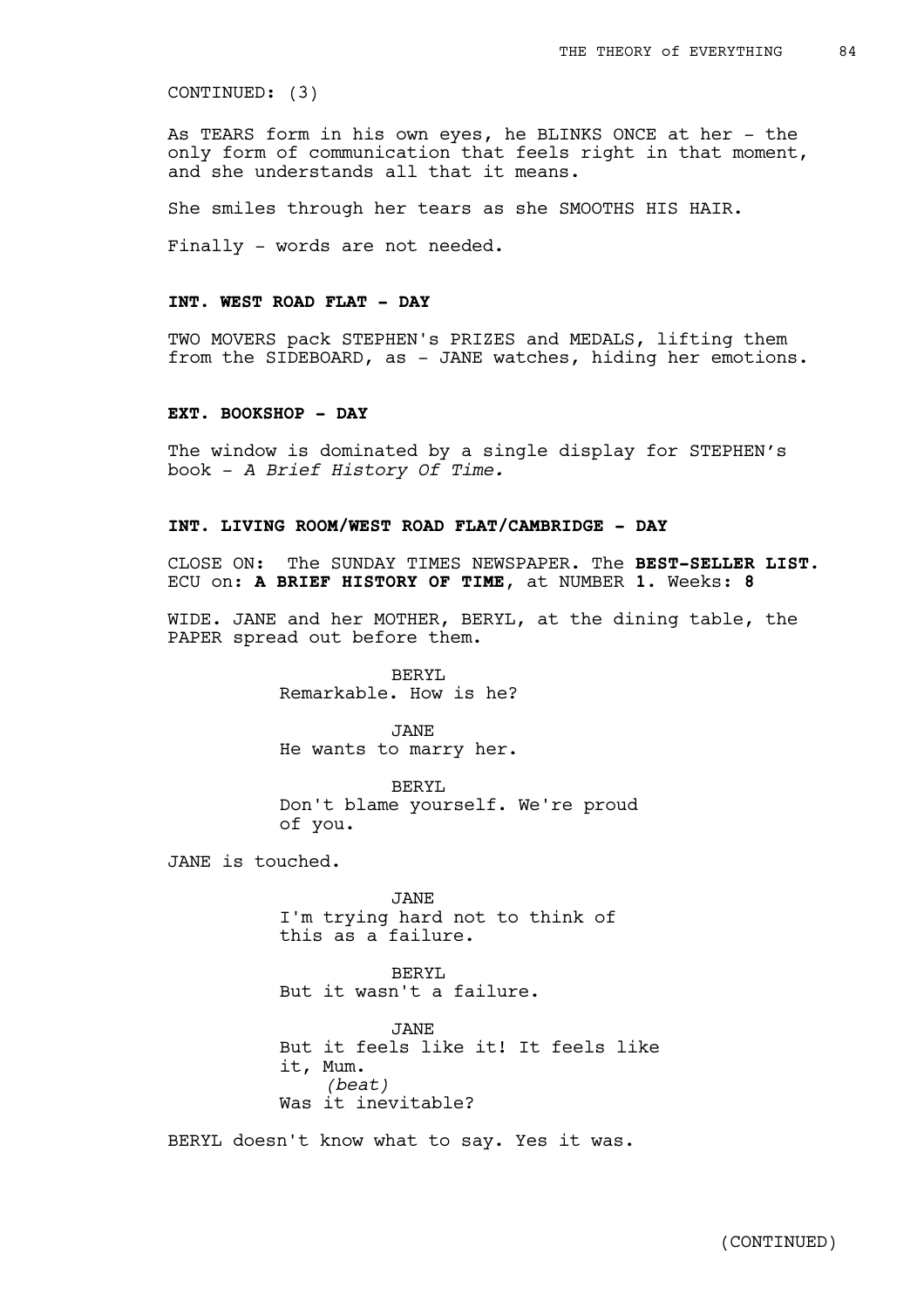BERYL Perhaps too many people were drawn in? *(silence)* What will Stephen do next? JANE *(shrugs)* He's gone back to looking for his Theory Of Everything, his single equation. Well, it'll have to explain human relationships too. BERYL ponders this:

> JANE (CONT'D) It's going to have to be a wonderful piece of mathematics. *(ponders*) All the accidents...

BERYL All the unexpected forces... attractions...

JANE looks at her mother quickly - "attractions"?

BERYL (CONT'D) *(wistful, dreamy)* A attracts B --

JANE And vice versa.

BERYL Of course.

JANE Then add Time - Adversity -

BERYL Yes. Adversity over time --

JANE - until the situation becomes unstable, heats up.

BERYL

Bang!

JANE And the whole thing starts over. Whole new galaxies.

BERYL gently grabs JANE's wrist -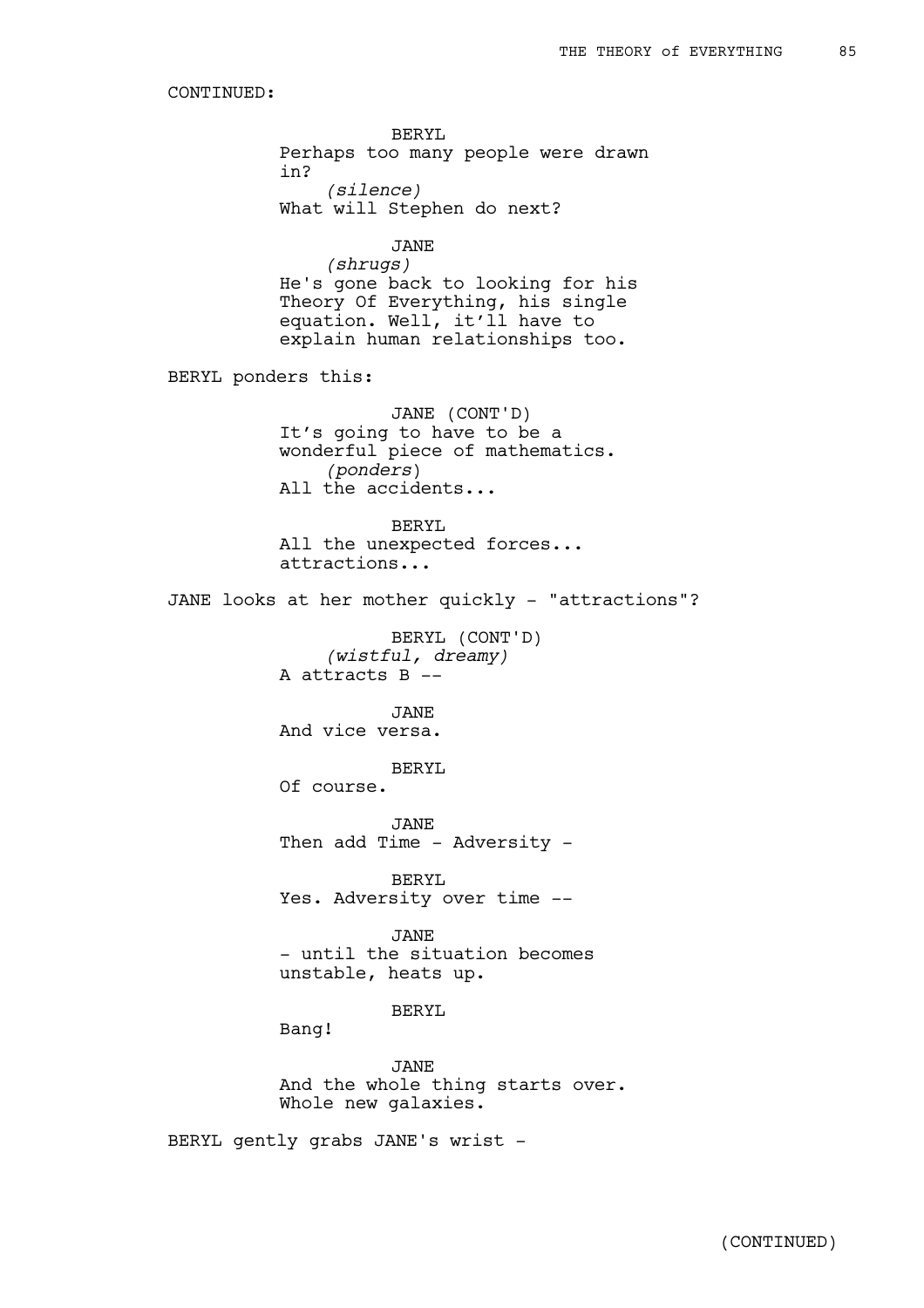CONTINUED: (2)

BERYL Darling, I think we've cracked it. Shall we phone the Nobel committee now or shall we have another cup of tea first?

JANE, wipes her eyes, smiles sadly.

# **EXT. CHURCH - DAY**

The CHURCH in winter - a dusting of snow on everything. To the sound of ORGAN, SINGING CHOIR and CONGREGATION, the front doors open, and the VICAR appears to shake the hands of the first departing church-goers.

## **INT. CHURCH - DAY**

The SERVICE is over. The congregation departs, revealing -

- JANE in her seat, still reading a prayer book, as -

- JONATHAN walks up the nave, toward her, chatting with the departing CHORISTERS. It seems that he hasn't noticed JANE and he passes close by, seemingly without seeing her. She averts her eyes.

Then suddenly she feels a HAND brush her shoulder. When she turns to look, JONATHAN has walked past, and is still avidly talking to the CHORISTERS, heading for the main doors.

JANE, with a beating heart, turns forward again and hears -

- the FRONT DOORS of the church close. She is alone. She starts to cry in the empty church - thinking she has lost him forever, but then --

-- she hears SOFT PIANO MUSIC. She turns. Yes, music is coming from above. She rises, and moves toward the sound.

# **INT. FRONT OF CHURCH - DAY (LATE 1970'S - MID 1980'S)**

JANE slowly walks TOWARD THE SOUND OF THE PIANO, which slowly grows louder, louder, until -

- with a pounding heart, she discovers JONATHAN, at the piano, gently playing his beloved Bach. Only eventually does he raise his eyes and smile at her, a smile which expresses his hope that she would come to him. She smiles back, her heart ready to burst.

 $\mathcal{L}_\text{max}$  , and the contribution of the contribution of the contribution of the contribution of the contribution of the contribution of the contribution of the contribution of the contribution of the contribution of t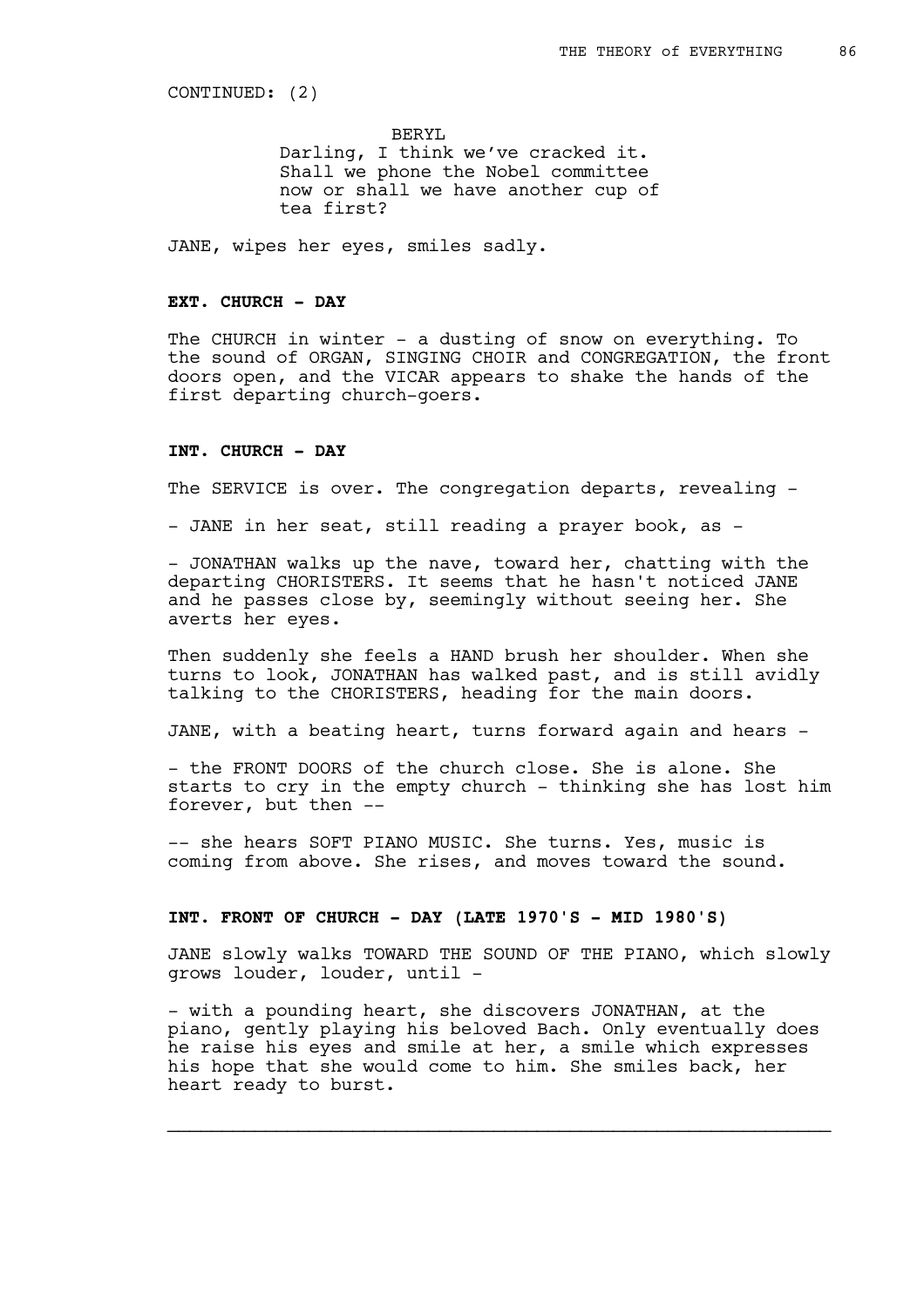**INT. HALLWAY/COCKCROFT LECTURE ROOM/CAMBRIDGE UNIVERSITY - DAY (LATE 1980'S )**

STEPHEN, accompanied by ELAINE, motors down the HALLWAY/LOBBY toward -

- FANS and PRESS, waiting at the DOORWAY to the AUDITORIUM. Some FANS, autograph hunters, hold copies of **"BRIEF HISTORY"** for STEPHEN to sign. Others just want to take PHOTOS. The general impression? STEPHEN is now a ROCK STAR.

After a MALE FAN gets his PHOTO taken with STEPHEN - a FEMALE FAN (at the head of a sudden queue of FANS bearing copies of "BRIEF HISTORY") holds out a PEN to STEPHEN...

> FEMALE FAN Professor? Could you please sign a copy for me?

ELAINE, gestures for STEPHEN to give his standard reply. He mouse-clicks once.

> STEPHEN *I cannot sign copies of my book- but if you like--I could drive over it.*

The FANS all laugh and all say "YES, YES, YES!"

## **INT. COCKCROFT LECTURE ROOM/CAMBRIDGE UNIVERSITY - DAY**

AUDIENCE APPLAUSE, continues over - a CU on the blackboard of the word:

#### **"TIME."**

WIDE: A packed lecture hall.

ANGLE ON: ELAINE, watching from the side of the stage.

ANGLE ON: SCIAMA and a COLLEAGUE.

SCIAMA now steps forward, to applause.

SCIAMA Thankyou. I first met--the Professor--was it really 1963? Time- -where *does* it go? Back then, he was kind of annoying. *(laughter)* He knew things that his woeful work ethic should not have allowed him to know. *(laughter)* (MORE)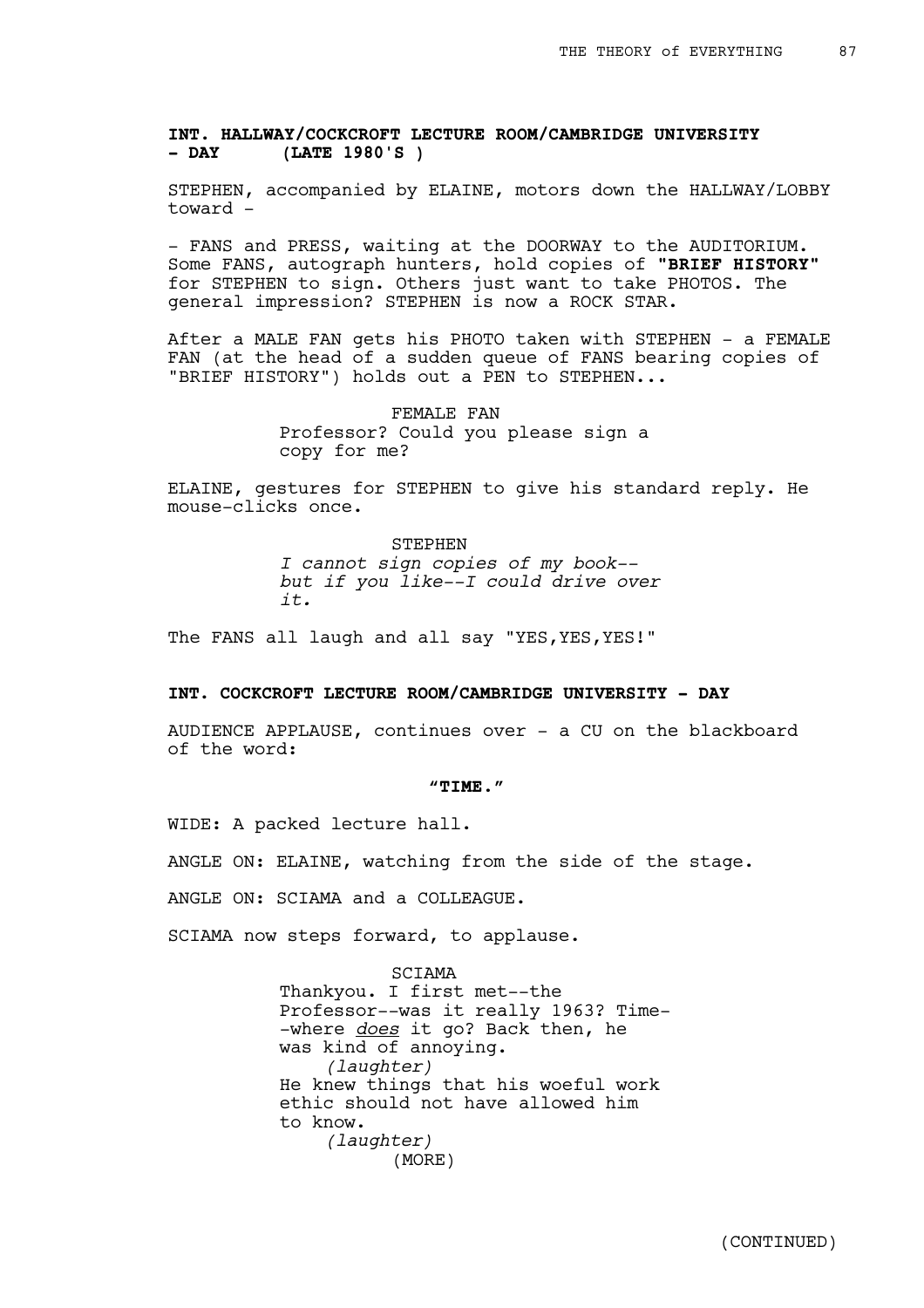But it's been--really--one of the great joys of my life to watch this man defy every expectation, both scientific *and* personal. So it's with no small pride that I ask him to return to the stage once more, to continue to do what he has always done - *answer your questions.* My most irritating student, my esteemed colleague, my good friend--Professor Hawking. SCIAMA (CONT'D)

As STEPHEN motors onto the stage, to applause -

SCIAMA (CONT'D) The first pre-selected question, please!

GUEST 1, stands and reads her question from a SLIP OF PAPER. (All the Questioners will do the same.)

> GUEST 1 How have you been able to deal with all the physical challenges you face?

STEPHEN stares at the AUDIENCE, who wait awkwardly for a reply. It's as if STEPHEN wishes to speak with his own voice, and is struggling to do so. In failure his eyes turn sadly to his screen, and then clicks the pad in his hand. We hear:

STEPHEN

*Can you hear me? (audience laughter) There are some things I cannot do. But. They are mostly the things I don't particularly want to do anyway.*

### GUEST 2

Now you are recognized everywhere, how do you deal with all the attention?

#### STEPHEN

*I was stopped recently by a tourist in Cambridge who asked if I was 'the real Stephen Hawking.' I replied that I was not, and said the real one was--much better looking.* 

Laughter.

STEPHEN (CONT'D) *He believed me.*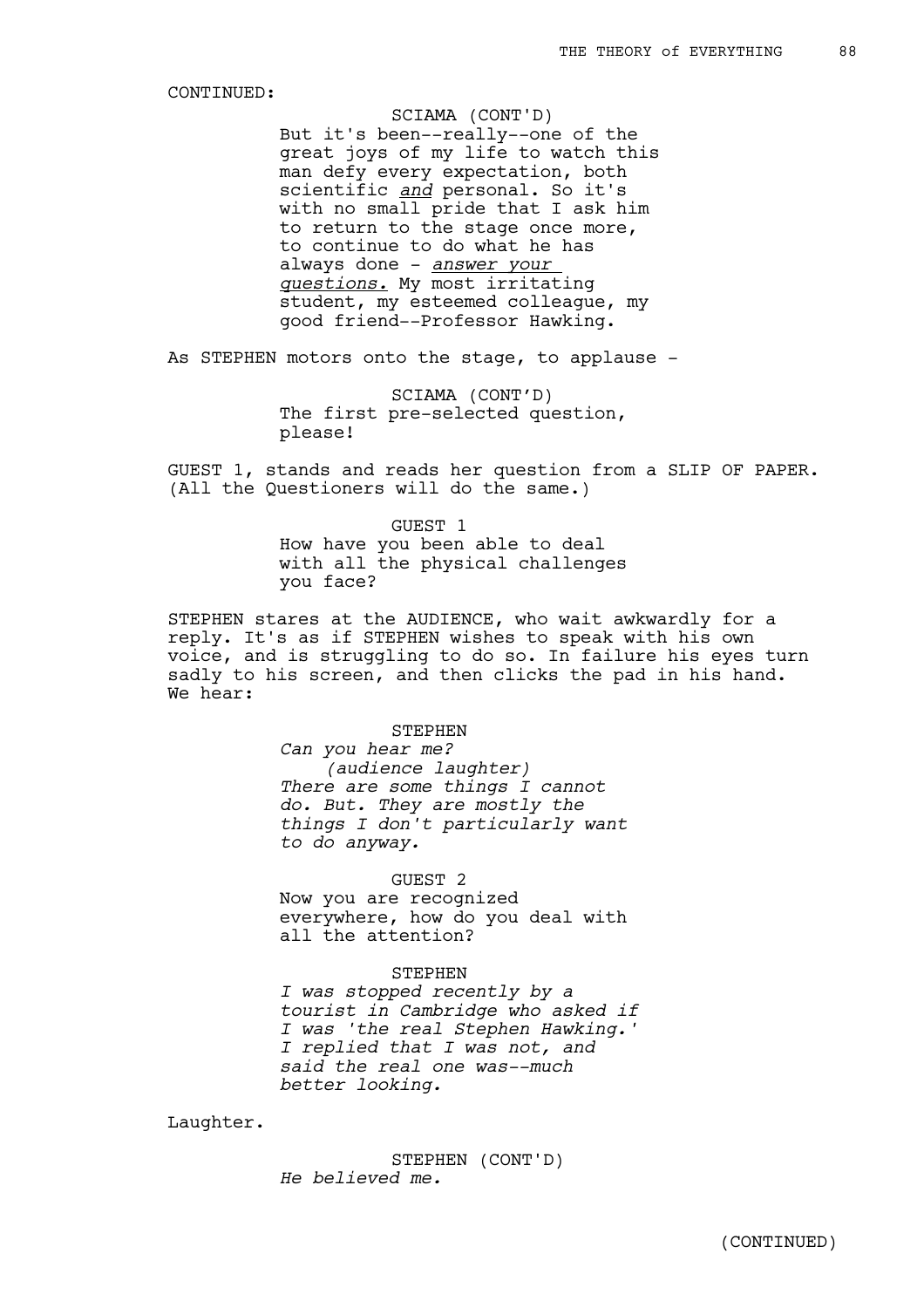CONTINUED: (2)

Even bigger LAUGH. APPLAUSE.

GUEST 3 In 1979 you talked about the possibility of a theory of everything being discovered before the end of the century.

STEPHEN *I now predict -- that I was wrong.* 

LAUGHTER.

GUEST 4 Is Time Travel possible?

LAUGHTER.

STEPHEN *I have experimental evidence that Time Travel is not possible. I gave a party for Time-Travellers but noone came.*

LAUGHTER. As GUEST 5 rises and starts to speak, the volume goes down on this question...

> GUEST 5 Professor Hawking, you have said you don't believe in God...

CLOSE ON STEPHEN, slipping into a reverie as - he notices the CAP of a YOUNG LADY's PEN falls off the front lecture bench and drops to the floor...(in SLO MO). STEPHEN stares at the fallen CAP.

ANGLE ON: GUEST 5, MUTED, his mouth still moving...

ANGLE ON STEPHEN gets an idea. He wants to go and pick up that fallen CAP...Miraculously, the muscles in his slackened face start to stir...slowly his distorted expression straightens...his slumped head stirs and moves...his fingers stir...his feet ...his legs...he slowly, slowly straightens in his wheelchair, and not only this...he even begins to rise painfully out of it, at last standing on his own... Standing, he crosses the floor, picks up the fallen CAP, and holds it out the pretty YOUNG LADY. She smiles at him, not at all astonished!

CUT TO:

GUEST  $5 - we can hear him now.$ 

(CONTINUED)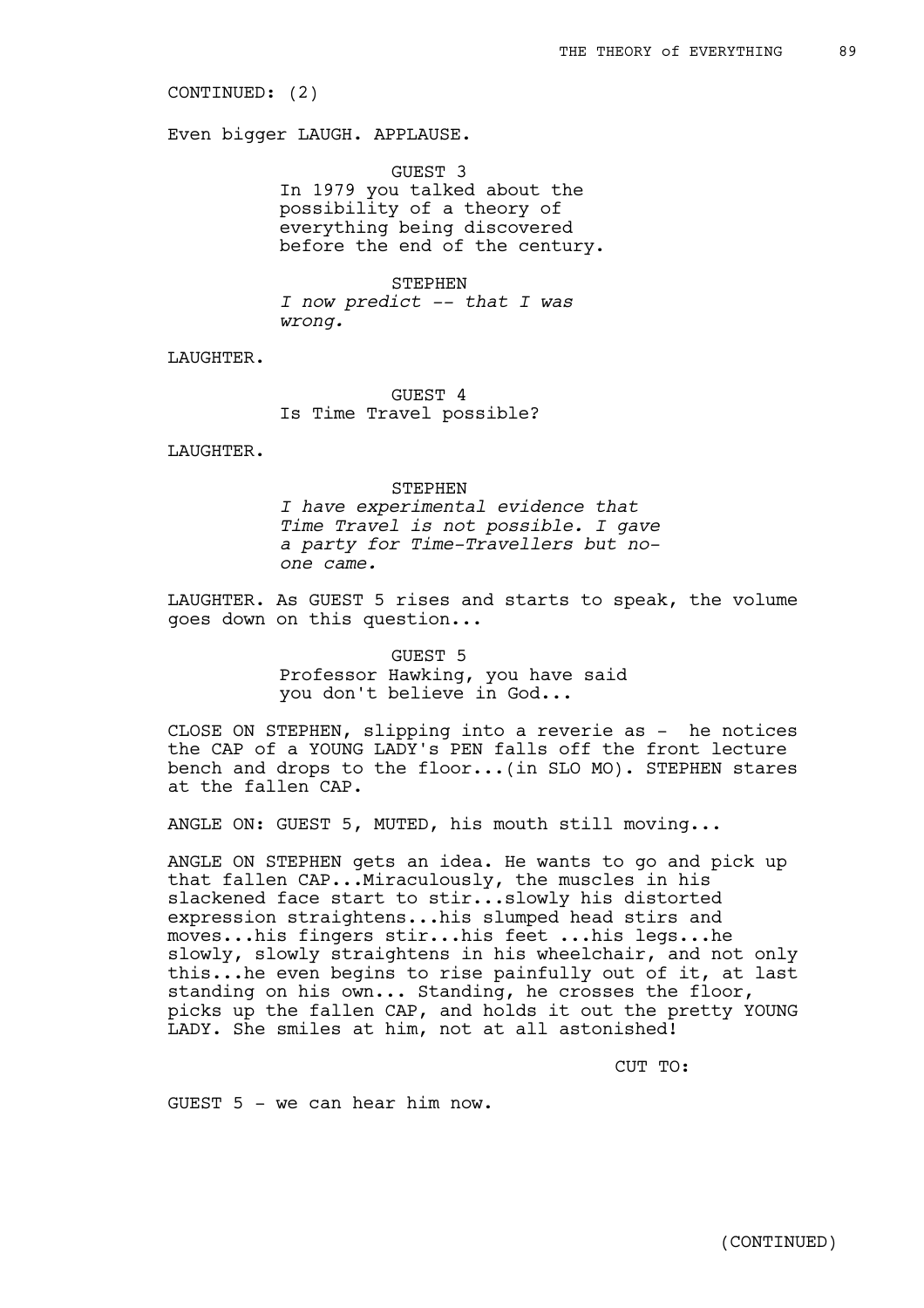CONTINUED: (3)

GUEST 5 (CONT'D) You have said you do not believe in God. Do you have a philosophy of life that helps you?

ANGLE ON: STEPHEN - back in his chair, as at the start of the scene, heart-breakingly unable to do what he wishes.

STEPHEN

*It is clear that we are just an advanced breed of monkeys on a minor planet orbiting around a very average star in the outer suburb of one among a hundred billion galaxies...*

ANGLE ON: The CAP on the floor, just where it had fallen.

ANGLE ON: STEPHEN, in his chair - then on MEMBERS of the AUDIENCE, being greatly stirred by the following words -

> STEPHEN (CONT'D) *...but--ever since the dawn of civilisation, people have craved for an understanding of the underlying order of the world. There ought to be something very special about the boundary conditions of the universe - and what can be more special than that there is no boundary? And there should be no boundary to human endeavour. We are all different. There is no such thing as a standard or run of the mill human being--but we share the same human spirit. However bad life may seem, there is always something you can do, and succeed at. While there's life, there is hope.*

APPLAUSE, STANDING OVATION.

ANGLE ON: ELAINE, clapping - proud.

ANGLE ON: STEPHEN, in his chair, on the stage, sees ELAINE. Smiles.

ANGLE ON: BRIAN and SCIAMA clapping.

ANGLE ON: STEPHEN, surprised by the reaction.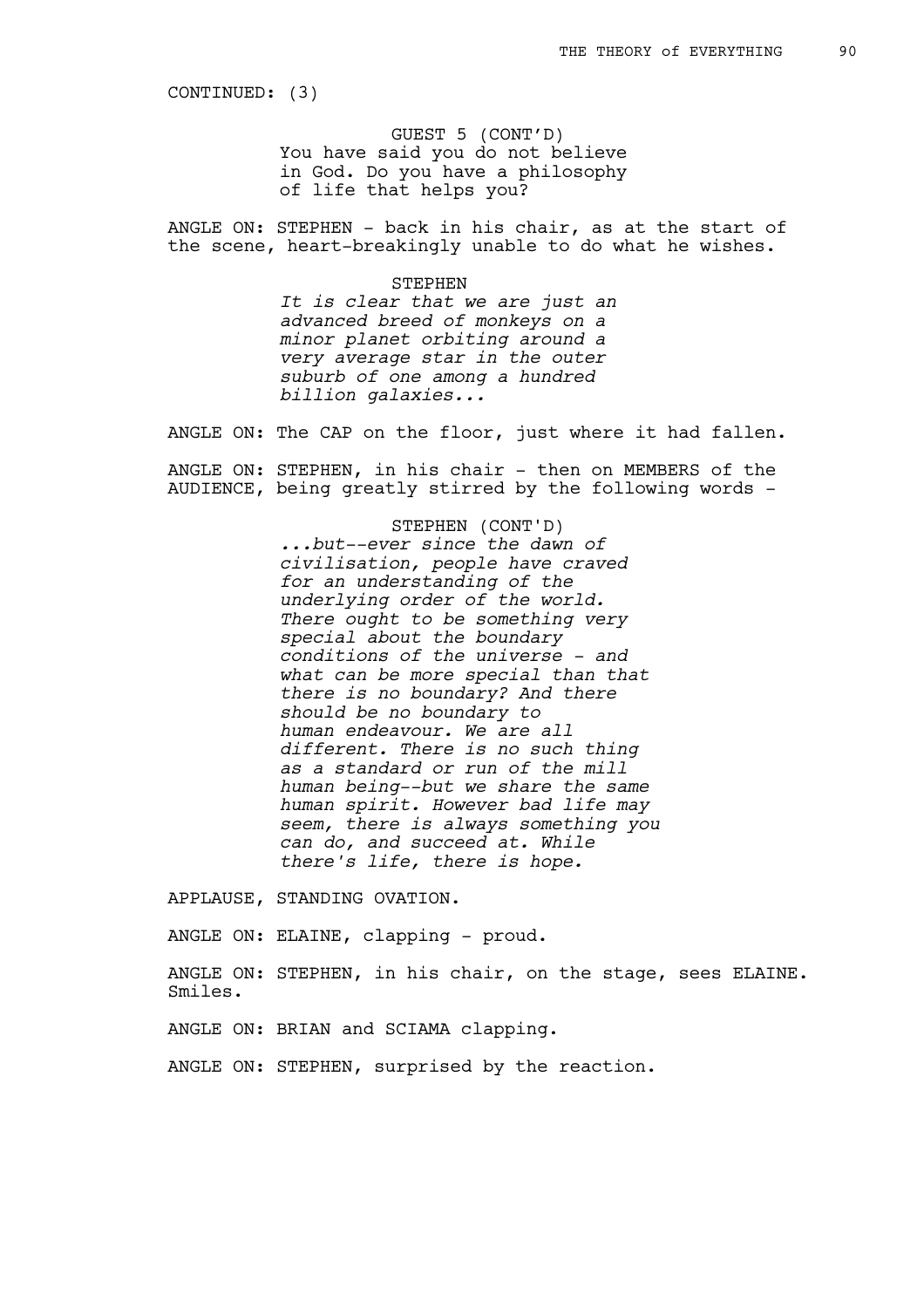# **INT. LIVING ROOM/WEST ROAD FLAT/CAMBRIDGE - DAY**

JANE is studying again, going through her IBERIAN POEMS, when JONATHAN walks in with the MAIL, and sets one LETTER in front of her. JANE opens it.

> JANE It's from Stephen. *(reading)* He's--he has invited--the children and I--to accompany him.

JONATHAN reads her card, and then look at her, surprised.

JONATHAN

Gosh.

# **EXT. BUCKINGHAM PALACE, LONDON - DAY**

The PALACE.

## **INT. EMPIRE ROOM, BUCKINGHAM PALACE - DAY**

We are BACK in the FIRST SCENE OF THE MOVIE.

JANE moves close to STEPHEN. They look at each other in the eyes for the first time in a long while. They finally SMILE tenderly, and then -

> JANE Your glasses are always dirty.

STEPHEN'S POV as - his glasses are removed from his nose by JANE, cleaned, and then replaced on his nose. He is moved by this old ritual.

The HAWKINGS then sit silently, but happily, surrounded by exquisite paintings and furniture.

# **INT. GRAND HALLWAY/BUCKINGHAM PALACE - DAY - LATER**

STEPHEN and family - JANE, ROBERT (23), LUCY (19) and TIM (10) - roll up past pillars toward a SET OF ORNATE DOORS which open magically to reveal -

QUEEN ELIZABETH II standing by a distant mantelpiece.

### **EXT. QUEEN'S PRIVATE GARDEN,BUCKINGHAM PALACE - DAY**

In the garden, the HAWKING children play as freely as in their own, while STEPHEN is lifted to the bottom of a set of steps by two EQUERRIES.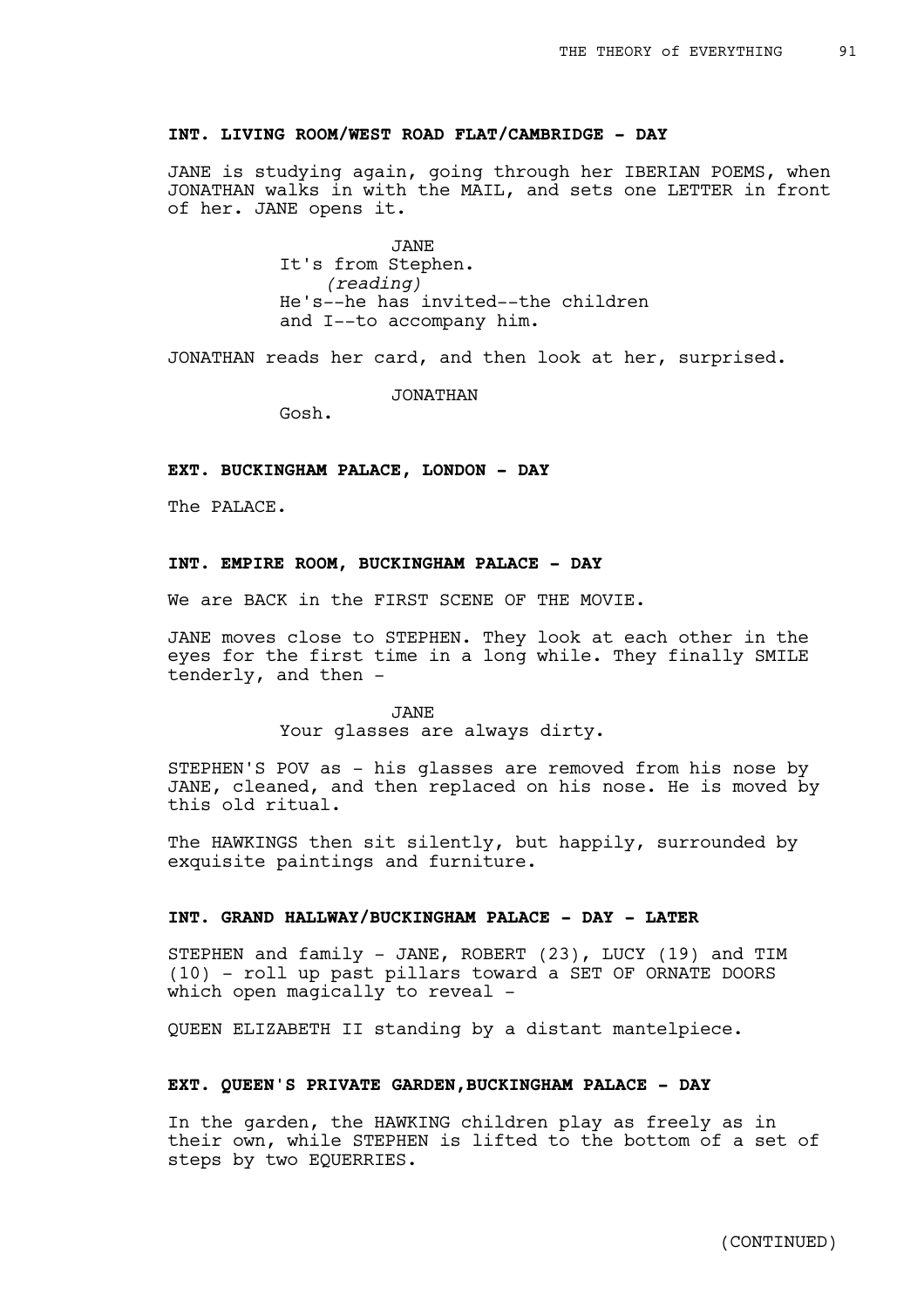Left unattended, he motors forward a short distance and stops to watch his children. Fulfillment floods into his expression. A moment of deep satisfaction. He then looks around for JANE, finally making his CHAIR turn around.

He sees her - some distance away. She has detained one of the EQUERRIES.

> JANE *(to EQUERRY)* I'll leave a card. There's a number you can call. They can install ramps in a day. It really would be helpful.

JANE hands the EQUERRY a card, and smiles. The EQUERRY nods, retires.

JANE sees STEPHEN. She walks up to him. Together they watch their children.

TIGHT ON STEPHEN: His eyes move from the kids, playing in this paradise, to the screen, where he types something...

JANE sees he is writing something. She crouches beside his wheel-chair as the LETTERS FORM.

> JANE (CONT'D) Congratulations--my Companion--Of Honour. Not bad for an old liberal socialist-- *(whispers)* Don't worry, you can decline the knighthood.

He smiles, stops writing, looks at her with warmth, and she at him. She KISSES him on the cheek.

> JANE (CONT'D) Thank you. For today. It's been extraordinary. It's all just been rather extraordinary though, hasn't it?

They look into each other's eyes, and then starts writing again -

> JANE (CONT'D) What are you writing?

ANGLE ON SCREEN: as he chooses letters from the streaming alphabet. As each word forms it drops onto the line where he builds this following sentence -

**"L O O K W H A T W E M A D E "**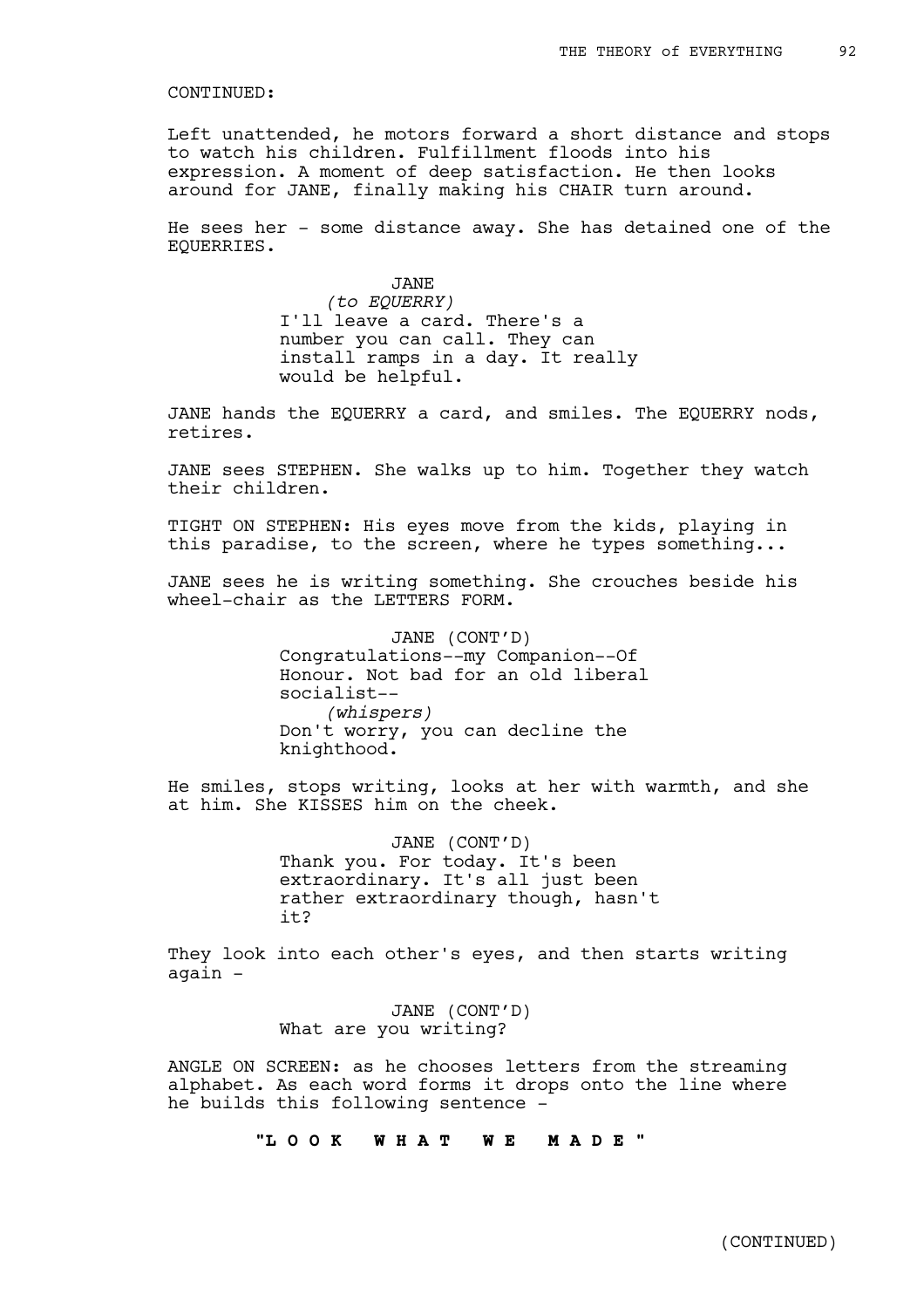CONTINUED: (2)

On his next click - **"PLAY"** - we -

SNAP TO:

## **EXT. GRAPHIC/UNIVERSE**

A BIG CRUNCH galactic moment - a supernova in reverse, from explosion to reconstituted star, then cut to - A CG MODEL OF THE UNIVERSE contracting - the stars converging, moving back together, toward the universe's first moment.

TIME'S ARROW has been REVERSED...

**MONTAGE** - sweeping us backward through TIME, a series of scenes from the film in reverse chronology...

A) REWIND FLASHBACK TO: STEPHEN's silent, wheelchair-bound tender look of love after JANE has said "I have loved you"

B) Where before the doctors marked Stephen's throat for the tracheotomy operation, in reverse we now see the mark DISAPPEAR.

C) Where before Jane supported the new born baby Timothy in Stephen's lap then scooped the baby up and out of frame -- in reverse we see the baby magically land in Stephen's lap.

D) Where before Lucy and Robert are sat on Stephen's lap and then jumped off and ran away as Stephen chased them in his electric wheel chair -- in reverse, they run backwards into his lap.

E) In reverse, we see STEPHEN walk backwards and first sit down into the wheel chair.

F) Where before Stephen dropped his fork during the dinner party -- in reverse, the fork leaps from the table and back into Stephen's hand.

G) The wedding tableaux with ROSE PETALS now in reverse, the petals travel upwards.

I) Where before STEPHEN stumbled and fell hard in the quad -- in reverse, he is lifted off the ground.

J) Where before STEPHEN and JANE beheld the fireworks at the May Ball -- in reverse the fireworks implode into black holes.

K) Where before STEPHEN knocked over a cup of tea whilst working at his desk -- in reverse, the liquid leaps back into his cup.

L) At the MAY-BALL, they KISS, then DANCE on the BRIDGE.